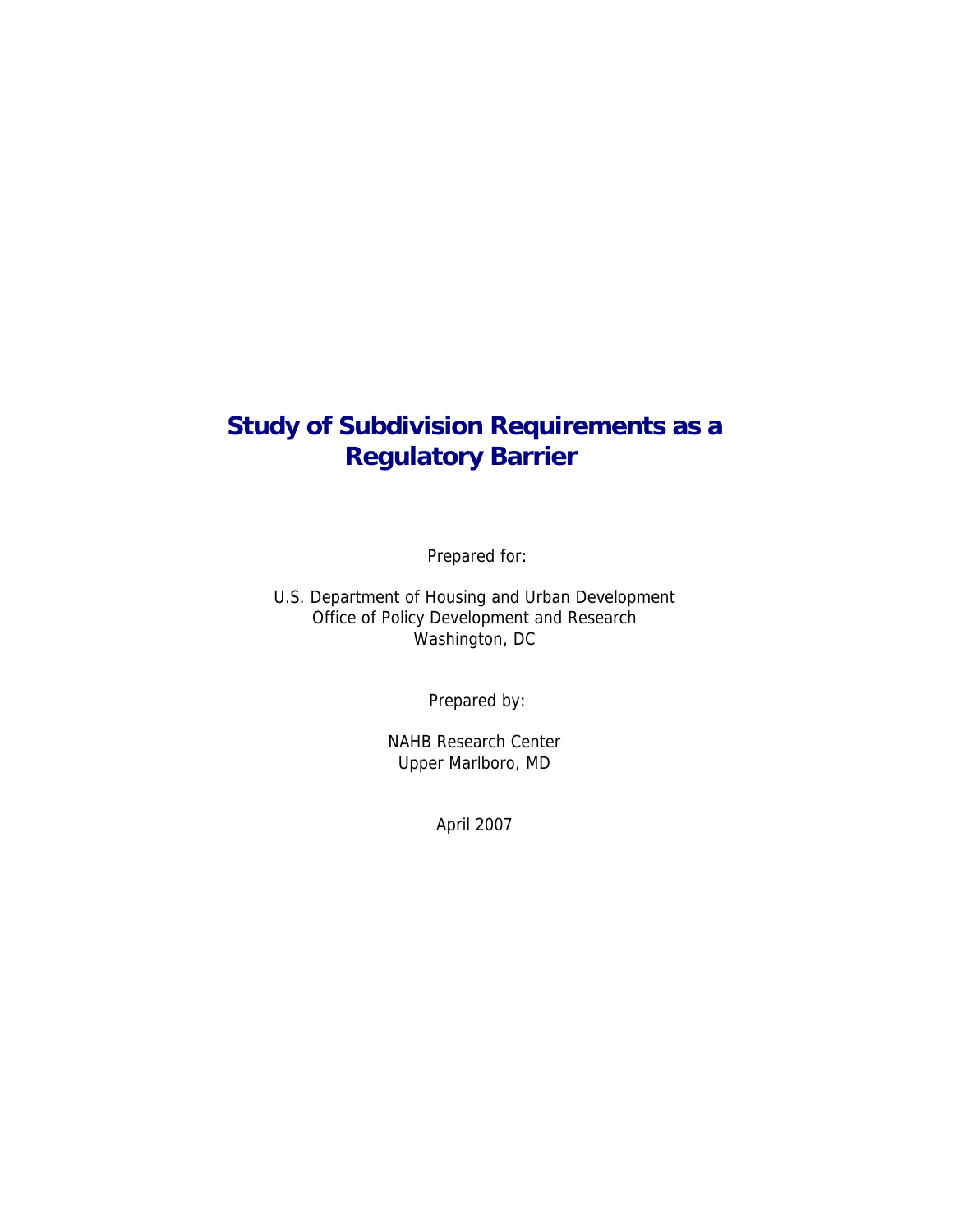### **Acknowledgement**

The NAHB Research Center would like to recognize the contributions of ECONorthwest of Eugene Oregon in cooperation with the Community Planning Workshop at the University of Oregon who prepared Section 3 (Existing Regulations), Section 5 (Regulatory Cost Barriers), and Appendix A – Survey of Regulations for this report. The literature review and comments on the draft final report were provided by Professor Gerrit Knapp of the University of Maryland.

The research team also appreciates the assistance provided by the National Association of Counties (NACo) Center for Sustainable Communities in securing participation by municipal/county land planners in its expert survey for land development benchmarks. Mr. Martin Harris of NACo obtained cooperation from several county land planning commissions that greatly facilitated the focus group evaluation of regulatory barriers. The following individuals participated in the expert panel for land development benchmarks: Bill Kreager, architect, Mithun Partners, Inc.; Edward Tombari, planner, NAHB; Douglas Nataluk, developer, Neumann Homes; Gerald Eid, developer, Eid Companies; Charles L. Baker, general manager, Department of Land Use New Castle County Delaware; Eric Young, land planner, Washoe County, Nevada; Bill Florea, land planner, Boone County, Missouri; David Petersen, land planner, Spring Hills, Kansas; Martin Rivarola, community development director, City of Mission, Kansas; James E. Harpool, principal/president, Dial Realty; Phil L. Stuepfert, director of planning, Illinois SEC Planning Consultants; Richard Dooley, environmental land planner, Arlington County, Virginia.

Special thanks also to Ms. Debra Bassert, vice president for land development policy at NAHB, for thoughtful review and comments on the benchmarks and unit cost methods. Finally, the Research Center would like to acknowledge the support, project guidance and helpful comments on the Executive Summary provided by Mr. Edwin Stromberg of HUD's Office of Policy Development and Research.

#### **Disclaimer**

Neither the NAHB Research Center, Inc., nor any person acting on its behalf, makes any warranty, express or implied, with respect to the use of any information, apparatus, method, or process disclosed in this publication or that such use may not infringe privately owned rights, or assumes any liabilities with respect to the use of, or for damages resulting from the use of, any information, apparatus, method or process disclosed in this publication, or is responsible for statements made or opinions expressed by individual authors.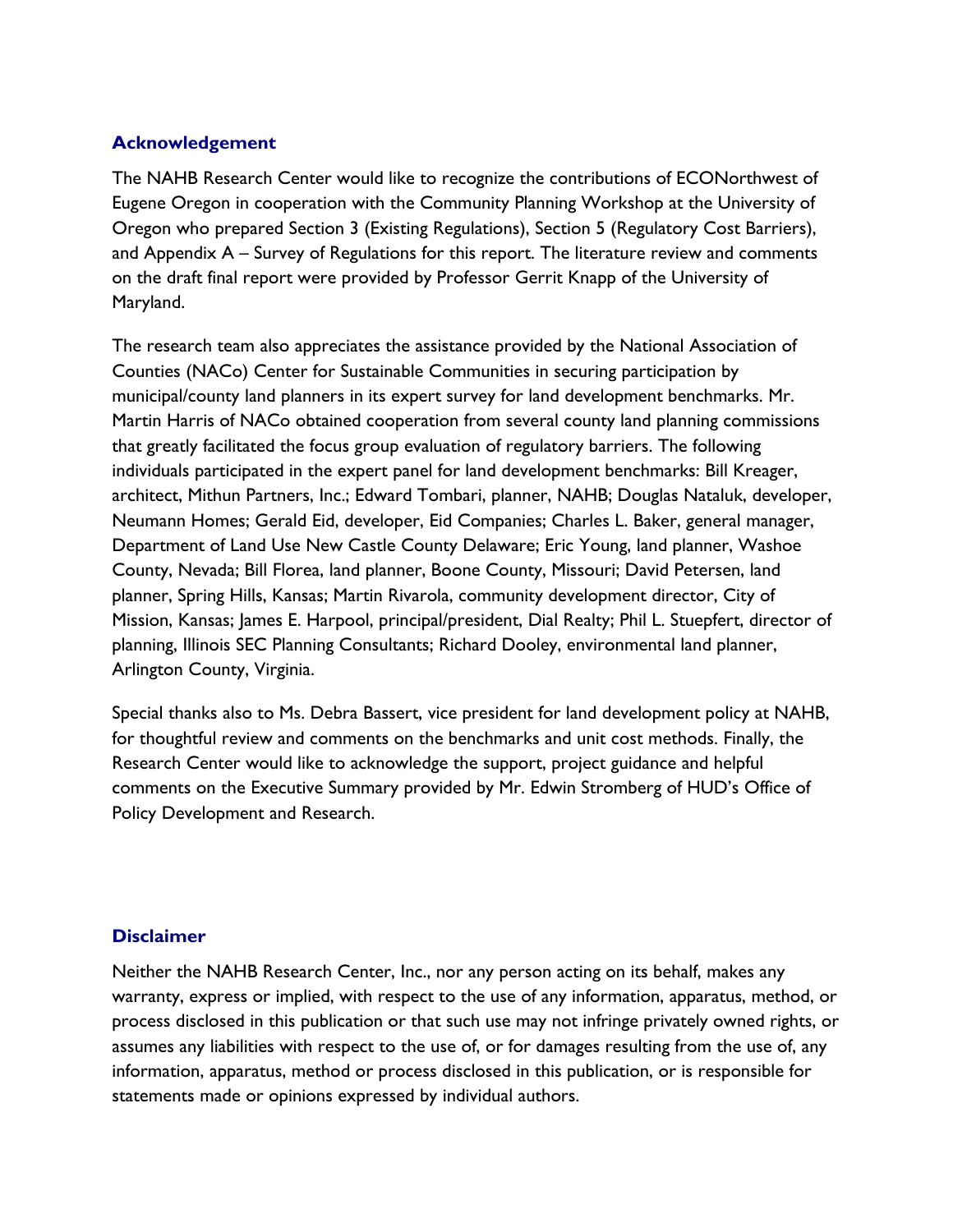# **Executive Summary**

Introduction

Local subdivision regulations represent a major tool by which local governments manage and shape the housing development process. In addition to laying land plats or site plans, these regulations establish infrastructure or site requirements to support new residential development, i.e., they establish specifications for streets, sidewalks, water and sewer, drainage, curbs and gutters, street signs, landscaping. In many cases, subdivision regulations also provide for trees, utility easements, and dedications of land or fees for recreational and/or school facilities. Subdivision regulations are intended to ensure that proposed housing developments are cost-effective (i.e., reduce extensive long-term maintenance by the locality), meet health and safety requirements, are properly designed, and have a favorable impact on the community.

The cost of these requirements represents a significant share of the cost of producing new housing. Such requirements can reasonably be considered "regulatory barriers" to affordable housing if the locally determined requirements are greater (and hence, more costly) than those necessary to achieve health and safety requirements in the community. This has been a concern for many years, and has been identified in the report, Not in My Backyard (prepared by the President's Commission on Regulatory Barriers to Affordable Housing) as a potential major contributor in raising the cost of housing and limiting the supply of affordable housing in communities.

To determine whether subdivision requirements exceed what is necessary to meet health and safety requirements, and hence likely to become a regulatory barrier, the Department of Housing and Urban Development commissioned a nationwide study. The key objective of the study was to develop a national estimate of the cost of excessive land and site development standards on single-family detached housing built in subdivisions. This is the type of housing most closely associated with the idea of homeownership in America. In order to measure which local standards are in fact excessive, the study commissioned nationally recognized land development experts to devise benchmark subdivision standards. Benchmark standards are standards necessary to achieve minimum acceptable health and safety benefit for the community. Such standards, and their corresponding monetary values, were devised for the most important development standards: lot size, floor space requirements, lot width, roadway width, sidewalk requirements, and curb & gutter drainage. The expert group in land and housing development consisted of residential land developers, architects, civil engineers, and land planners and was asked to develop benchmark standards for this study. Based on the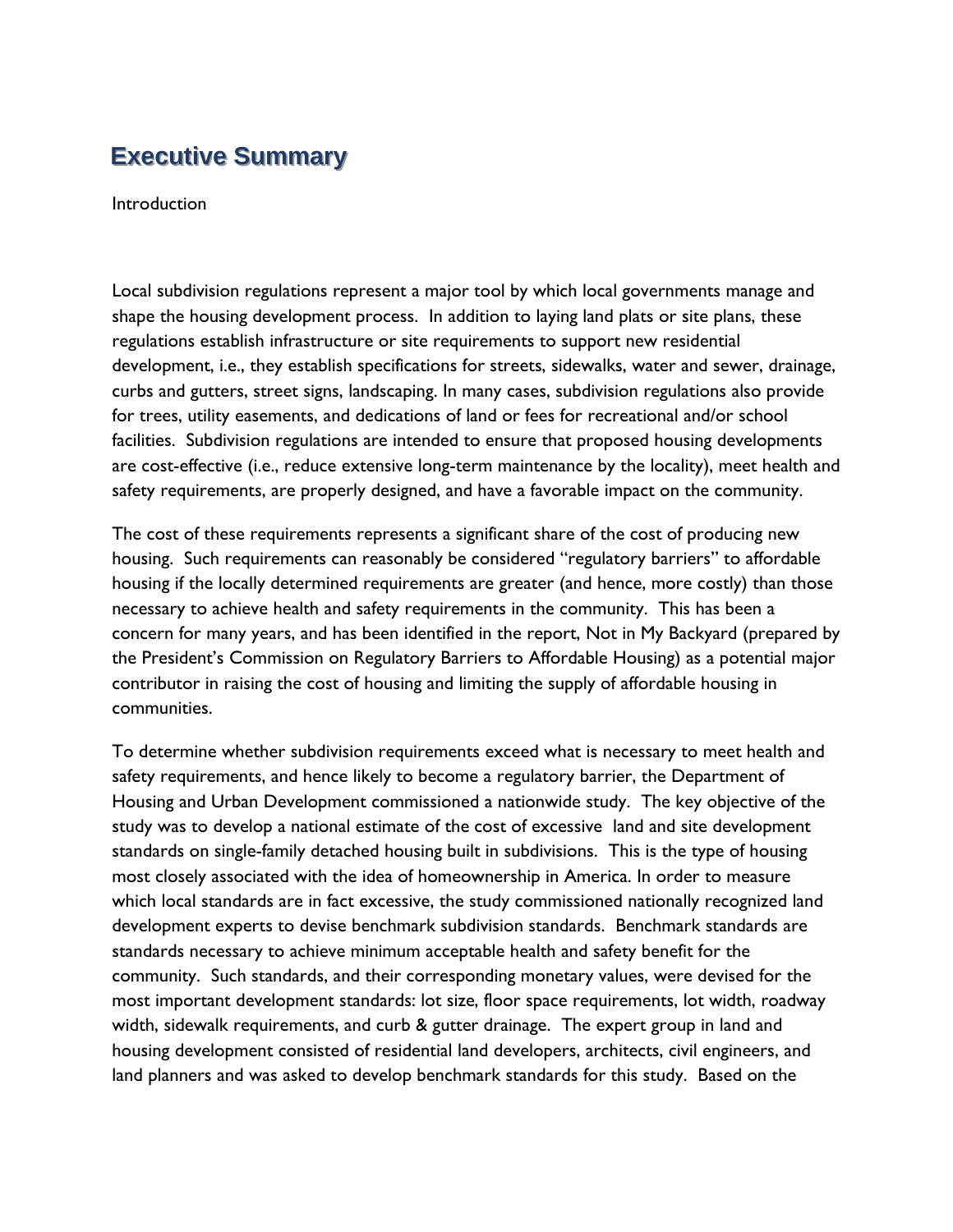responses from this group, consensus benchmark standards were developed and used in this study as the basis for determining whether existing local standards were excessive.

METHODOLOGY: The study used a four-step methodology for developing the national cost estimates for those subdivision rules that constitute regulatory barriers: (1) collect regulatory standards from a nationally representative sample of jurisdictions for the selected subdivision and related zoning rules; (2) establish benchmark values and unit costs for each requirement; (3) produce a cost estimate for excessive regulation based on the application of the benchmark values and costs to the regulatory standards from the national sample of jurisdictions; and (4) create a national estimate of the costs of excessive regulations. For practical reasons, this study focused on only one type of zoning district- those that allowed the densest single-family residential development. If the study had examined all zoning districts in all jurisdictions, which would have included lower density districts, greater levels of regulatory cost barriers most likely would have been found.

### SUMMARY OF FINDINGS

The overwhelming majority of communities in the study—94%-- mandate one or more land development standards for residential subdivisions. The most common regulatory standards were for lot size, front setbacks, off-street parking, and lot width. The least common requirements were for floor area and open space.

Ninety-one percent (91%) of all the communities had one or more regulatory standards that exceeded the benchmarks. Jurisdictions exceeded the benchmarks most frequently for offstreet parking, front setbacks, lot width, and lot size. Jurisdictions exceeded the benchmarks least frequently for floor area, sidewalk requirements, open space, and sidewalk width requirements.

Lot size, lot width, and floor area accounted for the largest percentage of total costs for a variety of reasons:

Excessive lot size regulations accounted for the largest percentage of cost (65%). The cost of land is a major component of the cost of housing, so it should not be surprising that regulations mandating excessive lot sizes results in such a finding. Coincidentally, sixty-five percent of jurisdictions in the sample exceeded the lot size benchmark. On average, jurisdictions with excessive lot size requirements exceeded the benchmarks by 6,573 square feet (or more than one-seventh of an acre). The frequency and magnitude of lot size requirements greater than the benchmarks, combined with the cost of land, resulted in the regulatory cost barrier for lot size accounting for the majority of total costs of the regulatory cost barriers for all the land and site development variables considered in this study.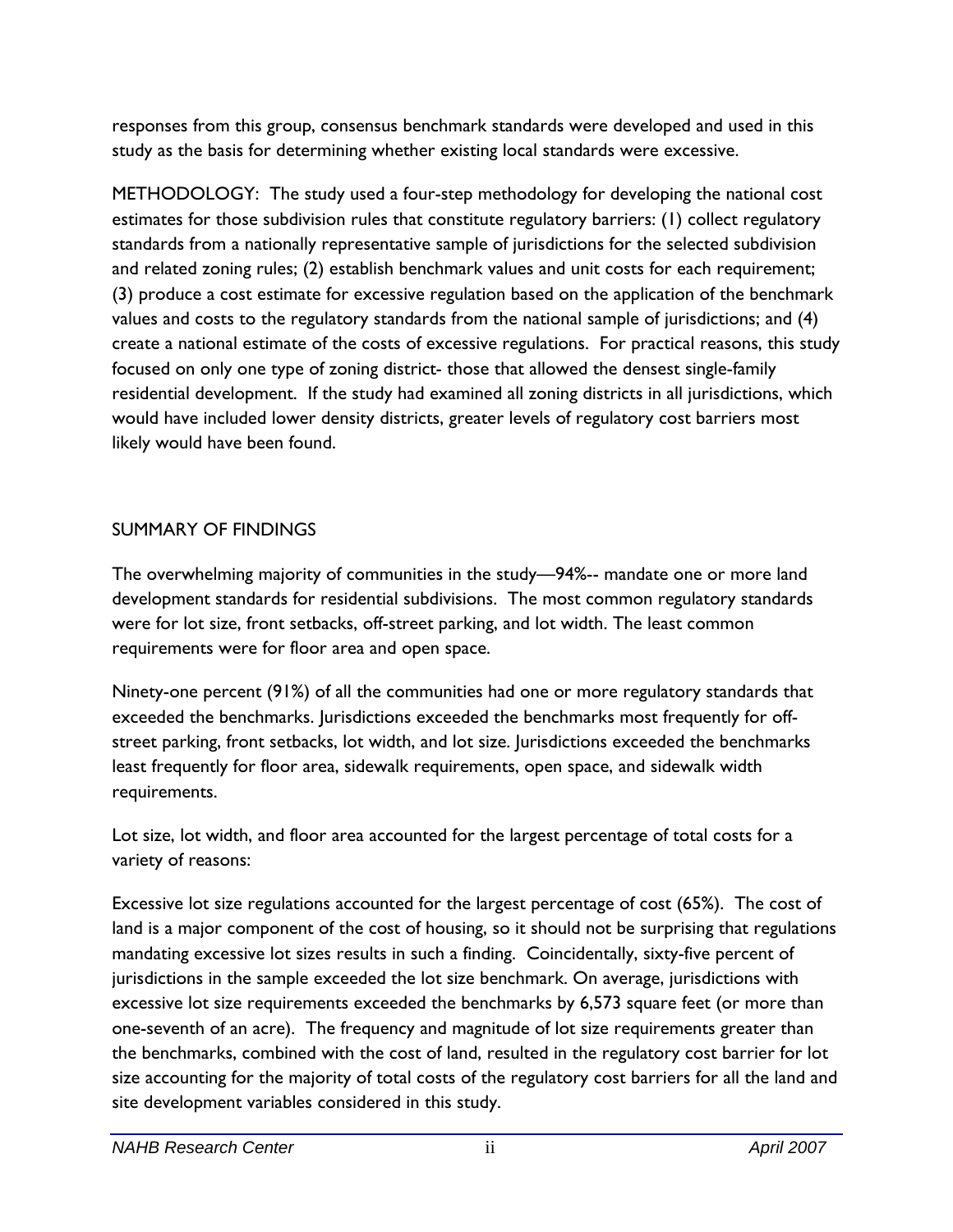Excessive lot width requirements account for a moderate share of costs (9%), with 63 percent of jurisdictions containing lot width regulations exceeding the benchmarks. Excessive lot widths also have clear secondary cost impacts, i.e., they increase costing for land, sanitary sewer main, water main, street paving, curb and gutter, sidewalk construction, landscaping, and storm sewer.

Floor area had a disproportionately large impact on total regulatory barrier costs in proportion to the number of jurisdictions with excessive floor area requirements. While only 8 percent of jurisdictions had excessive floor area requirements, the regulatory cost barriers for floor area for those jurisdictions accounted for 17 percent of the total regulatory cost barriers for all land development variables for all the jurisdictions in the study. This resulted from the relatively high cost per square foot of required floor area and the fact that the mean differential between required floor area and benchmark floor areas was 354 square feet (or more than \$26,000 per dwelling unit).

### Key Findings

The average cost of excessive regulation resulting from subdivision standards for one dwelling unit was about 5 percent of the average cost of a new home. For the land development standards studied, the average regulatory barrier cost for one dwelling unit was \$11,910. In comparison with the average cost for a new single-family dwelling in the United States in 2004 (\$244,000), the average per-unit regulatory cost barrier is 4.8 percent of that average selling price.

The regulatory barriers cost varied. The regulatory barriers cost varied considerably across communities, as well as across regions and Metropolitan Statistical Area (MSA) status. Given that the sample is representative of all jurisdictions in the nation, the national regulatory cost barriers will vary by region and whether the jurisdiction is part of an MSA. The actual regulatory barrier cost for any given jurisdiction of course, depends on actual local regulations and costs of development.

Of the two types of "models" used to make the national estimates—aggregated and disaggregated--the disaggregated model provides the best national estimate of the land development regulatory barrier costs. The disaggregated model accounts for variations in regulatory standards and costs among the Census regions and MSA status better than the aggregated model. The total mean regulatory cost barriers for land and site development standards in the disaggregated model was about \$14.6 billion for the nation in 2004.

### **Conclusion**

This study is the first effort to quantify, on a nationwide basis, the costs of excessive site development regulation on affordable housing. The common rationale for such requirements is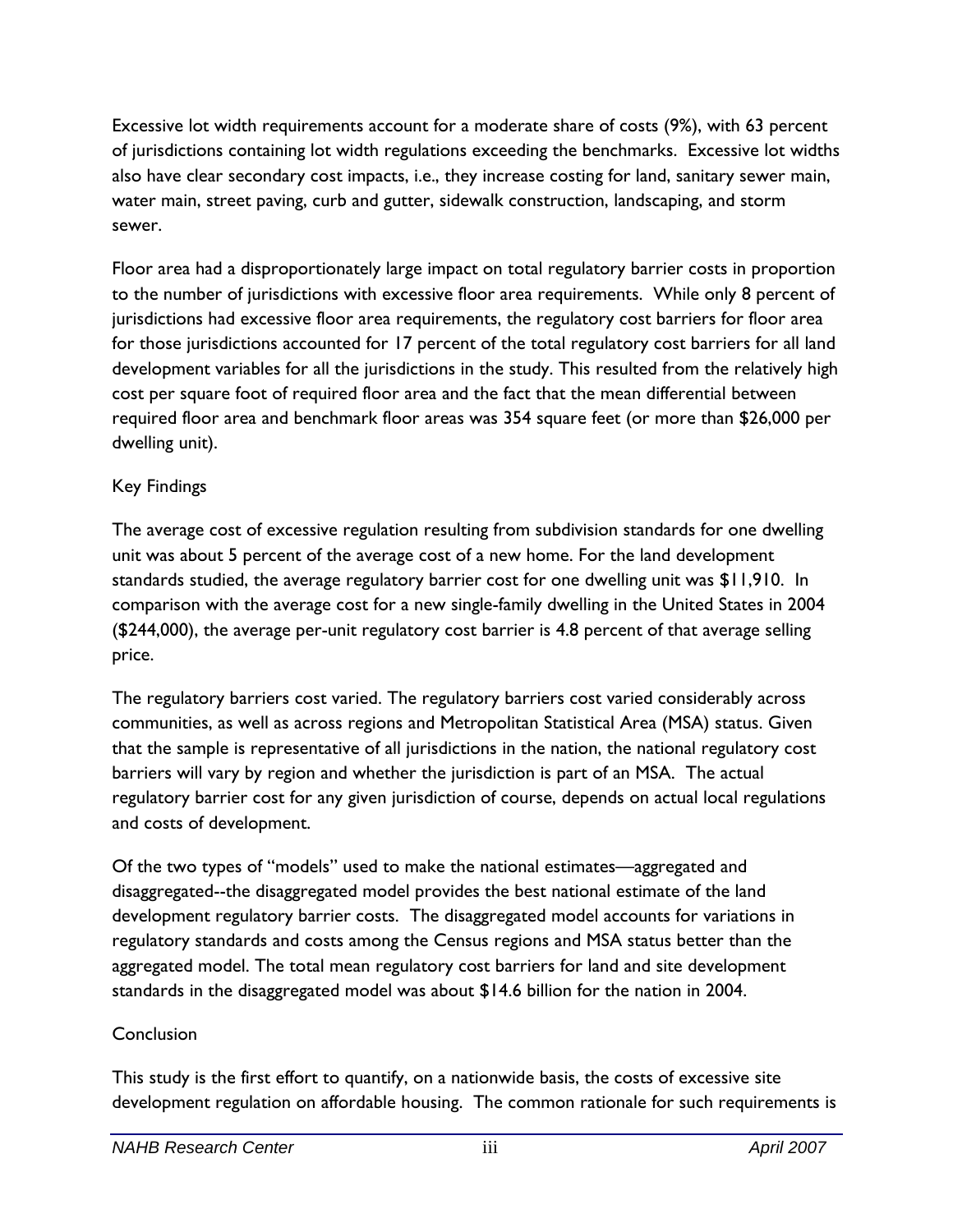that they enhance the soundness, livability, and sustainability of a community. The purpose of this study, however, has not been to deny that such standards have important benefits for the community, but to broaden the perspective of what other values and goals can and should be embodied in the housing development regulatory process, and to call attention to the impacts that excessive requirements have upon affordable housing. The additional cost pressures such standards impose on new housing may also help increase the prices of existing housing.

The findings themselves are not surprising; but they confirm and quantify, through an empirical study, what has been well-known, but unverified, throughout the workforce housing community—that large lot zoning and various site development requirements—limit or prevent the development of affordable housing. Such requirements, then, can harm a community's ability to provide what is, or ought to be, a high priority community goal.

The \$14.6 billion national estimate for the land development regulatory barriers costs is a very conservative estimate. For practical reasons, this study focused on only on one type of zoning district, i.e., one that allowed the densest single-family residential development. If the study had examined all zoning districts in all jurisdictions, which most likely would have included lower density districts, far greater levels of regulatory barriers cost would have been found. For example, in medium-density residential zoned districts typically found next to the dense zoning districts, required minimum lot areas are generally larger. One would expect to find greater regulatory barrier costs in such neighborhoods *vis* a vis. high-density areas. Hence, the regulatory barriers cost resulting from required lot sizes greater than the benchmark lot areas would have been larger if these medium-density residential zoned districts had been included in the regulatory barrier cost analysis. Also, the estimate of housing construction costs on a square foot basis associated with excessive floor area standards was relatively conservative. Further, in lower density areas experiencing high housing construction, regulatory cost barriers based on average land costs and total housing construction starts for the Census region may underestimate the actual regulatory cost barrier from lot size requirements within that region.

The results presented here can serve as an opportunity and an invitation for communities as part of their commitment to affordable housing, to review and assess their own land and site development requirements. In order for local and state policies to have the greatest impact on the reduction of regulatory cost barriers associated with land and site development standards, efforts should focus on the most significant land and site development regulatory barriers identified in this study: excessive zoning regulations and excessive house size requirements.

Local advocates for reduction in regulatory cost barriers may wish to use the regulatory barrier costing tool, described in section 4.2.1.1 (and presented in Appendix G) to determine the regulatory barriers costs that apply in specific locations. This computer-based tool incorporates the benchmark standards used in this study as the baseline for judging a community's regulatory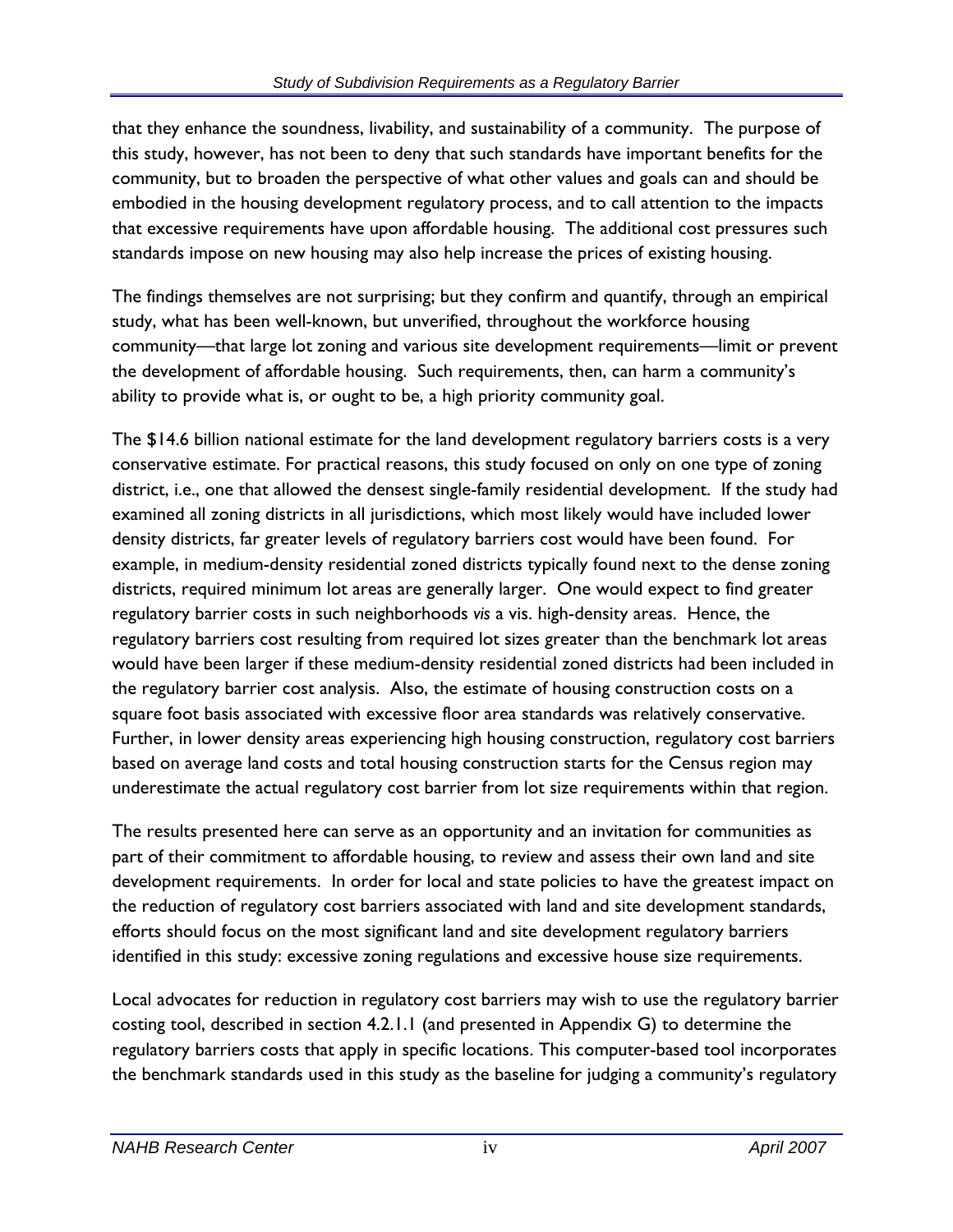standards. A community's calculation would be based on local land costs and on the cost of land development standards adopted by the local land planning jurisdiction or jurisdictions.

Communities committing to this self-assessment exercise, will not only be contributing to our understanding of a significant dimension of regulatory barriers costs, but will also be advancing their own efforts to expand affordable housing opportunities.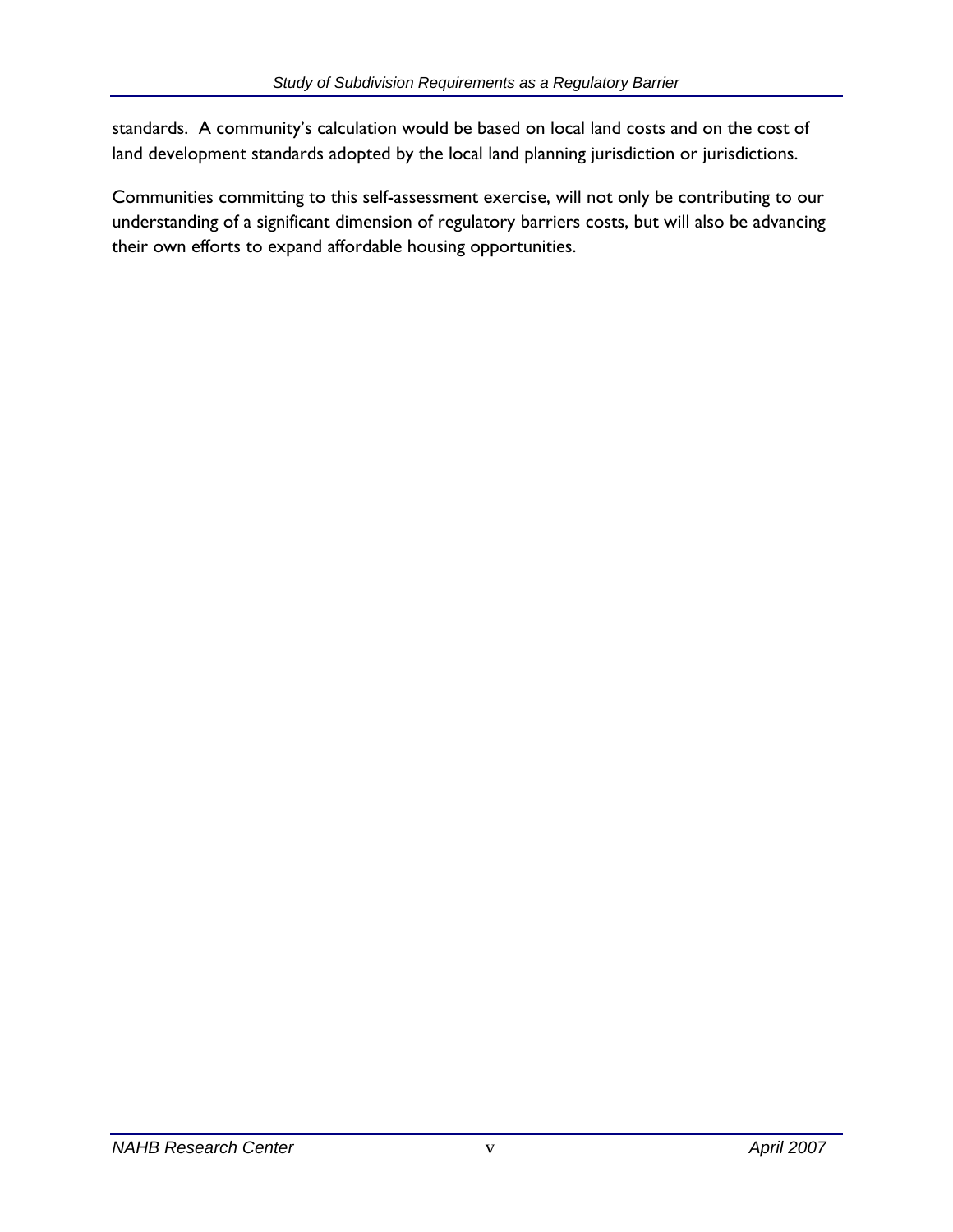## **Table of Contents**

| 2.  |                                                                                            |
|-----|--------------------------------------------------------------------------------------------|
| 2.1 |                                                                                            |
|     | 2.1.1<br>2.1.2.<br>Quantifying Cost Barriers for Specific Land-Use Regulations2-5<br>2.1.3 |
|     |                                                                                            |
| 3.1 |                                                                                            |
| 3.2 |                                                                                            |
| 3.3 |                                                                                            |
| 3.4 |                                                                                            |
| 4.  |                                                                                            |
| 4.1 |                                                                                            |
|     | 4.1.1<br>4.1.2<br>4.1.3<br>4.1.4<br>4.1.5<br>4.1.6<br>4.1.7                                |
| 4.2 |                                                                                            |
|     | 4.2.1<br>4.2.2<br>4.2.3<br>4.2.4<br>4.2.5<br>4.2.6<br>4.2.7                                |
| 5.  |                                                                                            |
| 5.1 |                                                                                            |
|     | 5.1.1<br>5.1.2                                                                             |
| 5.2 | National Estimates of the Regulatory Cost Barriers for Housing in Subdivisions  5-8        |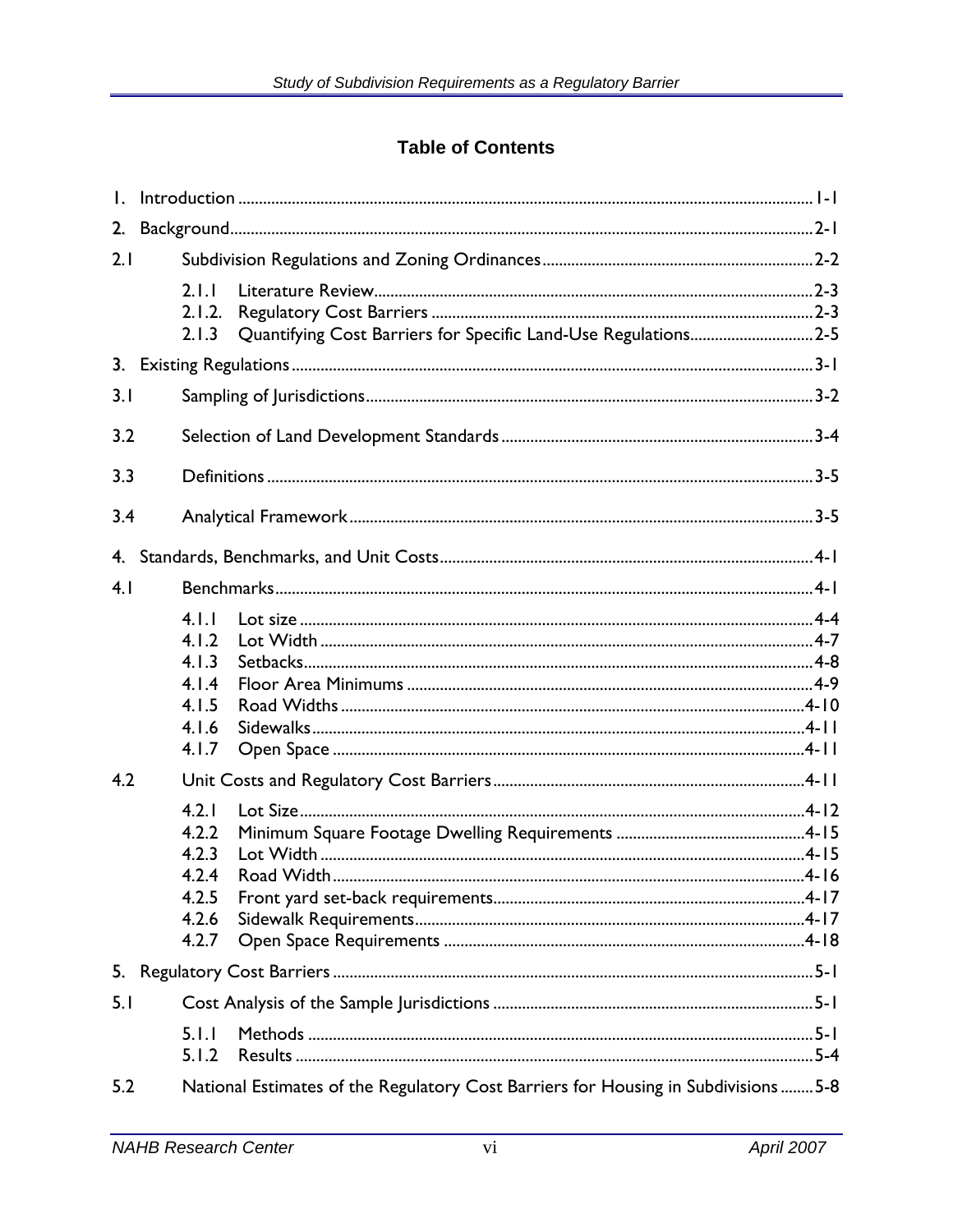| 5.3 |  |  |
|-----|--|--|
|     |  |  |
|     |  |  |
|     |  |  |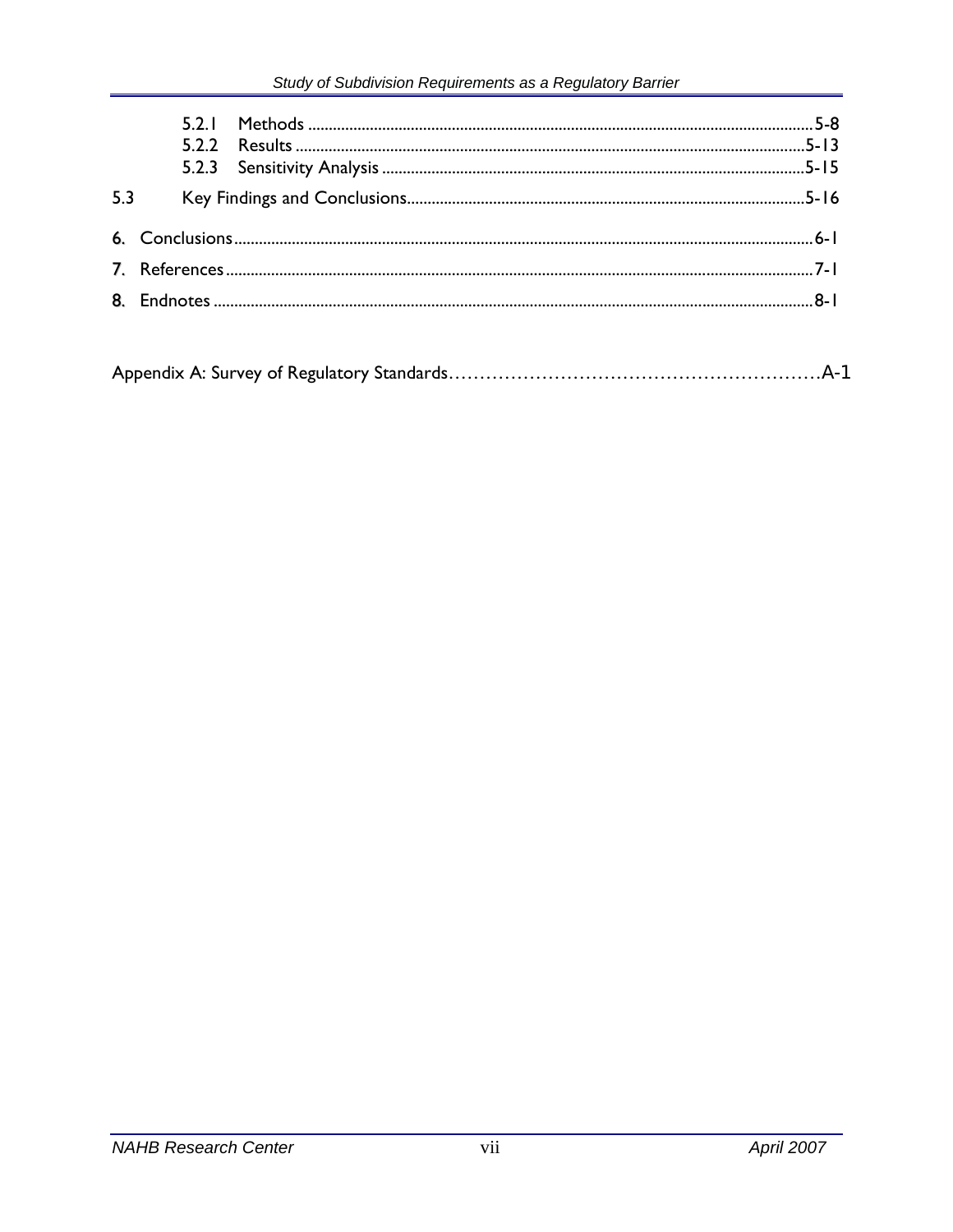## **List of Tables**

| Table 2.1: Average Per-Unit-of-Measure Costs of Selected Land Improvements in                                                                                              |
|----------------------------------------------------------------------------------------------------------------------------------------------------------------------------|
| Table 2.2: Lot Improvement Costs for Various Lot Widths in Waukesha                                                                                                        |
| Table 3.2: Summary of Means Testing for Variance within Five Subcomponents                                                                                                 |
| Table 4.1: Expert Responses for Land Development Benchmarks for "More Dense"<br>Development, Statistical Summary of Responses Used for Comparison in MSAs (N=12) 4-2       |
| Table 4.2: Expert Responses for Land Development Benchmarks for "Less Dense"<br>Development, Statistical Summary of Responses Used for Comparison in MSAs (N=8) 4-3        |
| Table 4.3: Estimated Raw Land Costs by U.S. Bureau of Census Region4-13                                                                                                    |
| Table 5.1: Summary of Jurisdictions with Regulatory Standards and Jurisdictions                                                                                            |
| Table 5.2: Summary of Regulatory Cost Barriers for All Jurisdictions and Costs Per<br>$5 - 6$                                                                              |
| Table 5.3: Results of Sensitivity Testing on Total and Mean Regulatory Cost<br>$5-8$                                                                                       |
| Table 5.4: Number of Building Permits Issued for Single-Family Detached Dwellings in the                                                                                   |
| Table 5.5: Aggregated Model Estimates of the Regulatory Cost Barriers for All<br>Building Permits Issued for Detached Single-Family Dwelling Units in the Nation, 20045-13 |
| Table 5.6: Disaggregated Model Estimates of Regulatory Cost Barriers for All<br>Building Permits Issued for Single-Family Dwelling Units in the Nation, 20045-14           |
| Table 5.7: Results of Sensitivity Tests of the Aggregated and Disaggregated Models of the                                                                                  |
|                                                                                                                                                                            |

# **List of Figures**

| Figure 3.1: Sample Database Report Output Format Showing Data Collected for Each |  |
|----------------------------------------------------------------------------------|--|
|                                                                                  |  |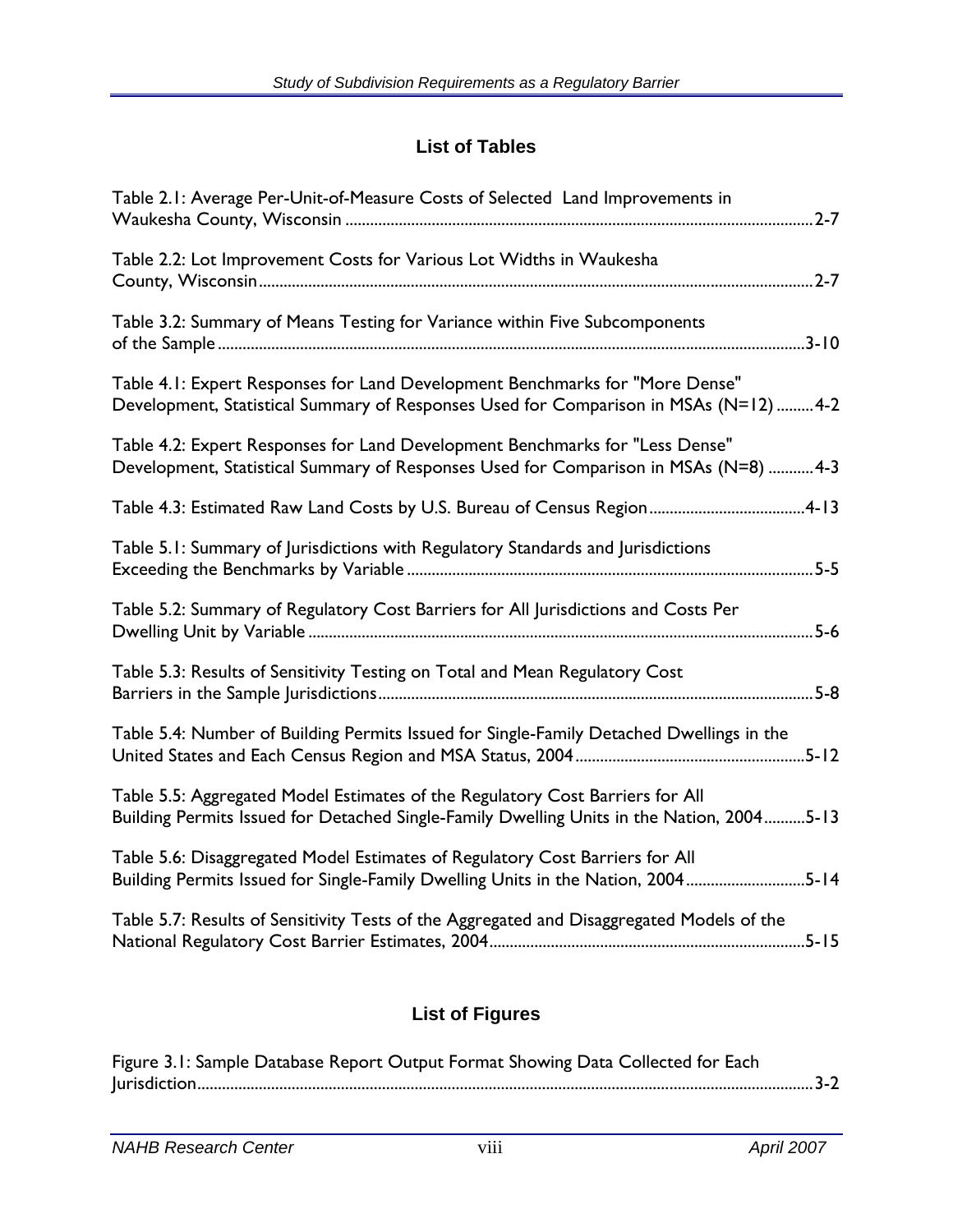| Figure 4.3: Jurisdictions with Standards for Lot Width in Width Ranges as a        |  |
|------------------------------------------------------------------------------------|--|
|                                                                                    |  |
| Figure 5.1: Process for Determining the Costs of Excessive Land Use Regulation for |  |
| Figure 5.2: Process for Modeling the Nationwide Regulatory Cost Barriers 5-10      |  |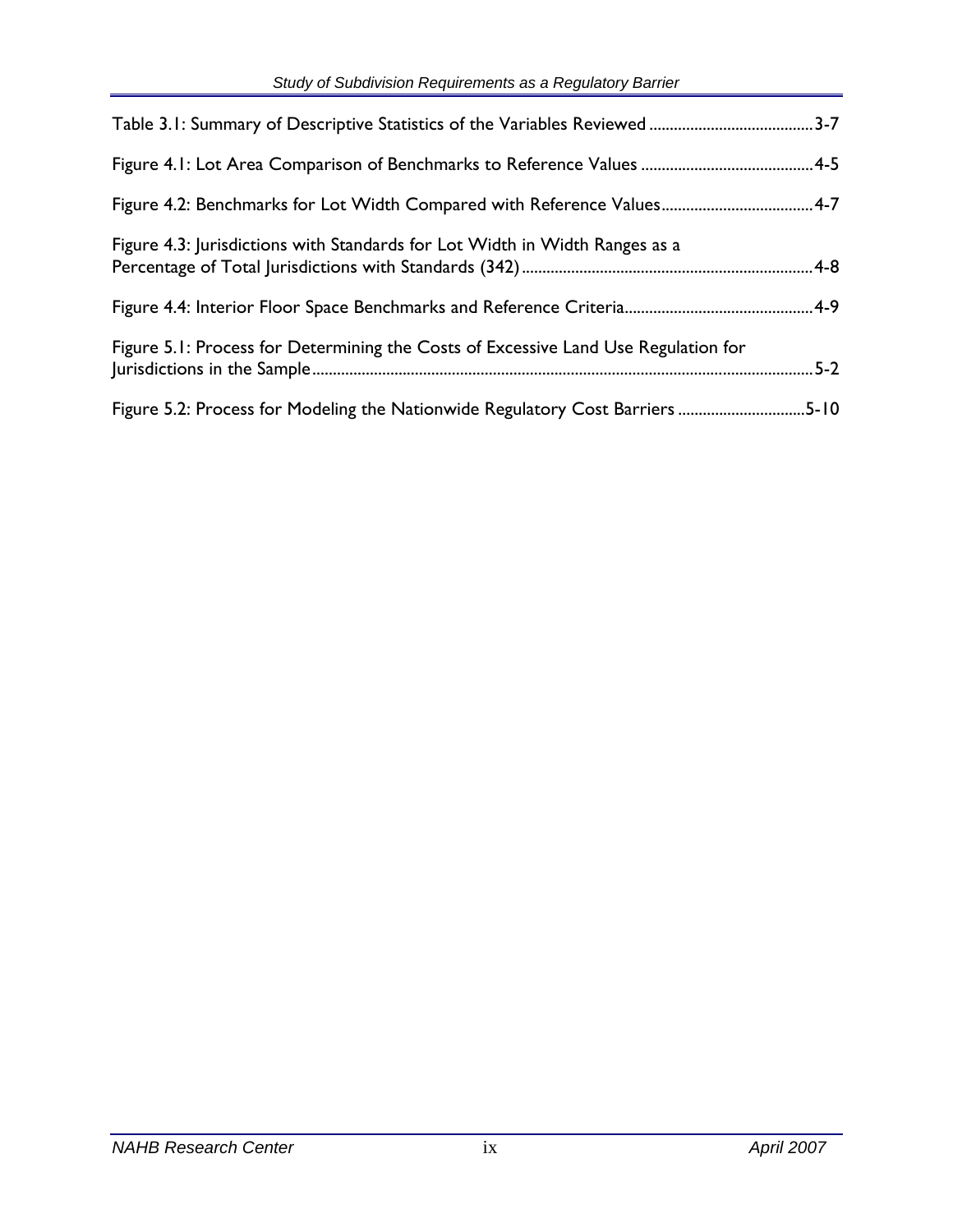# **1. Introduction**

This study addresses the characterization on a national basis of the regulatory cost barriers associated with land subdivision, specifically barriers to the subdivision of land that can be developed with single-family detached (SFD) dwellings. Previously, this issue has been addressed only on a very small geographic scale. Previous approaches have not been used to examine regulatory cost barriers at the national level.

As discussed in the Executive Summary, there are two distinguishable types of regulatory barriers for the subdivision of land to construct single family detached dwellings: a) barriers which lengthen the time for approval of a subdivision and b) land development and site development standards which are more costly than a set of minimum "benchmark" standards selected to provide for public health and safety. Benchmark standards are intended to be appropriate for affordable single-family detached dwellings without adding costs that would not bring commensurate public health and safety benefits. There are added costs when land is developed according to standards larger than the benchmark standards and there may also be benefits associated with those larger standards. The question of whether the added benefits are commensurate with the added costs is dependent upon many considerations. The evaluation of whether some of the benefits may be commensurate with the costs is an area that merits considerable investigation but is outside the scope of this study.

Land development standards investigated by the research team included standards associated with zoning requirements such as lot size as well as standards associated with subdivision rules such as lot width, interior floor space, building setbacks from the street, rear and side property lines, street widths, requirements for sidewalks and requirements for open space. This specific set of land development standards was selected for study by the research team based on our literature review. These specific standards have been identified as having the potential to significantly increase the costs of residential building lots. Based on existing research approaches, measuring the costs which are attributable to the differences between the existing land development standards and the benchmark standards require:

- 1. Knowledge and analysis of existing local requirements or standards
- 2. A set of alternative standards (the benchmark standards) which provide for public health and safety and could apply to a broad range of jurisdictions across the county
- 3. A methodology for costing the existing and the benchmark standards
- 4. A methodology for projecting the implications of the cost differences, if any, to the price of housing
- 5. A methodology to estimate the number of families affected by the cost differential between the existing standards and the "benchmark" standards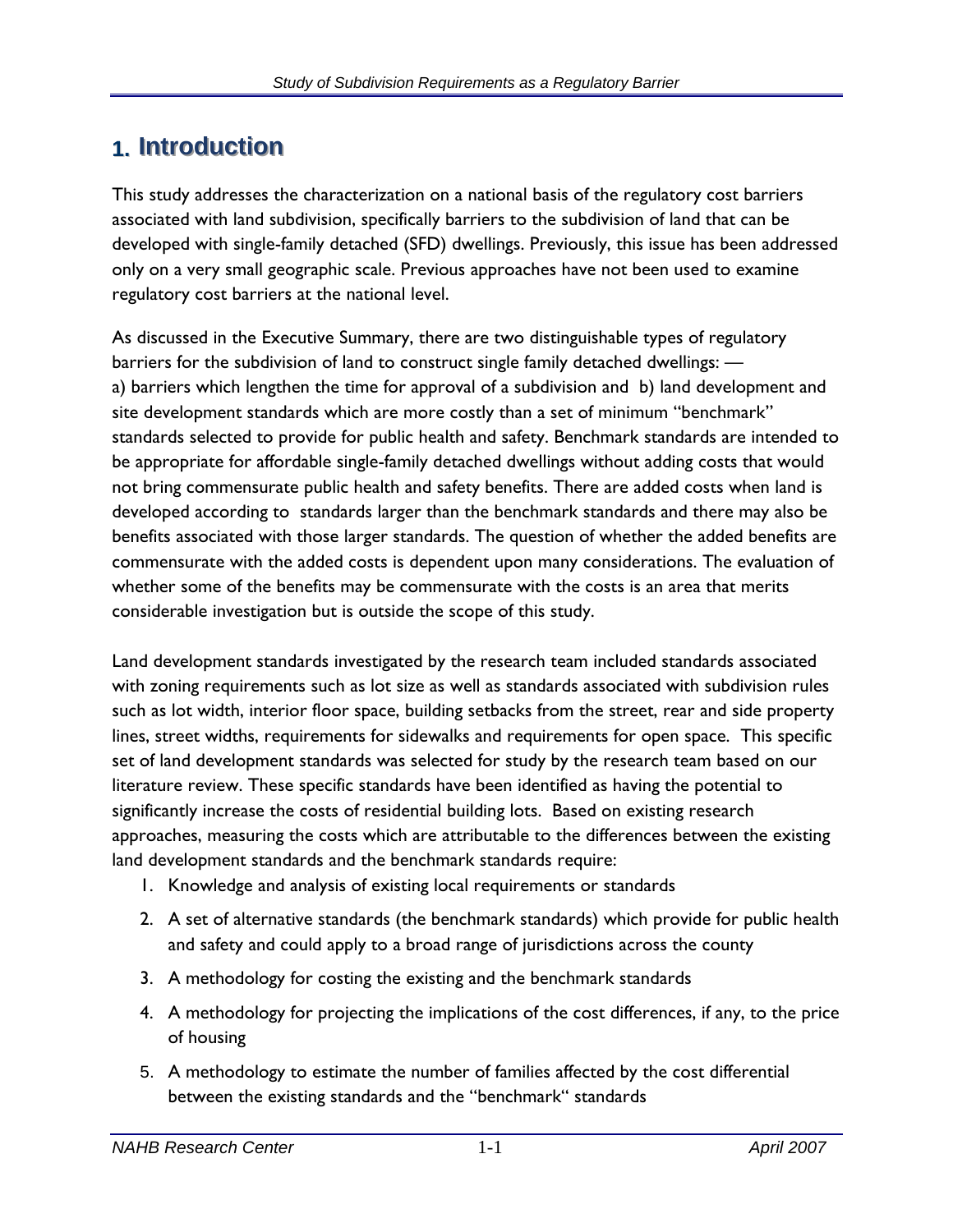Measuring administrative and process costs in a quantitative approach was outside of the scope of this study. A quantitative approach to these costs would require extensive knowledge of the local administrative review process, the out-of-pocket costs associated with the local review process, assumptions about time and opportunity costs, a methodology for measuring such costs, and a benchmark review process, either actual or model, against which to compare actual administrative and process costs.

The present study examined the standards that are currently enforced in subdivision controls and zoning ordinances. Toward that end, the research team developed and executed a plan to systematically collect and analyze, via a Microsoft Access database, a nationally-representative sample of the land development and site development standards contained in subdivision rules and zoning ordinances.

A set of benchmark standards was developed using a survey of land development professionals in both the private and public sectors. The benchmark standards represent "best professional judgment" of the respondents to the survey. All such surveys are open to criticism with respect to the selection of the group being surveyed and the possible bias present in the individuals responding to the survey as compared with those individuals who did not respond to the survey. The research team reviewed the benchmark standards as compared with published model standards by several organizations. Where applicable, the benchmark standards were also reviewed with respect to median or the average values for the standards contained in our nationally representative database of existing land development regulations and with the median or average values of dwelling and house lot characteristics from the 2005 U.S. Census of Residential Construction.

The currently enforceable land and site development standards were then compared with the benchmark standards that would promote public health and safety. The research team also used engineering construction cost estimating methods to establish the incremental cost differences between the land development standards contained in the nationally representative database and the benchmark standards. This approach allowed the team to estimate the regulatory cost barriers due to land or site development standards greater than the benchmark standards for each of the planning jurisdictions recorded in the database.

Where the standards of a given jurisdiction were found to be the same or less expensive that the benchmark standards, there were no cost barriers related to land or site development standards in that planning jurisdiction. Conversely, if the standards of the jurisdiction were greater and more costly than the benchmark standards, the team assigned quantifiable regulatory cost barriers due to the standards enforceable in that jurisdiction.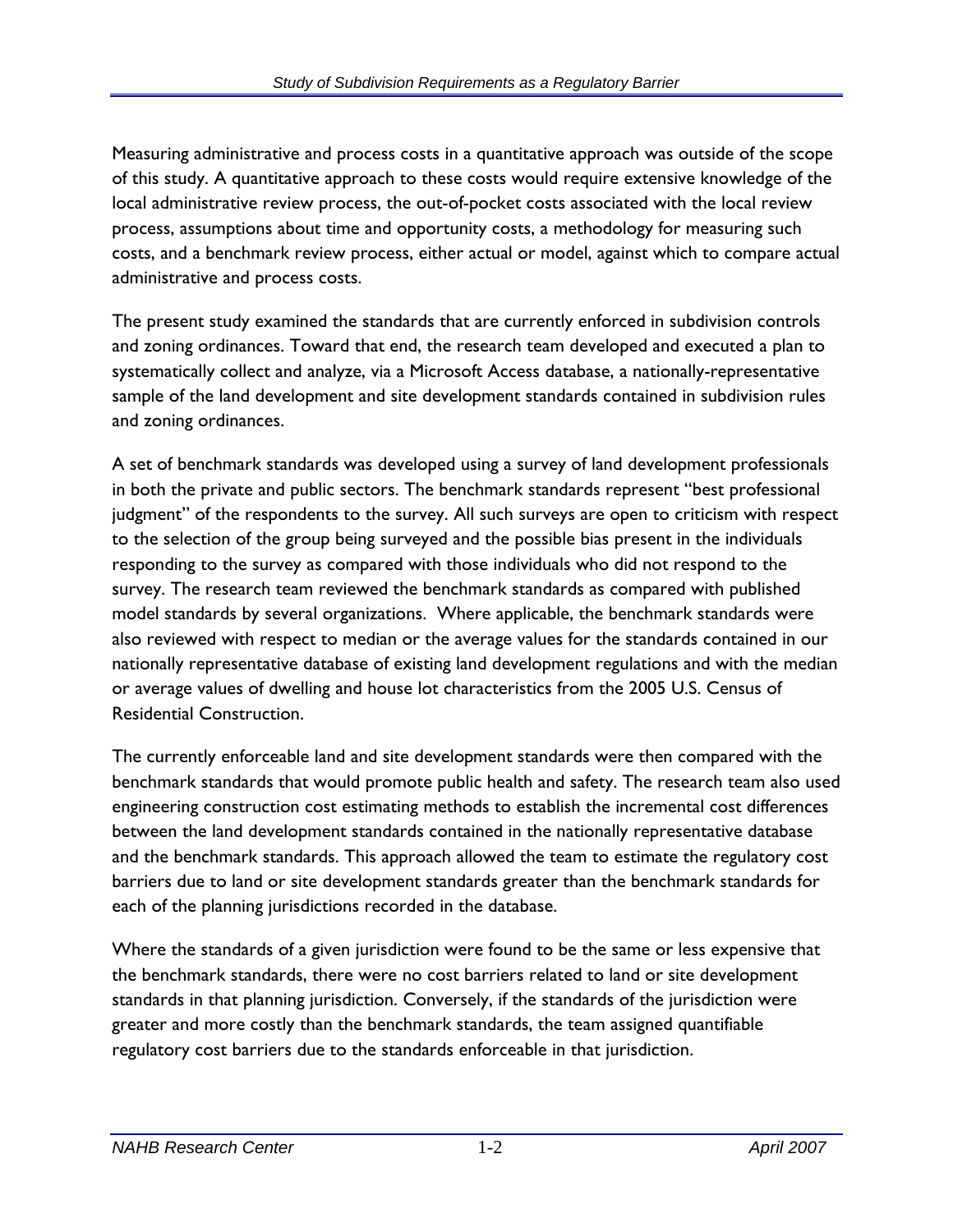A data weighting method was developed using the cost barrier estimates from the study's nationally representative sampling of planning jurisdictions to estimate the cost barriers existing in the general population of all planning jurisdictions in the United States.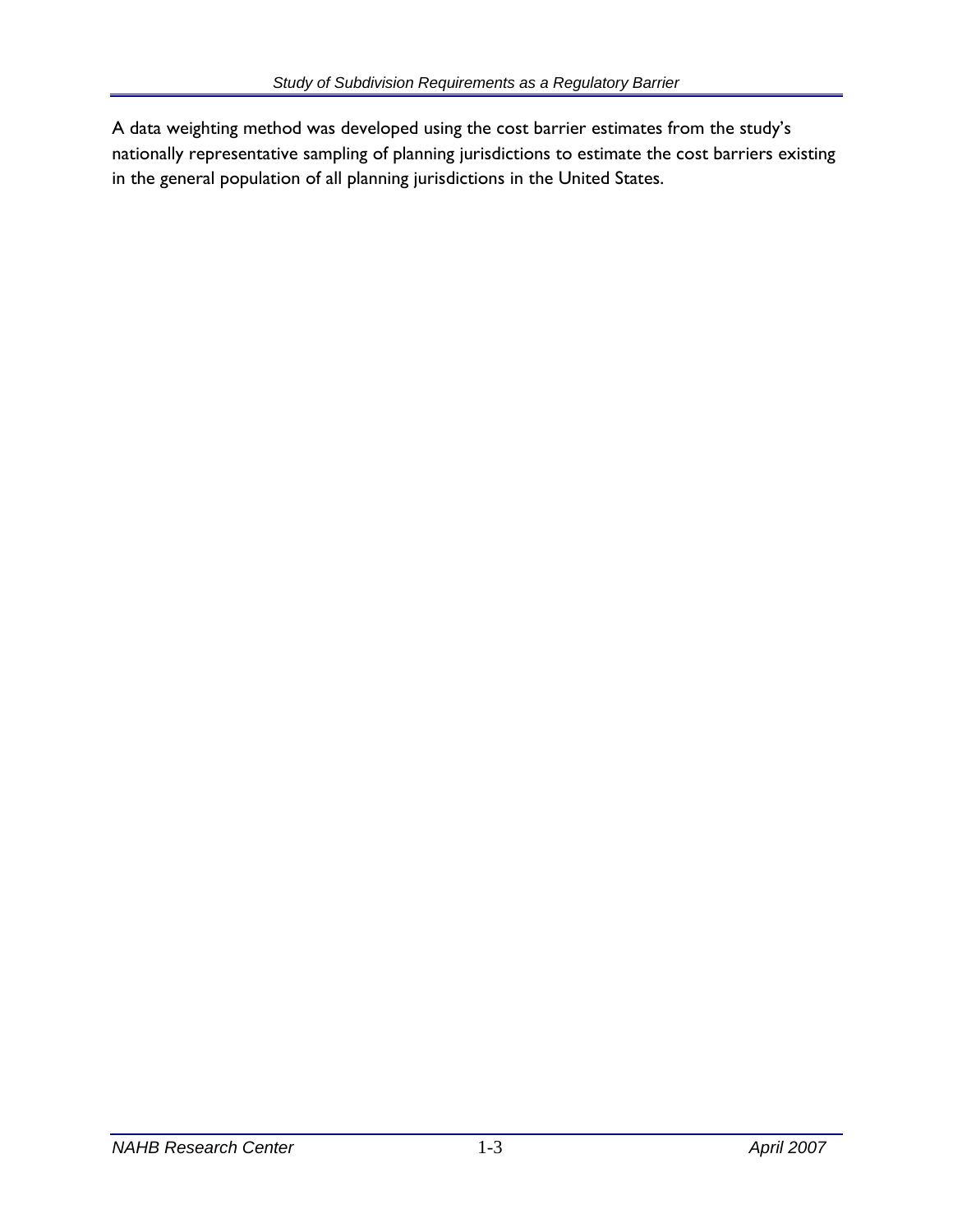# **2.** Background

Since the early  $20<sup>th</sup>$  century, there has been concern about the impact of regulations on housing costs, and whether certain regulations are too complex or have excessive standards. Many studies have been conducted to address these issues. One of the missions of the U.S. Department of Housing and Urban Development (HUD) is to promote policies which lead to a sufficient amount of affordable housing nationwide. In support of that mission, HUD maintains the "Regulatory Barriers Clearinghouse" for issues and information relevant to the promotion of affordable housing.<sup>1</sup> Ratios of median house prices to median household incomes are currently at a 25-year high in more than half the evaluated metropolitan areas in the United States (Harvard, 2005).

Most previous research on the regulatory cost barriers to affordable housing considered the effects of whole categories of regulations, of non-subdivision regulations (such as building codes), or of general development patterns. Few studies have focused on individual, subdivision rules or zoning ordinances, or have analyzed them on a national scale. One reason for this, as noted by the U.S. President's Commission on Urban Housing (1969), has been "the lack of a comprehensive, up-to-date survey on the provision of ordinances throughout the nation…" For the purpose of the present study, a regulatory barrier is a public regulatory requirement or process that increases the cost of single-family detached dwellings with respect to benchmark standards that are intended to protect public health and safety.

One seminal study in Waukesha County, Wisconsin, used a cost barrier evaluation method based on estimated construction costs for various infrastructure standards. This study compared the costs for the range of land development standards present within that county.

According to government definitions of affordable housing, families should devote no more than 30 percent of their income to rent or mortgage payments and utilities. <sup>ii</sup> "Affordable housing" often simply means housing whose residents do not pay too large a share of their income on rent or mortgage. In the context of this study, "affordable means affordable to families earning less than four-fifths (80%) of the area's median income." iii These families are officially "lower income" households. The median family income in the United States is approximately  $$60,000$  per year.<sup>iv</sup> Based on the guideline of the 30 percent of income for housing and 80 percent of median income standards, affordable housing on a national average would cost no more than \$1,200 per month for rent or mortgage plus real estate taxes.

While often motivated by the intention to preserve existing property values within the community, subdivision rules and zoning ordinances may, as a side effect, increase the cost to build new single-family dwellings. The goal of this research project was to quantify the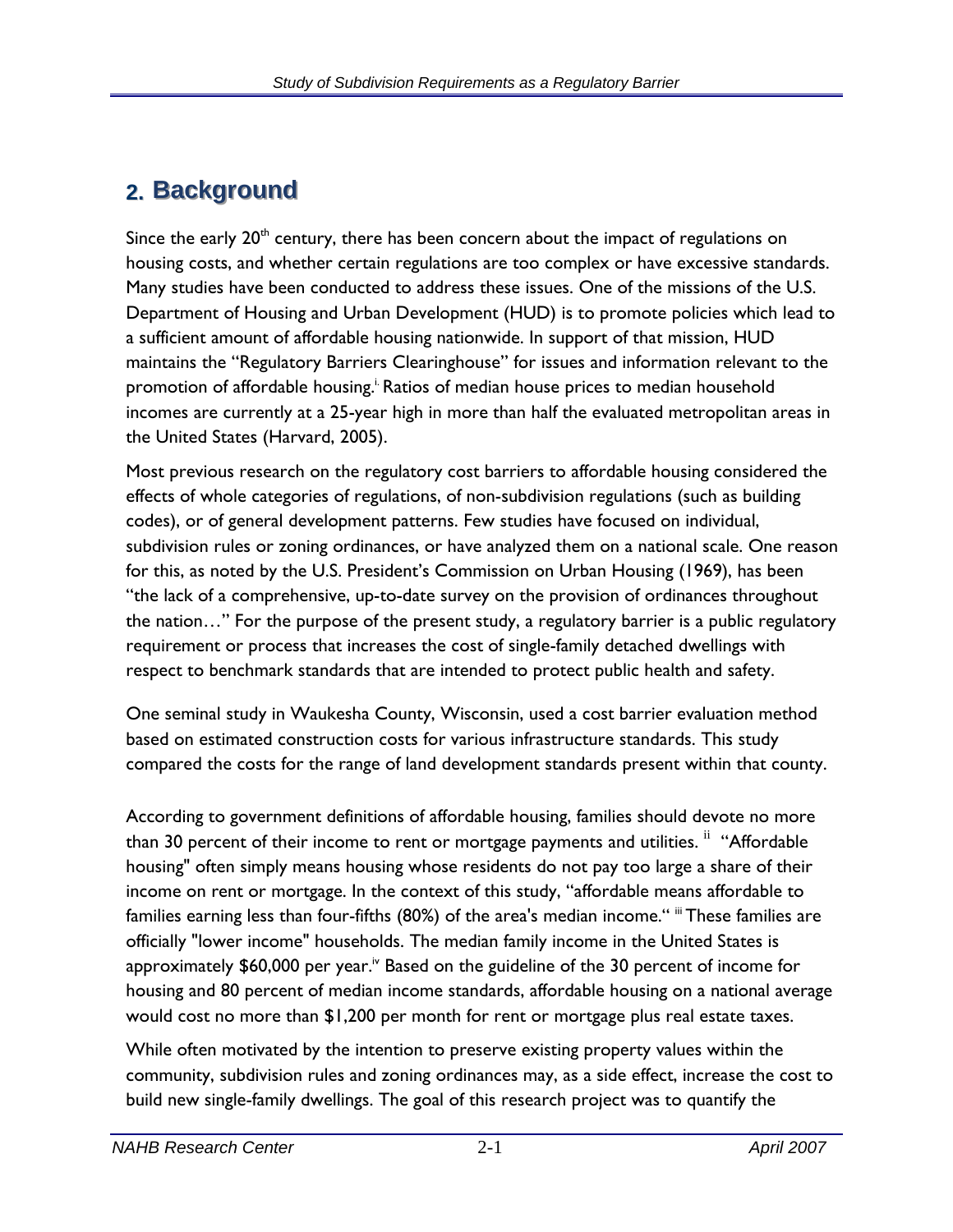regulatory cost barriers crated by planning jurisdiction requirements that are greater than benchmark standards for house square foot floor area, lot size, road width, etc.

This study also qualitatively characterized the reasons for delays that occur during the interactive process between a land developer and a planning jurisdiction during the approval of a proposed residential land subdivision. According to a developer in Phoenix, Arizona, who participated in a regulatory cost barrier focus group managed by the research team, the delay of one year in obtaining a subdivision approval for a typical subdivision of 40 acres and 160 homes would add about \$2,250 to the cost of each home for interest charges alone.  $\frac{v}{x}$ 

## **2.1 Subdivision Regulations and Zoning Ordinances**

Local subdivision regulations represent a major tool by which local governments shape and control the housing development process. Subdivision regulations establish infrastructure (land development) and site (building lot development) requirements to support new residential development—i.e., they establish specifications for streets, sidewalks, water and sewer, drainage, curbs and gutters, street signs, landscaping, trees, utility easements, and dedications of land or fees for recreational and/or school facilities. Subdivision regulations are intended to ensure that proposed housing developments are cost-effective (i.e., reduce longterm maintenance), meet health and safety requirements, are properly designed, and have a favorable impact on the community.

Land use controls which exceed appropriate requirements, particularly subdivision regulation and zoning, which determine the type and design of development that may be built in a community, is identified in *Not in My Backyard* (HUD, 1991) as a major contributor in raising the cost of housing and limiting the supply of affordable housing in communities. This study stated that regulations (as a group, and not just their excessive elements) add 20-35 percent to the costs of new homes. According to *U.S. Department of Housing and Urban Development (HUD)- sponsored Joint Venture for Affordable Housing demonstration, reducing the cost of the vi "developed lot" was the greatest single factor in achieving housing affordability.*

These studies have identified two significant categories of costs associated with subdivision regulation: (1) administrative or process costs, which refer to the costs associated with developing and processing subdivision requests through the local government review process, including the out-of-pocket costs, application costs, and review costs, and costs of delay (time costs, opportunity costs); and (2) costs resulting from land and site development standards

 ( specified design and materials requirements for infrastructure and site features, such as requirements for rights of way, curbs/gutters, water and drainage systems, and land dedication requirements) which are greater than the standards needed solely to protect public health and safety.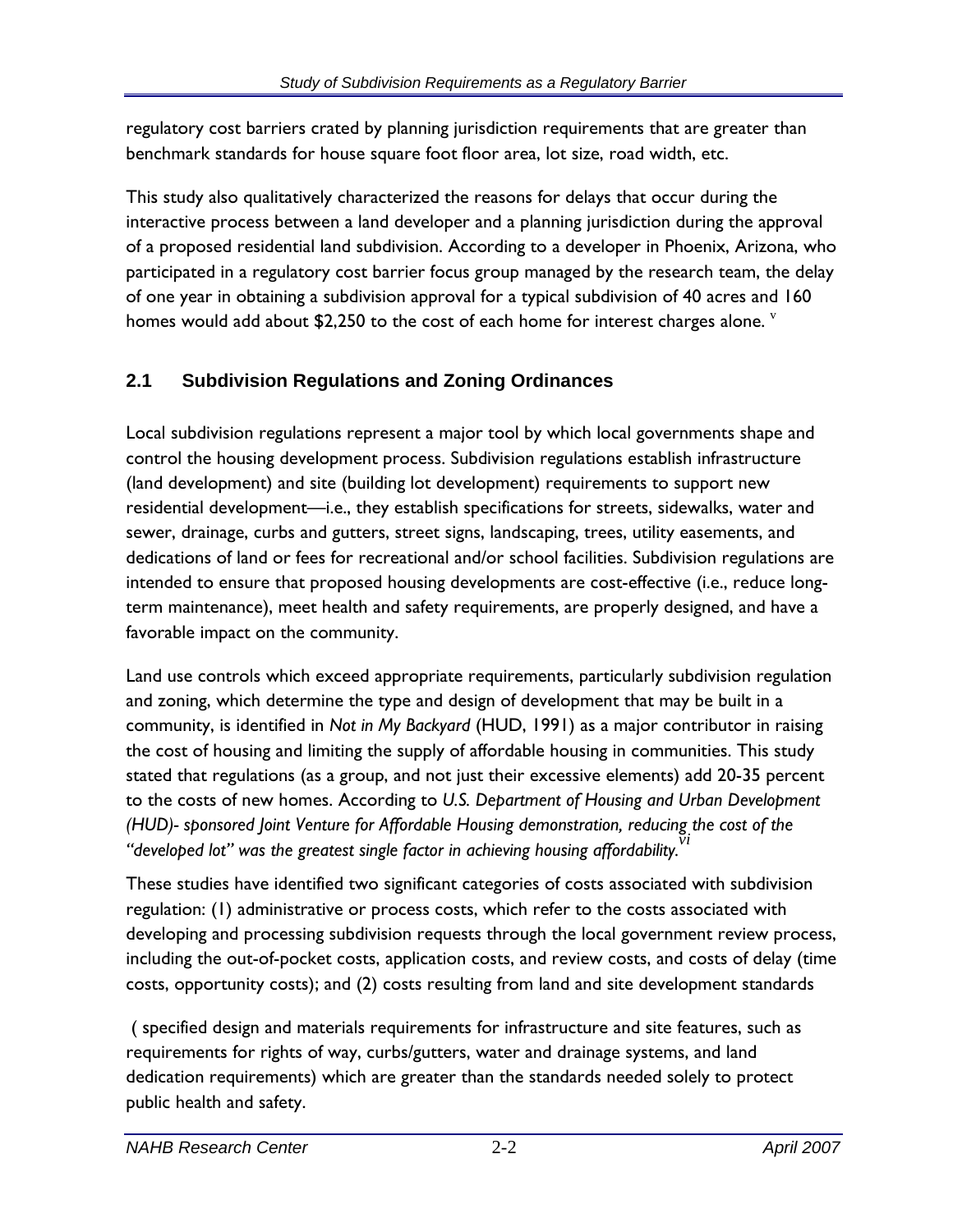Since the purpose of this study is to probe the link between subdivision regulations/zoning ordinances and housing prices, the research team's review of the literature covers two topics—model regulations and the cost of regulations. The first topic concerns what are considered minimum or typical standards. It can be argued that some regulations that exceed minimum standards add unnecessary costs to the subdivision process, and these costs can show up in the price of housing.

### **2.1.1 Literature Review**

### *Introduction*

The literature review for the most part revealed that very little published work has been done that has direct relevance to the quantification of regulatory cost barriers on a national basis. Few studies have been done examining the costs associated with subdivision regulations in general, much less those analyzing individual regulations or done on a national scale. One relevant study that quantified regulatory cost barriers for a single county in Wisconsin is reviewed in section 2.1.3.

A review of literature related to subdivision regulations could cover numerous topics, such as legal framework, historical rationale, and the actual subdivision process. As the purpose of this study is to probe the link between subdivision regulations and housing prices, this review covers existing land use regulations, model land use regulations, benchmark standards and costs of regulations where the required standard is greater than an applicable benchmark.

The literature of model land use regulations discusses what are considered minimum or typical standards. These standards are generally approached only from a performance perspective, without regard to the cost effectiveness of the proposed or recommended standard. The literature on the second topic, costs of land use regulations, is even more incomplete, because few studies have been done examining the costs associated with subdivision regulations in general, much less those analyzing individual regulations or done on a national scale.

Many codes also address one or more other subdivision issues, such as administrative processes, growth management tools such as fees and exactions, and environmental protection. These are not discussed here, for one or more reasons (such as, their presence varies widely across codes, or it is difficult to assign costs to them).

### **2.1.2. Regulatory Cost Barriers**

Several references on model land use regulations were reviewed as part of the literature review  $\frac{\text{vii}}{\text{v}}$ ; however these references were not of significant value in developing our estimates of the regulatory cost barriers associated with land and site development standards.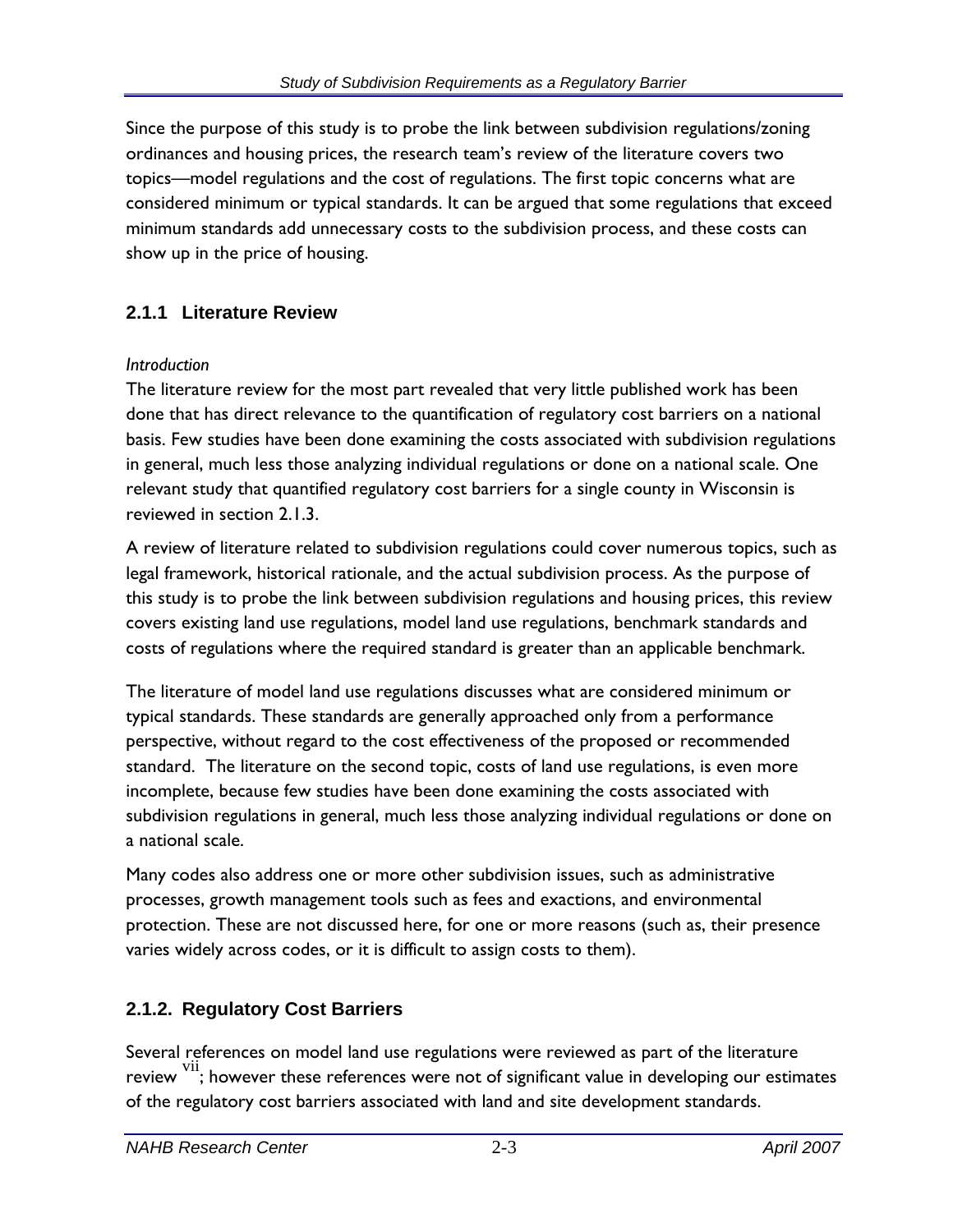Nelson et al (2002), *The Link Between Growth Management and Housing Affordability: The Academic Evidence*, is a comparison of the economic impacts on housing prices of two land use regulation categories: traditional zoning and growth management. This paper makes an important point—housing prices are influenced by many factors, not just the costs of development and construction. Luger and Temkin (2000), *Red Tape and Housing Costs: How Regulations Affects New Residential Development*, documents procedural and administrative cost barriers to land development. From interviews of people involved in development in several communities, the authors of this document developed an idea of reasonable versus excessive regulations, and then calculated the costs of those excessive regulations to be \$10,000 to \$20,000 per unit. In the current context, a significant limitation of this study is the fact that it calculated costs for regulations as a group, not for just subdivision regulations and not for individual regulations.

Kennedy (2002), in *The Impact of Municipal Governments on Residential Housing: A Case Study of Single-Family Detached Housing, in Cary North Carolina*, identifies five development activities that affect housing costs—impact fees, restrictive zoning interpretation, administrative fees, excessive building codes, and required capital improvements (on- and off-site). The significance of this study's conclusions related to the overall costs of the development activities is limited by the fact that it is a case study of only one town, and the determination of "excessive" was made based on interviews of two employees of a developer.

*Reducing Housing Costs Through Regulatory Reform: A Handbook for Colorado Communities* (1999) reviews the literature on two issues—the financial impacts of various regulations, and the relative costs of regulations in general. On the first issue, the only study it mentions related to subdivision regulations is by Weitz (1982), *Affordable Housing: How Local Regulatory Improvements Can Help*. That study found the cost of excessive right-of-way widths was \$700 per lot. Excessive was defined as the magnitude or quality of the standard exceeding what a developer would provide absent the regulation.

A study by German (1993), *Under Siege: What Regulations Cost Builders and Buyers*, compared the costs of building houses in two jurisdictions with different levels of regulation. The study found that regulations added \$20,420 more to housing costs in the more regulated jurisdiction. However, this study only considered fees and building codes.

In 1987, the NAHB Research Center published a paper called "Affordable Residential Land Development: A Guide for Local Government and Developers." This paper reported results from the Joint Venture for Affordable Housing, an effort involving multiple organizations and more than 100 demonstration projects across the country to reform regulations and administration and determine the housing cost savings. Reforms fell into four categories zoning regulations (primarily related to density), subdivision regulations, building construction innovations, and administration. On average, reforms saved \$8,573 per unit, with three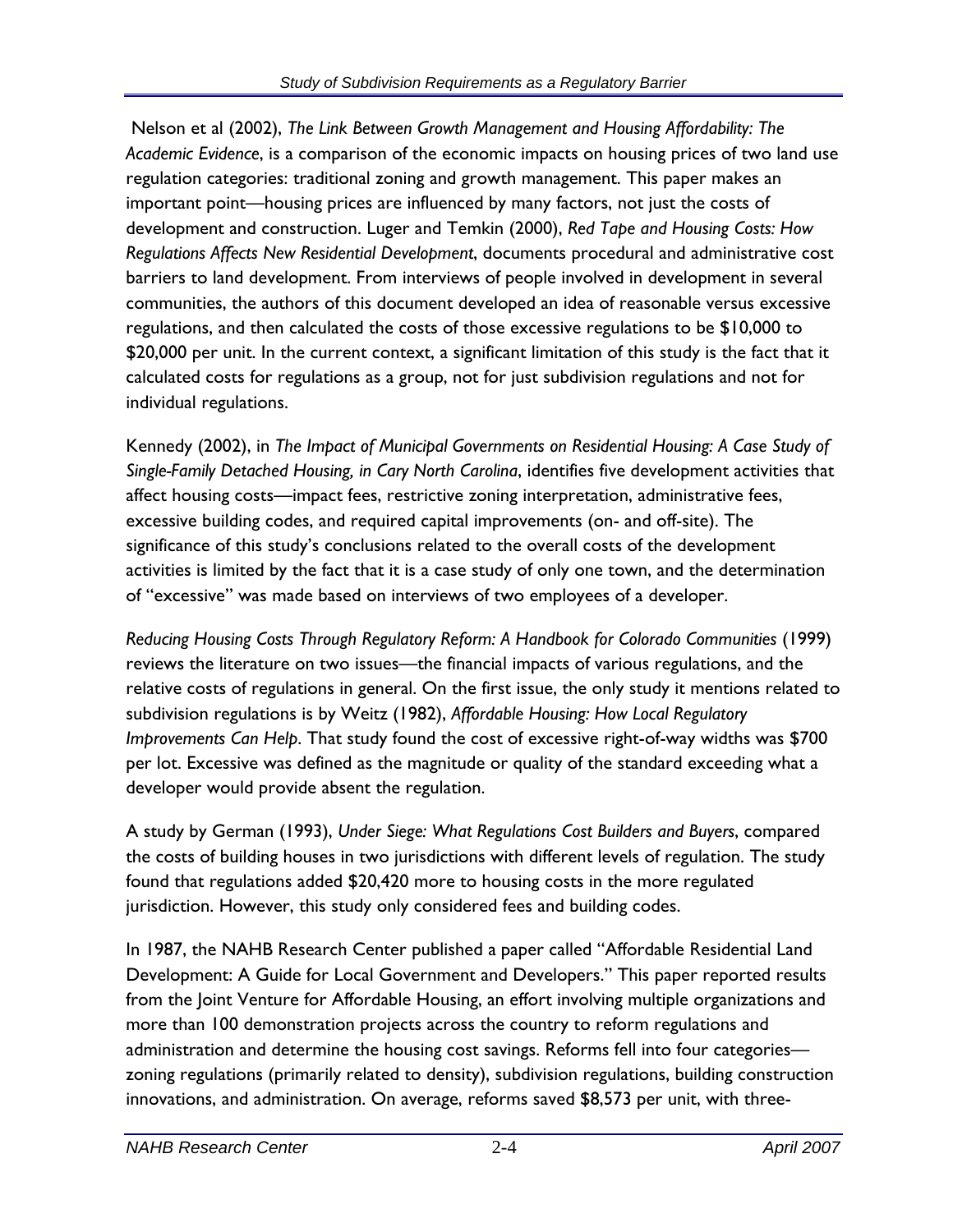fourths of this coming from land use regulations, which means at most one-fourth, or \$2,143, came from subdivision regulations.

### **2.1.3 Quantifying Cost Barriers for Specific Land-Use Regulations**

As a first step in identifying the land development requirements that were appropriate to examine from the cost barrier perspective, the research team identified those infrastructure elements with standards that are most commonly referenced in subdivision rules and zoning ordinances (see Table B-1, Appendix B) :

- Streets (right-of-way width, grade)
- Street access (block length)
- Sidewalks (width)
- Parking (number of parking spaces required)
- Sanitary sewerage
- Utilities (easement widths)
- Open space (amount required)

However, there is considerable discrepancy across codes on the numerical standards proposed for these infrastructure elements. For some, such as sidewalk surface thickness and minimum number of parking spaces, there seems to be general agreement on standards:

- Sidewalk minimum surface thickness  $= 4$  inches
- Minimum number of parking spaces  $= 2$  per unit

But for most regulations that are commonly covered by subdivision codes, the proposed standards vary significantly. For example the following ranges of land use standards were present in the regulations reviewed:

- Minimum right-of-way width  $= 47-60$  feet
- Vehicle lane width  $= 9 15$  feet
- Maximum grade  $= 8-15$  percent
- Minimum curb radius at intersection  $=$  5-25 feet
- Minimum block length = 125-400 feet
- Sidewalk requirement criteria = from "where appropriate" to "always"
- Minimum amount of open space = 5-10 percent of gross area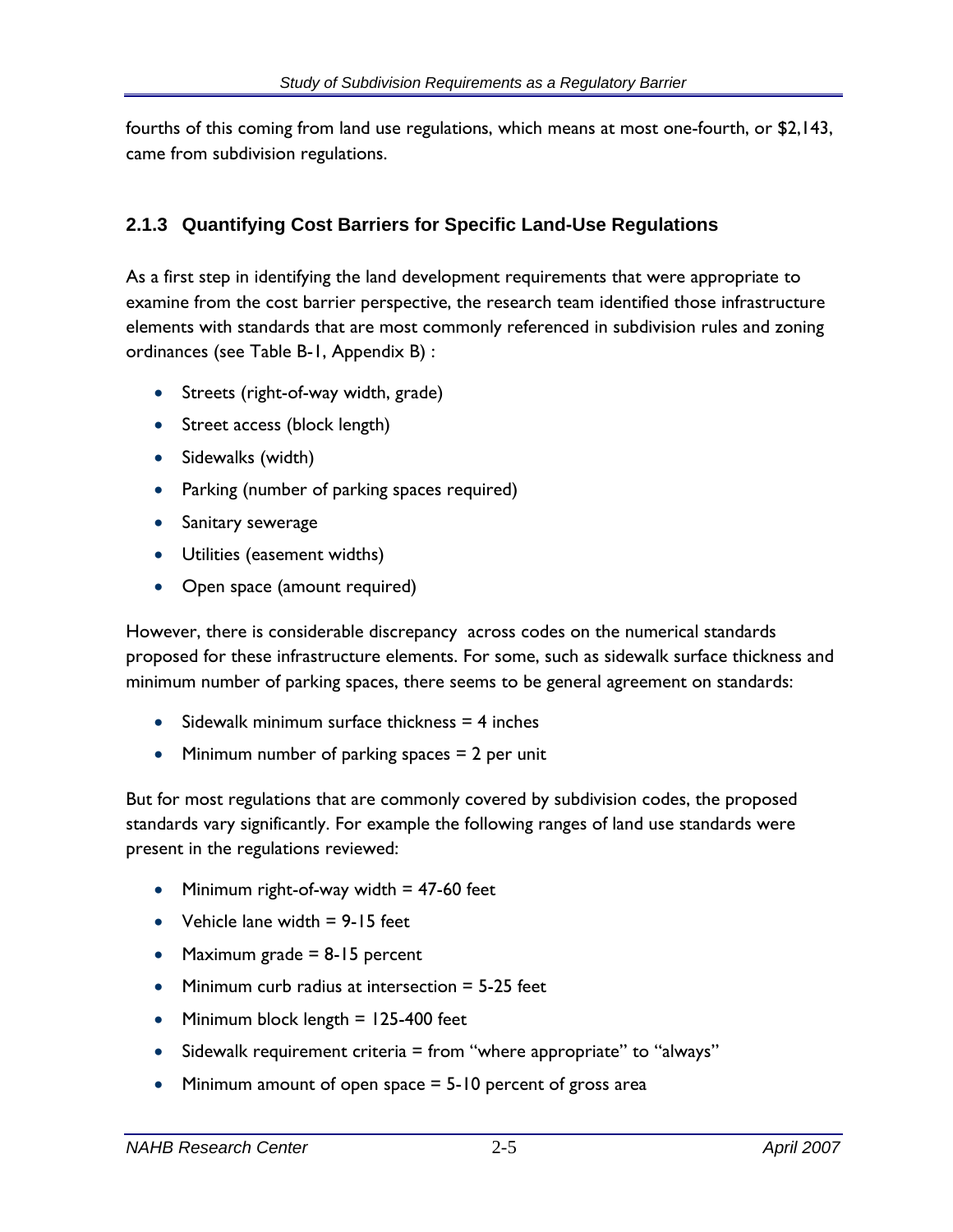One of the few studies to examine the costs of individual regulations is Schuetz and White (1992), *Identifying and Mitigating Local Regulatory Barriers to Affordable Housing in Waukesha County, Wisconsin*. The authors established three ways in which subdivision and zoning regulations can affect housing costs—through land costs, lot improvement costs, and housing construction costs. The effect of subdivision application processing delays and the impact of the delays on interest charges paid by the developer were not explicitly addressed. Schuetz and White collected the subdivision and zoning regulations for several jurisdictions in Waukesha County, and examined the minimum standards for each regulation. Minimum standards were defined by reputable agencies or by using the smallest values found in the County's jurisdictions. They then calculated the costs of County and minimum regulations, and compared these costs to determine which regulations unnecessarily raised housing costs and by how much.

The subdivision regulations that were found to have a significant impact on costs in the Waukesha study were:

- Sidewalk requirements
- Curb and gutter requirements
- Storm sewer requirements
- Impact fees
- Excessive right-of-way widths

Additionally, they found that certain excessive zoning regulations unnecessarily increase the costs of certain subdivision elements, by increasing the amount of materials needed.

- Excessive lot widths increase the costs of sewer mains, water mains, streets, sidewalks, storm sewers, and curbs and gutter.
- Excessive front yard setbacks increase the costs of sewer and water laterals.

The costs associated with these elements of subdivision construction are reported in Table 2.1. Note that these costs are per some unit associated with the material (for example, the street pavement costs are per square foot of pavement), not per housing unit.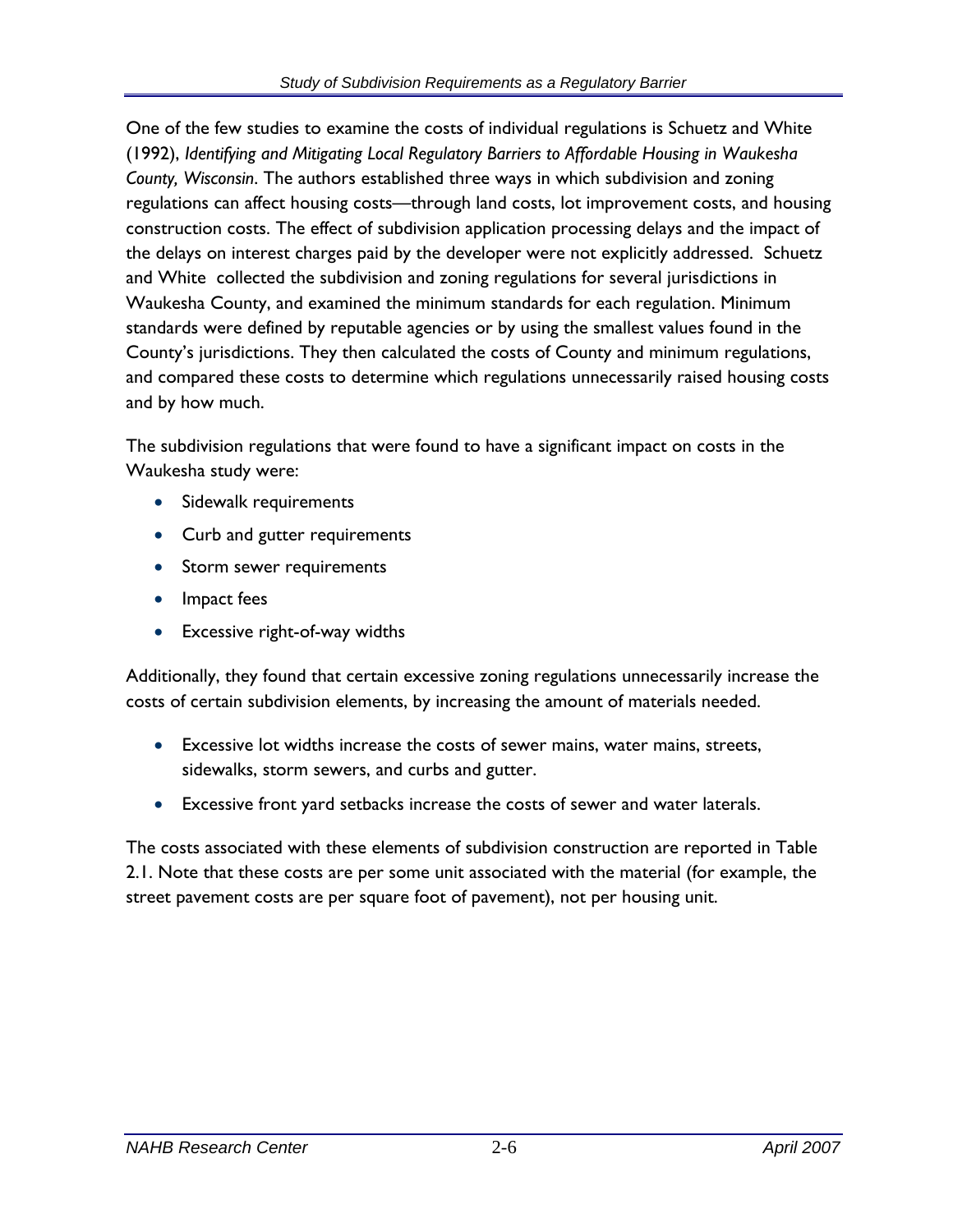| <b>Selected improvements</b>             | <b>Average Cost</b> |
|------------------------------------------|---------------------|
| Sanitary sewer/front foot (FF)           | \$25.01             |
| Sanitary sewer laterals/lineal foot (LF) | \$23.62             |
| Water main total/FF                      | \$18.80             |
| Water lateral/LF                         | \$16.00             |
| Storm sewer/FF                           | \$18.52             |
| Street without curb and gutter/FF        | \$18.72             |
| Mountable curb/LF                        | \$5.48              |
| Boulevard curb/LF                        | \$6.23              |
| Concrete sidewalk 4' W x 4" D/FF         | \$6.00              |

**Table 2.1: Average Per-Unit-of-Measure Costs of Selected Land Improvements in Waukesha County, Wisconsin** 

*Source: Village of Menomonee Falls; Mike Mucha, City Engineer, Mequon, WI.; the University of Wisconsin-Milwaukee Urban Research Center, 1992*

The Waukesha study estimated the unit costs for infrastructure elements related to the width of the lot based on a tabulation of contractor bids for land development. These unit costs were utilized to estimate the aggregate infrastructure costs for the roads, sidewalks, and utilities associated with the range of lot widths specified in each municipality within the county—from 60 feet, the smallest allowable lot width, to 200 feet, the most restrictive requirement for lot widths within the county (See Table 2.2).

| Lot   | Front | <b>Street</b>        | Curb and   | <b>Sanitary</b> |         | <b>Storm</b> |               |                 | <b>Total Cost of</b> |
|-------|-------|----------------------|------------|-----------------|---------|--------------|---------------|-----------------|----------------------|
| Width |       | <b>Setback Width</b> | Gutter     | <b>Sewer</b>    | Water   | Water        | <b>Street</b> | <b>Sidewalk</b> | <b>Improvements</b>  |
| 60    | 50    | 27                   | \$ 328.80  | \$2,569         | \$1.788 | \$<br>957    | \$<br>907     | \$360           | \$6,910              |
| 66    | 50    | 27                   | \$ 361.68  | \$2,699         | \$1,884 | \$1,053      | \$998         | \$396           | \$7,391              |
| 80    | 50    | 27                   | \$438.40   | \$3,000         | \$2,110 | \$1,276      | \$1,210       | \$480           | \$8,515              |
| 100   | 50    | 27                   | \$548.00   | \$3.431         | \$2,433 | \$1,595      | \$1,512       | \$600           | \$10,120             |
| 120   | 50    | 27                   | \$657.60   | \$3,862         | \$2,756 | \$1,914      | \$1,814       | \$720           | \$11,724             |
| 130   | 50    | 27                   | \$712.40   | \$4,078         | \$2,917 | \$2,074      | \$1,966       | \$780           | \$12,527             |
| 180   | 50    | 27                   | \$986.40   | \$5.155         | \$3,724 | \$2,871      | \$2,722       | \$1,080         | \$16,539             |
| 200   | 50    | 27                   | \$1,096.00 | \$5,586         | \$4,047 | \$3.190      | \$3,024       | \$1,200         | \$18,144             |

**Table 2.2: Lot Improvement Costs for Various Lot Widths in Waukesha County, Wisconsin** 

*Source: Minimum zoning regulations adopted by Waukesha County municipalities, average local improvement costs. University of Wisconsin-Milwaukee Urban Research Center, 1992.* 

Other factors that need to be accounted for in assessing infrastructure costs for wider lots are costs for the extensions in the length of the sidewalks and the planting strips between the edge of the roadway and sidewalks. In addition to the costs to improve the raw land for the roads, sidewalks, and planting strips, there is an additional cost for the purchase of the raw land for these elements of infrastructure. The cost of infrastructure improvements associated with the street length (water supply, sanitary sewer, paving of road, sidewalk construction, and storm drainage) increased from approximately \$7,000 to \$18,000 per lot as the frontage per lot increased from 60 to 200 feet—equivalent to approximately \$80 per linear foot of lot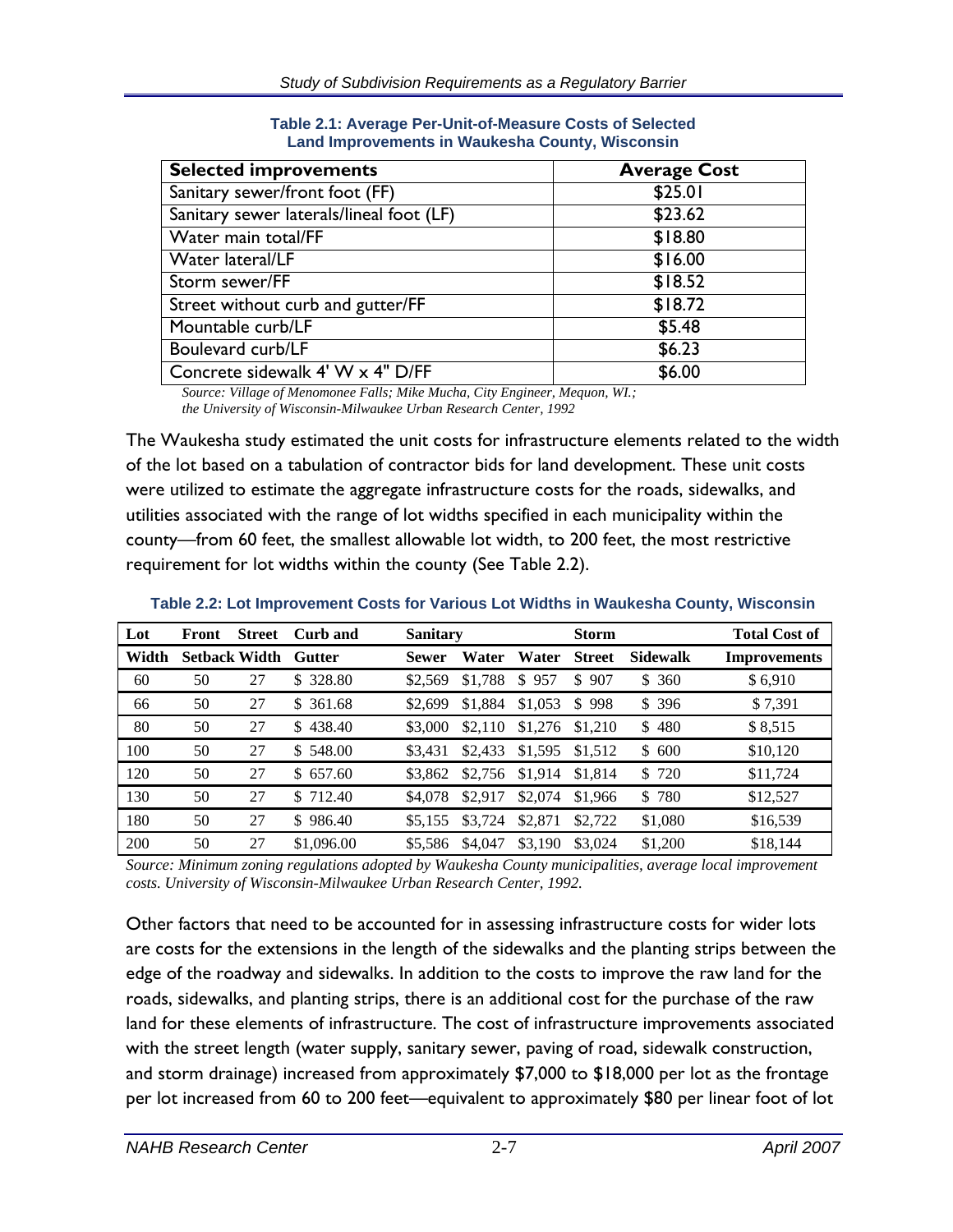frontage requirement. To put these on a per dwelling unit basis, you would divide by two assuming that you need to divide the additional cost s between the two facing houses across the street from each other. Also keep in mind these costs are in 1992 dollars.

The *minimum* and the *median* front setback requirements for Waukesha County, Wisconsin were 25 feet and 50 feet, respectively. In the study, the cost for the utility lateral lines plus the cost for driveway paving at the 25-foot setback was \$2,000, and the cost at the 50-foot setback was \$3,200. The difference in costs for these values of front setbacks was approximately \$50 per foot of setback (1992 dollars).

Within Waukesha County, communities which are more urbanized or in high-growth areas allow development of smaller single-family lots than do more rural towns and villages. The smallest lot size approved for SFD homes in Waukesha County, Wisconsin in 1992 was 4,800 square feet. The median value for the minimum lot size for the highest density residential district permitting SFD homes for the 32 communities in Waukesha County was 20,000 square feet. The report did not attribute a specific cost differential to larger lot size requirements, probably due to the high spatial variability of land cost.

Minimum interior floor area requirements were noted as a possible significant contributor to regulatory cost barriers for affordable housing in the Waukesha study. The adopted minimums for the communities ranged from 900 to 1,500 square feet. The median required minimum floor area adopted in Waukesha County for a SFD residence in 1992 was 1,100 square feet; although the most frequently adopted minimum floor area was 1,200 square feet. These values for minimum floor area requirements are near the average values found by the research team for the nationally representative sample of jurisdictions. The study noted that although most of these minimum floor area requirements are considerably smaller than the homes built during the previous decade, the minimums can still be adjusted to allow more affordable housing to be constructed.

Open space requirements in subdivision rules may be stated in one of the principal formulae:

- Percentage of total subdivision land
- Number of square feet per dwelling unit
- Number of square feet per person

Using the applicable minimum lot area for a subdivision and the median household population in the United States—2.69 people per household based on the 2000 U.S. Census—the three measures of open space can be expressed in the same units of number of square feet per dwelling unit.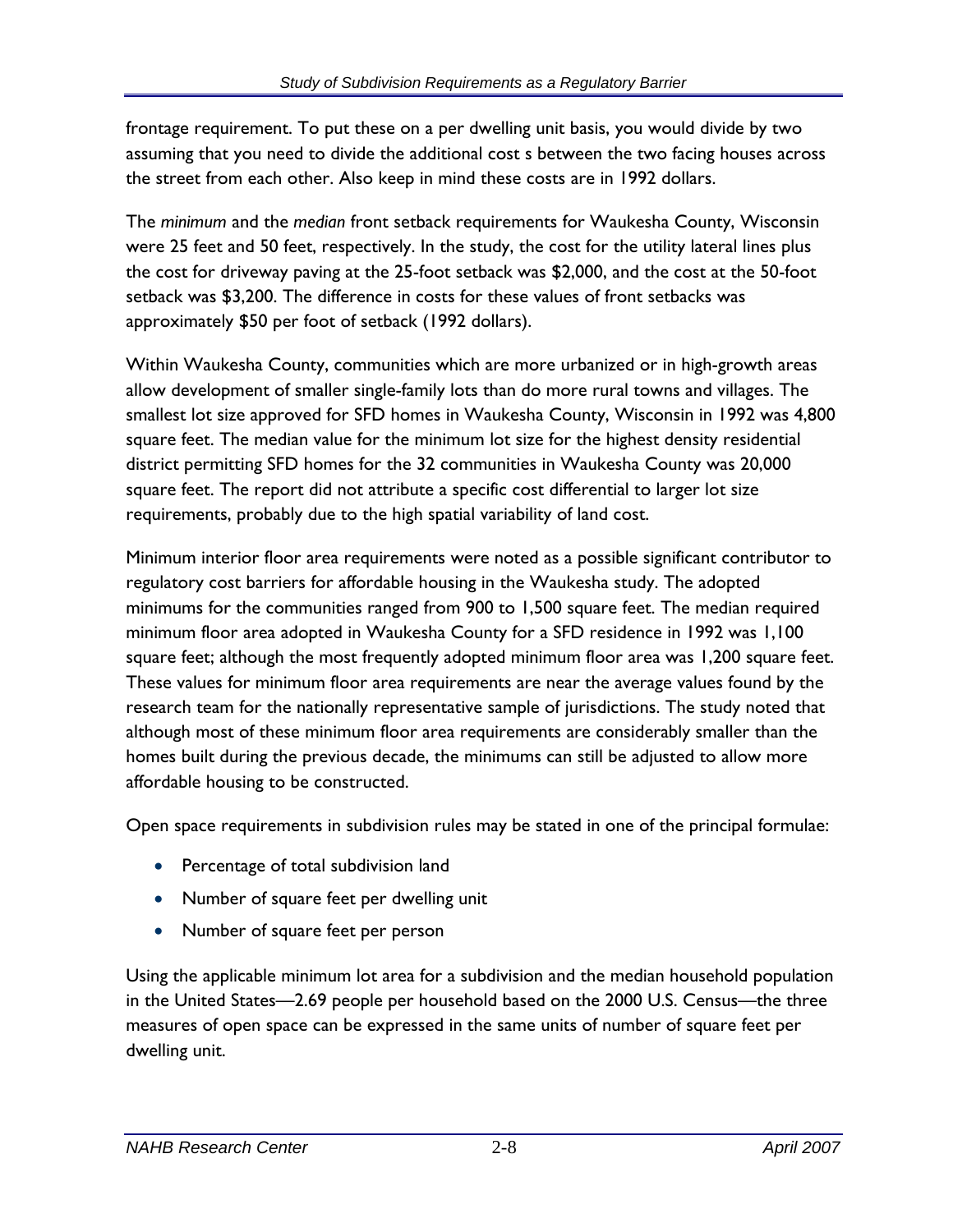Open space requirements in Waukesha County at the time of the study ranged from 1,500 to 7,500 square feet per dwelling unit when sewer was available, and from 9,400 to 15,000 square feet in areas without municipal sanitary sewer service. Depending on the costs for additional raw land to provide for subdivision open space requirements, these standards may be a significant contributor to regulatory cost barriers.

Based on a comparison with the minimum development standards adopted in the county which were considered to be reasonable guideline minimums, the Waukesha County study listed the following five items as the most obvious steps to reduce the cost of finished dwellings:

- Decreasing the minimum lot size in the highest density single-family zone
- Reducing required lot width in these zones
- Reducing the front yard setback requirements in these zones
- Reducing the minimum floor area required in these zones
- Reducing the street pavement width in these zones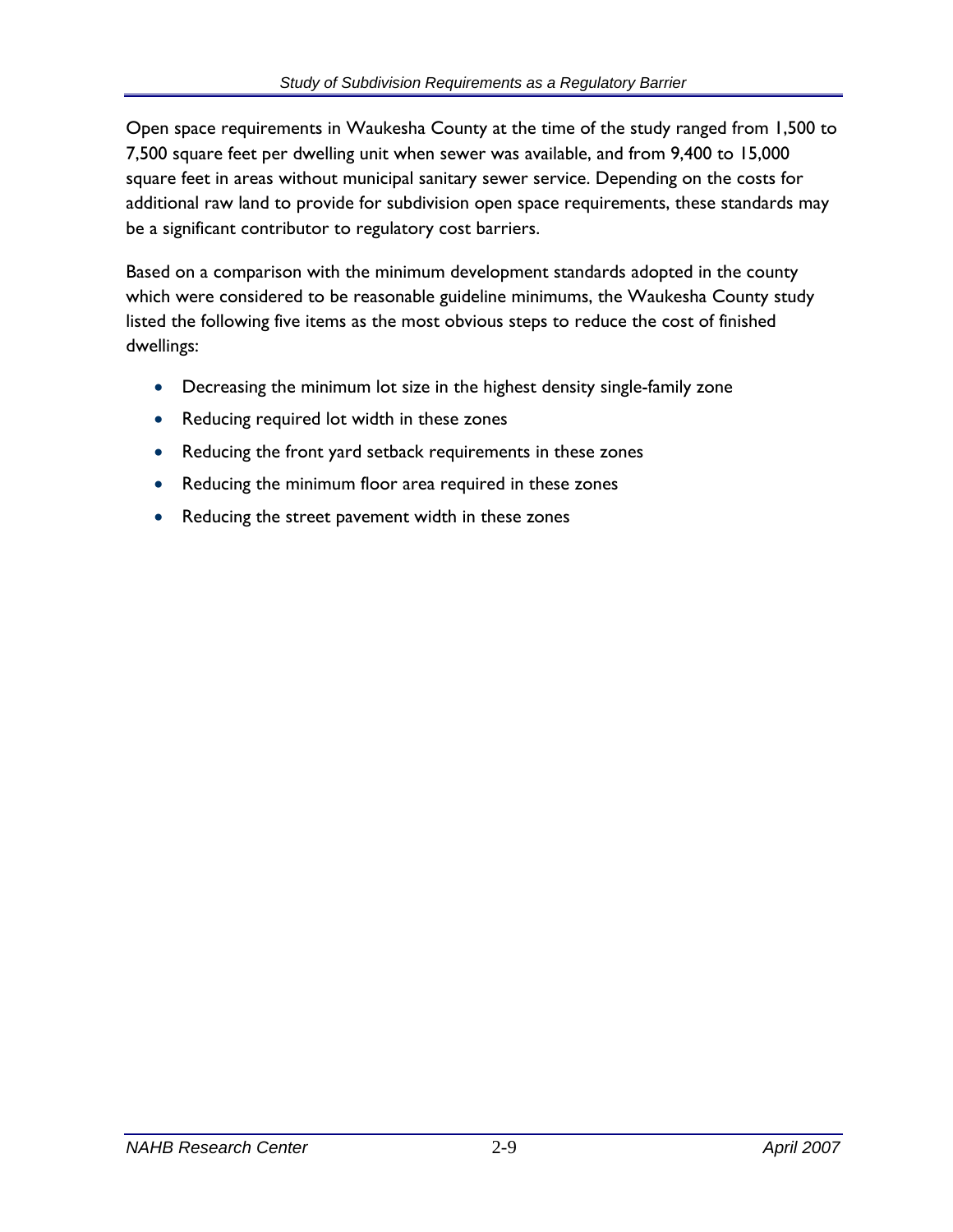# **3. Existing Regulations**

For the study detailed in this report, the project team assessed the cost impacts of regulatory barriers to the construction of SFD dwellings within subdivisions. In the quantitative portion of this study, the research team estimated the cost impacts of subdivision rules and zoning ordinances which require land or site development standards in excess of what is needed to protect public health and safety.

For the quantitative assessment of the cost barriers, the team sampled the land and site development standards in the subdivision rules and zoning ordinances of 469 separate municipal or county level planning jurisdictions. The sample was selected using statistical considerations in order to be representative of planning jurisdictions throughout the United States. Specifically, the team looked at the standards that applied to the subdivision of land for the construction of SFD dwellings. In most jurisdictions there is more than a single zoning district that allows these dwellings. In these cases, the study considered the zoning district that allowed the smallest lot sizes for SFD dwellings.

Land development and site development standards data were entered into a Microsoft Access database where they could be analyzed for a range of statistical measures and to quantify the effect of subcomponents of the sample. The team recorded key characteristics of each planning jurisdiction in the sample to ascertain the role of these characteristics with respect to the requirements for land and site development standards. These subcomponents of the sample included:

- Planning jurisdiction government type
- U.S. Bureau of Census region (Northeast, South, Mid-West, and West)
- Membership in a Metropolitan Statistical Area (MSA)
- Central city or outside central city
- Population separated into quartiles

The research team developed a basic descriptive reporting format for the collected data, which presents the recorded standards for each jurisdiction. An example of this format is presented in Figure 3.1.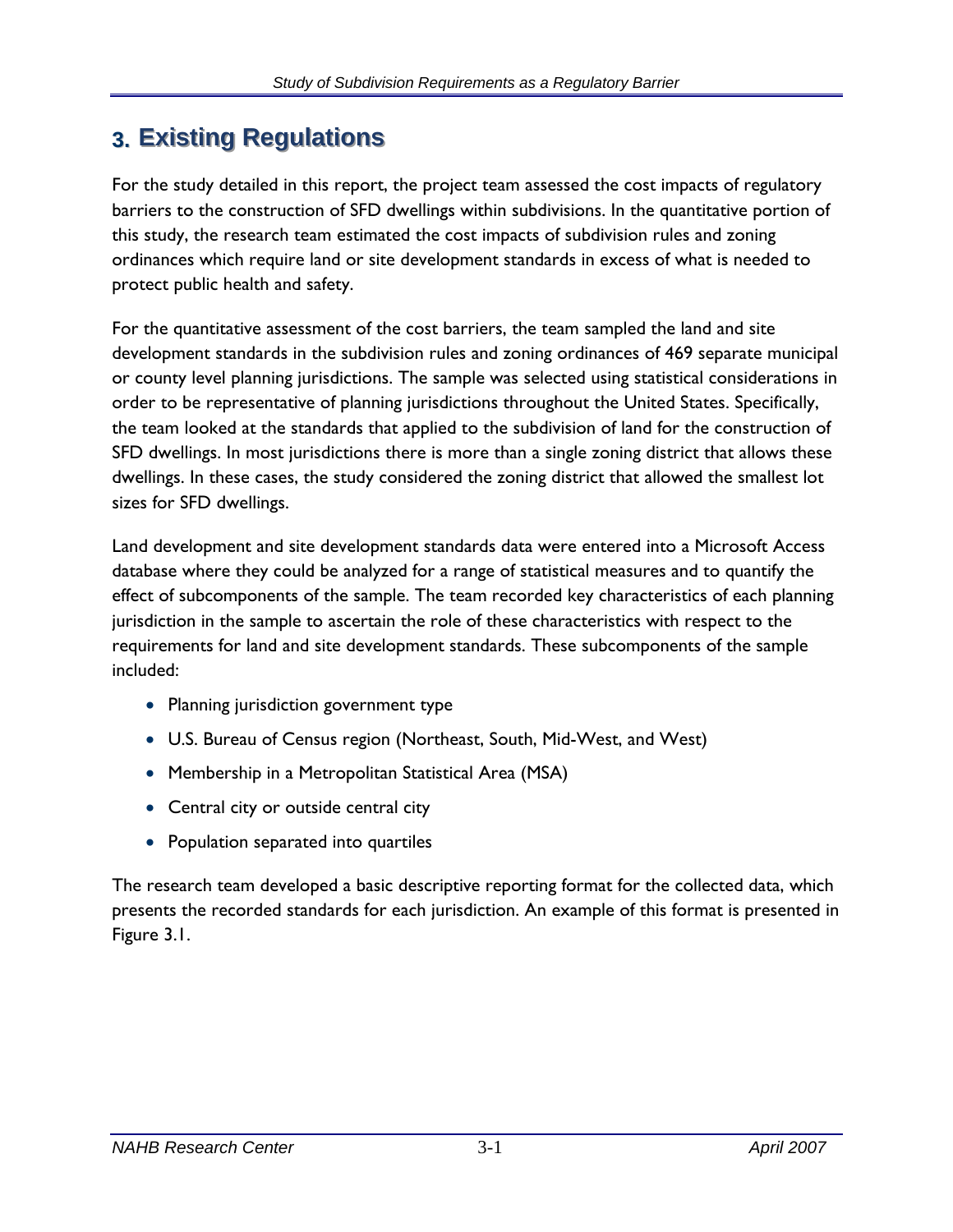| ONALASKA                                                                |                                                     | WI | Government Type: CITY                                                                                                                                    |                        |                          |  |
|-------------------------------------------------------------------------|-----------------------------------------------------|----|----------------------------------------------------------------------------------------------------------------------------------------------------------|------------------------|--------------------------|--|
| Administrative Issues                                                   |                                                     |    |                                                                                                                                                          | Street Standards       |                          |  |
| Has a zoning ordinance?                                                 | Yes                                                 |    | Pavement width                                                                                                                                           |                        | 36 feet<br>66 feet       |  |
| Last updated<br>Type of last update<br>Type of media                    | 6/1/2005<br>Electronic                              |    | Right-of-way width<br>Curb_gutter required?<br>Sidewalk Standards                                                                                        | Yes                    |                          |  |
| Has a subdivision ordinance? Yes<br>Last updated<br>Type of last update | 6/1/2005                                            |    | Sidewalks required?<br>Required on:                                                                                                                      | Yes<br>One side of the |                          |  |
| Type of media                                                           | Electronic                                          |    | Sidewalk width                                                                                                                                           |                        | street<br>5 feet         |  |
| Zoning Standards<br>Zone reviewed R-1                                   |                                                     |    | Planting strip required?<br>Planting strip width                                                                                                         |                        | feet                     |  |
| Lot size<br>Lot width<br>Floor area<br>Setbacks<br>Front<br>Side        | 7200 sq ft<br>70 feet<br>sq ft<br>25 feet<br>6 feet |    | Open Space Standards<br>Open space required? Yes<br>Fee-in-lieu of dedication? ☑<br>% land in subdivision<br>Sq ft per dwelling unit<br>Sq ft per person |                        | %<br>1089 sq ft<br>sq ft |  |
| Rear                                                                    | 30 feet                                             |    | Other requirement                                                                                                                                        |                        |                          |  |
| Other standards                                                         |                                                     |    |                                                                                                                                                          |                        |                          |  |
| Landscaping required?                                                   |                                                     |    |                                                                                                                                                          |                        |                          |  |
| # of off-street parking<br>spaces                                       | 2                                                   |    |                                                                                                                                                          |                        |                          |  |

### **Figure 3.1: Sample Database Report Output Format Showing Data Collected for Each Jurisdiction**

 *Source: EcoNorthwest, 2006* 

### **3.1 Sampling of Jurisdictions**

The foundation of this study is a statistically representative sample of local governments (municipal and county level) in the United States that have the authority to adopt land use regulations. The sampling challenge was to develop a methodology that resulted in a random sample that is representative of the population. The objective of the project was to develop a sample that was: (1) geographically representative; (2) reflected the national distribution of population (including jurisdiction size); (3) reflected both fast and slow growing jurisdictions; and (4) represented a range of government types.

The project team selected jurisdictions based on weighing the sample by population in states and the amount of growth in each local government between 1996 and 2000. This methodology placed emphasis on the amount of population in each state, and ensured that both fast and slow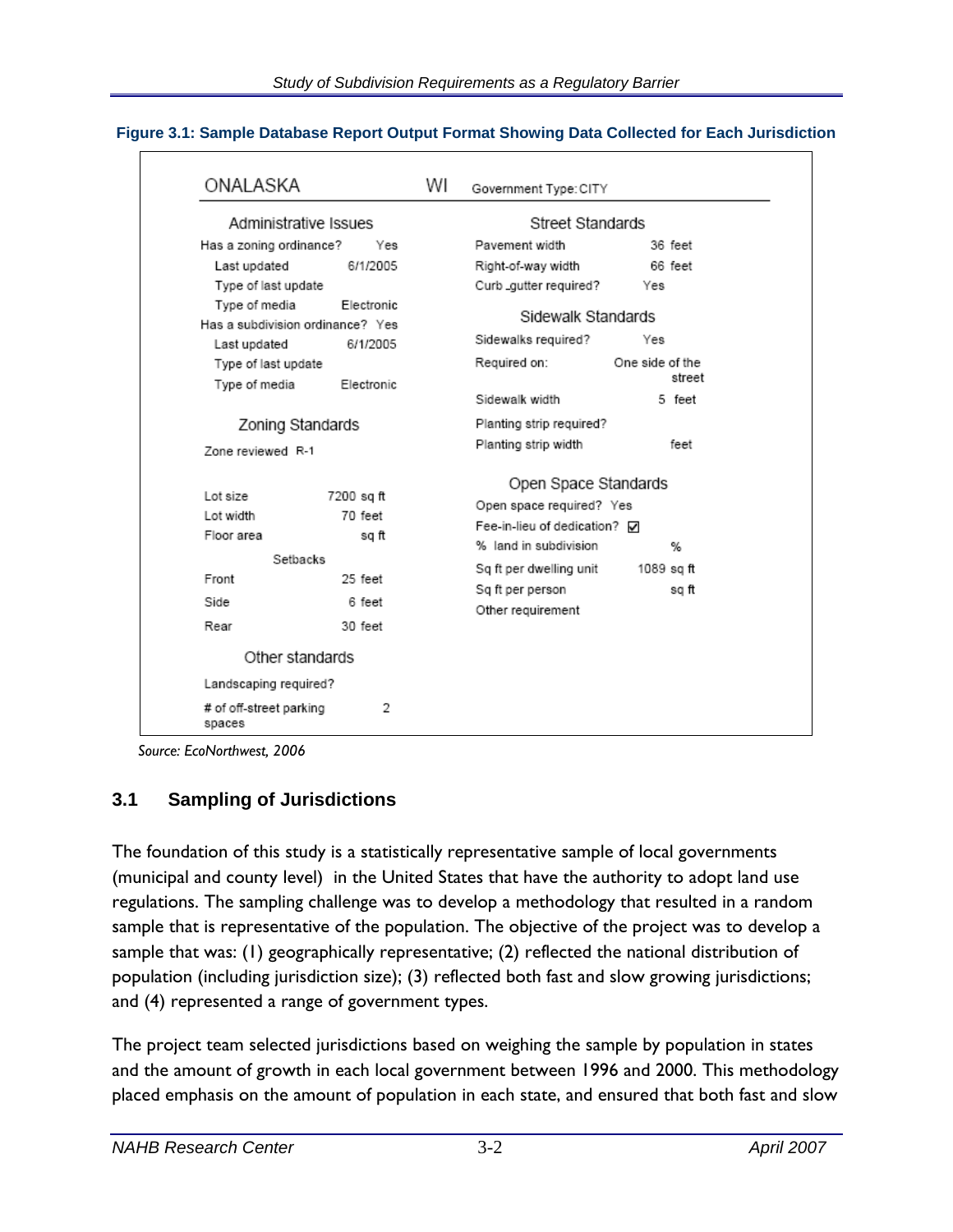growing governments were represented. The rationale for the sampling methodology is described in sub-appendix A-2, contained in Appendix A – Survey of Regulatory Standards.

The sampling methodology originally intended to examine subdivision rules from 1,100 jurisdictions. When the project team began evaluating which standards to measure, it found that many of the relevant standards were in zoning ordinances, rather than subdivision rules. After consultation with HUD, the team decided to review both the zoning ordinances and subdivision rules and to reduce the sample size to 500 jurisdictions, reflecting the increased labor required for the collection and analysis of the zoning ordinances. In cases where the ordinances could not be obtained from the jurisdiction, the team employed a substitution method to choose a different jurisdiction. Ultimately 469 separate jurisdictions were included in the sample utilized for the national regulatory barrier cost estimates.

After selecting the sample, the project team collected zoning ordinances for review. The structure of a typical zoning ordinance presents some inherent analytical challenges. A typical zoning ordinance has three or more residential districts. The research team concluded that reviewing every residential district for each jurisdiction in the sample would be infeasible. Thus, the team developed a protocol for gathering ordinances that significantly reduced the data collection effort. The team focused on the "border" zone between low-density single-family development and high-density multifamily development because the land requirements are smaller (e.g., minimum lot sizes are typically smaller), which should result in lower housing costs. The "border" zone was defined based on the following characteristics: it permitted detached single-family houses outright; it had the smallest minimum lot size and setbacks; and, where applicable, it allowed a mixture of detached single-family houses and duplexes or multifamily housing. In cases where it was unclear which zone to choose after evaluating these characteristics, the research team opted for the zone with the smallest minimum lot size where SFD homes are permitted outright.

After collecting ordinances, identifying the appropriate zone for analysis, and inputting data, the research team conducted a statistical analysis of the sample. The analytical approach focused on two types of statistical analysis: (1) basic descriptive analysis; and (2) inferential statistics in the form of means testing. The basic descriptive analysis consisted of the following statistics: mean, median, mode (most frequently reported value), frequencies, range, and standard deviation. The means testing used chi-square and ANOVA with post-hoc testing to determine if the variables varied systematically by class membership within subcomponents of the sample including government type, Census region, membership in a Metropolitan Statistical Area (MSA), central city, and population quartiles.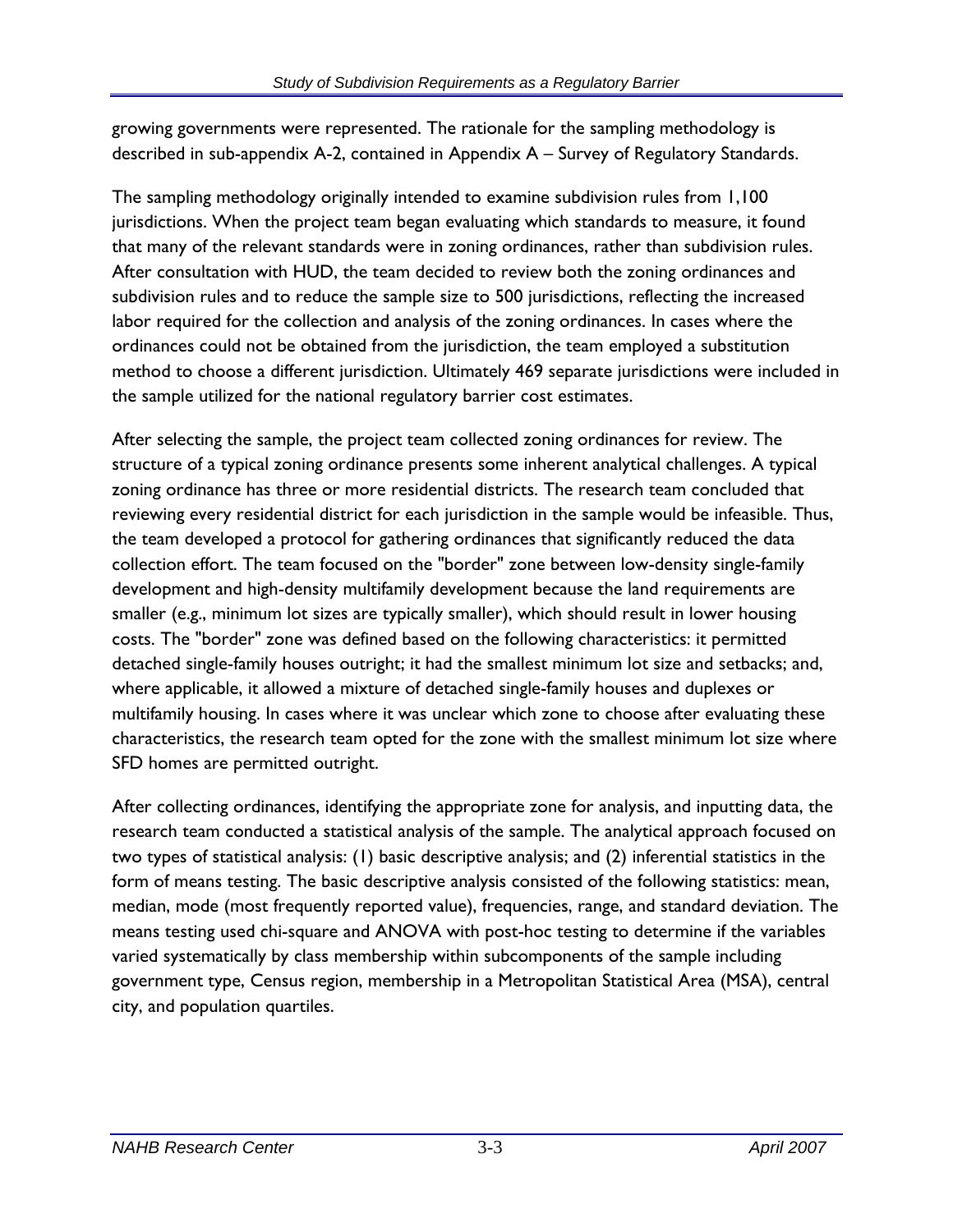### **3.2 Selection of Land Development Standards**

The project began with a list of about 75 land or site development standards (referred to as "variables") that were considered for inclusion in this study. The team narrowed the list of variables by reviewing ordinances from 10 jurisdictions to assess whether subdivision ordinances commonly contained the standards on the list. Many site-specific variables on the original list were not in the initial 10 ordinances.

At that point, the team began considering expanding the scope of the project to include some variables from zoning ordinances because the preliminary research indicated that many standards, especially those related to lot size, which have substantial impact on housing costs, are not typically included in subdivision ordinances. The team reduced the number of variables to 15 and conducted a second review of 10 jurisdictions' subdivision and zoning ordinances to determine how frequently these variables occurred in the ordinances. This review showed that the variables on the reduced list were frequently found.

The list of variables was finalized based on the following criteria:

• **Expected impact of the variable on housing cost.** This was a critical factor. Some of the variables initially considered were estimated to have minimal impact on the cost of housing. For example, many of the jurisdictions in the preliminary review contained standards for the angle of street intersections, but, based on the team's expertise in residential construction, it was understood that this factor has little impact on the cost of housing in a subdivision.

• **Likelihood and ease of finding the variables within a zoning or subdivision ordinance.** A number of the variables that the team was originally interested in measuring were not generally found in either subdivision or zoning ordinances. For example, the minimum diameter of a sewer lateral or street pavement surface thickness was not often found in either the zoning or subdivision ordinances.

• **Ease of measuring the variables.** Some of the variables that were considered were difficult to measure. For example, landscaping standards vary substantially among ordinances. The team was unable to find a way to quantify such diverse standards. Instead, the researchers chose to identify whether or not each jurisdiction had landscaping requirements in their zoning or subdivision ordinances.

The following variables were selected for inclusion in the review of subdivision rules and zoning ordinances for this study:

- 
- 
- Lot width minimums **•** Yard set-back minimums (front yard, • Lot size minimums side yards, rear yard)
	- Floor area minimums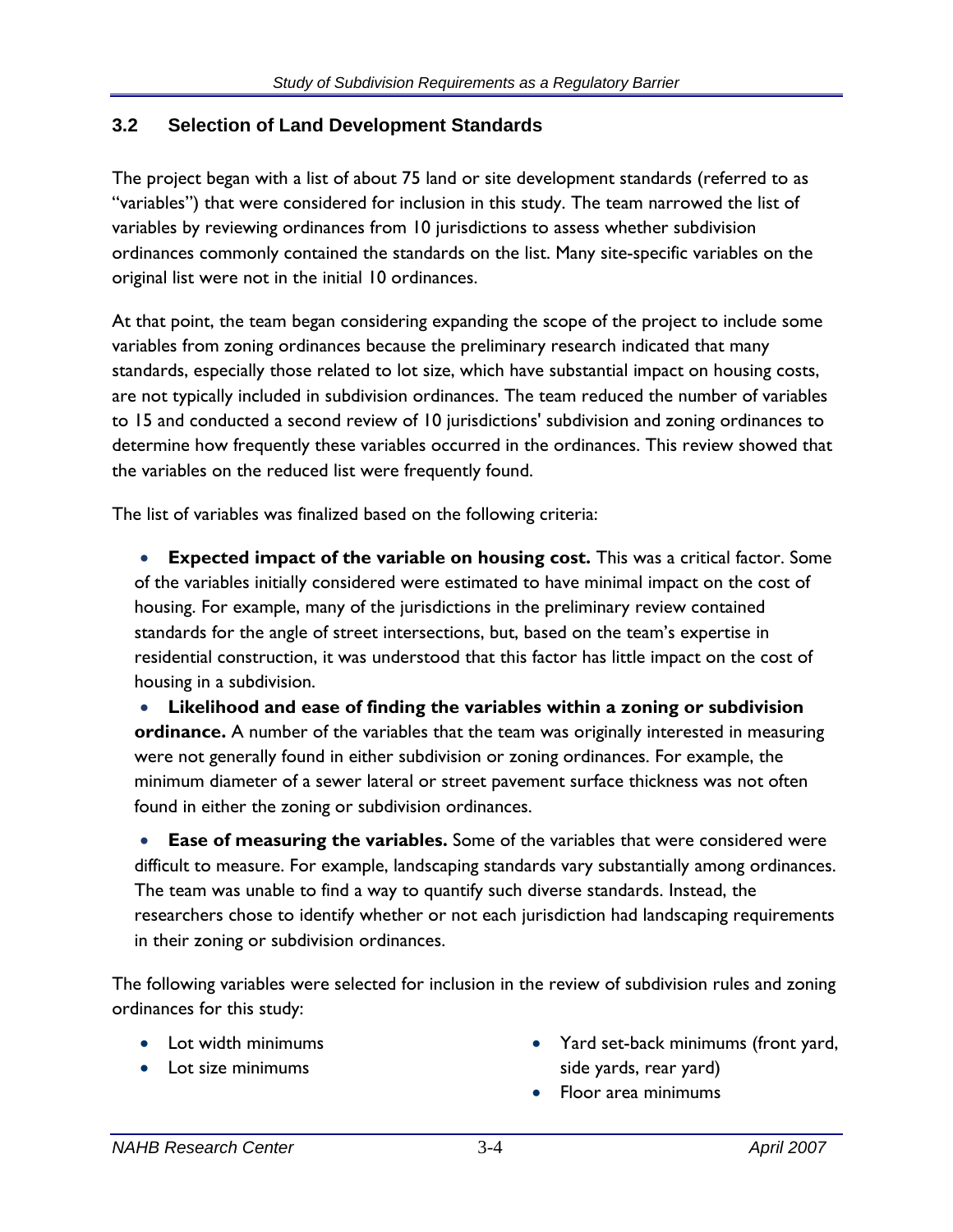- Off-street parking requirements Sidewalk requirements
- Curb and gutter requirements Open space requirements
- Minimum street right-of-way width Landscaping requirements
- Minimum pavement width

### **3.3 Definitions**

- 
- 
- 

This section includes definitions of terms that are used for the statistical analysis.

**Means testing.** This includes tests that describe the variation with in the sample. Types of means tests include: chi-squared and ANOVA.

**Statistically significant.** Results are referred to as statistically significant or significant if a statistical test shows a difference that is unlikely to occur by chance.

**Chi-square.** A statistical procedure used to test for differences between groups of categorical data. This technique makes use of data classified into a contingency table, and the results are based on a comparison of expected frequencies with observed frequencies. (For further details see http://www.statistics.com/content/glossary/c/chisqtest.php.)

**ANOVA (Analysis of Variance).** Techniques used to determine if differences between two or more groups are significant. This type of test is based on an assessment of the variation between groups relative to variation not associated with differences in group membership. (For further details see http://www.animatedsoftware.com/statglos/sg\_anova.htm.)

## **3.4 Analytical Framework**

For this project, the analytical approach focused on two types of analysis—basic descriptive analysis, and means testing. The basic descriptive analysis consisted of the following statistics: mean, median, mode, frequencies, range, and standard deviation. The means testing consisted of using chi-square and ANOVA tests.

The means tests showed statistically significant<sup>†</sup> differences among the jurisdictions. Jurisdictions were separated by certain characteristics, such as population size or whether the jurisdiction belonged to an MSA. These groupings, which represent subcomponents of the sample, allowed the research team to perform the means testing to compare the regulatory standards between regions within the sample, rather than the entire sample. Using these groupings allowed for comparisons that showed regional variation among the subcomponents of the sample. The subcomponents included:

<sup>1</sup> For the remainder of the report, "statistically significant" results will be denoted as "significant."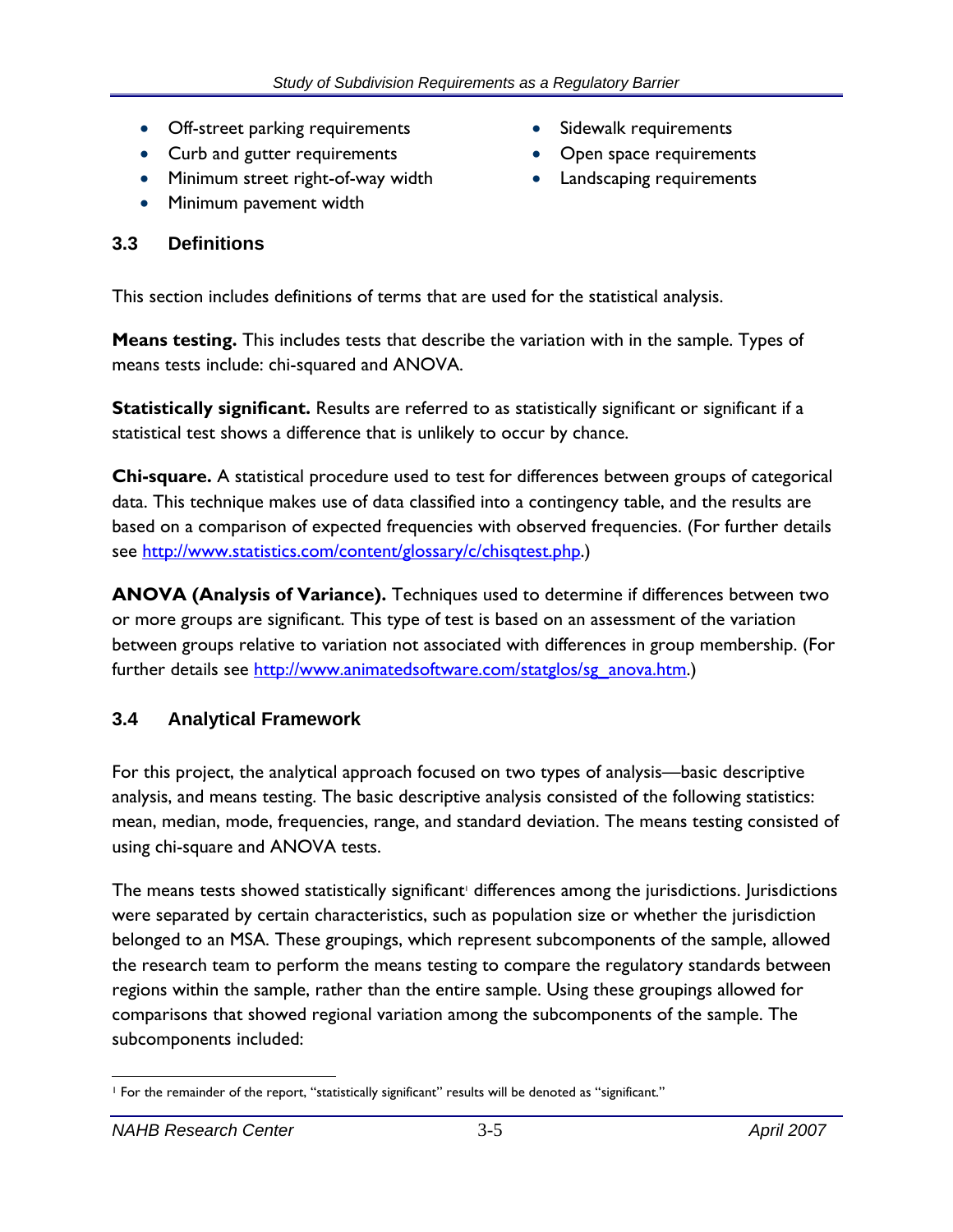**Government type.** Jurisdictions were separated by six government types—county, city, town, township, village, and other government type. Counties and parishes were combined because there are few parishes, and they serve a similar function as counties. All the other government types were combined as well because they made up less than 3 percent of the governments in the study.

**Census region.** States were grouped into the four regions used by the U.S. Census: Northeast, Midwest, South, and West.<sup>viii</sup>

**Part of an MSA.** Jurisdictions were grouped by whether they are a part of a Metropolitan Statistical Area (MSA), as defined by the U.S. Census. Jurisdictions belonging to an MSA are more likely to be located in an area where the population is densely distributed.

**Central city.** Jurisdictions were grouped based on whether they are a central city, as defined by the U.S. Census. A central city is the largest city of a Metropolitan Area (MA) and is a basis for establishment of an MA. Jurisdictions that are a central city are typically more densely populated than jurisdictions that are not a central city.

**Population.** The sample jurisdictions were grouped into quartiles based on their populations from the 2000 U.S. Census. The groups were as follows: fewer than 5,491 people; 5,492 to 25,176 people; 25,177 to 97,268 people; and more than 97,268 people.

The means tests indicated whether sample subcomponents, such as government type or Census region, make a difference in the standards that jurisdictions establish. For example, the means testing tells whether a variable such as lot size is likely to be different if the government is a city or county or if it is located in the east or west, etc. The research team used two forms of means testing—chi-square and ANOVA.

The team performed chi-square tests on each variable using the five subcomponents of the sample. The chi-square indicated which variables had significant differences for the subcomponents of the sample. It is likely that significant differences were caused by differences in the variables for the subcomponents. In other words, if the chi-square for lot size by government type is significant, then it is likely that lot size varied in a significant pattern by government type.

The research team then performed an ANOVA test to identify which subcomponents had significant differences. Where the chi-square test can indicate a significant difference among all of the subcomponents, the ANOVA can show the significant differences between each of the subcomponents. For example, this test might show that lot sizes are statistically different in cities than in counties. Researchers performed this test for the government type, Census region, and population subcomponents.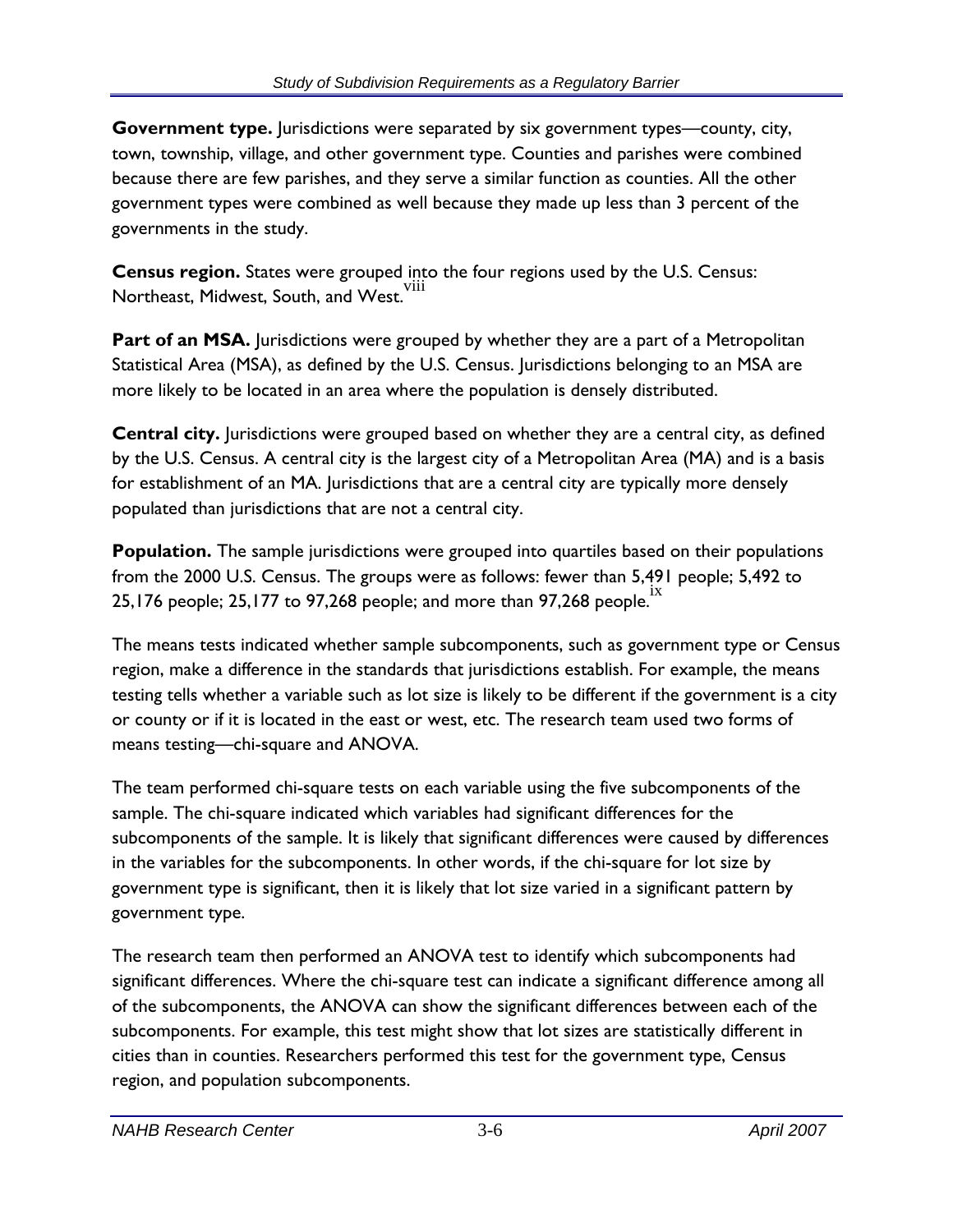In cases where the team found standards for the variables in fewer than 100 jurisdictions, it did not perform any means testing because there were too few data to produce meaningful results. Appendix A – Survey of Regulatory Standards includes additional details about statistical procedures.

### **3.5 Summary of Descriptive Analysis of Regulatory Standards**

Table 3.1 below and the following general observations on the sample provide summary of descriptive statistics for the variables reviewed in the study.

|                                         |     |       |        |       | <b>Standard</b>  |                |                |
|-----------------------------------------|-----|-------|--------|-------|------------------|----------------|----------------|
|                                         | N   | Mean  | Median | Mode  | <b>Deviation</b> | <b>Minimum</b> | <b>Maximum</b> |
| Lot size                                | 419 | 9,924 | 6,000  | 5,000 | 16,946           | 750            | 217,800        |
| Lot width                               | 342 | 62    | 60     | 50    | 25               | 20             | 250            |
| Front yard                              | 413 | 25    | 25     | 25    | 13               | 0              | 100            |
| Side yard                               | 417 | 8     | 8      | 5     | 5                | 0              | 30             |
| Rear yard                               | 404 | 21    | 20     | 25    | 9                | 0              | 65             |
| Minimum floor area                      | 86  | 1,060 | 1,000  | 1,000 | 359              | 500            | 2,500          |
| Off-street parking                      | 367 | 2     | 2      | 2     | 1                | 0              | 4              |
| Open space requirements                 |     |       |        |       |                  |                |                |
| Percent of total land in subdivision    | 47  | 13    | 10     | 10    | 9                | 3              | 50             |
| Number of square feet per dwelling unit | 18  | 1,562 | 795    | 871   | 3,447            | 310            | 15,246         |
| Number of square feet per person        | 34  | 229   | 218    | 218   | 112              | 87             | 436            |
| Sidewalk width                          | 153 | 4     | 4      | 4     | 1                | 3              | 10             |
| Planting strip width                    | 37  | 5     | 5      | 5     | 1                | $\overline{2}$ | 8              |
| Street pavement width                   | 192 | 28    | 28     | 30    | 6                | 16             | 45             |
| Street right-of-way width               | 262 | 52    | 50     | 50    | 8                | 20             | 80             |

### **Table 3.1: Summary of Descriptive Statistics of the Variables Reviewed**

*Source: Study of Subdivision Requirements as a Regulatory Barrier to Affordable Housing, Descriptive Analysis, CPW 2006 Units are linear feet except minimum floor are in square feet* 

The statistical analysis led the research team to the following broad conclusions:

### **The sample is roughly representative of each state by population and geography.**

The sampling methodology was designed to draw a sample of jurisdictions based on the states' populations proportionate to the U.S. population. It was also designed to ensure geographic diversity by including a minimum of two jurisdictions per state, regardless of population. Jurisdictions in the sample represent 26 percent of the entire U.S. population.

### **Most of the 469 jurisdictions reviewed had zoning and subdivision ordinances.**

Ninety percent of the jurisdictions had a zoning ordinance and 86 percent had a subdivision ordinance. Six percent of the jurisdictions had neither a subdivision nor a zoning ordinance.

**Lot size requirements were highly variable among jurisdictions.** The smallest minimum lot size in the study was 750 square feet and the largest was 217,800 square feet (5 acres).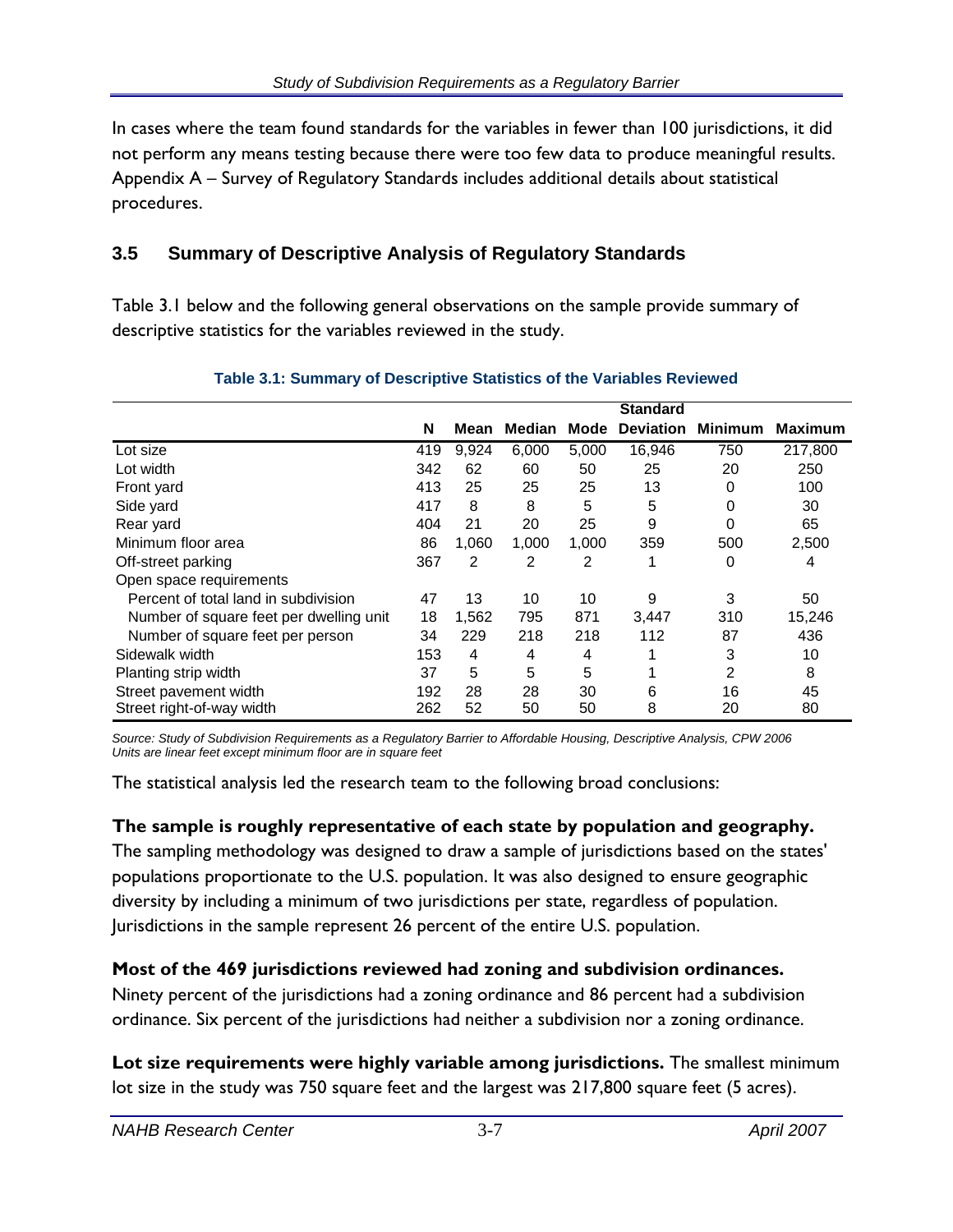Forty-one percent of the jurisdictions in the sample had minimum lot sizes between 5,000 and 6,999 square feet. Statistical testing showed significant differences in lot size requirements for each subcomponent of the sample. For example, there were significant differences in minimum lot sizes for each of the four Census regions (one of the subcomponents of the sample), with larger minimum lot sizes in the Northeast than in the other three regions.

**Lot widths varied across jurisdictions.** The smallest lot width requirement was 20 feet, the largest was 250 feet, and the median was 60 feet. Fifty-five percent of jurisdictions required minimum lot widths of 50 to 69 feet. As with lot sizes, statistical testing showed significant differences in lot width requirements for each subcomponent of the sample.

**The mean front set-back requirement was 25 feet.** Fifty-six percent of jurisdictions had front setbacks between 20 and 29 feet. Like lot size and width, front setbacks differ in a significant way for each subcomponent of the sample.

**The mean side set-back requirement was 8 feet per side.** Fifty-eight percent of jurisdictions required minimum side yard setbacks of between 5 to 9 feet. Side setbacks differed in significant ways for each subcomponent of the sample.

**The mean rear set-back was 21 feet.** The smallest requirement for a rear set-back was zero feet and the largest was 65 feet. Fifty-five percent of jurisdictions required rear set-back of between 20 and 29 feet. Rear yard setbacks differed in significant ways for each of the five subcomponents of the sample, except for population quartiles.

**Fewer than 20 percent of jurisdictions had minimum floor area requirements.** For those jurisdictions that have such requirements, the mean floor area was 1,060 square feet and the median 1,000 square feet. The smallest floor area requirement was 500 square feet per dwelling unit and the largest 2,500 square feet.

**More than three-quarters of the jurisdictions required two off-street parking spaces.** The mean number of off-street parking spaces required per dwelling unit was 1.88 and the median was 2 parking spaces. Further statistical testing showed that the number of offstreet parking spaces required differed in a statistically significant way based on population quartile, as well as between central cities and non-central cities.

**Fewer than half of the jurisdictions had landscaping standards.** Forty-two percent of the jurisdictions had landscaping standards specifically for subdivisions or the zoning district that were examined for the study. Differences in landscaping requirements are significant for the following subcomponents of the sample: Census region, if the jurisdiction is part of an MSA, and population quartile.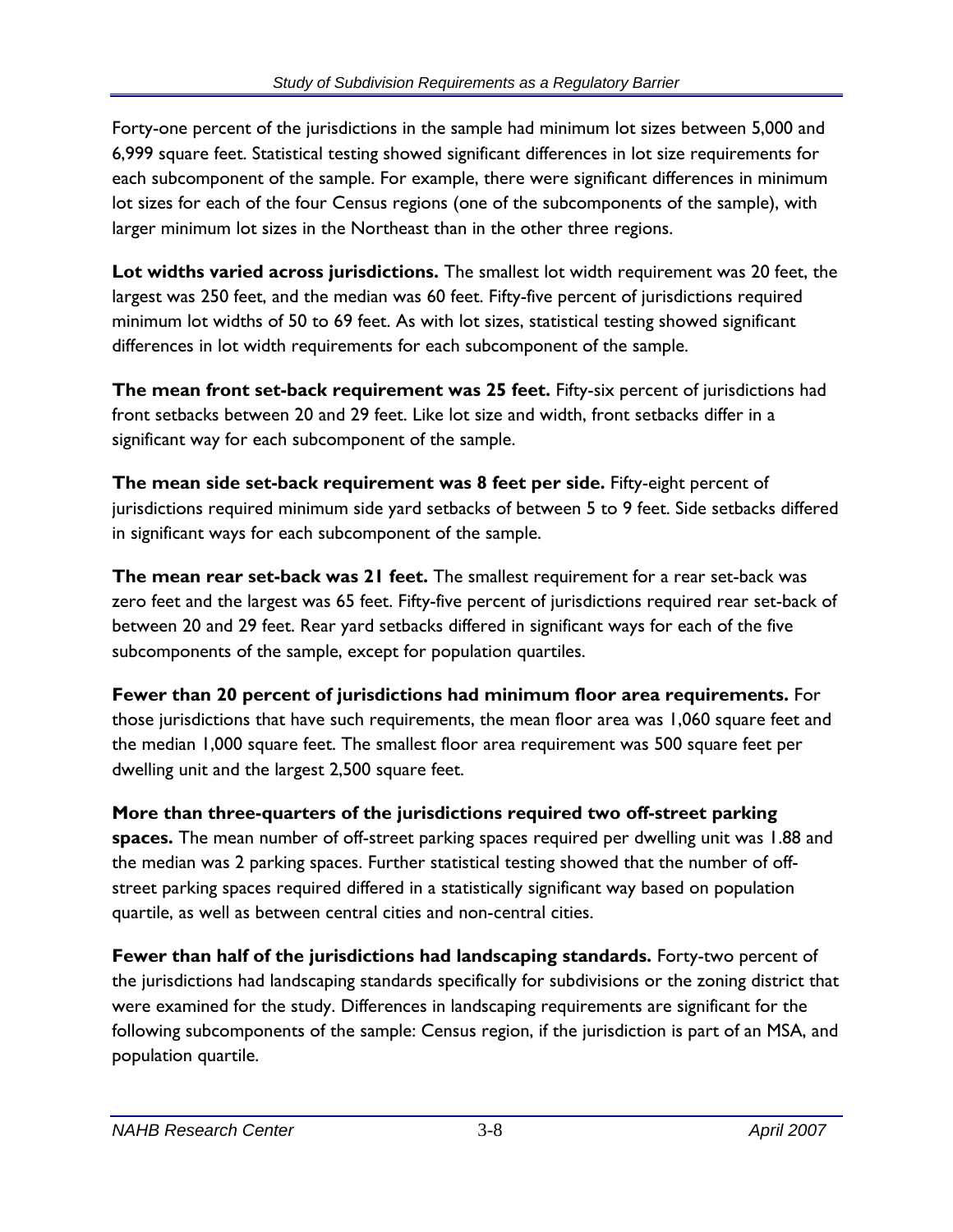**Twenty percent of jurisdictions had quantitative open space requirements.** The research team collected three types of requirements for open space: (1) percent of total land in the subdivision; (2) number of square feet per dwelling unit; and (3) number of square feet per person. About 20 percent of the jurisdictions in the sample used at least one of these methods for determining open space requirements.

### **Fifty-one percent of all jurisdictions n the sample explicitly required sidewalks.** Of those jurisdictions, 51 percent (e.g., about one-quarter of all jurisdictions in the sample) required sidewalks on both sides of the street. The average sidewalk width was 4 feet. Requirements for sidewalks varied systematically by the following subcomponents of the sample: government type; membership in an MSA; and the jurisdiction's population. In contrast, sidewalk width requirements did not vary systematically based on any of the subcomponents of the sample.

**Relatively few (8%) jurisdictions had requirements for planting strips.** The planting strip is a landscaped area between the sidewalk and curb. The mean and median planting strip width was 5 feet.

## **Curbs and gutters were required by 50 percent of the jurisdictions in the study.**

**The mean and median pavement width for streets was 28 feet.** Most jurisdictions' standards for pavement width were either from 20 to 24 feet wide, from 25 to 29 feet wide, or from 30 to 34 feet wide. Pavement width differed in a statistically significant way for each subcomponent of the sample.

**The mean street right-of-way was 52 feet.** Fifty-six percent of jurisdictions with right-ofway standards require right-of-ways no smaller than 50 to 54 feet; and 24 percent of jurisdictions require right-of-ways at least 60 to 64 feet wide. Street right-of-way requirements vary systematically by Census region.

# **3.6 Summary of Means Testing Of Regulatory Standards**

The results of means testing, including chi-square and ANOVA tests, are summarized by variable below. Table 3.2 shows a summary of the results of the chi-square tests. Statistically significant results are denoted with a star (\*). A significance level of less than 0.05 is considered significant.

A statistically significant result means that it is highly probable that there is a difference within the subcomponent for the variable. For instance, off-street parking requirements are only statistically significant for central city and population. That means that off-street parking requirements are different for jurisdictions that are a central city and jurisdictions that are not a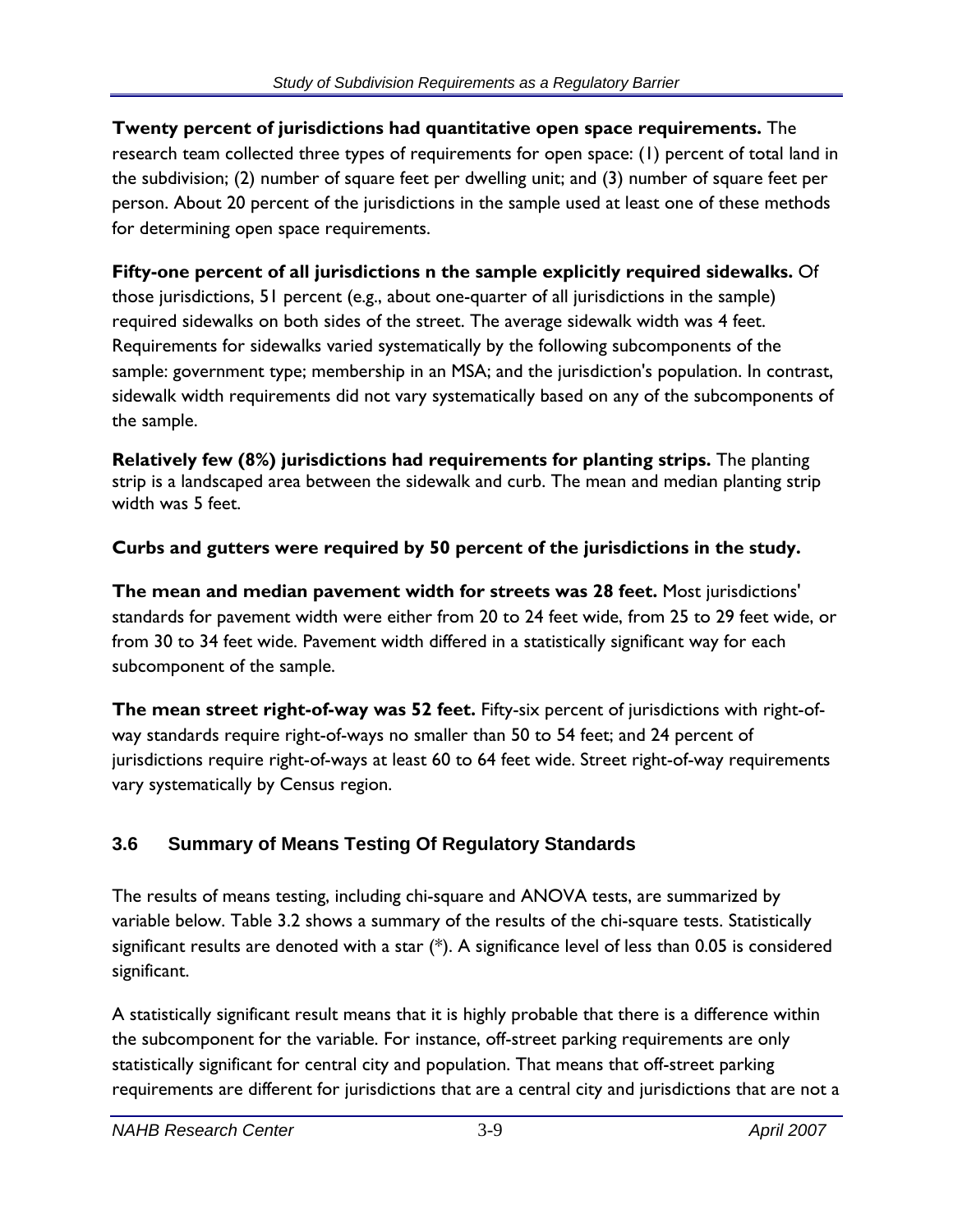central city. Likewise, off-street parking standards are different for jurisdictions with different sized populations.

|                           | Government | <b>Census</b> | Part of    |                     |                   |
|---------------------------|------------|---------------|------------|---------------------|-------------------|
|                           | type       | region        | <b>MSA</b> | <b>Central city</b> | <b>Population</b> |
| Lot size                  | $0.000*$   | $0.000*$      | $0.000*$   | $0.000*$            | $0.000*$          |
| Lot width                 | $0.000*$   | $0.000*$      | $0.000*$   | $0.000*$            | $0.000*$          |
| Front yard                | $0.000*$   | $0.000*$      | $0.000*$   | $0.000*$            | $0.000*$          |
| Side yard                 | $0.000*$   | $0.000*$      | $0.000*$   | $0.000*$            | $0.000*$          |
| Rear yard                 | $0.007*$   | $0.000*$      | $0.001*$   | $0.029*$            | 0.055             |
| Off-street parking        | 0.804      | 0.556         | 0.622      | $0.000*$            | $0.011*$          |
| Open space requirement    | 0.216      | $0.003*$      | 0.058      | 0.460               | 0.200             |
| Landscaping requirement   | 0.054      | $0.002*$      | $0.018*$   | 0.783               | $0.000*$          |
| Sidewalk required         | $0.007*$   | 0.096         | $0.000*$   | 0.143               | $0.001*$          |
| Sidewalk width            | 0.841      | 0.060         | 0.565      | 0.156               | 0.251             |
| Street pavement width     | $0.001*$   | $0.000*$      | $0.050*$   | $0.046*$            | $0.021*$          |
| Street right-of-way width | 0.903      | $0.000*$      | 0.233      | 0.323               | 0.387             |

#### **Table 3.2: Summary of Means Testing for Variance within Five Subcomponents of the Sample**

*Source: Study of Subdivision Requirements as a Regulatory Barrier to Affordable Housing, Descriptive Analysis, CPW 2006. Calculations by ECONorthwest.* 

*Note: Statistically significant results are noted with an star (\*) for p < .05.* 

The means tests led the research team to the following broad conclusions:

#### **Lot size requirements were statistically significant for all subcomponents of the**

**sample.** Table 3.2 shows that lot size requirements were significantly different for each subcomponent of the sample. For example, lot size requirements were different based on the jurisdiction's type of government or whether the jurisdictions was within an MSA.

Further statistical testing showed the differences in lot sizes among subcomponents of the sample.<sup>2</sup> Lot size varied within each subcomponent in the following ways:

**Government type:** City lot sizes were significantly smaller than county, town, and township lot sizes.

**Census region:** Lot sizes in the Northeast were statistically larger than lot sizes in the other three regions.

**Population:** Lot sizes in the first quartile, jurisdictions with the fewest people, were statistically larger than lot sizes in other quartiles.

 $2$  This form of statistical testing, an ANOVA, required a minimum of three groups within the subcomponent. The project team conducted this test for the government type, Census region, and population subcomponents.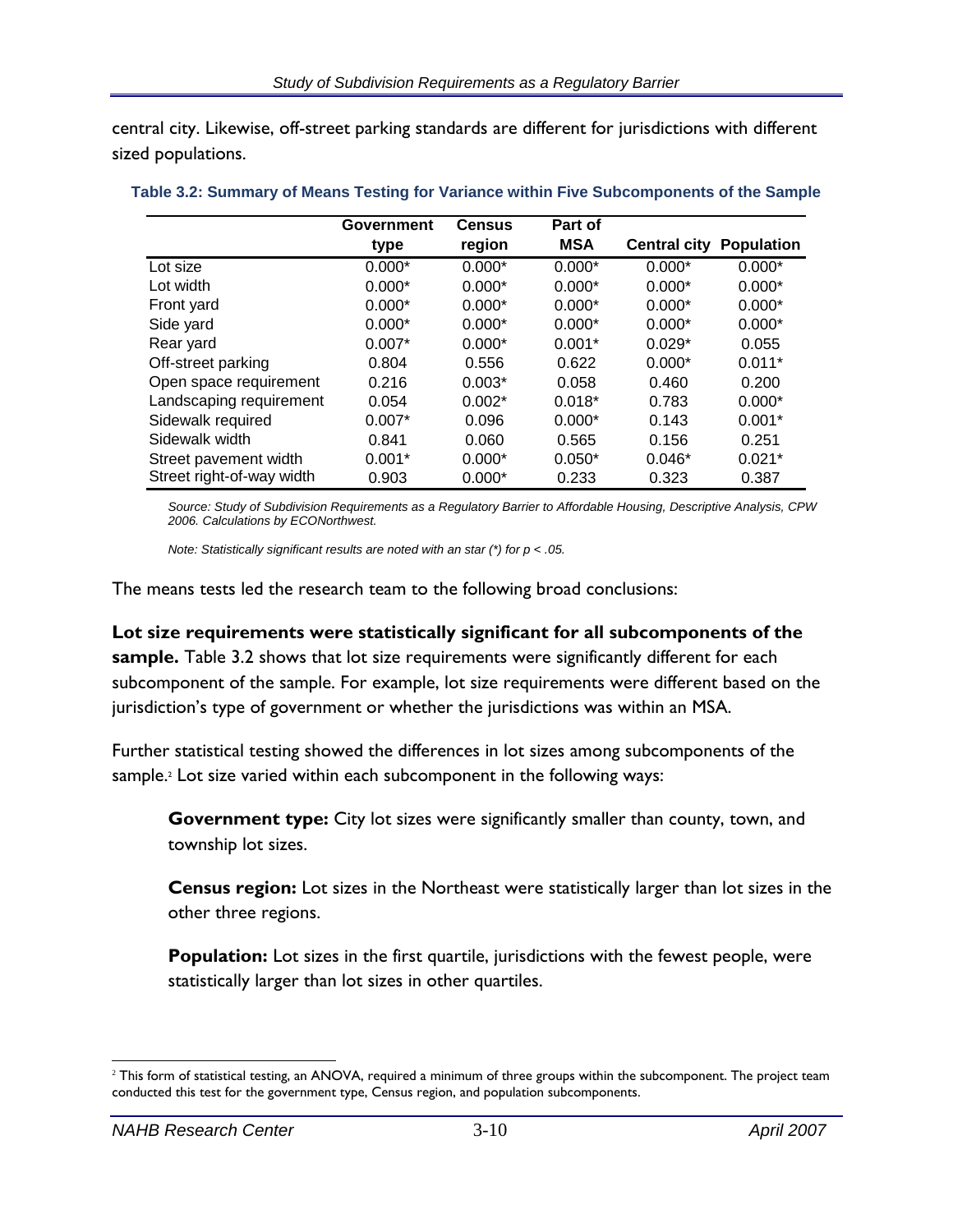The differences observed within both types of means testing reinforce the conclusion that statistical differences resulted from differences in lot size within the subcomponents.

**Lot width requirements were statistically significant for all subcomponents of the sample.** Table 3.2 shows that lot width requirements were significantly different for each subcomponent of the sample. For example, jurisdictions located in different Census regions had significantly different lot width requirements. Further statistical testing showed that lot width varied in the following ways:

**Government type:** Lot widths were statistically different between the following groups—cities had smaller average lot widths than villages, towns, or townships; and counties had larger average lot widths than towns or townships.

**Census region:** Lot widths were statistically different between the Northeast and all other regions. The Northeast had larger average lot widths than any other region. Lot widths in the Midwest were statistically larger than those in the West.

**Population:** Lot widths were statistically different between the first population quartile, jurisdictions with the fewest people, and the other quartiles. The first quartile had larger average lot widths than the other quartiles. In addition, the second quartile had significantly larger lot widths than the fourth quartile.

The differences observed within both types of means testing reinforce the conclusion that statistical differences resulted from differences in lot width within the subcomponents.

**Front yard requirements were statistically significant for all subcomponents of the sample.** Table 3.2 shows that front yard requirements were significantly different for each subcomponent of the sample. Further statistical testing showed that front yard requirements varied in the following ways:

**Government type:** Front setbacks were statistically different for the following groups—counties had smaller average front setbacks than townships; and cities had smaller average front setbacks than towns, townships, and villages.

**Census region:** The West had statistically smaller average front setbacks than any other region. The South had statistically smaller average front setbacks than the Midwest and Northeast.

The differences observed within both types of means testing reinforce the conclusion that the statistical differences result from fundamental differences in front setbacks within the subcomponents.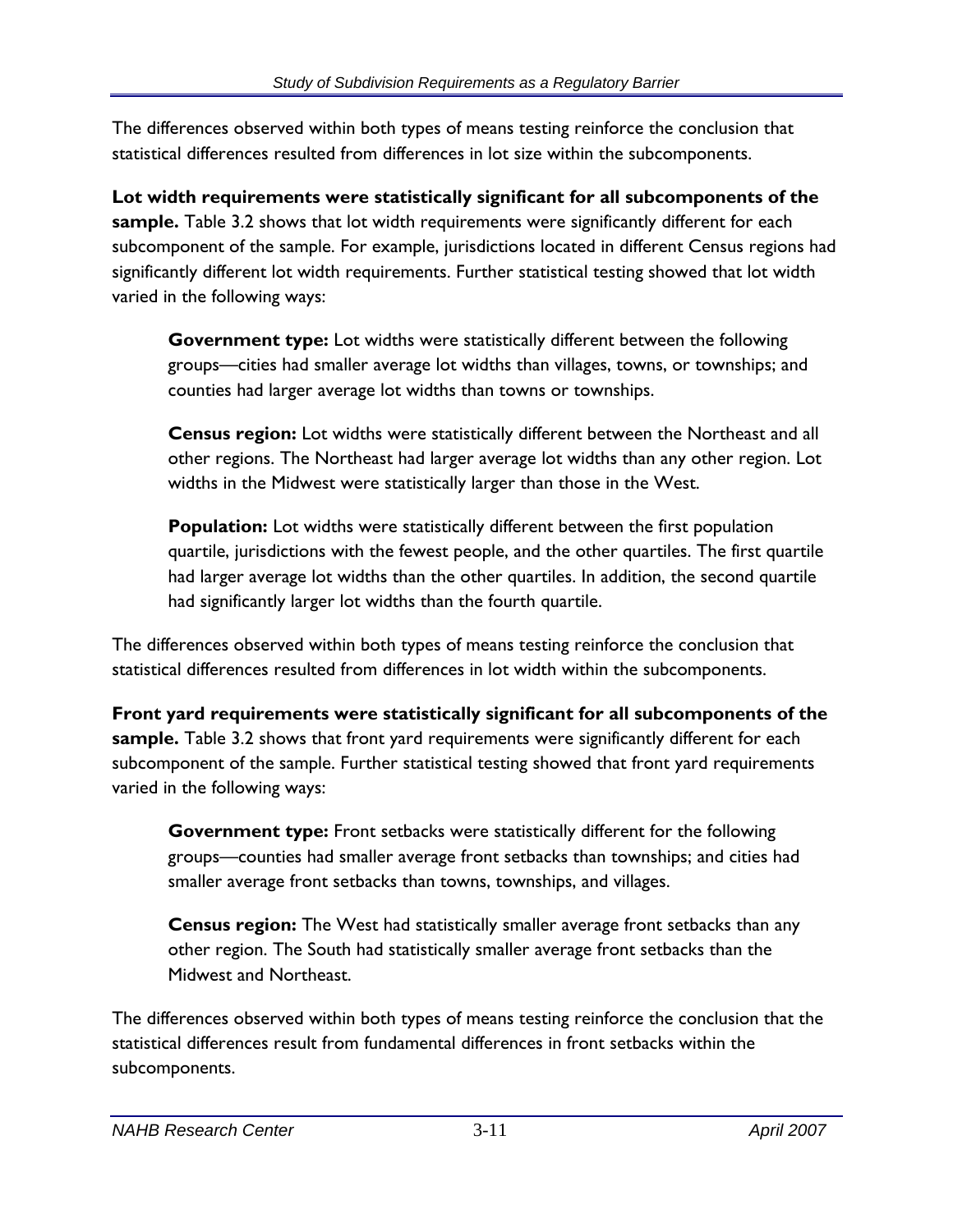**Side yard requirements were significant for all subcomponents of the sample.** Table 3.2 shows that side yard requirements were significantly different for each subcomponent of the sample. Further statistical testing showed that side yard requirements varied in the following ways:

**Government type:** Side setbacks are statistically different for the following groups counties have smaller average front setbacks than towns and townships; and cities have smaller average front setbacks than towns, townships, and villages.

**Census region:** The Northeast has larger average side setbacks, a significant difference between the Northeast and the other regions. The West has smaller average side setbacks than any other region, which is also significant.

**Population:** The first population quartile—jurisdictions with the fewest people—have larger average side setbacks, which is significantly different from each other quartile. Likewise, the second population quartile has larger average side setbacks than the third and fourth quartiles, which is also significant.

The differences observed within both types of means testing reinforce the conclusion that the statistical differences resulted from fundamental differences in side yard requirements within the subcomponents.

**Rear yard requirements were significantly different for most subcomponents of the sample.** Table 3.2 shows that rear yard requirements were statistically significant for each subcomponent except population. Further statistical testing showed that side yard requirements varied in the following ways:

**Government type:** Rear setbacks were on average smaller in counties than townships, a significant difference. Cities had smaller average rear setbacks than towns and townships.

**Census region:** The West had significantly different re0ar setbacks, which were generally smaller than the other regions. The South's rear setbacks were also statistically different from other regions. The South had larger rear setbacks than the West and smaller rear setbacks than the Northeast or Midwest.

**Population:** Jurisdictions in the fourth quartile of population (having the largest populations) had smaller average setbacks than any other quartile. This difference was significant between the fourth quartile and the first and second quartiles.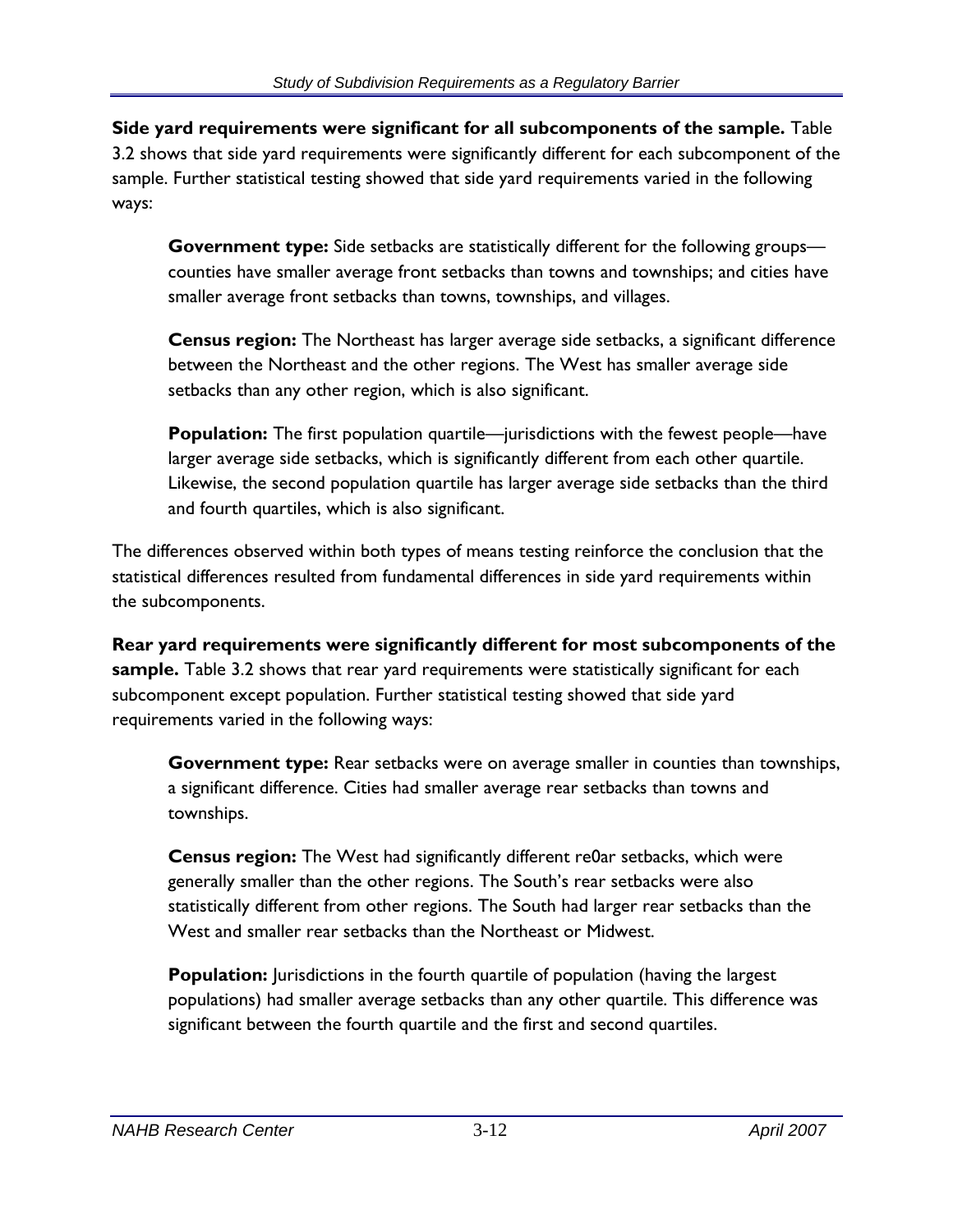The differences observed within both types of means testing reinforce the conclusion that the statistical differences resulted from fundamental differences in rear yard requirements within the subcomponents.

**Off-street parking requirements varied significantly for two subcomponents of the sample.** Table 3.2 shows that off-street parking requirements were significantly different within the central city and population subcomponents. In other words, the number of off-street parking spaces required varied, depending on whether the jurisdiction was a central city and the amount of population the jurisdiction had.

Additional statistical testing showed that off-street parking requirements varied for the population subcomponent. Jurisdictions in the fourth quartile of population (having the largest populations) require less off-street parking than jurisdictions in the second population quartile. This result reinforces the conclusion that the statistical differences resulted from fundamental differences in off-street parking requirements within population quartiles.

**Open space requirements varied significantly among Census regions.** Table 3.2 shows that open space requirements only varied significantly among Census regions. For example, whether a jurisdiction required open space or not was not significantly different for jurisdictions located in a central city and those not within a central city. The research team did not perform further tests for open space because open space had only two possible values (yes or no) and the ANOVA test requires three or more possible values (i.e., yes, no, maybe).

**Landscaping requirements varied significantly for some subcomponents.** Landscaping requirements varied significantly for the following subcomponents—Census region, membership in an MSA, and population. For example, landscaping requirements varied significantly based on whether the jurisdiction was part of an MSA or not. The research team did not perform further tests for landscaping because landscaping had only two possible values (yes or no) and the ANOVA test requires three or more possible values (i.e., yes, no, maybe).

**Sidewalk requirements varied significantly for some subcomponents but sidewalk width requirements did not vary significantly for any subcomponent.** Whether a jurisdiction required a sidewalk varied significantly among the following subcomponents government type, membership in an MSA, and population. The research team did not perform further tests for sidewalk requirements because it had only two possible values (yes or no) and the ANOVA test requires three or more possible values (i.e., yes, no, maybe).

Sidewalk width requirements did not vary significantly by any subcomponent of the sample, which is consistent with the findings shown in Table 3.2 that sidewalk widths had little variation.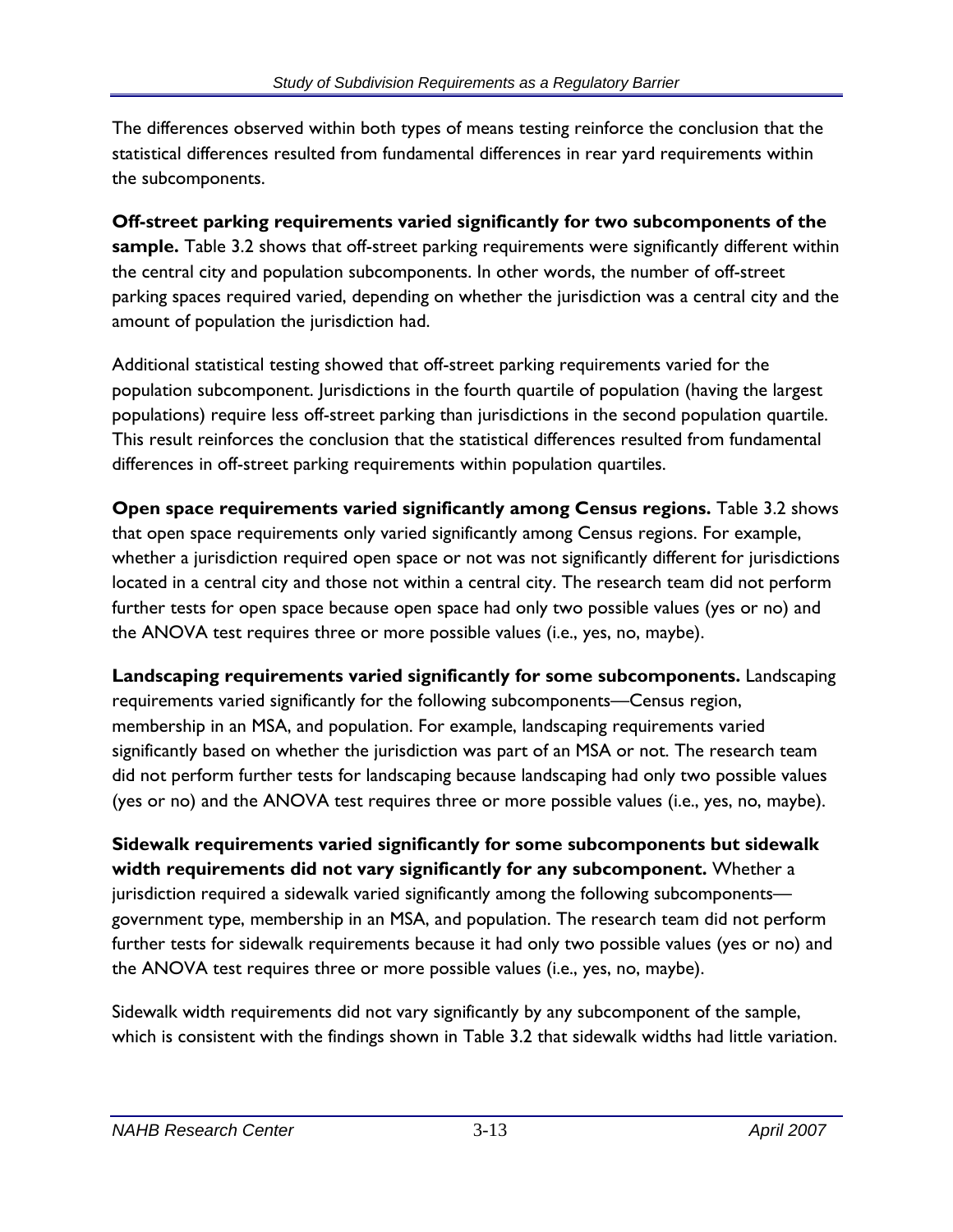#### **Street pavement width varied significantly for each subcomponent of the sample.**

Table 3.2 shows that street pavement widths varied significantly for all subcomponents. For instance, street pavement requirements were significantly different for the Census regions, with jurisdictions in some regions requiring wider pavement widths than in other regions.

Additional statistical testing showed differences in pavement widths within subcomponents of the sample. The tests showed differences within government type and Census region, indicating that pavement widths varied significantly by government type and Census region. Although the chi-square statistical test indicated that pavement widths were statistically different among population quartiles, additional statistical testing indicated that there are no significant differences in pavement widths for population quartiles. Pavement widths varied within each subcomponent in the following ways:

**Government type:** Cities had the largest average pavement widths of any government type. This difference in pavement widths was significant between cities and towns.

**Census region:** Pavement widths were statistically different between the West and the Northeast and South. The West had larger average pavement widths.

**Population:** There were no significant differences in pavement widths when analyzed by population quartiles.

The differences observed within both types of means testing reinforce the conclusion that the statistical differences resulted from fundamental differences in pavement width requirements within the subcomponents.

**Street right-of-way width varied significantly among Census regions.** Table 3.2 shows that right-of-way widths only varied significantly among Census regions. Additional statistical testing shows that street right-of-way widths were statistically different between the Midwest and all other regions. The Midwest had larger average right-of-way widths than the other regions. This result reinforces the conclusion that the statistical differences resulted from fundamental differences in right-of-way widths within Census regions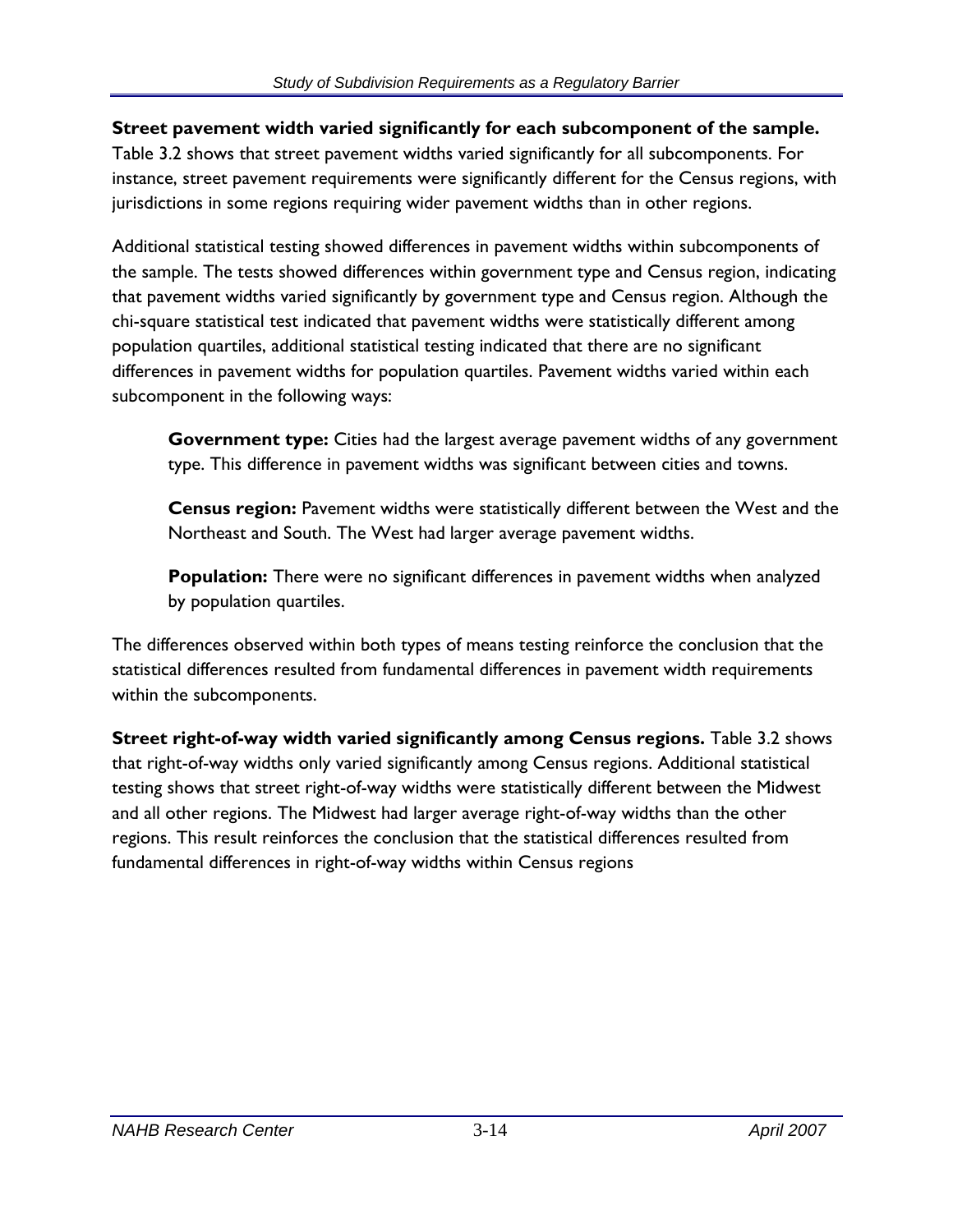# **4.** Standards, Benchmarks, and Unit Costs

The research team assumed that an SFD dwelling developed in conformance with appropriate land and site development standards for the protection of public health and safety would be characterized by a minimum benchmark set of land development standards for lot size, floor space requirements, lot width, etc. The benchmark standards are based on 12 individuals responding to a survey of 25 land development professionals including residential land developers, civil engineers, architects, land planners in private practice, and land planners employed by planning jurisdictions. The individuals solicited in the survey were recommended by the National Association of Home Builders (NAHB) and the National Association of Counties (NACo).

## **4.1 Benchmarks**

The benchmark standards in Tables 4.1 and 4.2 were set at the mean value of the benchmark values suggested by the 12 respondents to the survey described above. The respondents were asked to submit benchmark standards appropriate to geographic areas with "more dense" development. The more dense development scenario was defined as a median lot size of 7,000 square feet or 0.16 acre.

x These benchmarks were used for comparison with jurisdiction requirements for Metropolitan Statistical Areas (MSA). Separate standards were solicited for communities with "less dense" development. The "less dense" development scenario was described as a community with a median lot area of 22,000 square feet or 0.50 acre.  $X^2$  These benchmarks were used for comparison with jurisdiction requirements outside Metropolitan Statistical Areas (non-MSA).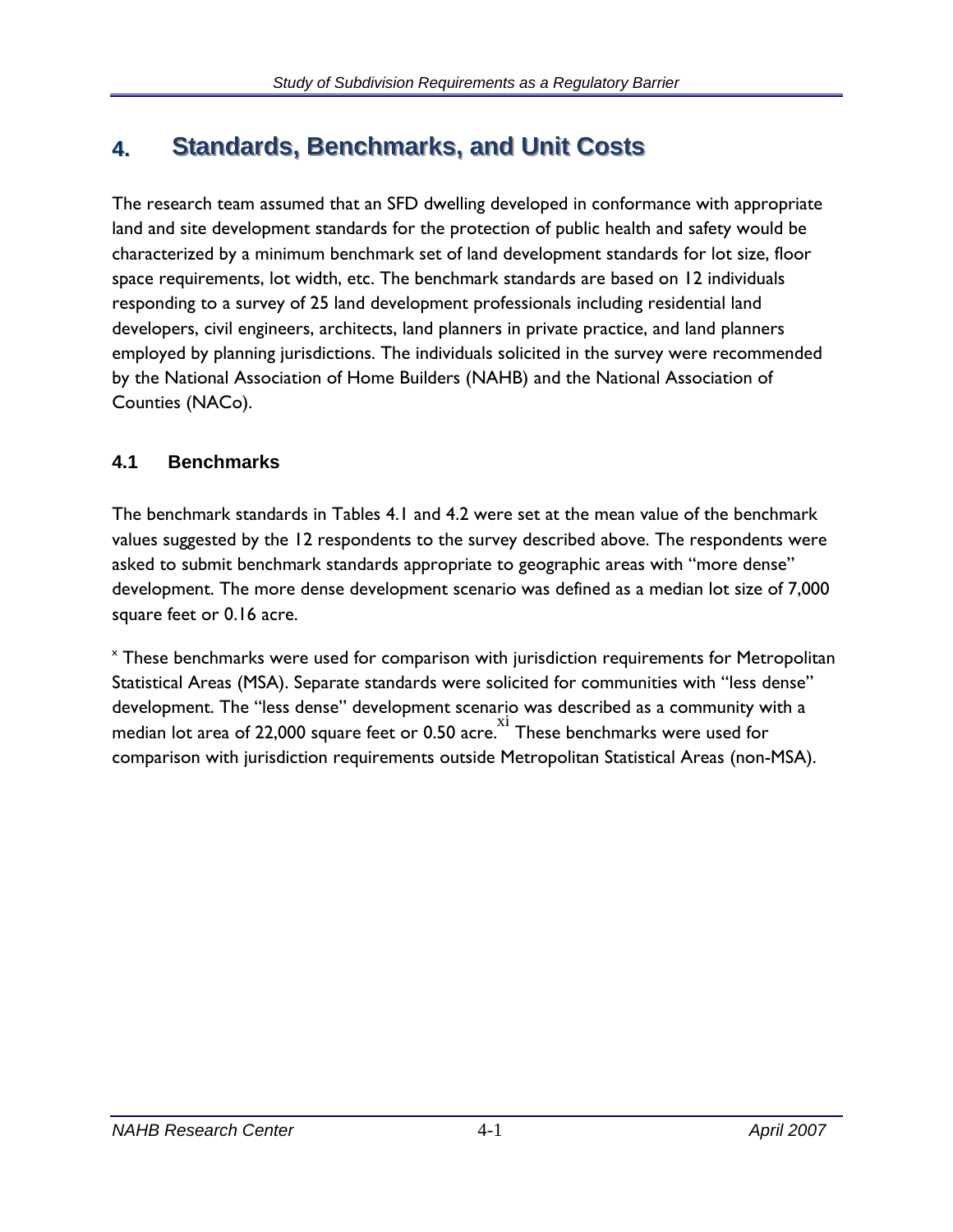| <b>Land Development</b><br><b>Standard</b>                  | Mean  | <b>Minimum</b> | <b>Maximum</b> |
|-------------------------------------------------------------|-------|----------------|----------------|
| Lot size (feet) <sup>2</sup>                                | 4,250 | 2,750          | 7,000          |
| Lot widths (feet)                                           | 39    | 30             | 60             |
| Front, side, and rear setbacks<br>FRONT (feet)              | 3     | 0              | 30             |
| SIDE (feet)                                                 | 5     | 3.5            | 6              |
| <b>REAR</b> (feet)                                          | 16    | 10             | 30             |
| Floor area minimums (feet) <sup>2</sup>                     | 981   | 400            | 1,750          |
| Paved roadway width (feet)                                  |       |                |                |
| On-street parking<br>allowed one side only                  | 24    | 21             | 28             |
| On-street parking<br>allowed on both sides                  | 27    | 22.5           | 32             |
| Width of planting strip<br>required (feet)                  | 5.1   | 3.5            | 10             |
| Sidewalk width (feet)                                       | 3.94  | 3              | 5              |
| Number of off-street parking<br>places required             | 1.56  | ı              | $\overline{2}$ |
| Open space requirements<br>(% of total land in subdivision) | 12.9  | 0              | 40             |

#### **Table 4.1: Expert Responses for Land Development Benchmarks for "More Dense" Development, Statistical Summary of Responses Used for Comparison in MSAs (N=12)**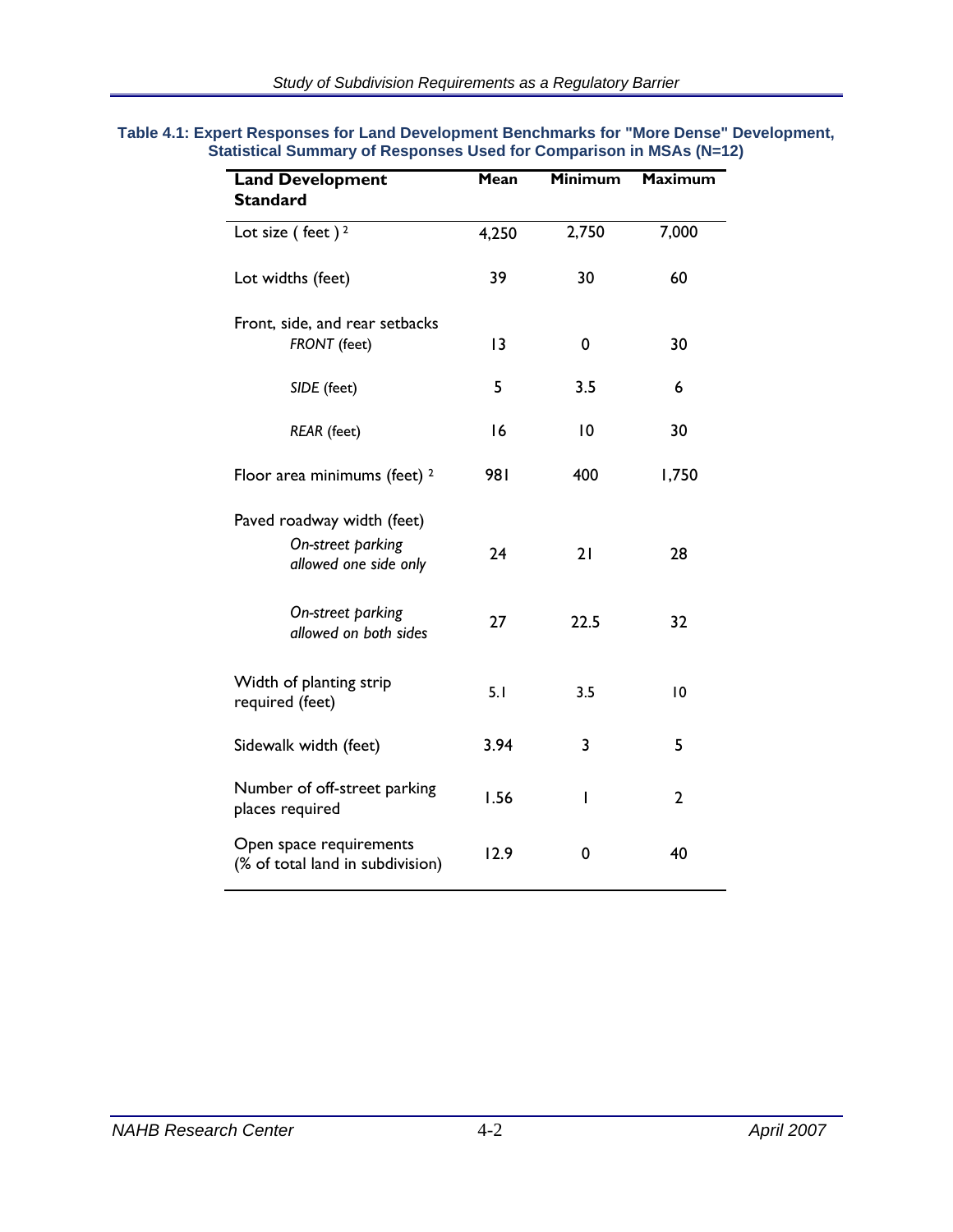| Land                                                              | <b>Mean</b> | <b>Minimum</b> | <b>Maximum</b>                                                                                                |
|-------------------------------------------------------------------|-------------|----------------|---------------------------------------------------------------------------------------------------------------|
| <b>Development</b><br><b>Standard</b>                             |             |                |                                                                                                               |
| Lot size (feet) $2$                                               | 9,411       | 3,200          | 20,000                                                                                                        |
| Lot widths (feet)                                                 | 54          | 20.0           | 90                                                                                                            |
| Front, side, and rear setbacks                                    |             |                |                                                                                                               |
| <b>FRONT</b><br>(feet)                                            | 19          | 0.0            | 35                                                                                                            |
| <b>SIDE</b><br>(feet)                                             | 8           | 0.0            | 20                                                                                                            |
| <b>REAR</b><br>(feet)                                             | 21          | $\overline{0}$ | 50                                                                                                            |
| Floor area (feet) <sup>2</sup>                                    | 1,481       | 800            | 2,500                                                                                                         |
| Paved roadway width (feet)                                        |             |                |                                                                                                               |
| On-street<br>parking allowed<br>one side only                     | 23          | 20             | 28                                                                                                            |
| On-street<br>parking allowed<br>both sides                        | 28          | 22.5           | 36                                                                                                            |
| Width of planting<br>strip required<br>(feet)                     | 6.1         | 3.5            | $\overline{0}$                                                                                                |
| Sidewalk width<br>(feet)                                          | 3.93        | 3              | 5                                                                                                             |
| Curb and Gutter drainage                                          |             |                | 7 out of 8 respondents<br>indicate swales/ drainage<br>ditches should be considered<br>for alternate drainage |
| Number of off-<br>street parking<br>places required               | 1.6         | ı              | 2                                                                                                             |
| Should required<br>parking be under<br>cover?                     |             |                | consensus of 7 out of 8<br>respondents: No                                                                    |
| Open space<br>requirements<br>(% of total land in<br>subdivision) | 11.5        | 4.0            | 25.0                                                                                                          |

#### **Table 4.2: Expert Responses for Land Development Benchmarks for "Less Dense" Development, Statistical Summary of Responses Used for Comparison in MSAs (N=8)**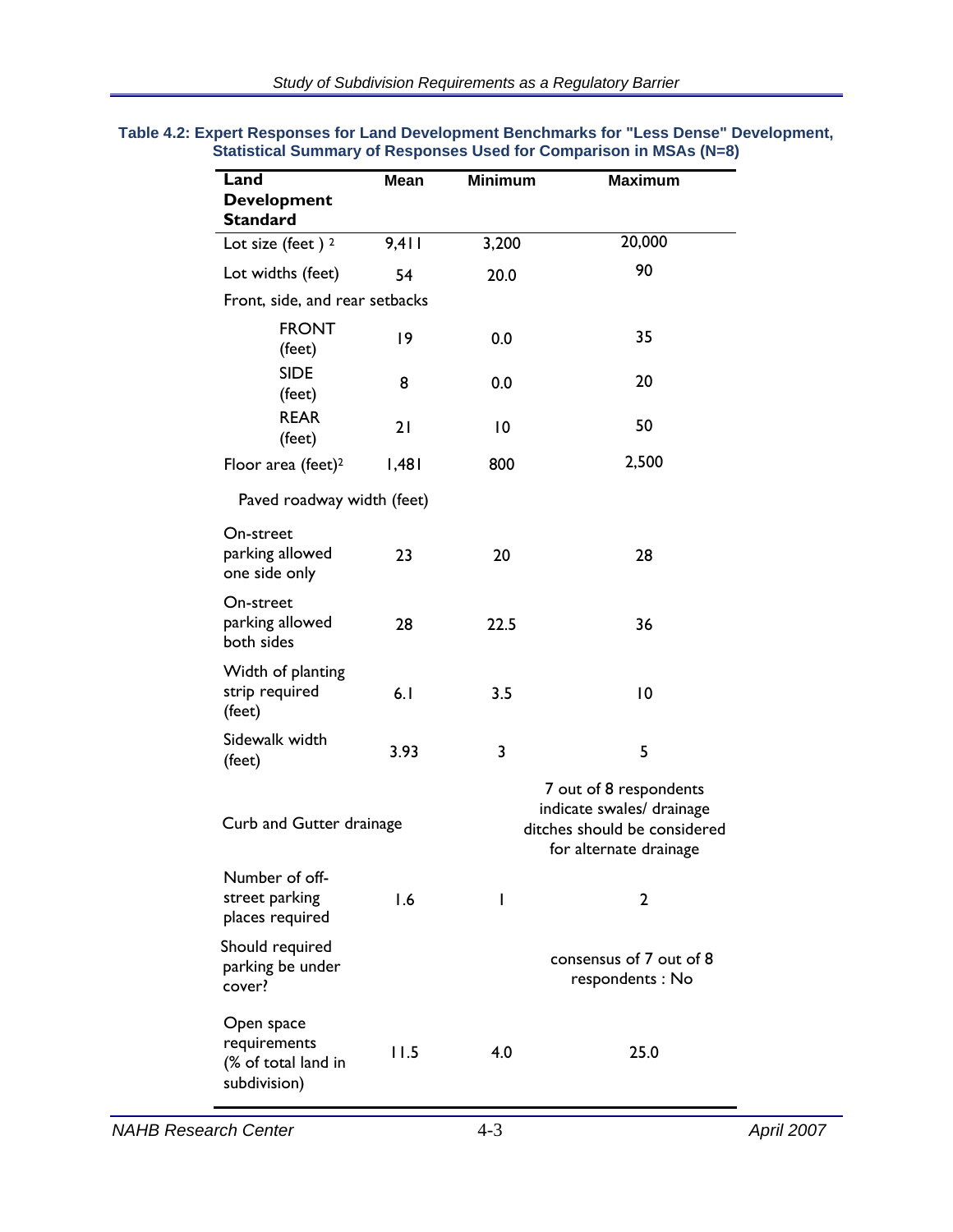As expected, the expert survey result for the benchmark lot sizes, lot widths, minimum front, rear, and side setbacks, and for minimum square foot floor areas are all significantly smaller for the "more dense" population scenario as compared with the "less dense" population scenario. This reflects that a more compact development pattern is generally followed in more urbanized locations.

Costs to a homebuyer for developed lots which conform to the benchmark standards will be lower in general as compared to developed lots with larger lot areas, frontage widths, and interior floor space. The cost differential between a lot developed according to the benchmark standards and the more common larger lot sizes and dwelling characteristics seen in existing residential subdivisions are classified as a regulatory cost barrier in this report. Notwithstanding this designation, larger, wider lots with larger interior floor space are considered more desirable single-family homes to many potential homebuyers who would be willing to pay more for these dwellings as compared with a benchmark lot and dwelling. The requirement for large, wide lots and large interior floor space is an actual cost barrier to the home buyer who has the resources to afford a home developed according to the benchmark standards but is less able to afford a home developed according to the larger and more costly standards adopted by many planning jurisdictions.

#### **4.1.1 Lot Size**

The average benchmark value for lot size developed by the expert panel was 4,250 square feet for "more dense" communities, and 9,411 square feet for "less dense" communities (see figure 4.1). As can be seen, the "required lot sizes", i.e., the median zoned lot sizes for the "more dense" and the "less dense" communities—7000 square feet and 22,000 square feet, respectively—were both significantly in excess of the benchmarks used for these communities. In the more dense communities, required lot sizes were sixty-five percent (65%) greater than the benchmark standard; in the less dense communities,required lot sizes were over 200% greater than the benchmark standard.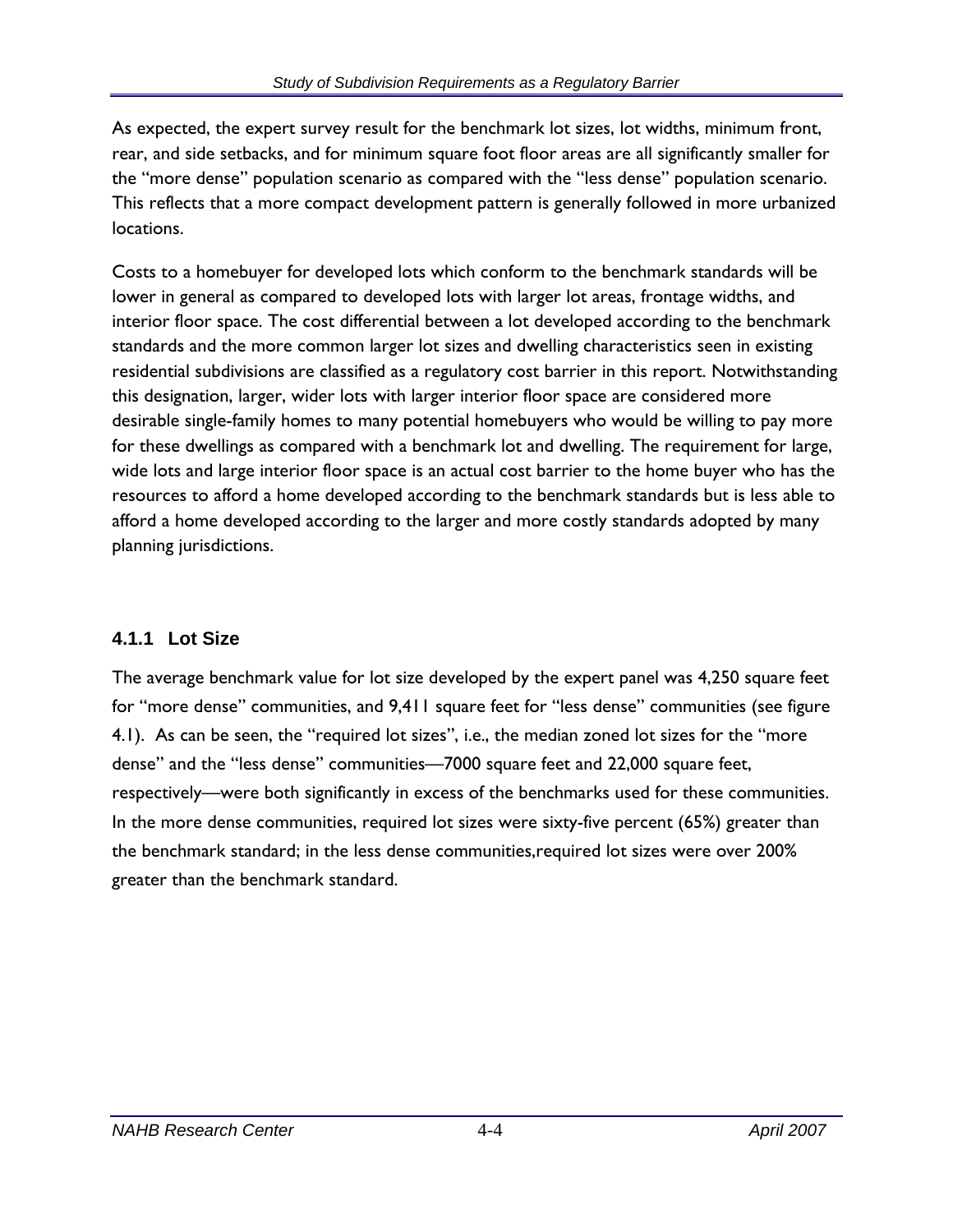

**Figure 4.1: Lot Area Comparison of Benchmarks to Reference Values** 

The U.S. Census Survey of Construction classifies new SFD homes in the following categories of lot size—under 7,000 square feet; 7,000 to 9,000 square feet; 9,000 to 11,000 square feet; 11,000 to 22,000 square feet; and over 22,000 square feet. On a national basis, including 2005 sales in all price ranges, 29 percent of sales fell in the category which included the benchmark value for "more dense" communities—less than 7,000 square feet. The applicable percentages for the other lot size categories for 2005 sales were 19 percent for 7,000 to 9,000 square feet, 17 percent for 9,000 to 11,000 square feet, 22 percent for 11,000 to 22,000 square feet, and 13 percent for over 22,000 square feet.<sup>xii</sup> The median lot size for 2005 sales of SFD homes in the United States was 9,110 square feet and the average lot size was 17,567 square feet.

These values for the benchmark lot sizes show the same trend to larger minimum lot sizes in "less dense" communities as is noted in the statistical characteristics for lot size in the survey of existing regulations—planning jurisdictions in non-MSAs had significantly larger minimum lot size requirements than jurisdictions located in MSAs.

The benchmark minimum lot size for "more dense" communities is 28 percent smaller (1,750 square feet)than the median lot size standard of 6,000 square feet for the 419 jurisdictions with standards listed in Table 3.1 The benchmark minimum lot size standard of 4,250 square feet in "more dense" communities is larger than existing minimum lot size standards in 37 of the 419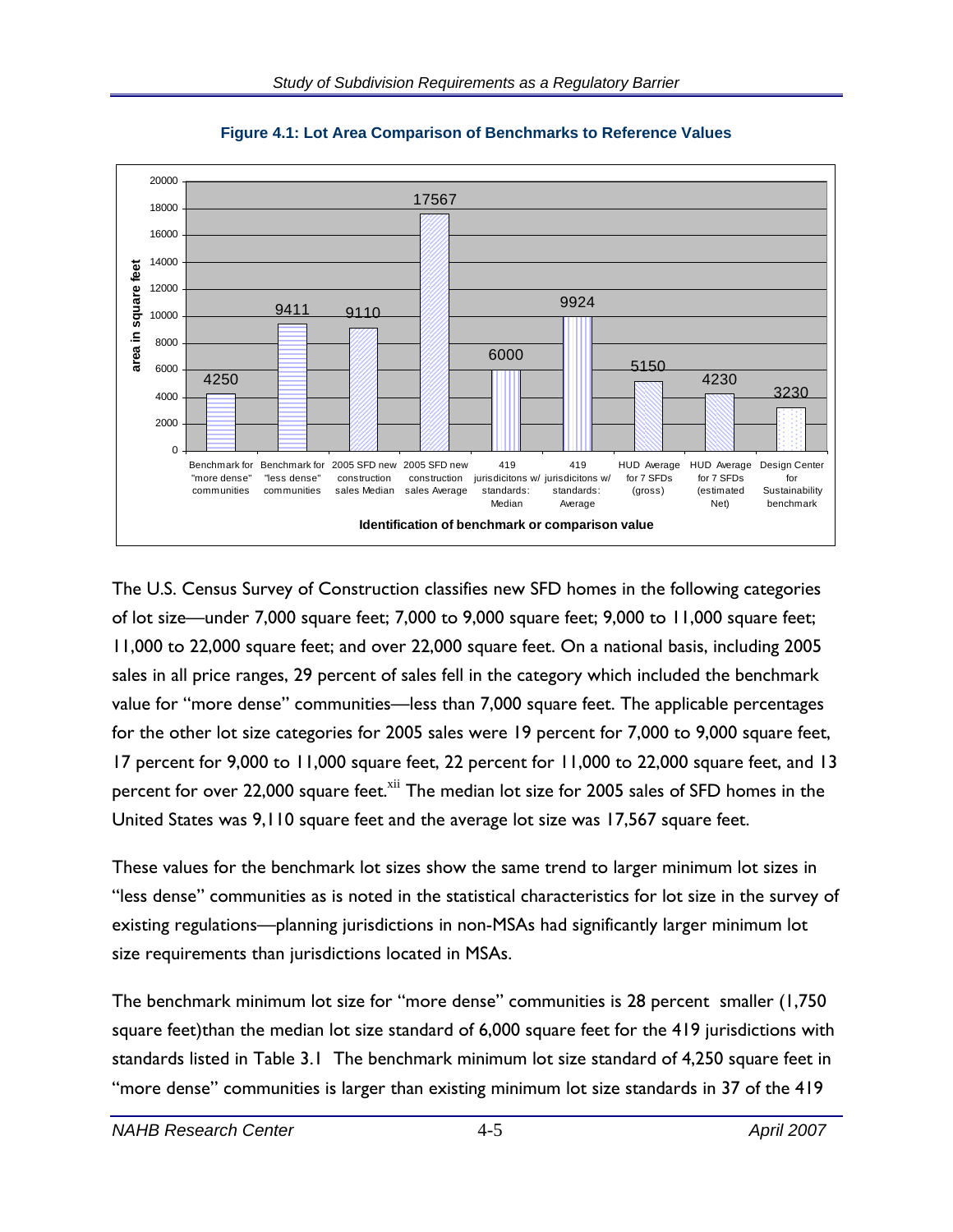jurisdictions with lot size standards—only 37 jurisdictions had lot size standards of less than 4,000 square feet. The 4,250 square foot benchmark is smaller than lot size standards in 348 of the 419 jurisdictions with standards. Those 348 jurisdictions had standards which were 5,000 square feet or greater. Thirty jurisdictions (seven percent of the 419 with standards) are in the range that includes the benchmark standard (4,000-5,000 square feet). Because the "benchmark" lot size for "more dense" communities is considerably smaller than the median and the mean lot size requirements on a national basis, land planning jurisdictions require on average 2000-6000 square feet more than the benchmark and at a national average raw land cost of about \$2 per square foot, this is a regulatory cost barrier of \$4000 -12000 for lot size alone.

The benchmark lot size of 9,411 square feet for "less dense" communities is very close to the mean minimum lot size of 9,924 square feet for the 419 jurisdictions in the sample which had standards for lot area. The median value for the lot sizes for new SFD home sales nationally in the U.S. Census of Construction for 2005 was about 3 percent less than the 9,411 square foot benchmark.

Of the seven SFD developments listed in the HUD web-based resource "Affordable Housing Design Advisor,"<sup>xiii</sup> the number of dwelling units per acre ranged from 5 to 16 with an average of 8.4 (gross area of 5,150 square feet per unit). The actual average lot size for those seven SFD developments will be smaller than 5,150 square feet since the number of units per acre density includes the roadway areas serving 8.4 lots. Assuming 40-foot lot frontages, a 50-foot right of way, and a 26-foot wide road, the road area would occupy about 18 percent of the total area, leaving each lot with an area of approximately 4,230 square feet. This is very close to the "benchmark" standard for "more dense" communities developed by the research team, which lends independent support for the benchmark used in this study.

An even smaller lot size standard that the average lot size based on the seven SFD developments referenced above has been suggested as a means of reducing the costs of developed lots by the Design Center for Sustainability at the University of British Columbia (Canada). They recommended decreasing in the minimum residential single family detached building lot size from a current standard of 7,247 square feet to 3,230 square feet, a standard which was adopted in a neighboring community.  $\sin^2 x$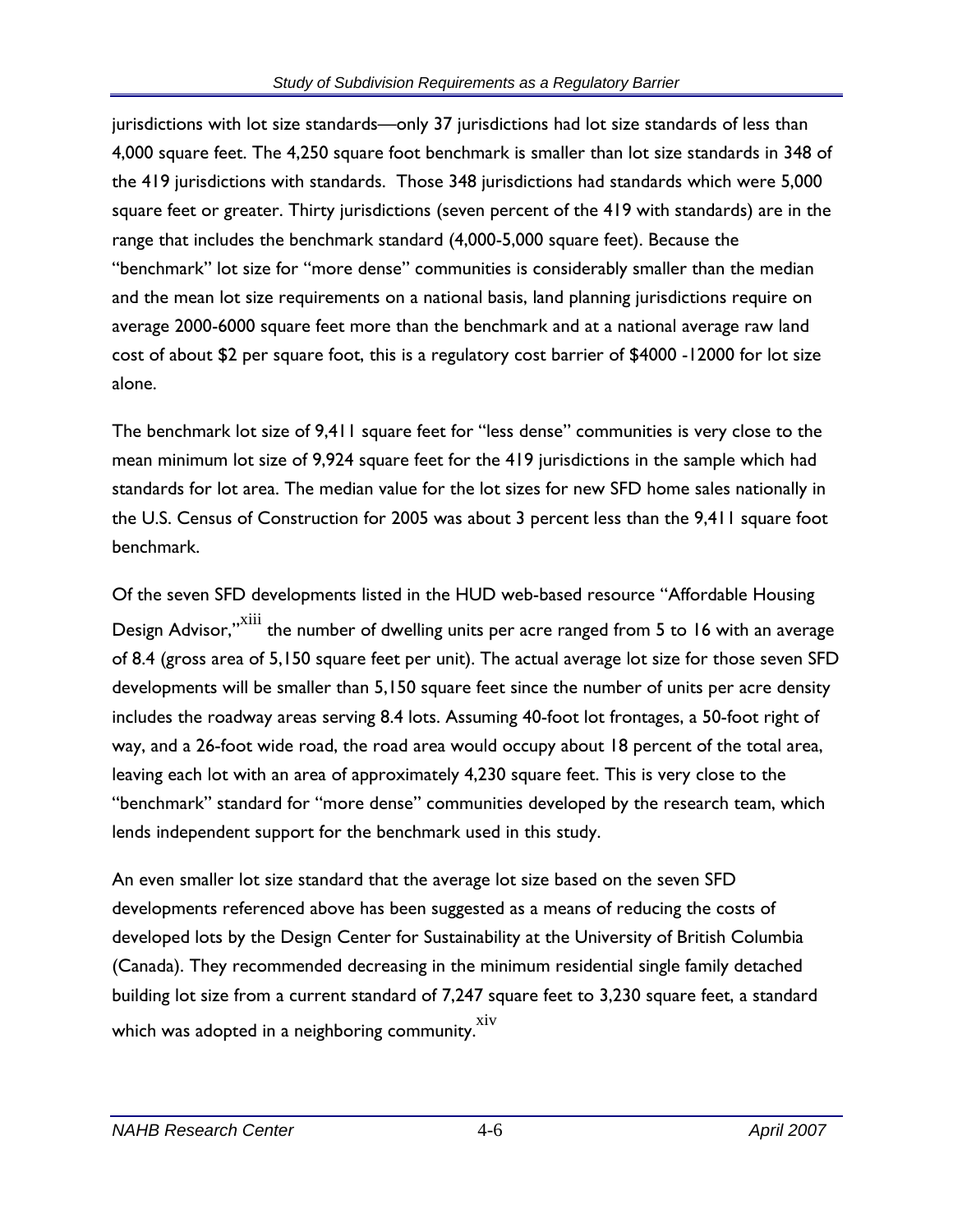## **4.1.2 Lot Width**

The benchmark lot width of 39 feet in "more dense" communities is 65 percent of the median lot width of 60 feet listed in Table 3.1 for the 342 jurisdictions which had minimum lot width standards (see Figure 4.2).





The benchmark lot width of 54 feet in "less dense" communities is 90 percent of the median lot width in the 342 jurisdictions with lot width standards. Of those jurisdictions, 6.4 percent (22) had standards equal to or lower than the 39-foot benchmark for "more dense" communities and 93.6 percent (320) had lot-width standards greater than this benchmark (Figure 4.3).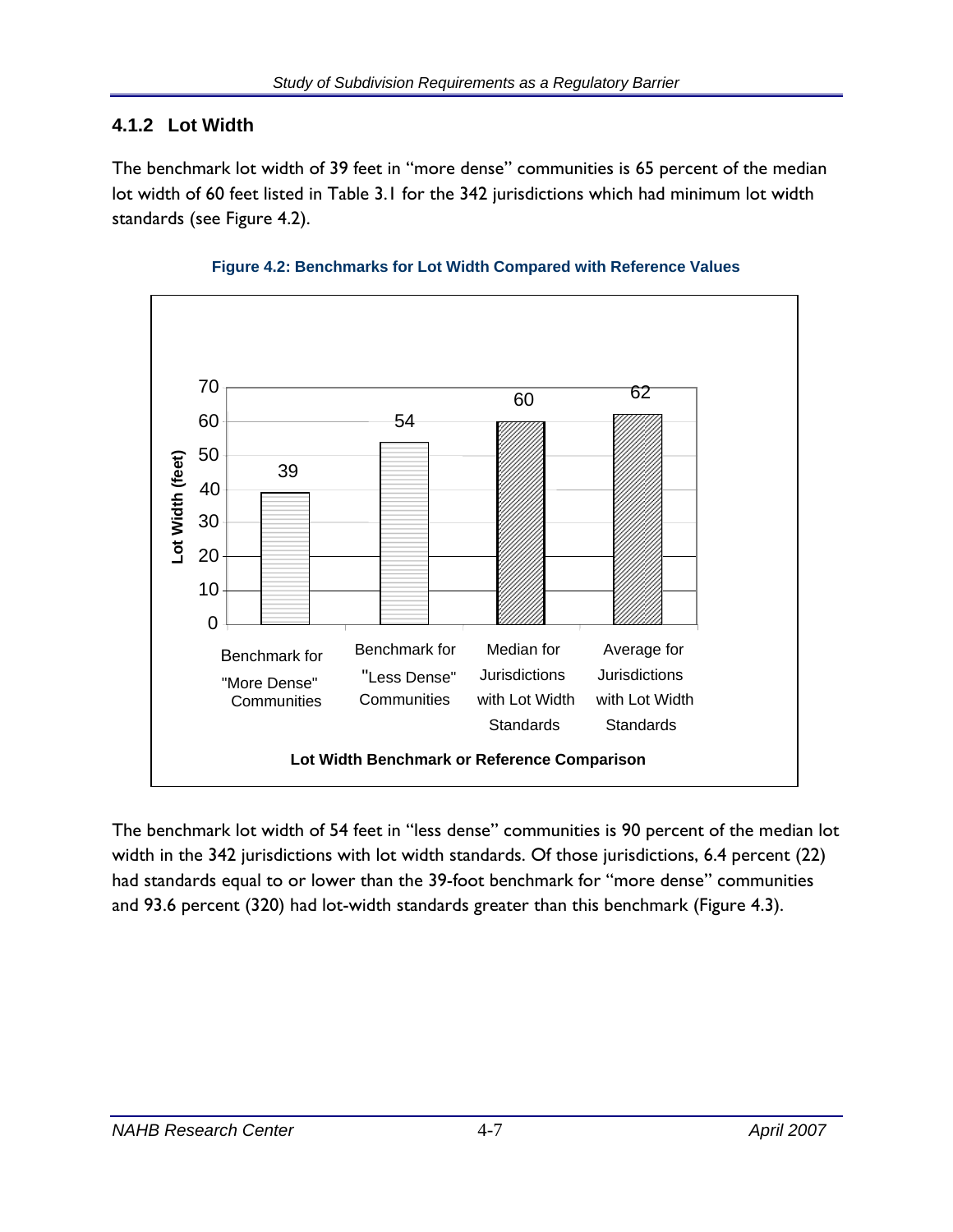



In comparison with the 54-foot lot width benchmark for "less dense" communities, 110 of 342 jurisdictions (32%) had standards within the range of 50 to 60 feet, more than any other 10 foot width increment range. Fifty-five jurisdictions (16%) had lot width standards smaller than 50 feet; 177 jurisdictions (52%) had standards that were 60 feet or greater.

Lot widths of 40 feet or smaller have been proposed by a number of jurisdictions in conjunction with "zero lot line" zoning. This is a placement of house with the edge of the building coincident with one of the lot lines. The single side yard extends from each dwelling to the lot line on the opposite side. This configuration of house and side yard preserves a sense of private open space for narrow lots.<sup>XV</sup>

# **4.1.3 Setbacks**

The average value for the benchmark front setback is 13 feet in "more dense" communities and 19 feet in less dense communities. Of the 419 jurisdictions in the sample with front setback standards, 9 percent were 14 feet or less, 80 percent were 20 feet or more, and 11 percent were in the range of 14 to 20 feet. The range of the benchmarks for "more dense" communities was 0 to 30 feet, and 0 to 35 feet for "less dense" communities. In the range of 13 to 19 feet, approximately one car length can be accommodated between the street and the front of the dwelling. If the driveway were 16 feet wide, then two vehicles could comfortably be accommodated side by side. At the high end of the benchmark range, two vehicles may be accommodated end to end between the dwelling and the street.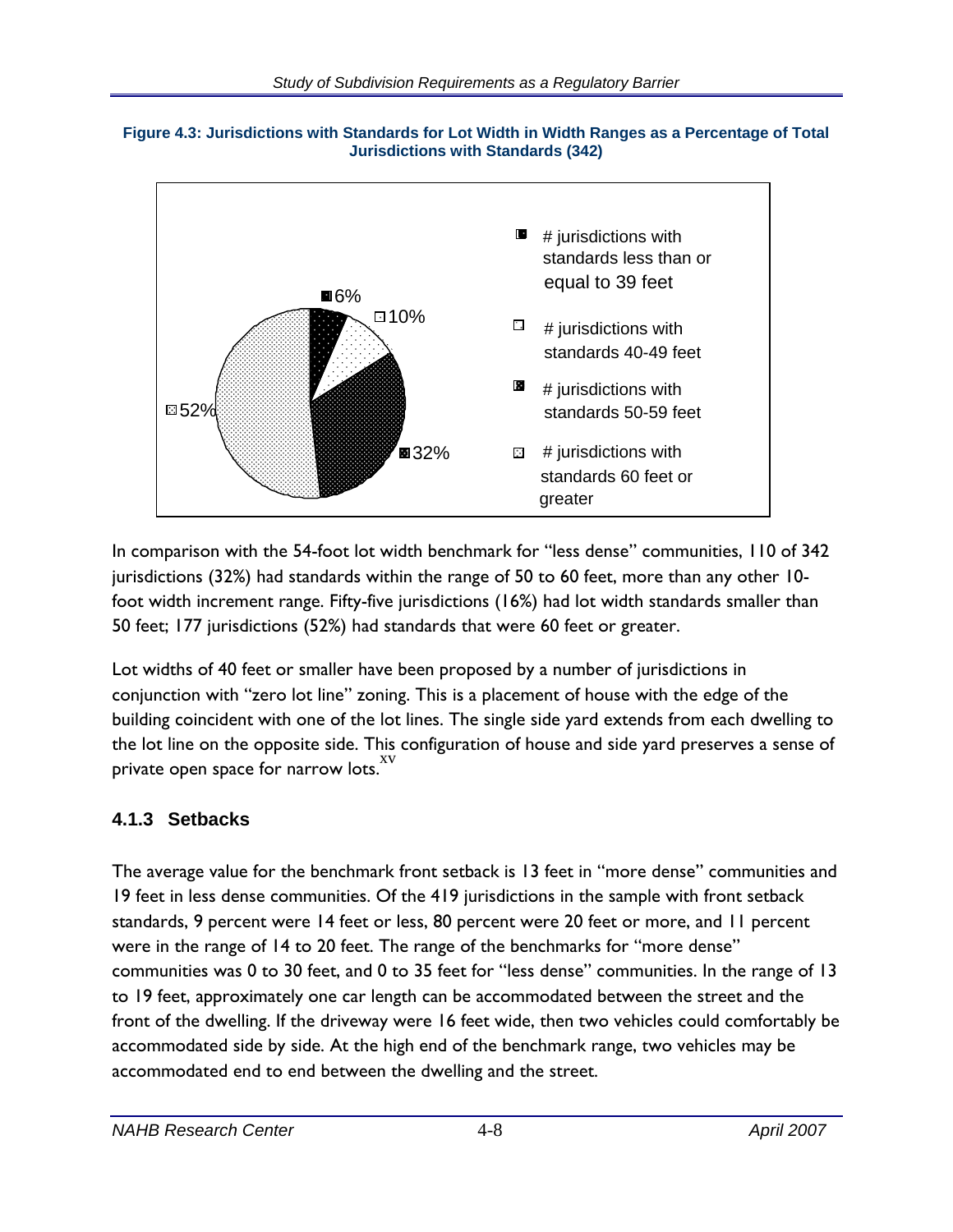A number of planning jurisdictions have adopted reduced setbacks to reduce the cost of lot development. In its affordable housing overlay district, the front setback for the San Louis Obispo, California planning jurisdiction is 18 feet.

# **4.1.4 Floor Area Minimums**

The benchmark floor area minimums of 981 square feet in MSAs and 1,481 square feet in non-MSAs are both significantly smaller than the median national interior floor areas for construction of single-family detached dwellings in 2005—2,275 square feet for MSAs and 1,841 square feet for non-MSAs (Figure 4.4).<sup>XVI</sup> Interestingly, the 981-square foot average benchmark value of minimum floor area for "more dense" communities is very close to the 1,000-square foot median value for the floor area required in the 86 out of 469 jurisdictions with standards for interior floor area.



#### **Figure 4.4: Interior Floor Space Benchmarks and Reference Criteria**

Of reported sales of 2005 new SFD homes in the United States, 2 percent of interior floor areas fell in the range of the benchmark standards for MSA areas—less than 1,200 square feet floor area. Thirteen percent of those homes fell in the range that includes the non-MSA benchmark interior floor area—1,200 to 1,600 square feet. Most sales fell in larger size ranges for floor areas—19 percent in the range 1,600 to 2,000 square feet; 19 percent in the range or 2,000 to 2,400 square feet; 22 percent in the range of 2,400 to 3,000 square feet; and 25 percent greater than 3,000 square feet.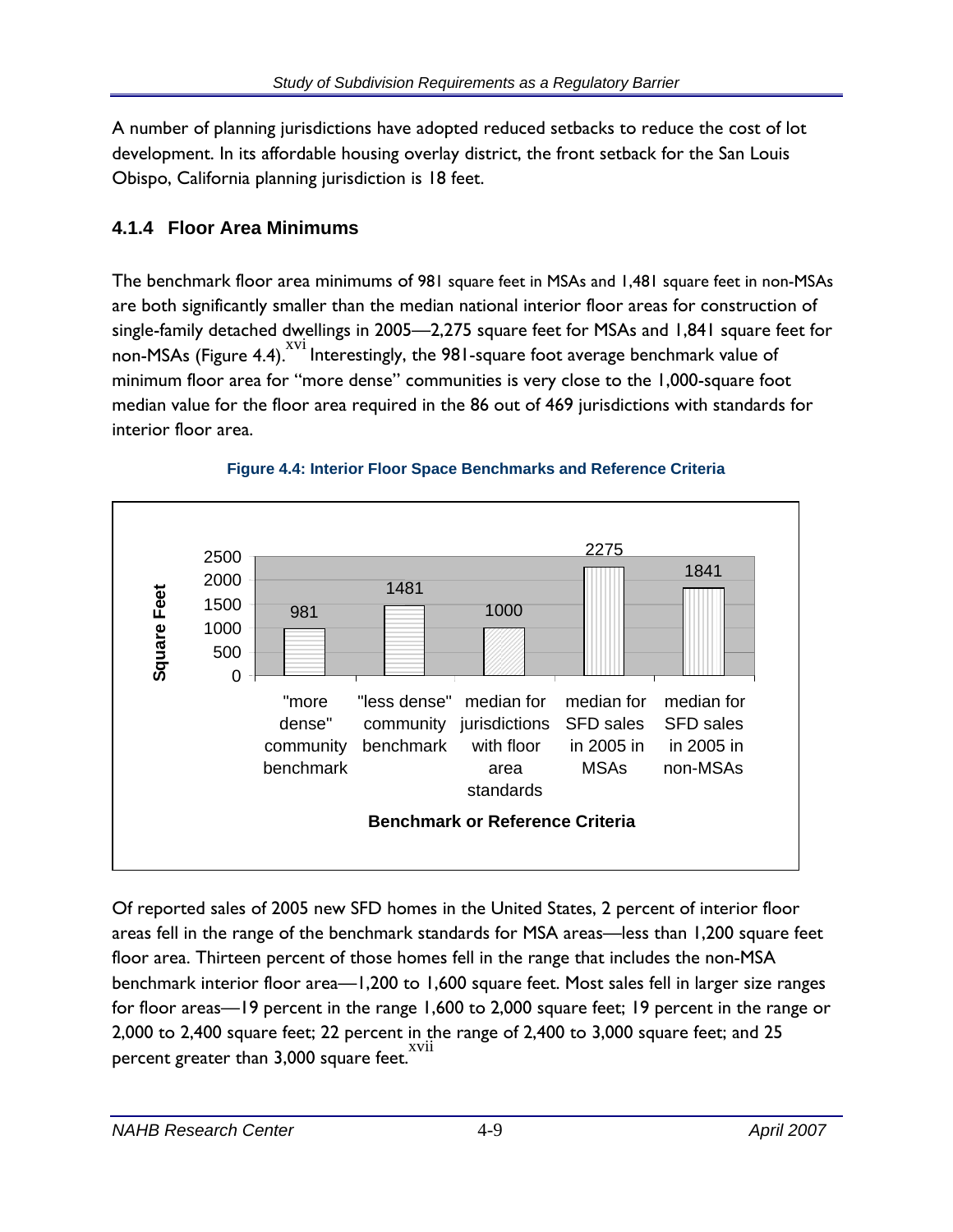#### **4.1.5 Road Widths**

The average value of the benchmark standard for paved street width for streets with parking restricted to one side only in "more dense" communities is 24 feet. For streets with parking on both sides of street, the benchmark standard is 27 feet. For "less dense" communities, the average benchmark is 23 feet for parking on one side only and 28 feet for parking allowed on both sides. The difference between 23 feet "more dense" communities and 24 feet "less dense" communities for one side only parking is not statistically significant given the small sample size. Also not significant for the same reason is the difference between 27 feet in "more dense" communities" and 28 feet in "less dense" communities for both sides of street parking.

The average value of the benchmark standard for paved street width for streets with parking restricted to one side only in "more dense" communities is 24 feet. For streets with parking on both sides of street, the benchmark standard is 27 feet. For "less dense" communities, the average benchmark is 23 feet for parking on one side only and 28 feet for parking allowed on both sides. In the database of existing regulations, the average required street width is 28 feet and the most frequent street width requirement, the mode, is 30 feet. The required minimum road widths based on the survey of existing regulations were in the range of 20 to 24 feet for 55 out of the 192 (29%) jurisdictions with road width standards. Road widths of 25 to 29 feet were required by 53 jurisdictions (28%) with road width standards.

The NAHB Research Center (1993) provides guidance for required road widths. For access roads with estimated vehicular traffic of 0 to 250 average trips per day, and a maximum posted speed of 20 miles per hour, with both on-street and off-street parking, the listed range of minimum acceptable street widths is 18 to 22 feet. For the larger sub-collector streets with both on- and off-street parking, the listed minimum paved width is 26 to 28 feet.

A standard 32-foot wide paved street with parking on both sides of the street will typically have a 7-foot wide lane on each side for parking and two 9-foot wide travel lanes. Under traditional design standards, where parking is restricted to one side of the street, the parking lane may have a width of 8 feet with two 10-foot wide travel lanes, for a total width of 28 feet.

Street widths can be reduced by using parking lanes as "queuing" lanes. For example, a 26-foot wide street with parking allowed on both sides of the street may have two queuing lanes and a single travel lane. The travel lane would typically be 12 feet wide with each queuing lane at 7 feet wide. Cars need to move from the travel lane into the opposite queuing lanes as two vehicles pass each other. For parking restricted to one side only, the use of a 7-foot wide queuing lane and a 13-foot wide travel lane for a total width of 20 feet is recommend to minimize street widths (NAHB Research Center, 2003). Suggested street width standards in these subdivision design guides generally reference the need to consider the wheelbase and turning requirements of fire and emergency equipment that will serve the development.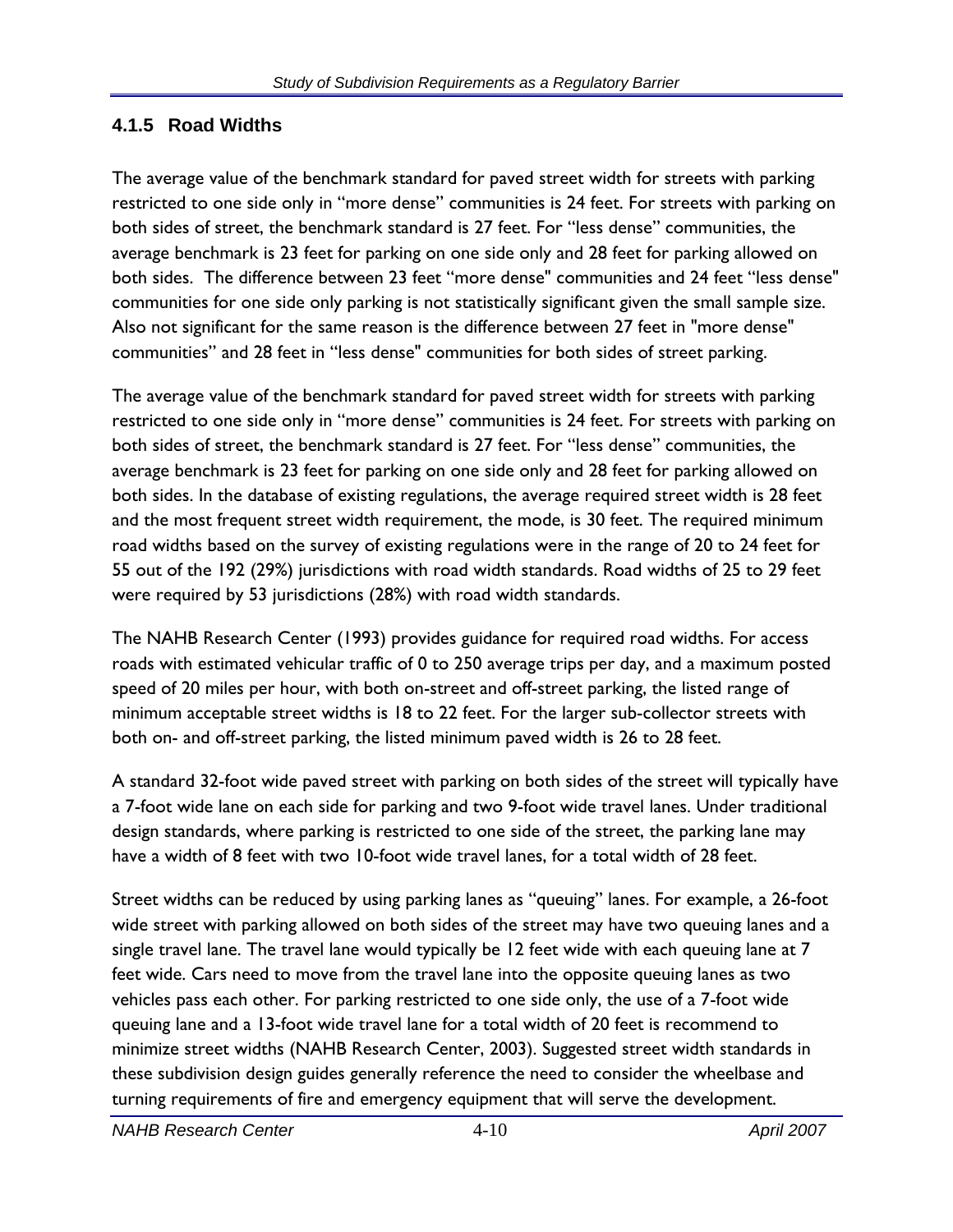Current trends for the reduction of development impacts to the water or hydrologic cycle, known as "low impact development," emphasize the benefits of reducing paved road surfaces as a means of reducing stormwater runoff amounts. The Seattle Department of Public Works (2005) pioneered a low impact development residential access road design with a paved width of 14 feet. All parking is off-street in this area. The design includes 2-foot flat concrete curbs on each side for a total width of 18 feet from the outside edge of curbing to the outside edge of opposite curbing. Besides cost savings on actual paving, the quantity of stormwater runoff is reduced due to less paved surface and having all drainage flow off the curbing into grass drainage swales, eliminating the need for more costly curb and gutter drainage.

## **4.1.6 Sidewalks**

The benchmark survey for this study indicated a consensus that alternative pedestrian paths could be utilized and that sidewalks should not be required in "less dense" communities. This is the benchmark used to compare requirements in non-MSA jurisdictions.

# **4.1.7 Open Space**

The average benchmarks for required minimum amounts of open space are 12.9 percent of the total subdivision area for "more dense" communities and 11.5 percent of the subdivision area for "less dense" communities. For the 47 out of 133 jurisdictions with open space requirements based on a percentage of land area in the subdivision, the mean value was 13 percent. The majority (60%) of the jurisdictions with standards for open space had requirements in the range of 10 to 19 percent. About one-fifth of the jurisdictions with standards for open space had higher requirements for open space and approximately the same percentage had lower requirements for open space.

Much higher open space requirements are generally applied to "open space conservation subdivisions," also known as "cluster" subdivisions, as compared with standard lot layout subdivisions. In the cluster design, the allowable number of dwellings on the parcel being subdivided is often set at the number of dwellings that could be constructed at the underlying zoning density. The dwellings are placed on the parcel in a manner to maximize the percent of undeveloped land, usually in the range of 40 to 60 percent, while the lot size for each dwelling is reduced proportionately.

# **4.2 Unit Costs and Regulatory Cost Barriers**

The research team for this study compared the individual jurisdiction land development standards (lot size, lot width, etc.) with benchmark values for those standards. Where the requirements of the individual land development standard contained in a jurisdiction's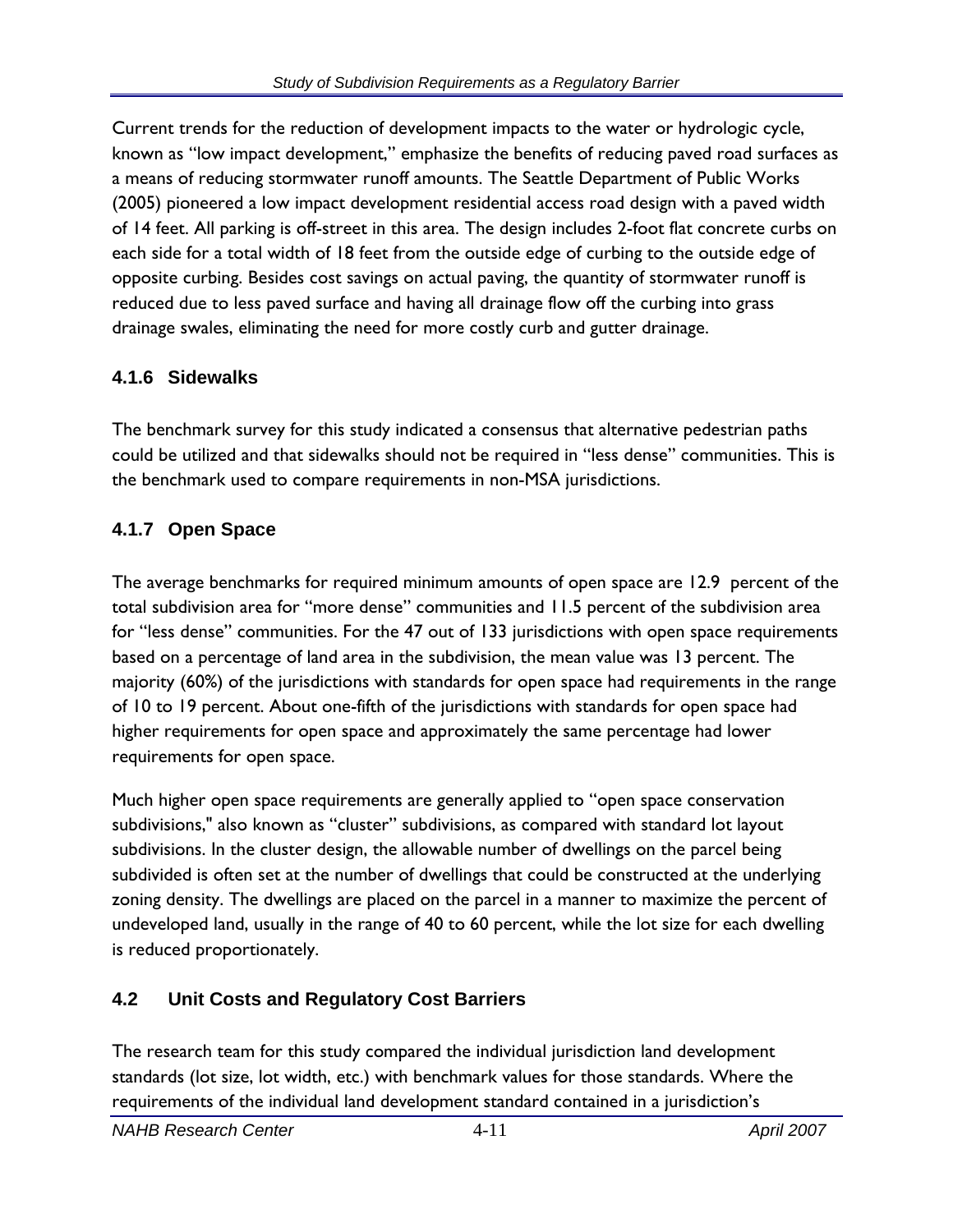subdivision rules or zoning ordinances exceed the benchmarks, a regulatory cost barrier was estimated using raw land costs together with data taken from the *2005 R.S. Means Site Work and Landscape Cost Data* manual and the *2005 RS Means Residential Cost Data* manual.

The team quantified the incremental unit costs for both raw land and for additional infrastructure such as road paving, lengths of storm sewer pipe, sanitary sewer pipe, and water supply piping within a subdivision. These individual cost estimation methods are presented below for each land development or site development standard considered.

## **4.2.1 Lot Size**

Due to the high cost of land in MSAs, especially in the Northeast and West U.S. Census regions, the cost differential for building lot sizes larger than the benchmark lot standards can be significant. It is not completely straightforward to attribute a fixed cost of the lot per square foot because the per-square-foot cost of land will generally be lower for larger lots. Within a jurisdiction, the per-square-foot cost of a buildable lot will be a function of the required area for the minimum lot size. If the requirements are changed, there could be a direct effect on the cost of lots on a square-foot basis.

One particular concern for the research team was obtaining a credible source of data to estimate the unit cost of the raw land in order to quantify the lot size cost barrier. Land costs vary on a smaller spatial scale than that of the easily available data on averages for finished lot costs and lot sizes from U.S. Bureau of Census, while costs for finished building lots vary significantly between neighboring communities. ,The building lot cost averages used by the research team were from very large geographic regions of the United States, as summarized by the U.S. Census of Residential Construction for the following census regions: Northeast, South, Midwest, and West. The costs are broken down as to lots located in MSAs and lots located in non-MSAs.

The team used these average costs and average lot sizes from U.S. Census Bureau data with the understanding and anticipation that if more accurate and representative local data were required for a specific jurisdiction, those local costs, if available from local sources of land sale records, could be substituted for the average land costs used in this chapter.

The data are based on responses to the 2005 U.S. Census of Residential Construction survey. The data from this survey serve as the basis of average costs for residential building lots and average lot sizes for 2004 annual recorded sales in each of the four U.S. Census regions (see Appendix B – Methods for Unit Infrastructure Costing).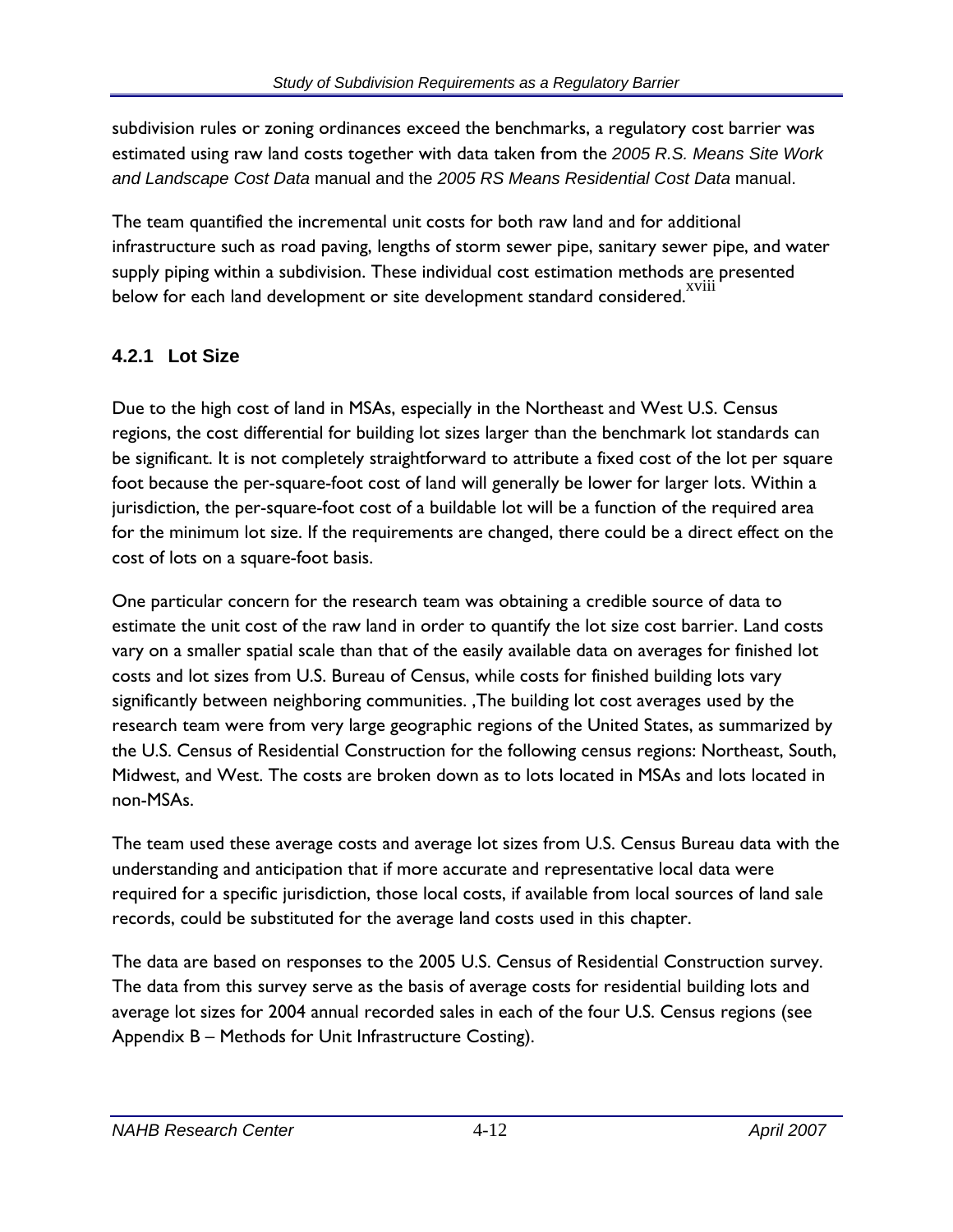The U.S. Census of Residential Construction survey asks builders what they paid for the lot that was permitted for construction in 2004. If this lot was bought several years prior to construction, land prices would generally have been lower at that time.

For the purpose of this research, the lot costs were modified by a factor of 50 percent to represent a national average for the ratio of the raw land cost to the finished lot cost (Carliner, 2006). Carliner used builder-supplied data from all four major U.S. Census regions to estimate the breakdown of raw land versus development costs for building lots.

For each of the 469 jurisdictions in the database, the average raw land cost to the builder per square foot (2005 costs) was estimated separately for each of the four major U.S. Census regions and either MSAs or non-MSAs based on the following quantities:

- A. Average cost of SFD building lots
- B. Percentage of the cost of the lot attributed to raw land (50%)
- C. Average size of the single-family dwelling building lots

The average raw land cost per square foot is set at the *product* of the lot price A, *multiplied by*  50 percent, then *divided by* the lot area C.

These average raw land costs calculated using the method referenced above are presented in Table 4.3.

|                  | 2004 Average Raw Land Cost (per square foot)<br>(Inflated to 2005 \$)         |        |        |        |        |  |  |  |  |  |
|------------------|-------------------------------------------------------------------------------|--------|--------|--------|--------|--|--|--|--|--|
|                  | <b>National</b><br>West<br><b>Northeast</b><br><b>Midwest</b><br><b>South</b> |        |        |        |        |  |  |  |  |  |
| <b>Metro</b>     | \$1.61                                                                        | \$1.55 | \$1.74 | \$4.36 | \$2.22 |  |  |  |  |  |
| <b>Non-Metro</b> | \$0.87                                                                        | \$0.80 | \$0.85 | \$1.80 | \$1.05 |  |  |  |  |  |

| Table 4.3: Estimated Raw Land Costs by U.S. Bureau of Census Region |
|---------------------------------------------------------------------|
|---------------------------------------------------------------------|

For each jurisdiction with a lot area requirement greater than the benchmark, the research team estimated the regulatory cost barrier for required lot sizes greater 4,250 square feet for MSA areas and 9,963 square feet for non-MSAs listed in Tables 4.1 and 4.2. For example, if the jurisdiction is located in an MSA in the Northeast Census region, and the jurisdiction minimum lot size is 1,000 square feet greater than the benchmark, the regulatory cost barrier due to the lot size regulation is estimated at \$1.61 per square foot *multiplied by* 1,000 square feet, which equals \$1,610.

Infrastructure and land development costs vary somewhat from region to region due to differing costs for labor but the material costs do not vary significantly. The jurisdictions in the West U.S. Census region MSAs have the highest finished lot costs, and the estimation method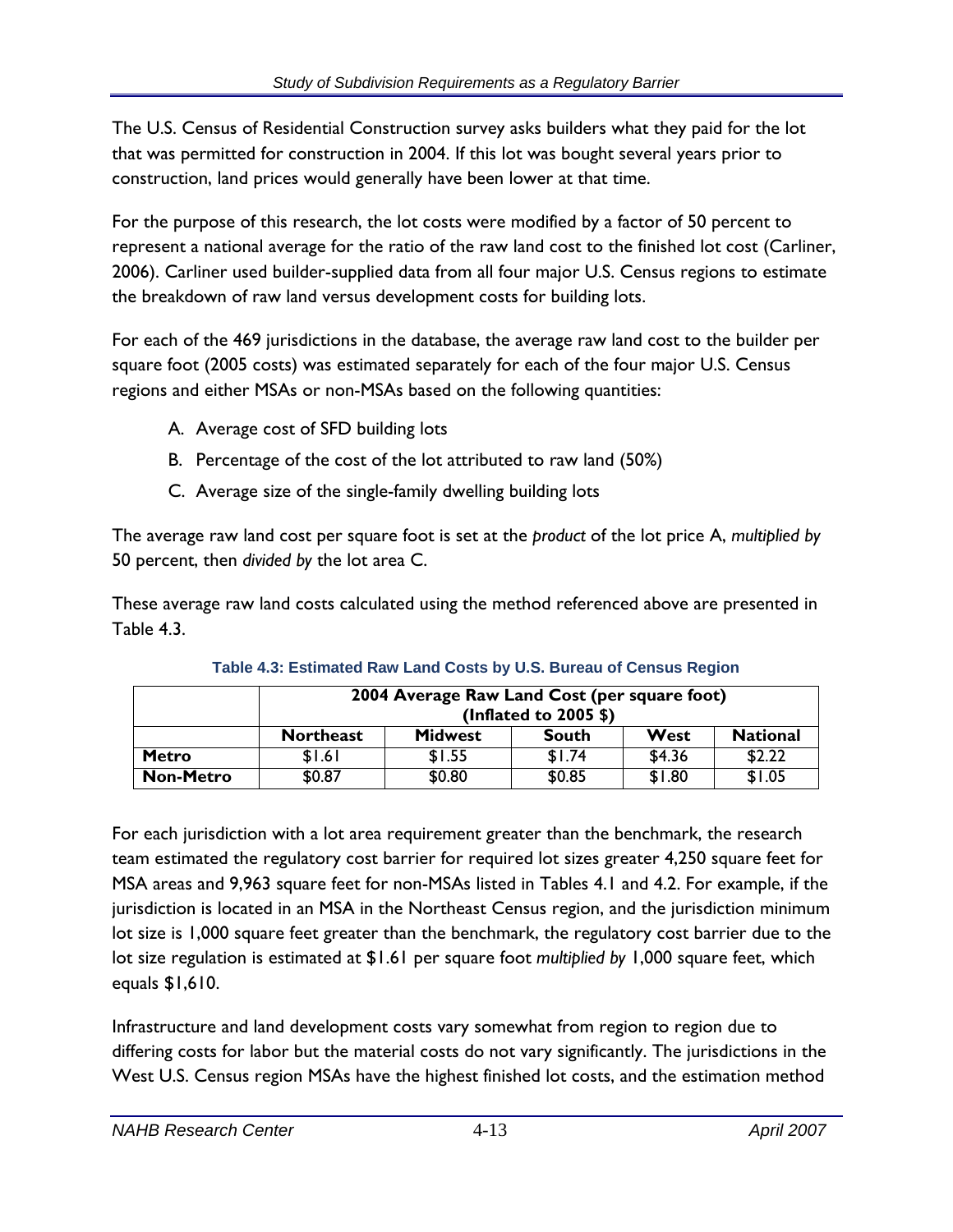indicates they have the highest raw land costs, as well. Conversely, in the Midwest U.S. Census region non-MSAs, the land costs are much lower than the national average.

Once the team determined the aggregate cost barrier for excess raw land requirements for the entire United States, it weighted the average raw land regulatory cost barrier for each of the four Census regions and MSA or non-MSA by the annual numbers of housing starts within that area, and then *summed* the results from each region and area. It should be noted that the spatial scale of available land cost data is at a gross level and is not conclusive as to whether or not the housing starts are evenly distributed across areas within a Census region/MSA area that have lower than average, average, or greater than average land costs. If the actual number of housing starts that occur within higher-than-average cost neighborhoods is greater that the number of housing starts in neighborhoods with below-average land costs, then the estimated aggregate Census region/MSA area regulatory cost barrier for excess lot size requirements will be skewed on the low side.

## **4.2.1.1 Use of Localized Land Costs**

For more locally accurate estimates of the regulatory cost barrier due to lot size requirements greater than the benchmarks, it would be necessary to use locally appropriate building lot costs. To address that possibility the research team developed a template for a regulatory barrier costing (RBC) tool that could be made available to users over the Internet. As of this date the tool has not been verified. The use of the tool can not be recommended until this verification has taken place.  $\frac{xx}{xx}$ 

The RCB tool would allow the user to input locally relevant cost factors such as land costs. The user is asked to supply the local jurisdiction's requirements for the various standards utilized by the research team in developing the regulatory barrier cost analysis—lot size, lot width, street width (including whether or not one side or both side parking is permitted), front setback distance, interior floor space requirements, sidewalk requirements, off-street parking requirements, and open space requirements.

The RBC tool also provides user input options for unit infrastructure costs where the user wishes to modify the assumptions used by the research team. The tool would then perform the set of calculations used by the research team in Section 5.0 of this report to estimate the regulatory cost barriers for each of the land planning jurisdictions in the database used for the current study. The RBC tool would calculate the regulatory cost barrier for each land development requirement and would sum all costs to show the aggregate or total regulatory cost barrier. The RCB tool would provide an option for sharing the results with the administrator of a database containing all shared responses. An Excel file prototype for this tool is included in Appendix G.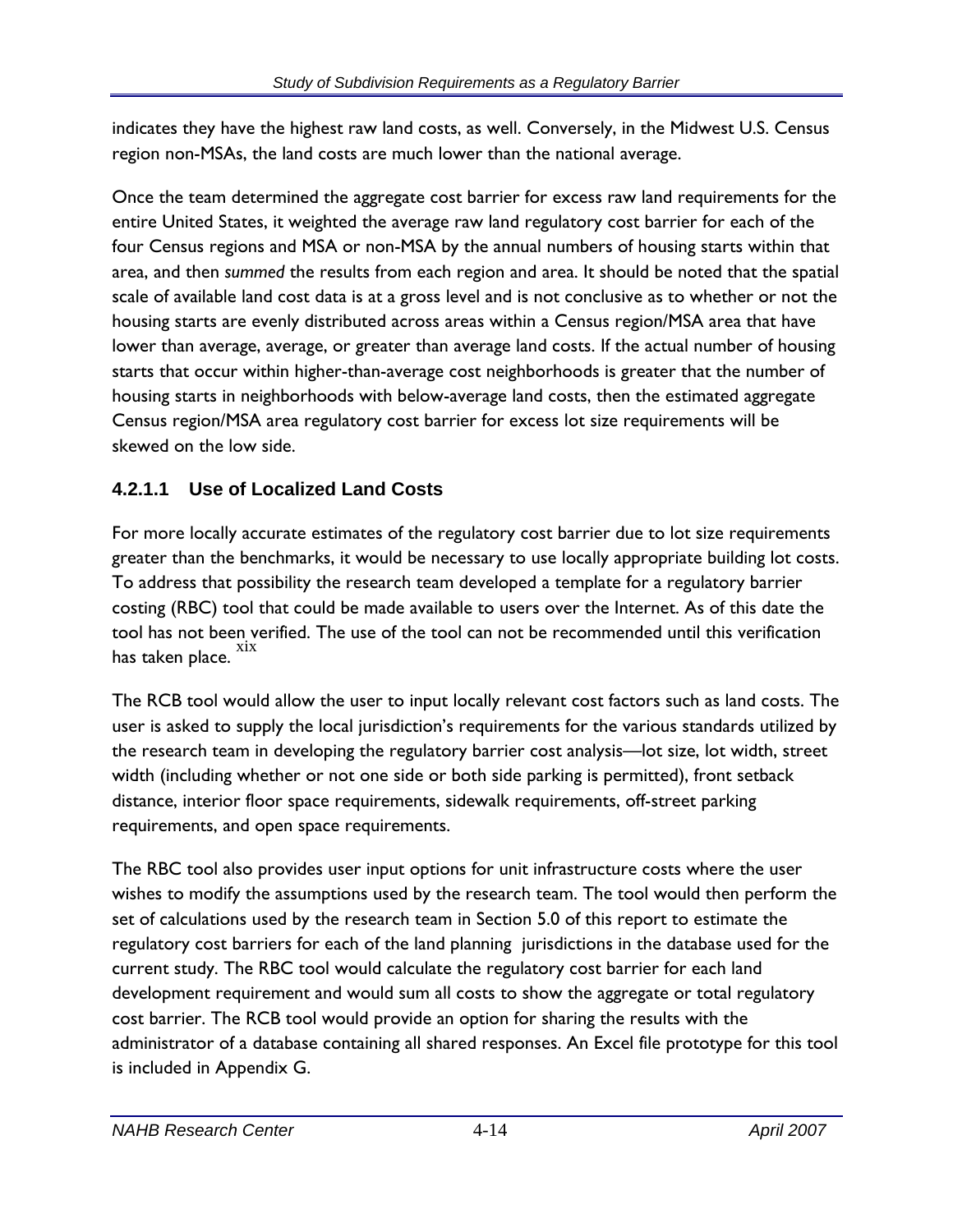## **4.2.2 Minimum Square Footage Dwelling Requirements**

Where the planning jurisdiction required a minimum square foot floor area that is larger than the benchmark standards of 981(MSA) to 1,481 (non-MSA) square feet listed in Tables 4.1 and 4.2, a regulatory cost barrier was calculated. The unit cost factor for square foot floor area requirements greater than the benchmark standards was estimated to be \$74.60 per square foot. This cost is based on an average of the costs for various sizes and qualities of slab-ongrade structures, and is based on combinations of siding and framing types for economy grade and average grade slab foundation houses. XX

According to the 2005 U.S. Census of Construction, 14 percent of all new single-family dwellings had reported costs for construction per square foot in the category that includes the value selected for this project— $$70-80$  per square foot.  $^{xxi}$  For all new detached house sales in the United States in 2005, the median cost of construction per square foot is \$82.59. XX11

The regulatory cost barrier for excess floor area requirements is equal to the *difference*  between the jurisdiction-required interior floor area square foot space and the benchmark square foot area, *multiplied by* the residential unit construction cost factor. As an example, if the jurisdiction requires a minimum square foot floor area that is 100 square feet greater than the benchmark, the regulatory cost barrier for this requirement is estimated at \$74.60 per square feet *multiplied by* 100 square feet, which *equals* \$7,460.

# **4.2.3 Lot Width**

If a planning jurisdiction requires a minimum lot width, or street frontage, larger than the benchmark widths of 39 feet (MSA) or 54 feet (non-MSA), the research team calculated a regulatory cost barrier. The greater costs are due to the requirement for construction of the additional length of street, the additional land for the longer street, and the associated infrastructure within the street as compared with the benchmark lot width.

Lot width is a significant determinant of total land improvement costs because the most expensive site improvements (i.e., roads, sewer, and water) cost proportionately more as the required length of street frontage for each lot increases. The requirement by a planning jurisdiction for greater than the benchmark lot widths listed in Tables 4.1 and 4.2 will cost the subdivision developer more for both the land and the paving required for longer streets. If the required lot widths are 50 percent greater than the benchmark widths, the street length required for a given number of fronting lots will be 50 percent longer than for lots which utilize the benchmark widths. The length of the sanitary sewer, storm sewer, water main, and other utilities which run in easements within the right-of-way associated with the street will also be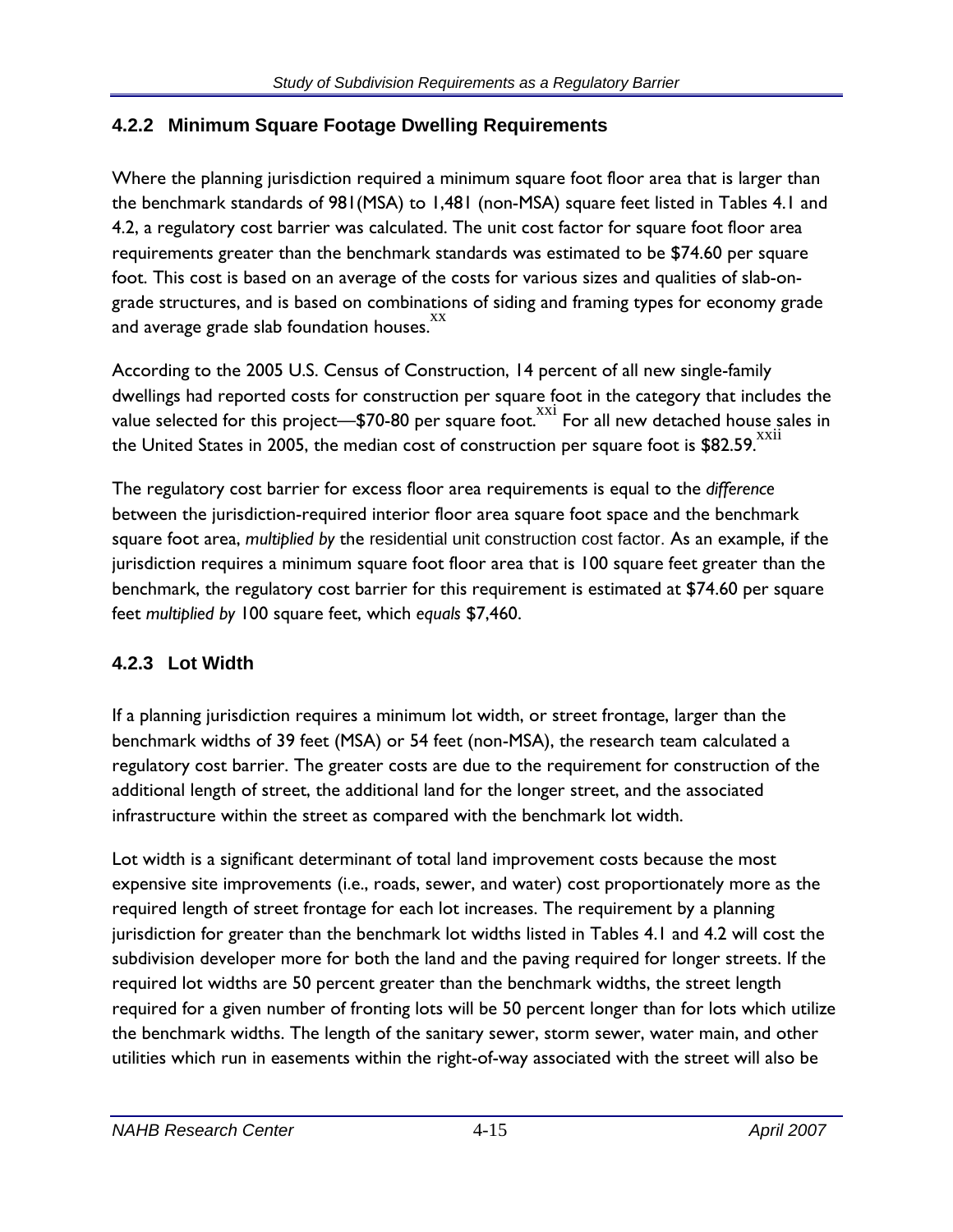increased in proportion to the road length. Sewer and water supply connection fees are generally based on the length of the street frontage for each property being connected.

The aggregate unit costs for road construction for a given length of roadway depends on the required width of the roadway. For a typical subdivision access roadway width of 28 feet, which is the median value for the jurisdictions sampled, using national average cost estimates for sanitary sewer, storm sewer, water main, and 4- foot concrete sidewalks, and using national average MSA land costs, the unit cost for excess lot width is approximately \$125 per linear foot. <sup>XXIII</sup> This is one-half of the total cost of the greater frontage length since it accounts for the distribution of the costs between two dwellings on opposite sides of the street.

The regulatory cost barrier for lot width requirements is equal to the *difference* between the jurisdiction-required lot width and the benchmark lot width*, multiplied by* the unit length cost for the roadway (which is dependent upon the required roadway paved width) and associated utilities. For example, if the required lot width exceeds the benchmark lot width by 20 feet, the regulatory cost barrier is estimated at \$125/linear foot *multiplied by* 20 feet, which *equals*  \$2,500.

# **4.2.4 Road Width**

If the planning jurisdiction required a minimum paved road width larger than benchmark widths of 23 to 24 feet listed in Tables 4.1 and 4.2, researchers estimated a regulatory cost barrier based on the additional land required and additional paving of the road.

The unit cost factor for bituminous asphalt paved road construction, based on estimates developed using construction cost data in *RS Means Site Work Construction Costs*, 2005, XXIV is projected to be \$1.15 per square foot. The estimate of \$2.30 per square foot was reduced by 50 percent to account for the costs per dwelling unit being split between two units on opposite sides of the street.

The regulatory cost barrier for road widths greater than the benchmark value, is estimated to be the *difference between* the jurisdiction-required and the benchmark value for street widths, in feet, *multiplied by* the jurisdiction-required minimum lot frontage in feet, *multiplied by* cost per square foot for roadway construction. For example, if the required road width is 5 feet greater than the benchmark width and if the required lot width is 60 feet, the cost for the additional 5 feet of road width is \$1.15 *multiplied by* 5 feet, *multiplied by* 60 feet, which *equals* \$345 per dwelling unit. Furthermore, researchers assumed that additional land costs of approximately the same unit costs as the paving would be incurred as well as additional costs for lengths of sewer laterals and water supply laterals.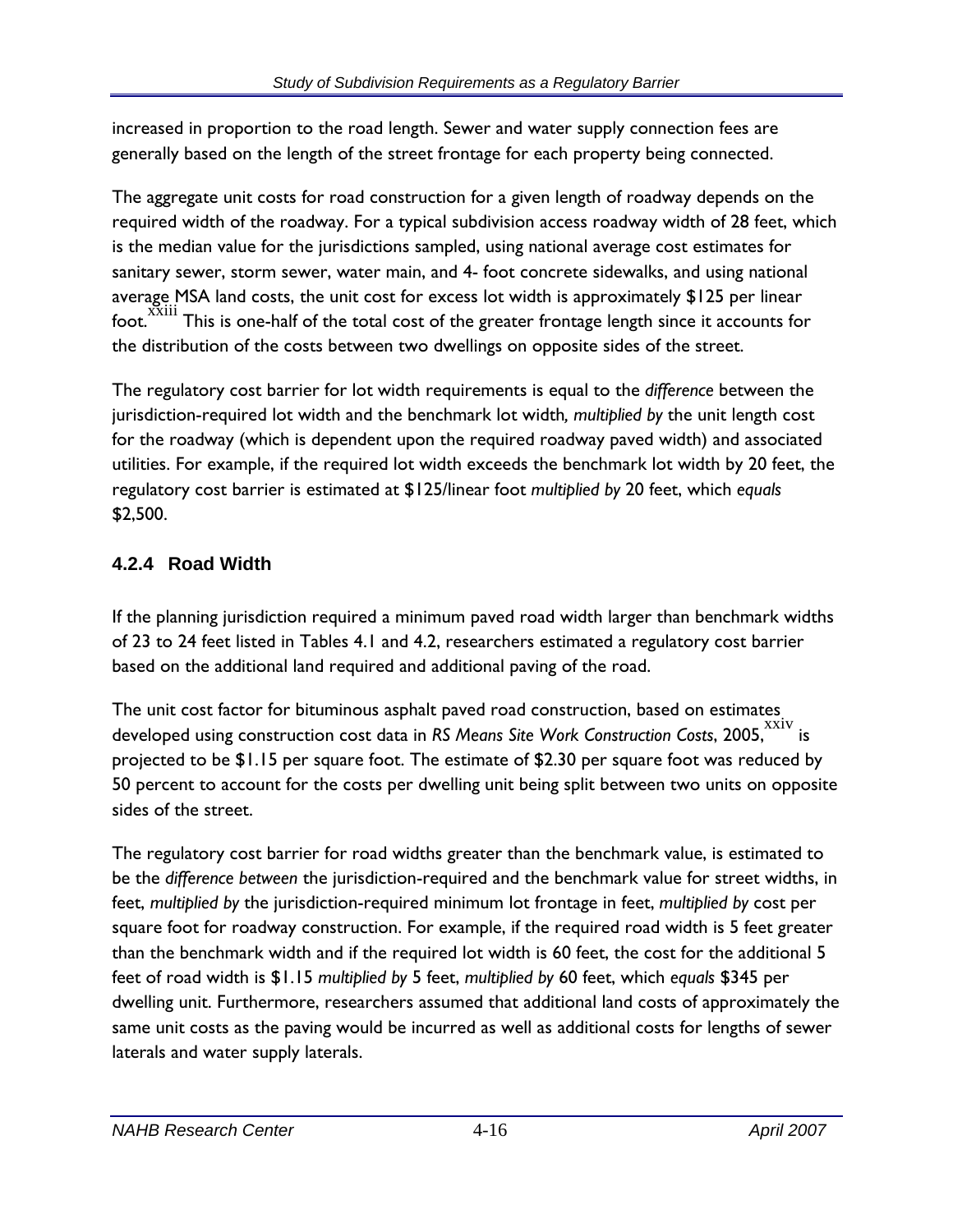#### **4.2.5 Front Yard Setback Requirements**

If the planning jurisdiction required a minimum dwelling setback distance from the edge of the street larger than the 13-foot "more dense" benchmark or 19-foot "less dense" benchmarks listed in Tables 4.1 and 4.2, the research team calculated a regulatory cost barrier due to the additional required infrastructure as compared with the benchmark setbacks.

Dwelling setback requirements from the paved edge of the street affect the cost of housing because they impact the distance between the house utility connections to the water and sewer laterals, and the right-of-way area utilized for the water supply and the sewer main pipes. In some cases, these water and sewer pipes may be beneath the roadway itself or it may be beneath the grassed boulevard strip between the edge of the sidewalk pavement and the edge of the roadway. The front setback distance will also affect the required driveway length and will thus affect driveway construction costs as well. Front, rear, and side setbacks greater than the benchmark values can also drive the total lot size requirement if the setbacks, when added to a proposed building footprint, comprise a total area which exceeds the minimum lot size specified in the zoning.

The cost factor per linear foot for the longer driveway will depend on the material of construction (asphalt or concrete) and on the width of the driveway. For this study, the team assumed a conservative width of eight feet, which is a required design width for a single-vehicle parking space. The estimated construction costs were taken as the average of the unit costs for concrete driveways and asphalt paved driveways. Adding the costs for installation of water supply lateral piping and sewer drain piping to the cost for driveway construction, the additional cost for each foot of front setback is approximately \$60.

If the required setback between the building and the edge of the roadway exceeds the benchmark setbacks listed in Table 4.1 and 4.2, the regulatory cost barrier is the *difference*  between the jurisdiction-required front setback and the benchmark front setback, *multiplied by*  the combined unit length costs for longer driveways, sanitary sewer lateral, and water supply lateral installation. XXV If the required front setback is 10 feet greater than the benchmark front setback, then the cost barrier for this requirement is approximately \$600 per dwelling unit.

#### **4.2.6 Sidewalk Requirements**

Due to a lack of consensus regarding the standards for sidewalks in denser MSAs, the research team did not attribute any cost barrier to sidewalk requirements in MSAs. The unit cost for concrete sidewalks, as indicated in Appendix B – Methods for Unit Infrastructure Costing, is \$4.18 per square foot. The cost barrier for sidewalk requirements in non-MSAs was equal to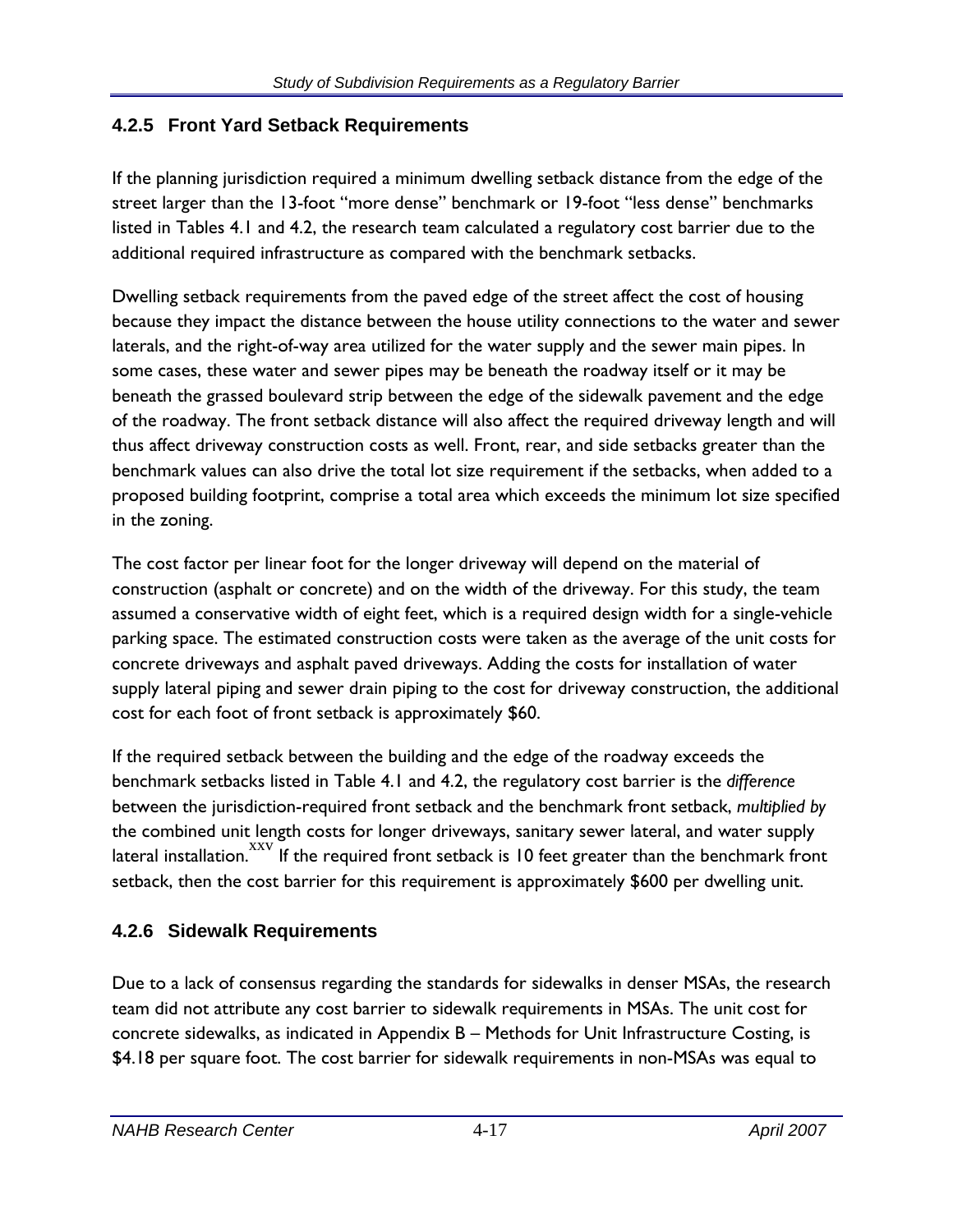the unit cost factor for sidewalks, *multiplied by* the required width of the sidewalk (typically 4 feet), *multiplied by* the required lot width.

For a street frontage of 60 feet, the cost barrier for one sidewalk in a non-MSA area is 60 feet, *multiplied by* 4 feet, *multiplied by* \$4.18 per square foot, which *equals* \$1,003. This cost is then *divided by* two to obtain a per-dwelling unit cost of \$501.50, which accounts for costs being spread over two dwellings on opposite sides of the street.

# **4.2.7 Open Space Requirements**

If a planning jurisdiction required a minimum percentage of land reserved for open space larger than benchmarks indicated in Tables 4.1 and 4.2—11.5 percent of the total land in the subdivision in "less dense" communities or 12.9 percent in "more dense" communities—the research team calculated a regulatory cost barrier due to the additional land required with respect to the benchmark standards for open space.

In some cases the open spaces will be designated as active recreational areas and will be landscaped and possibly include additional plantings. If the rules of the subdivisions or zoning ordinances require that the open space be developed as "parkland," there will be additional costs not addressed in this study for footpaths or sidewalks, street lights, landscaping, park benches, and possibly other park amenities. The costs for any required landscaping or parkrelated amenities were not accounted for in this study because the need for these amenities of the required open space is generally not specified in either subdivision rules or zoning ordinances.

The unit cost for open space was taken to be the raw land cost presented in Table 4.3. The cost depends on whether or not the jurisdiction is in an MSA or non-MSA, and on the U.S. Census region in which the jurisdiction is located. In areas where non-buildable wetland or stormwater retention areas can satisfy the jurisdiction requirements for open space, the actual unit cost would likely be lower than the national average raw land costs in Table 4.3.

If the jurisdiction-required subdivision open space exceeds the benchmark open space listed in Tables 4.1 and 4.2, the regulatory cost barrier is the *difference* between the jurisdictionrequired open space and the benchmark open space, *multiplied by* the cost per unit area for raw land. To convert the values to a per-dwelling-unit basis, the percentage difference between benchmark and the required open space is *multiplied by* the required minimum lot area. For example, if the required minimum lot area for an MSA jurisdiction is 6,000 square feet (based on national average MSA land costs), and the *difference* between the required open space and the benchmark open space is 5 percent, the regulatory cost barrier for this requirement is 6,000 square feet, *multiplied by* 0.05, *multiplied by* \$2.22 per square foot, which *equals* \$666.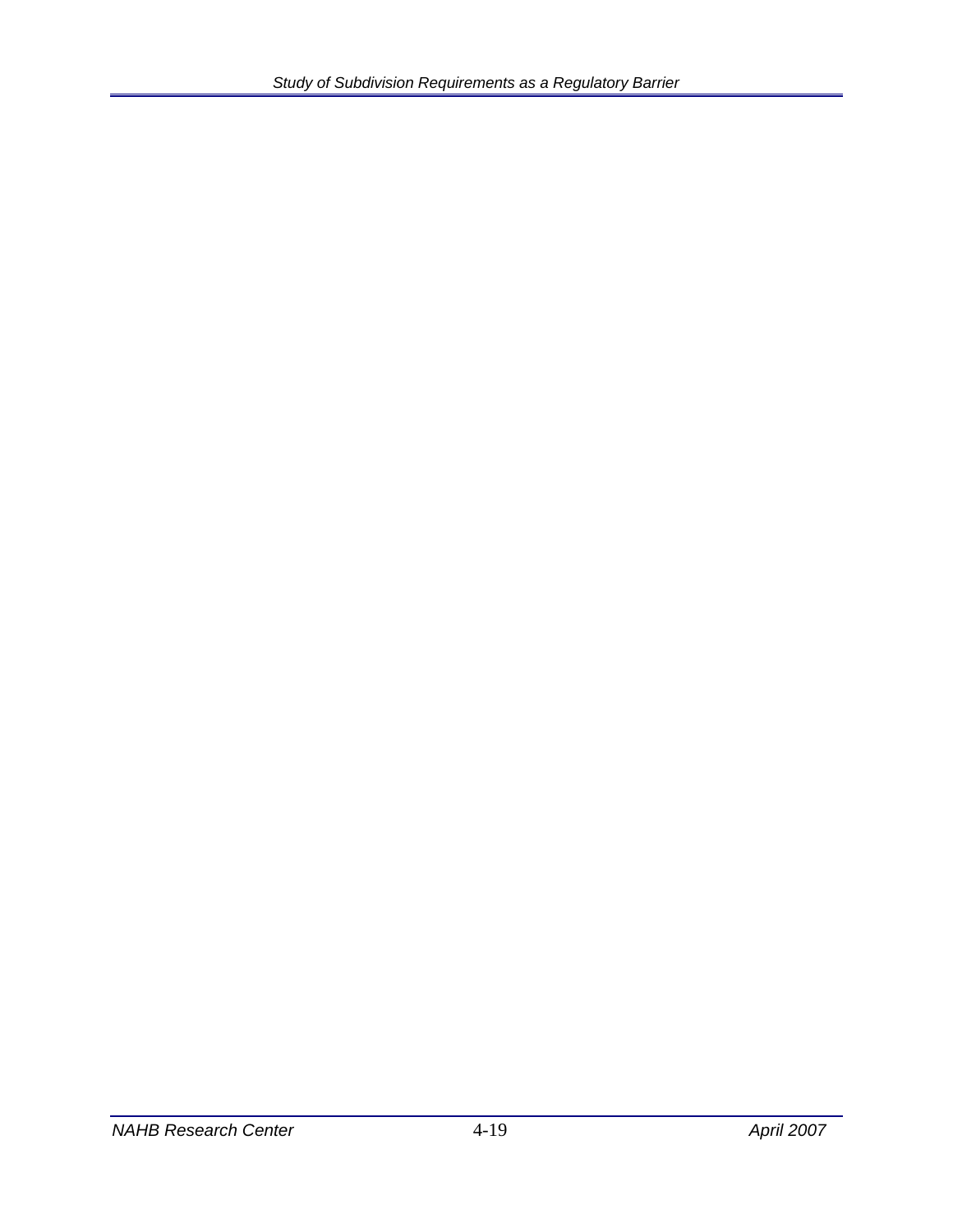# **5. Regulatory Cost Barriers**

A key objective of this study was to develop a national estimate of the cost of excessive land and site development standards on SFD housing built in subdivisions. The study uses a four-step methodology for developing the national cost estimates: (1) collect regulatory standards from a sample of jurisdictions for selected variables; (2) establish benchmark values and unit costs for each variable; (3) produce a cost estimate for regulatory cost barriers based on the application of the benchmark values and costs to the regulatory standards from the sample jurisdictions; and (4) create a national estimate of the regulatory cost barriers.

The previous chapter presented the results of the survey of regulatory standards, the benchmarks used to estimate regulatory cost barriers, and the unit costs attributed to each variable. This chapter presents the results of applying the benchmarks to the regulatory standards for the sample jurisdictions and the resulting regulatory cost barriers. It presents two models for generalizing the regulatory cost barriers from the sample jurisdictions to the nation, and includes four cost estimates of regulatory cost barriers for the nation.

# **5.1 Cost Analysis of the Sample Jurisdictions**

This section presents the methodology and results of the cost analysis for the sample jurisdictions. It includes a description of the methodology for the estimated cost of excessive regulation for the sample jurisdictions. It concludes with a sensitivity analysis of the costs of excessive regulation.

# **5.1.1 Methods**

The first step in developing the national cost estimates was to produce an estimate of the regulatory cost barriers for the 469 sample jurisdictions. The estimate of the total regulatory cost barriers of the sample jurisdictions was built from estimates of the regulatory cost barriers for each of the nine variables. This sample estimate also allowed average per-dwelling costs to be calculated for the variables.

The data presented in Sections 3.0 Existing Regulations, and 4.0 Standards Benchmarks and Unit Costs provide the foundation for the national costs estimates: (1) a summary of the survey of regulatory standards; (2) a summary of the benchmark survey; and (3) the unit cost of exceeding the benchmark values for each of the variables.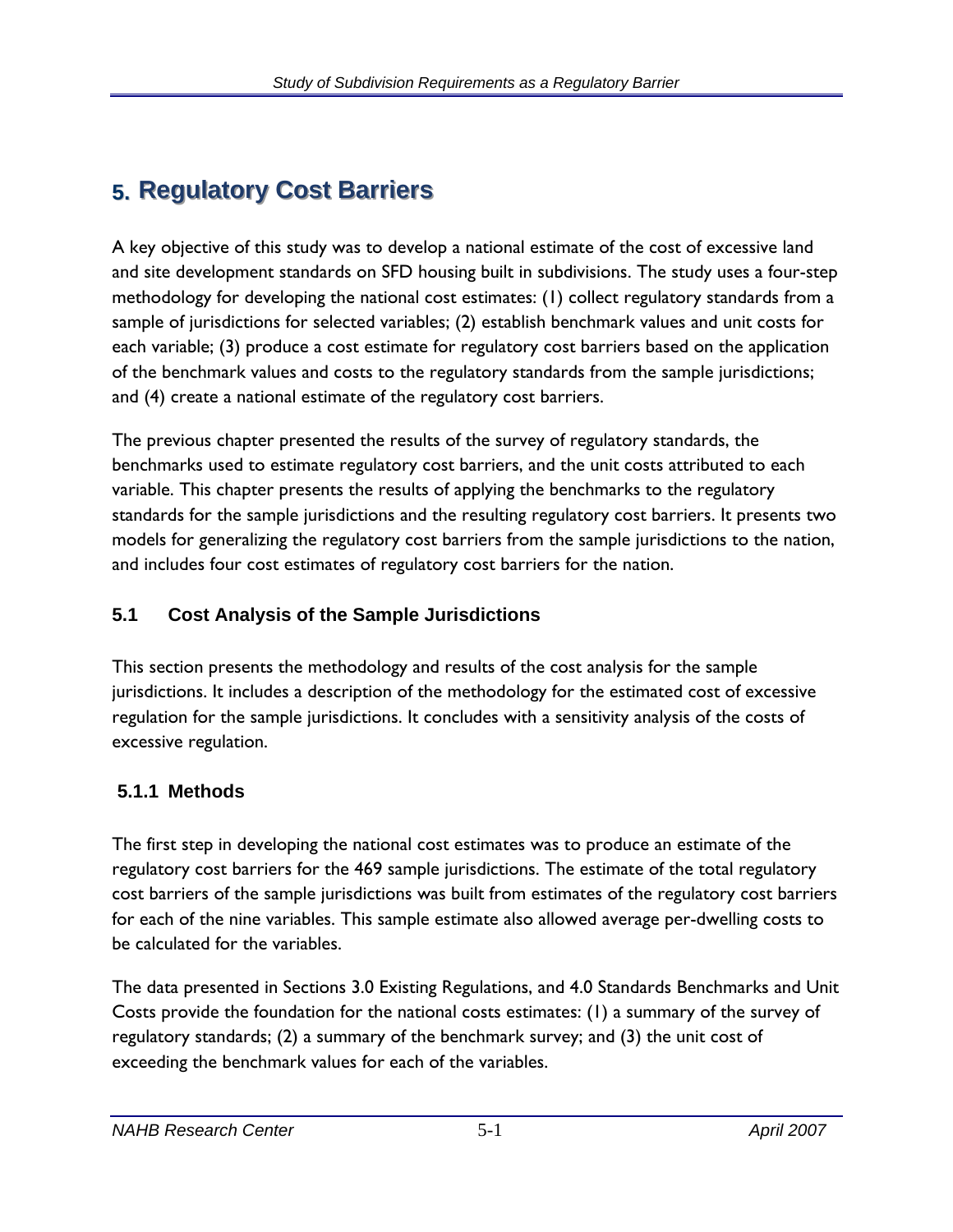Figure 5.1 shows the steps in developing the estimates of the regulatory cost barriers for the 469 sample jurisdictions. The process for estimating the regulatory cost barriers in the sample jurisdictions is summarized below Figure 5.1 and presented in detail in Appendix E – Cost Estimation Methods for Sample Jurisdictions and National Costs.





*Source: ECONorthwest, 2006* 

The process for estimating the regulatory cost barriers in the sample jurisdictions included the following steps: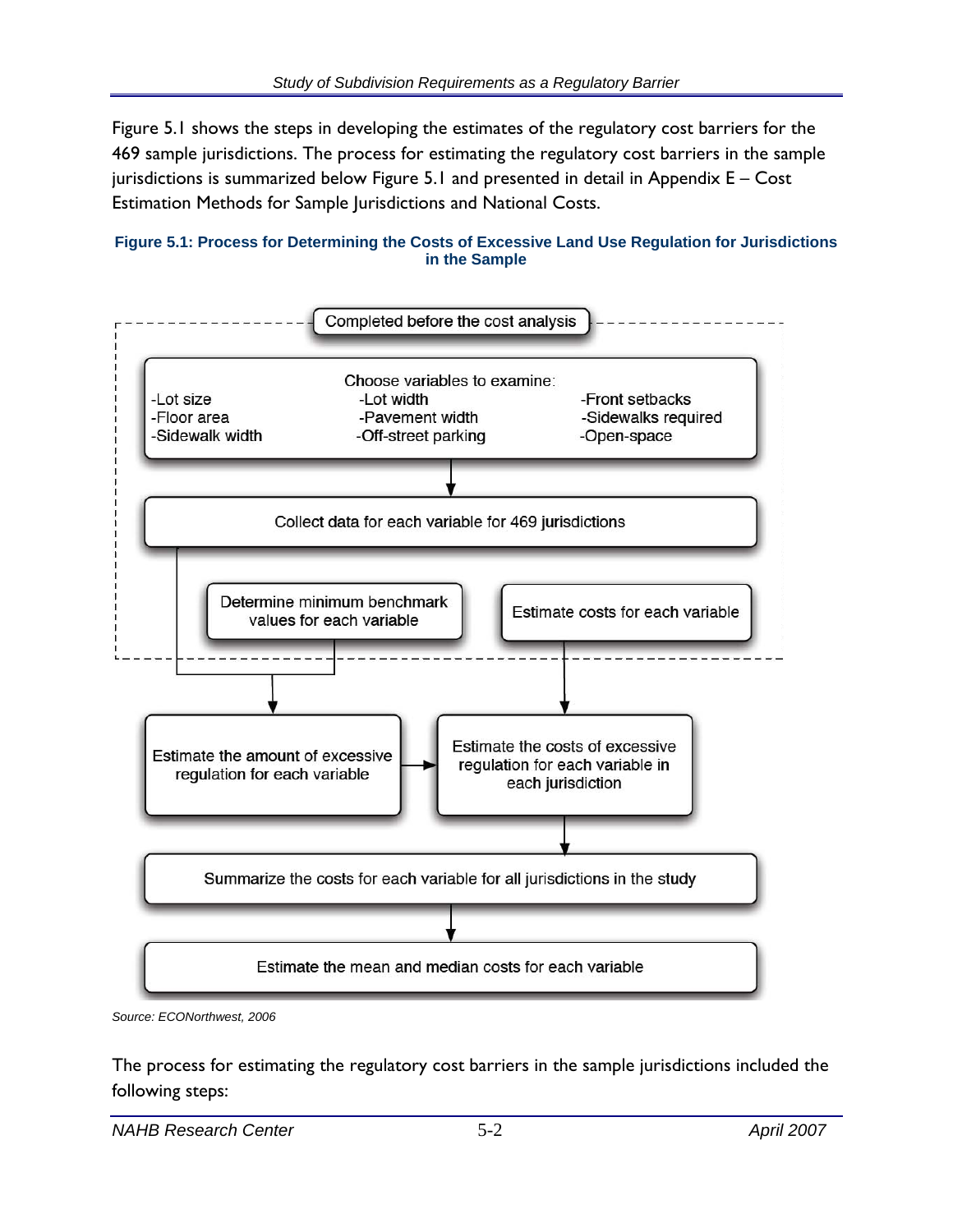- 1. *Select variables.* The first step was to select the land and site development variables to examine from subdivision and zoning ordinances.
- 2. *Review ordinances from sample jurisdictions.* The next step was ordinance review, which involved collecting regulatory standards for each of the variables from the zoning and subdivision ordinances from the sample jurisdictions.
- 3. *Establish benchmarks.* The benchmark survey established benchmark values for each variable.
- 4. *Develop unit cost assumptions.* The cost analysis required unit cost assumptions for each variable. For example, cost per square foot of land or per lineal foot of sewer line.
- 5. *Identify variance from benchmarks.* The benchmarks (from Step 3) were applied to the data collected for each variable in each jurisdiction (from Step 2) to determine the degree to which a category of land development standard exceeded the benchmark value for that category of standard.
- 6. *For each variable, estimate cost of regulations requiring a variance from the benchmarks.* The unit cost of each variable (from Step 4) was applied to the amounts of variance from the benchmark (from Step 5) to estimate the costs of the regulation that required the variance from the benchmark. These costs are all on a per-dwelling-unit basis.
- 7. *Aggregate costs to reflect total costs for sample.* The costs of regulations requiring a variance from the benchmark (from Step 6) were summed for all jurisdictions in the sample to produce a total regulatory cost barrier for the required variances from each of the benchmarks.
- 8. *Estimate mean and median costs of regulatory barriers for the sampled jurisdictions.* From the total regulatory cost barrier for each variable , summed over the sample of 469 jurisdictions (from Step 7), the mean and median regulatory cost barriers for each variable were determined. These means and medians apply to the subset of the total sample of jurisdictions in which there was a calculated non-zero regulatory cost barrier for that variable.

The following provides an example of how these steps were applied to regulatory requirements for one of the nine variables, minimum floor areas.

- 1. The project team included minimum floor area requirements as a variable in the study.
- 2. Ordinance review showed that 86 of the sample jurisdictions had minimum floor area requirements.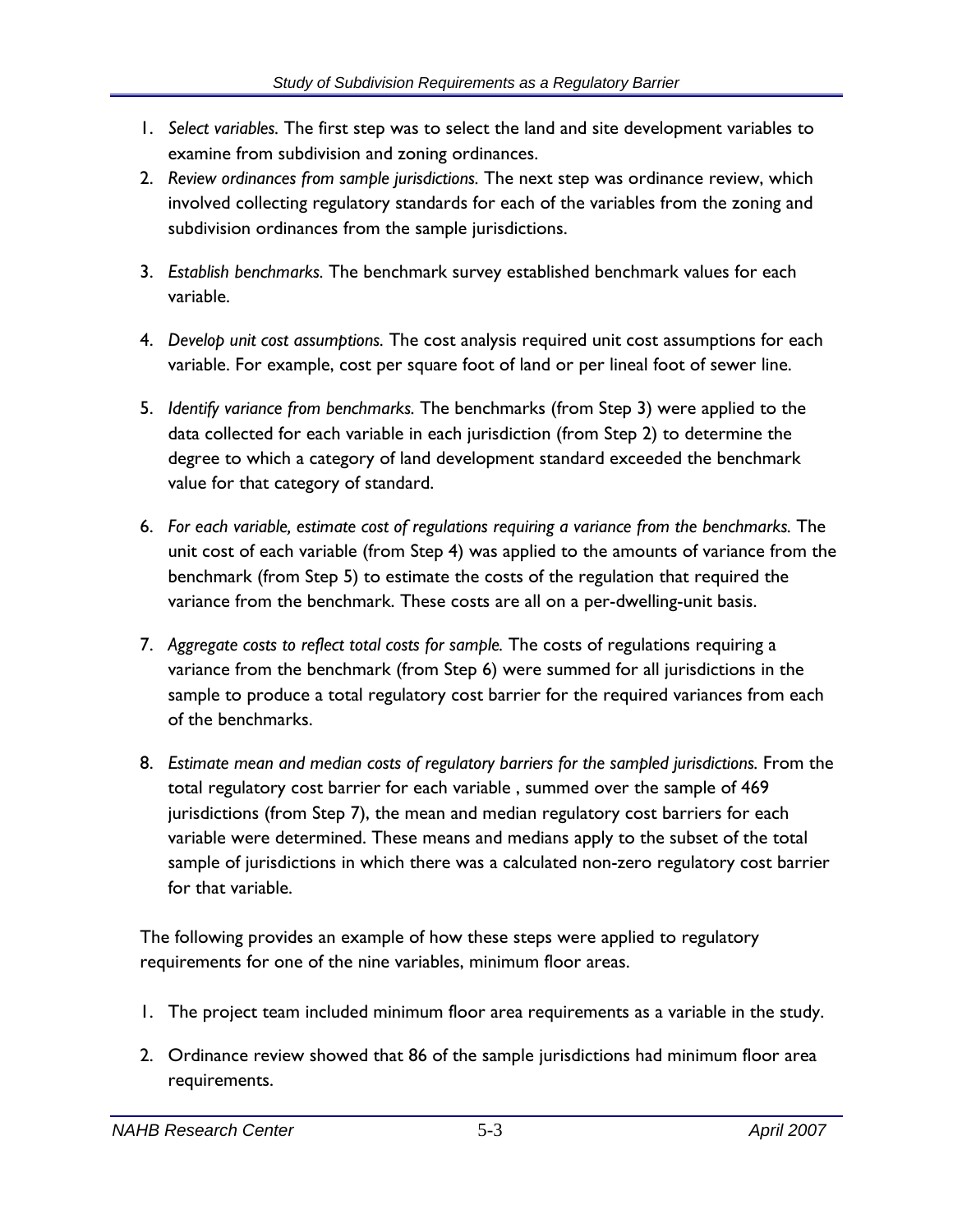- 3. The benchmark survey established maximum values for floor area requirements of 981 square feet for jurisdictions within an MSA and 1,481 square feet for jurisdictions outside an MSA.
- 4. The project team established a unit cost factor of \$75 per square foot for excessive floor area requirements.
- 5. The benchmark value (from Step 3) was *subtracted* from the floor area requirement in each jurisdiction (from Step 2), resulting in the variance between the required and the benchmark floor area requirement for each jurisdiction.
- 6. The variance in floor area requirements (from Step 5) was *multiplied by* \$75 per square foot (from Step 4), resulting in the total regulatory barrier cost of floor area regulation for each jurisdiction.
- 7. The total regulatory cost barrier for floor area regulation for each jurisdiction was *summed*, producing an aggregate regulatory cost barrier of excessive floor area requirements for the sample jurisdictions. As indicated in Table 5.2, this value is \$880,000.
- 8. The mean and median costs of excessive floor area regulation for the sample of jurisdictions were calculated, resulting in two estimates of the regulatory cost barrier of floor area regulation for one SFD dwelling unit. As indicated in Table 5.2, the mean was \$26,581 and the median was \$16,425.

# **5.1.2 Results**

Table 5.1 shows a summary of the number of jurisdictions with requirements from each variable. Of the 469 jurisdictions in the study, 439 had regulatory standards for one or more of the variables listed in the table. The most common regulatory standards were for lot size, front setbacks, off-street parking, and lot width. The least common requirements were floor area and open space.

Table 5.1 also shows the number of jurisdictions that exceeded the benchmarks. Of the 439 jurisdictions with one or more regulatory standards, 425 jurisdictions had one or more regulatory standards that exceeded the benchmarks. Jurisdictions exceeded the benchmarks most frequently for off-street parking, front setbacks, lot width, and lot size. Jurisdictions exceeded the benchmarks least frequently for floor area, sidewalk requirements, open space, and sidewalk width requirements.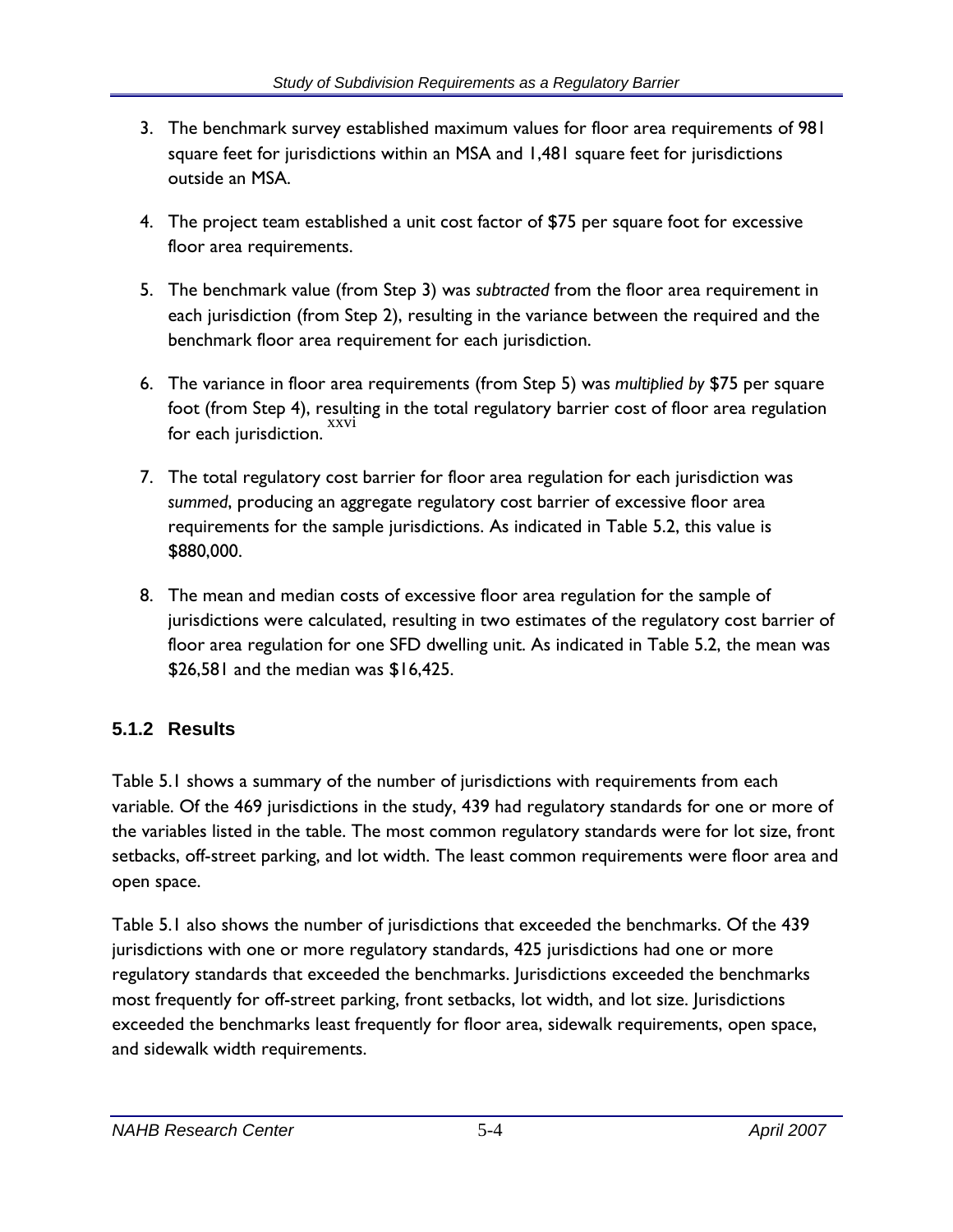|                       |               | <b>Jurisdictions with</b><br>regulatory standards | Jurisdictions that exceed benchmarks |                                                                    |                                        |  |  |
|-----------------------|---------------|---------------------------------------------------|--------------------------------------|--------------------------------------------------------------------|----------------------------------------|--|--|
| Variable              | <b>Number</b> | Percent of<br>total                               | <b>Number</b>                        | <b>Percent of</b><br>jurisdictions<br>with regulatory<br>standards | <b>Percent of all</b><br>jurisdictions |  |  |
| Lot size              | 419           | 89%                                               | 305                                  | 73%                                                                | 65%                                    |  |  |
| Lot width             | 342           | 73%                                               | 295                                  | 86%                                                                | 63%                                    |  |  |
| <b>Front setbacks</b> | 413           | 88%                                               | 370                                  | $90\%$                                                             | 79%                                    |  |  |
| Floor area            | 86            | 18%                                               | 36                                   | 42%                                                                | 8%                                     |  |  |
| Pavement              | 192           | 41%                                               | 134                                  | 70%                                                                | 29%                                    |  |  |
| Sidewalk              | 241           | 51%                                               | 40                                   | 17%                                                                | 9%                                     |  |  |
| Sidewalk width        | 153           | 33%                                               | 60                                   | 39%                                                                | 13%                                    |  |  |
| Off-street parking    | 367           | 78%                                               | 15                                   | $4\%$                                                              | 3%                                     |  |  |
| Open space            | 99            | 21%                                               | 27                                   | 27%                                                                | 6%                                     |  |  |
| Total                 | 439           | 94%                                               | 425                                  | 97%                                                                | 91%                                    |  |  |

#### **Table 5.1: Summary of Jurisdictions with Regulatory Standards and Jurisdictions Exceeding the Benchmarks by Variable**

Т

*Source: Survey of Regulatory Standards, University of Oregon Community Planning Workshop, with calculations by ECONorthwest* 

Table 5.2 shows the costs of excessive regulation by variable for all jurisdictions.

The total regulatory cost barriers for the jurisdictions in the sample was about \$5.6 million and the average cost per dwelling unit was more than \$13,000.

The variables with the largest share of total costs were lot size, floor area, and lot width. The variables with the smallest share of the costs were sidewalk width, off-street parking, and open space requirements.

The detailed analysis of the results for each land development variable is provided in Appendix F – Excel Workbook for Regulatory Cost Barrier Calculations. Lot size, lot width, and floor area accounted for the largest percentage of total costs for a variety of reasons, described below.

- Lot size regulations accounted for the largest percentage of cost (65 percent). Land that is permitted for residential development is costly and is the major component of the costs of excessive lot size requirements.
- Sixty-five percent of jurisdictions in the sample exceeded the lot size benchmark. On average, jurisdictions with excessive lot size requirements exceeded the benchmarks by 6,573 square feet. The frequency and magnitude of lot size requirements greater than the benchmarks, combined with the cost of land resulted in the regulatory cost barrier for lot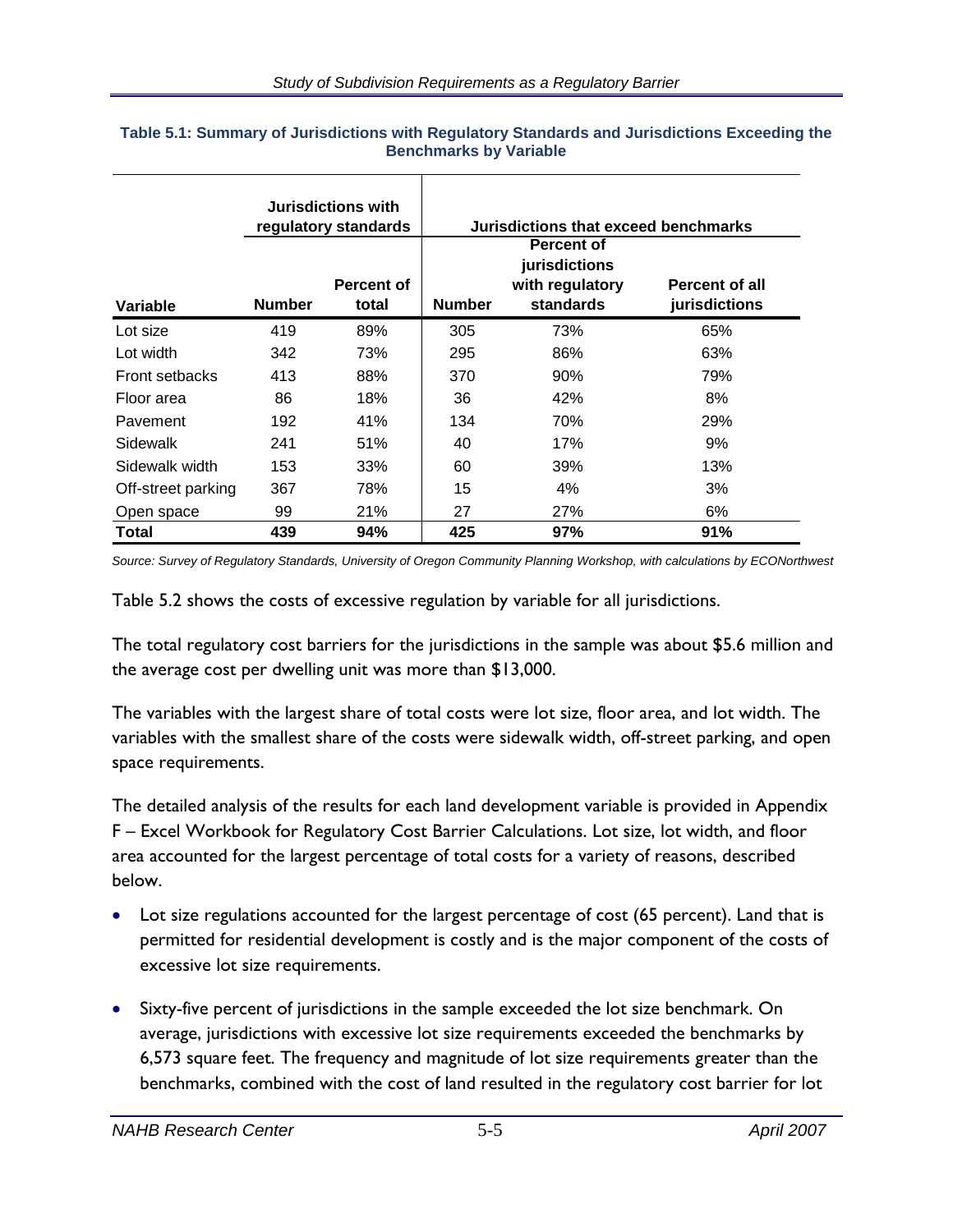size accounting for the majority of total costs of the regulatory cost barriers for all the land and site development variables considered in this study.

- Excessive lot width requirements account for a moderate share of costs (9%) because 63 percent of jurisdictions with lot width regulations exceeded the benchmarks. The costs associated with lot widths included land, sanitary sewer main, water main, street paving, curb and gutter, sidewalk construction, landscaping, and storm sewer.
- Floor area had a disproportionately large impact on total regulatory barrier costs in proportion to the number of jurisdictions with excessive floor area requirements. Only 8 percent of jurisdictions had excessive floor area requirements, but the regulatory cost barriers for floor area for those jurisdictions accounted for 17 percent of the total regulatory cost barriers for all land development variables for all the jurisdictions in the study. This resulted from the relatively high cost per square foot of required floor area and the fact that the mean differential between required floor area and benchmark floor areas was 354 square feet (or more than \$26,000 per dwelling unit).

Table 5.2 shows that the mean cost per dwelling unit for regulatory cost barriers associated with all the land development variables was \$13,142 and the median cost was \$4,950. Floor area had the largest mean and median cost per dwelling unit, followed by lot size. Sidewalk width and street pavement width had the smallest mean and median cost per dwelling unit.

|                       | Costs for all<br>jurisdictions |                                                         |    |        |    |        |         |              |     | Costs of excessive regulation per dwelling unit |
|-----------------------|--------------------------------|---------------------------------------------------------|----|--------|----|--------|---------|--------------|-----|-------------------------------------------------|
| Variable              | Total                          | Percent<br>of total<br>Median<br><b>Minimum</b><br>Mean |    |        |    |        | Maximum |              |     |                                                 |
| Lot size              | \$<br>3,648,726                | 65%                                                     | \$ | 11.963 | \$ | 5.596  | \$      | 216          | \$  | 405,099                                         |
| Lot width             | \$<br>526,529                  | 9%                                                      | \$ | 1.785  | \$ | 1.120  | \$      | 36           | \$  | 16,142                                          |
| <b>Front setbacks</b> | \$<br>231,952                  | 4%                                                      | \$ | 627    | \$ | 570    | \$      | 52           | \$  | 4,195                                           |
| Floor area            | \$<br>956,925                  | 17%                                                     | \$ | 26.581 | \$ | 16,425 | \$      | 1,425        | \$  | 113,925                                         |
| Pavement              | \$<br>64,993                   | 1%                                                      | \$ | 485    | \$ | 354    | \$      | 12           | \$  | 2,134                                           |
| Sidewalk              | \$<br>63,001                   | 1%                                                      | \$ | 1.575  | \$ | 1.672  | \$      | 468          | \$. | 3,344                                           |
| Sidewalk width        | \$<br>14,631                   | 0%                                                      | \$ | 244    | \$ | 211    | \$      | $\Omega$     | \$  | 1,782                                           |
| Off-street parking    | \$<br>22,183                   | 0%                                                      | \$ | 1.479  | \$ | 1.079  | \$      | 270          | \$  | 2,159                                           |
| Open space            | \$<br>56,620                   | 1%                                                      | \$ | 2,097  | \$ | 616    | \$      | 7            | \$  | 24,846                                          |
| Total                 | \$<br>5,585,560                | 100%                                                    | \$ | 13,142 | \$ | 4,950  | \$      | $\mathbf{2}$ | \$  | 407,429                                         |

#### **Table 5.2: Regulatory Cost Barriers for All Jurisdictions and Costs Per Dwelling Unit Variable**

Source: Survey of Regulatory Standards, University of Oregon Community Planning Workshop, with calculations by ECONorthwest

#### **5.1.3 Sensitivity Analysis**

The benchmark values were determined by a survey of land-use experts, as described in Chapter 4. The purpose of the survey was to establish a consensus on reasonable minimum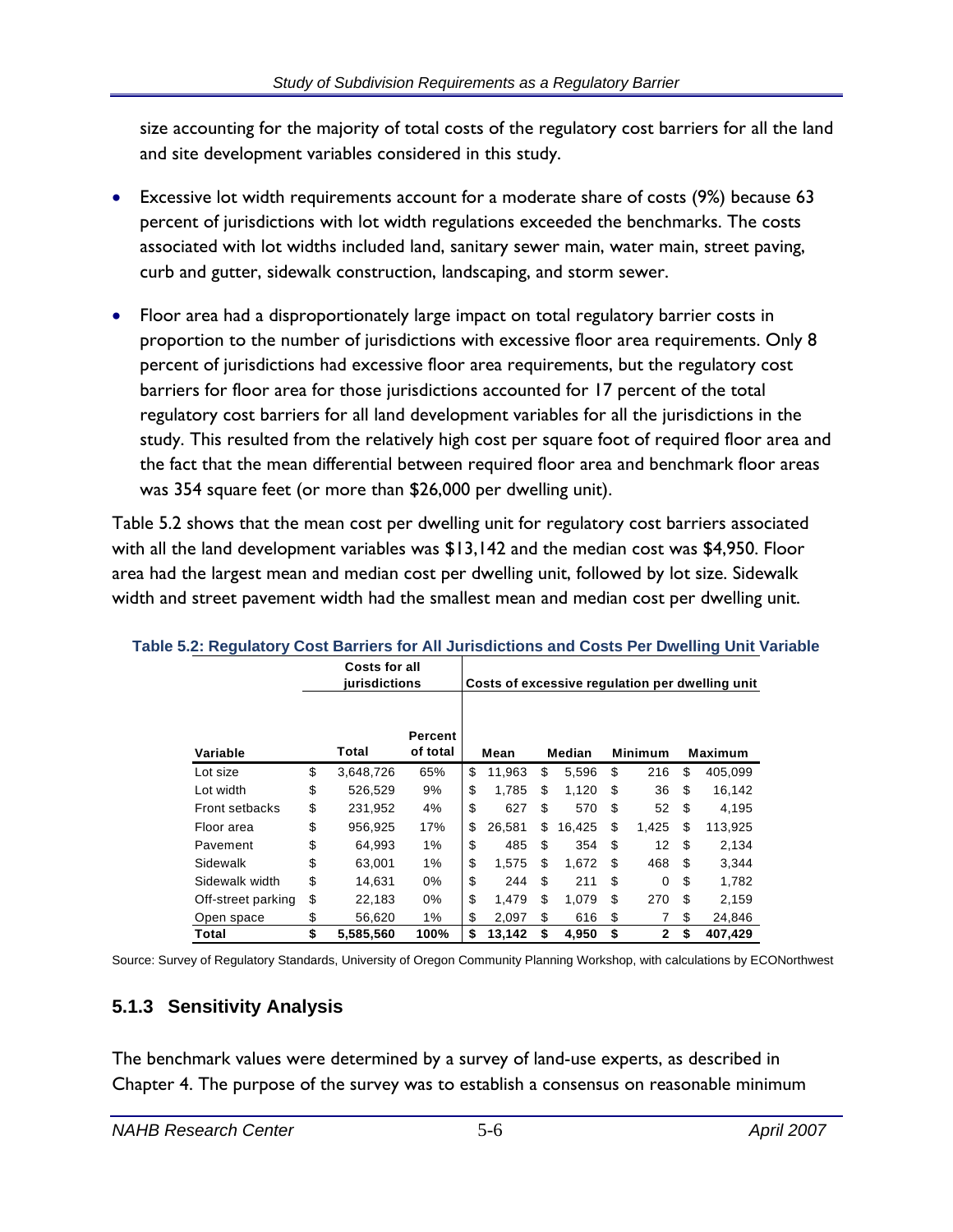regulatory requirements for each variable. The benchmark standards are the average value for each surveyed standard from all survey respondents.

Recognizing that reasonable people might have different conclusions with respect to where the benchmarks should be set, the research team performed sensitivity testing on the benchmarks to determine how changes would impact the cost estimates. The team used the minimum and maximum benchmark values for each variable as input values for the sensitivity testing.

Table 5.3 shows the results of sensitivity testing on the total and mean costs for the sample jurisdictions. The estimate of the cost of excessive regulation for the study sample using the mean values for the benchmarks was \$5.6 million for all jurisdictions in the sample. The mean estimate of cost of excessive regulation per dwelling unit was \$13,142. The total cost for the sample jurisdictions using the smallest benchmark values was \$10.7 million and the mean cost per dwelling was \$24,475 (smaller benchmark values resulted in more jurisdictions exceeding the benchmarks). When the research team used the largest benchmarks (which decrease the amount of excessive regulation), the total cost for all jurisdictions in the sample was \$2.6 million and the mean cost per dwelling unit was \$10,013.

The data in Table 5.2 show that the variables with the greatest share of the costs were lot size and floor area. When using the smallest and largest benchmark values these variables continue to make-up the majority of costs of excessive regulation.

Using the mean value benchmarks, lot size accounted for 65 percent of the total costs and floor area accounted for 17 percent of total costs. The total cost of excessive regulation of lot size was \$3.6 million and floor area cost about \$957,000.

- With the smallest benchmarks, lot size accounted for just over 50 percent of the total regulatory cost barrier. The total cost of excessive regulation of lot size was about \$5.5 million.
- With the smallest benchmarks, floor area accounted for one-third of the total costs of excessive regulation because using the smallest floor area benchmark resulted in considerably larger variances between the required floor areas and the benchmark floor areas. This change in benchmark values resulted in a much larger total regulatory cost barrier for floor size which was estimated at \$3.4 million for all sampled jurisdictions.
- With the largest benchmarks, lot size accounted for about 82 percent of total regulatory cost barriers. The total regulatory cost barrier was about \$2.1 million. The maximum lot size benchmark value was much larger than the mean lot size benchmark, resulting in a smaller number of jurisdictions exceeding benchmarks. However, the aggregate regulatory cost barrier for lot size for all jurisdictions did not show a proportional decrease to the decrease in the numbers of jurisdictions which exceeded benchmarks. This resulted in a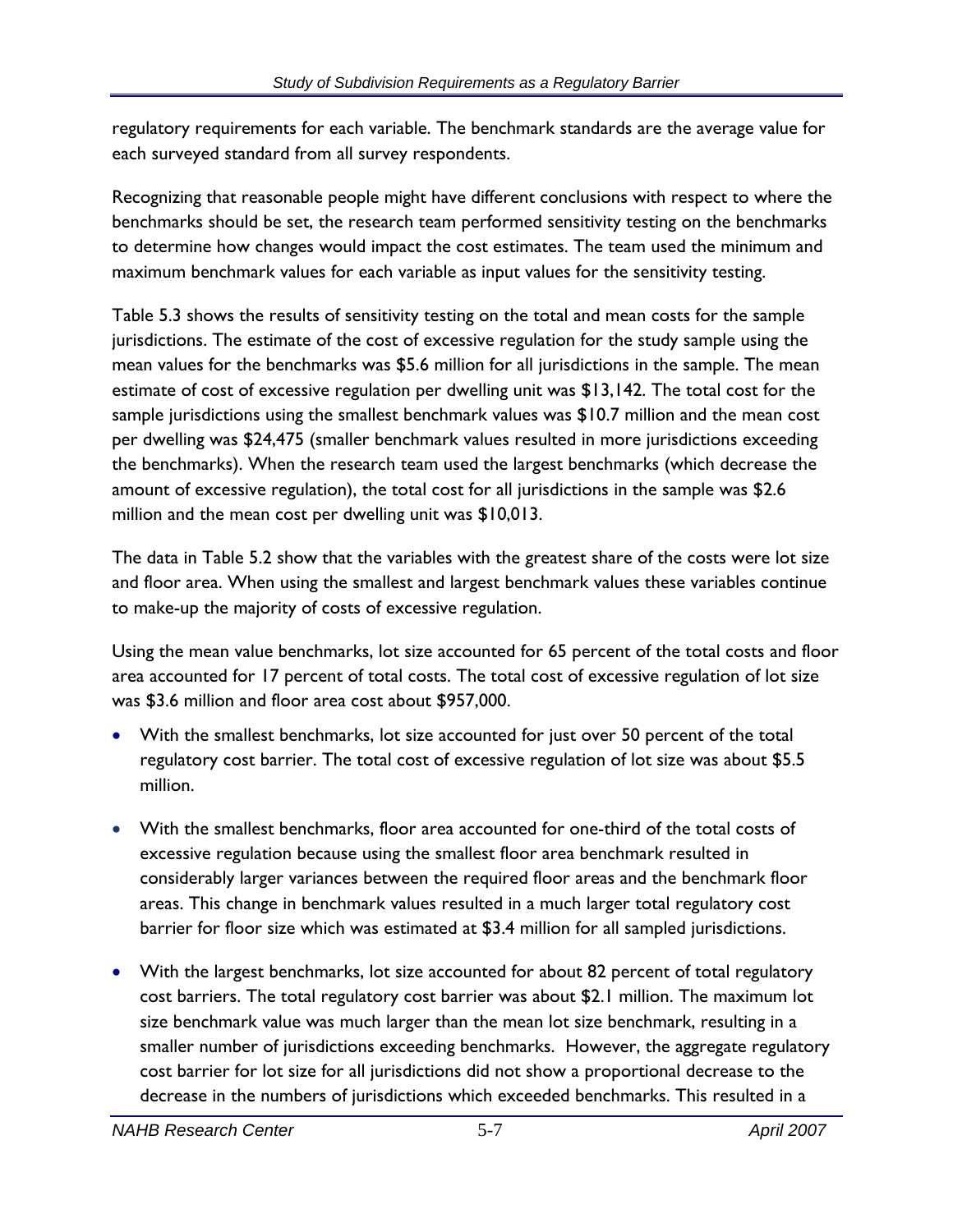larger average regulatory cost barrier for lot size using the largest benchmarks (\$21,279 for largest benchmarks versus \$11,963 for the mean benchmarks).

• With the largest benchmark, floor area accounted for 4 percent of the total costs of excessive regulation because the maximum floor area benchmark was much bigger than the mean floor area benchmark. This change in benchmark values resulted in smaller regulatory cost barriers for floor area requirements, decreasing the percentage of total costs accounted for by floor area regulation. The total regulatory cost barrier using the largest benchmarks was only \$101,250. Only 7 out of the 86 jurisdictions with standards for floor area had regulatory cost barriers using the largest floor area benchmarks.

#### **Table 5.3: Results of Sensitivity Testing on Total and Mean Regulatory Cost Barriers in the Sample Jurisdictions**

|                       | Study benchmark assumptions |                          |               | <b>Smallest benchmark values</b> |                    |                                           |    | Largest benchmark values |    |           |                    |                          |        |                      |
|-----------------------|-----------------------------|--------------------------|---------------|----------------------------------|--------------------|-------------------------------------------|----|--------------------------|----|-----------|--------------------|--------------------------|--------|----------------------|
|                       | <b>Total Costs</b>          | $%$ of<br>total<br>costs | Mean<br>Costs |                                  | <b>Total Costs</b> | $%$ of<br>total<br>Mean<br>Costs<br>costs |    |                          |    |           | <b>Total Costs</b> | $%$ of<br>total<br>costs |        | Mean<br><b>Costs</b> |
| Lot size              | \$<br>3.648.726             | 65%                      | \$<br>11.963  | \$                               | 5.492.460          | 51%                                       | \$ | 13.697                   | \$ | 2.106.601 | 82%                | \$                       | 21.279 |                      |
| Lot width             | \$<br>526.529               | 9%                       | \$<br>1,785   | \$.                              | 899.847            | 8%                                        | \$ | 2,719                    | \$ | 142.864   | 6%                 | \$                       | 1,742  |                      |
| <b>Front setbacks</b> | \$<br>231.952               | 4%                       | \$<br>627     | \$.                              | 537,979            | 5%                                        | \$ | 1,306                    | S  | 43.814    | 2%                 | \$                       | 996    |                      |
| Floor area            | \$<br>956.925               | 17%                      | \$<br>26,581  | \$                               | 3,438,000          | 32%                                       | \$ | 43,519                   | \$ | 101,250   | 4%                 | \$                       | 14,464 |                      |
| Pavement              | \$<br>64.993                | 1%                       | \$<br>485     | \$                               | 59.082             | 1%                                        | \$ | 372                      | \$ | 54.154    | 2%                 | \$                       | 685    |                      |
| Sidewalk              | \$<br>63.001                | 1%                       | \$<br>1,575   | -S                               | 63.001             | 1%                                        | \$ | 1,575                    | \$ | 63.001    | 2%                 | \$                       | 1.575  |                      |
| Sidewalk width        | \$<br>14.631                | 0%                       | \$<br>244     | S.                               | 14.631             | $0\%$                                     | \$ | 244                      | \$ | 14.631    | 1%                 | \$                       | 244    |                      |
| Off-street parking \$ | 22.183                      | 0%                       | \$<br>1.479   | \$                               | 22.183             | 0%                                        | \$ | 1.479                    | \$ | 22.183    | 1%                 | \$                       | 1.479  |                      |
| Open space            | \$<br>56.620                | 1%                       | \$<br>2,097   | \$                               | 192.970            | 2%                                        | \$ | 2,053                    | \$ | 24.812    | 1%                 | \$                       | 6,203  |                      |
| Total                 | \$<br>5,585,560             | 100%                     | 13,142        | - 5                              | 10,720,154         | 100%                                      |    | 24,475                   |    | 2,573,310 | 100%               | s.                       | 10,013 |                      |

*Source: Survey of Regulatory Standards, University of Oregon Community Planning Workshop, with calculations by ECONorthwest* 

#### **5.2 National Estimates of the Regulatory Cost Barriers for Housing in Subdivisions**

This section presents the methodology and results of the national cost estimate. It includes a brief description of two ways to model the national costs of excessive regulation. The section presents the cost of excessive regulation for the nation and sensitivity testing of the national cost of excessive regulation.

#### **5.2.1 Methods**

A key objective of this study was to develop a national estimate of the cost of excessive regulation on housing developed in subdivisions. The methodology used (a national sample of jurisdictions with the authority to adopt regulations) was intended to result in sample data that could be inferred to the national level. To accomplish this, the research team developed and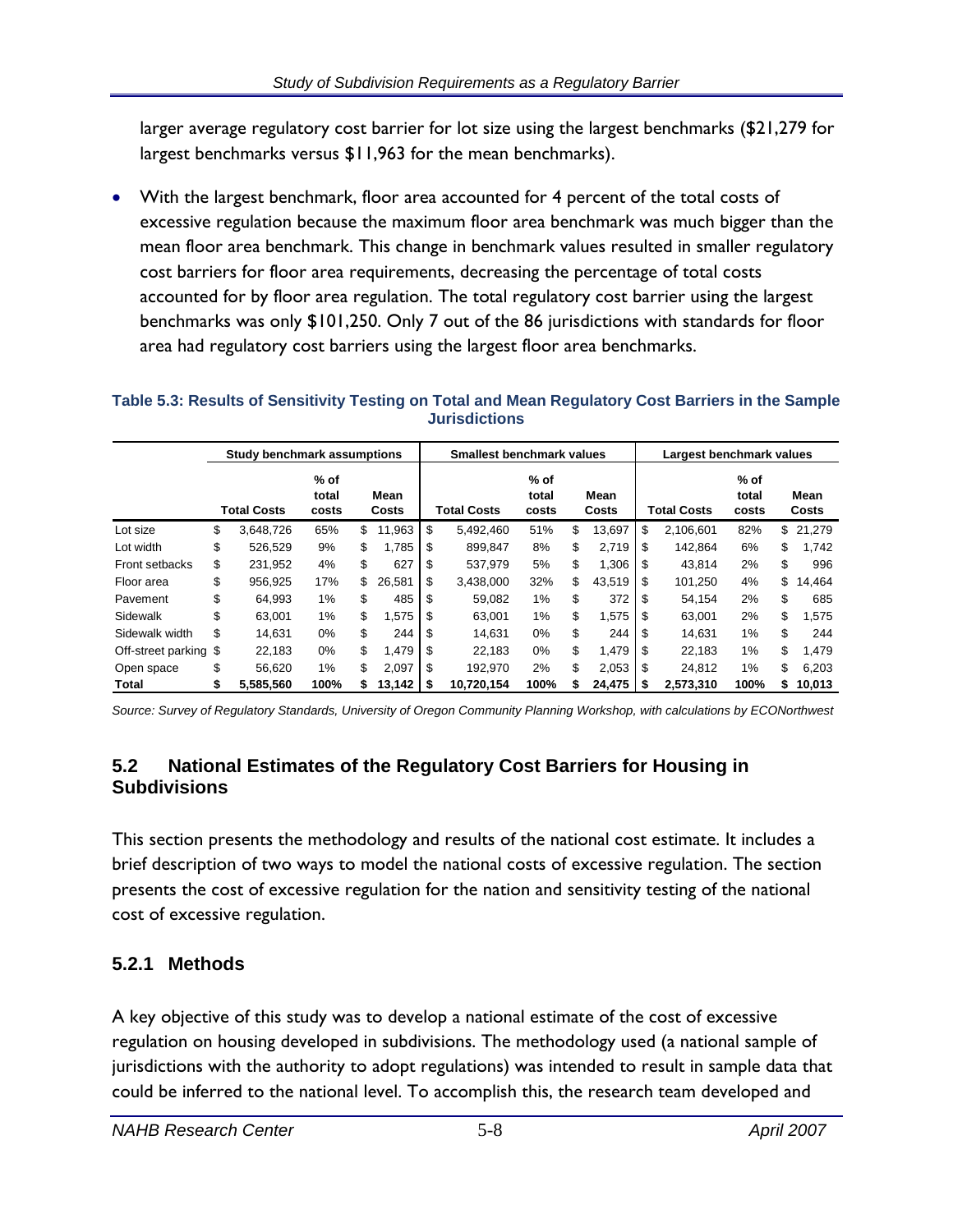tested several models to weight the sample data to represent the regulatory cost barriers for land development requirements for the entire United States.

The models for estimating the national regulatory cost barriers build from the results of the cost analysis, and use the mean estimates of regulatory cost barriers per dwelling unit for the sample jurisdictions. Because the sample data resulted in cost estimates on a per-dwelling-unit basis, the team weighted the regulatory cost barriers from the sample to the national level by using the U.S. Census Bureau's Census of Construction estimates of single-family building permits issued for the nation in 2004.

The research team developed two models of the national regulatory cost barriers—an aggregated model and a disaggregated model. The models use different assumptions about the geographic distribution of regulatory standards for the land development variables listed in Table 5.3.

**The aggregated model assumed that the geographic distribution of regulatory standards for the land development variables would not vary based on Census region or MSA status within the nation.** The aggregated model is based on the assumption that development of new SFD housing in each of the four U.S. Census regions and whether or not the development is located within an MSA would average about the same regulatory cost barriers for each land development variable as the 469 sample jurisdictions. In other words, the regulatory cost barriers would be about the same for all parts of the nation.

The advantage of the aggregated model is that the size of the study sample is big enough that we are relatively certain that the average regulatory cost barrier that we found for each variable in the study is close to the true average of the regulatory cost barriers for that variable, on a national basis.

The disadvantage of the aggregated model is that it doesn't allow for separate consideration of regional variations in the distributions of standards, which results in higher estimates of national aggregate regulatory cost barrier as compared with the national disaggregated estimate of the regulatory cost barrier.

**The disaggregated model assumed that the regulatory cost barriers would vary across regions and urban and rural areas within the nation.** The disaggregated model is based on the assumption that the regulatory cost barriers vary between different regions in the nation and between urban and rural areas. The disaggregated model applies different regulatory cost barriers to new SFD development based on location (one of the four Census regions) and density of development (whether the development takes place in an MSA or not).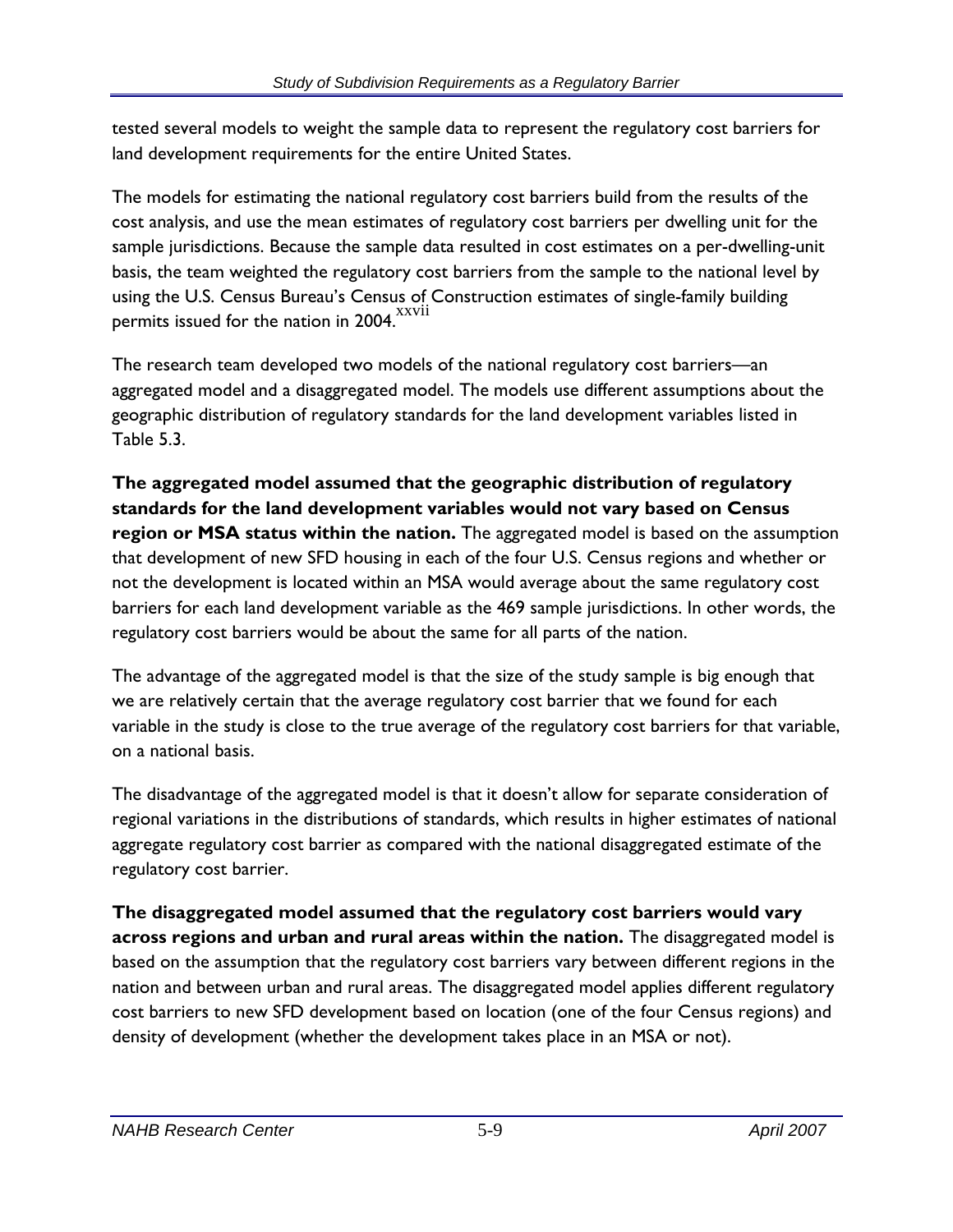The research team developed two models of the national regulatory cost barriers —an aggregated model and a disaggregated model. Figure 5-2 shows the steps in developing the national estimate of the cost of excessive regulation on housing in subdivisions. Below is a summary of the process used in each model. A detailed description of the methodologies for the models is presented in Appendix E – Cost Estimation Methods for Sample Jurisdictions and National Costs.



**Figure 5.2: Process for Modeling the Nationwide Regulatory Cost Barriers** 

 *Source: ECONorthwest, 2006* 

The process for estimating the regulatory cost barriers at the national level included the following steps: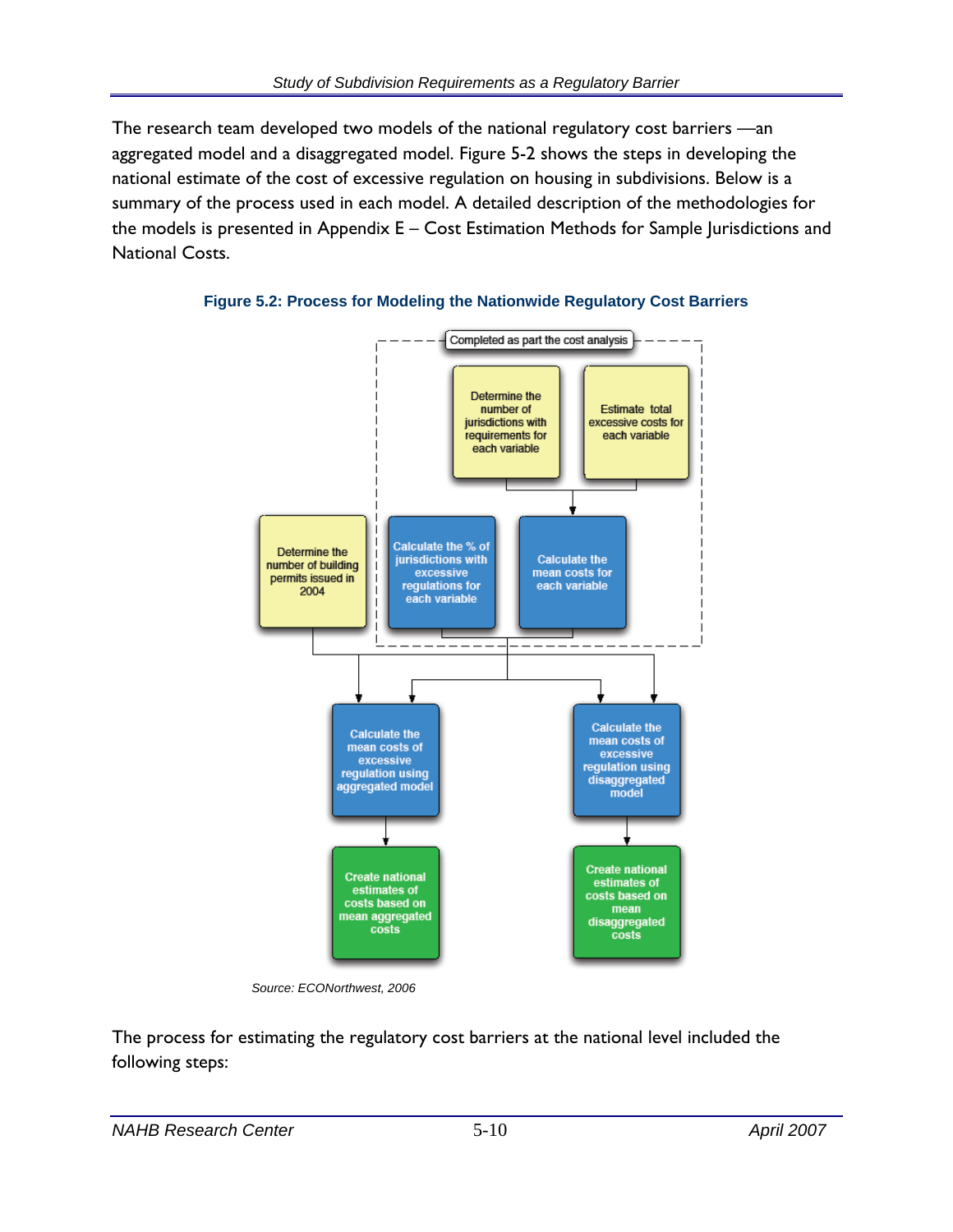- 1. *Develop sample cost estimates.* The cost analysis provided the following information: the number of jurisdictions in the sample with requirements for each variable; estimates of total regulatory cost barriers for each variable;  $\frac{xxviii}{x}$  the mean cost of each variable for the sample jurisdictions; and the percent of jurisdictions in the sample with regulatory cost barriers for each variable.
- 2. *Collect building permit data.* The next step was to gather the number of building permits issued in 2004 for the nation and the four Census regions. Table 5.4 presents this information.
- 3. *Apply building permit data to sample cost estimates.* The information from the cost analysis (Step 1) was combined with the number of building permits issued in 2004 (Step 2) to produce two estimates of the national regulatory cost barriers for each variable. These estimates were based on the following models:
	- The aggregated model used the cost estimates for the sample jurisdictions from Tables 5.1 and 5.2 and the number of building permits issued nationwide in 2004 (Table 5.4).
	- The disaggregated model used cost estimates for the sample jurisdictions where the jurisdictions were grouped by the Census regions and whether they belonged to an MSA. These cost estimates are presented in Appendix E – Cost Estimation Methods for Sample Jurisdictions and National Costs in Tables E.3 through E.9. The disaggregated model used the number of building permits issued for each Census region and MSA status in 2004 (Table 5.4).
- 4. *Weight costs to national level.* The final step was to sum the estimates of the regulatory cost barriers for each variable to produce two estimates of the national costs of excessive regulation, one estimate for the aggregated model and another estimate for the disaggregated model.

Table 5.4 shows the number of building permits issued for SFD dwellings in 2004. The aggregated model used the estimate of approximately 1.6 million building permits issued for SFD dwellings in the United States. The disaggregated model used the estimates of the number of building permits issued for SFD dwellings in each of the Census regions and MSA status.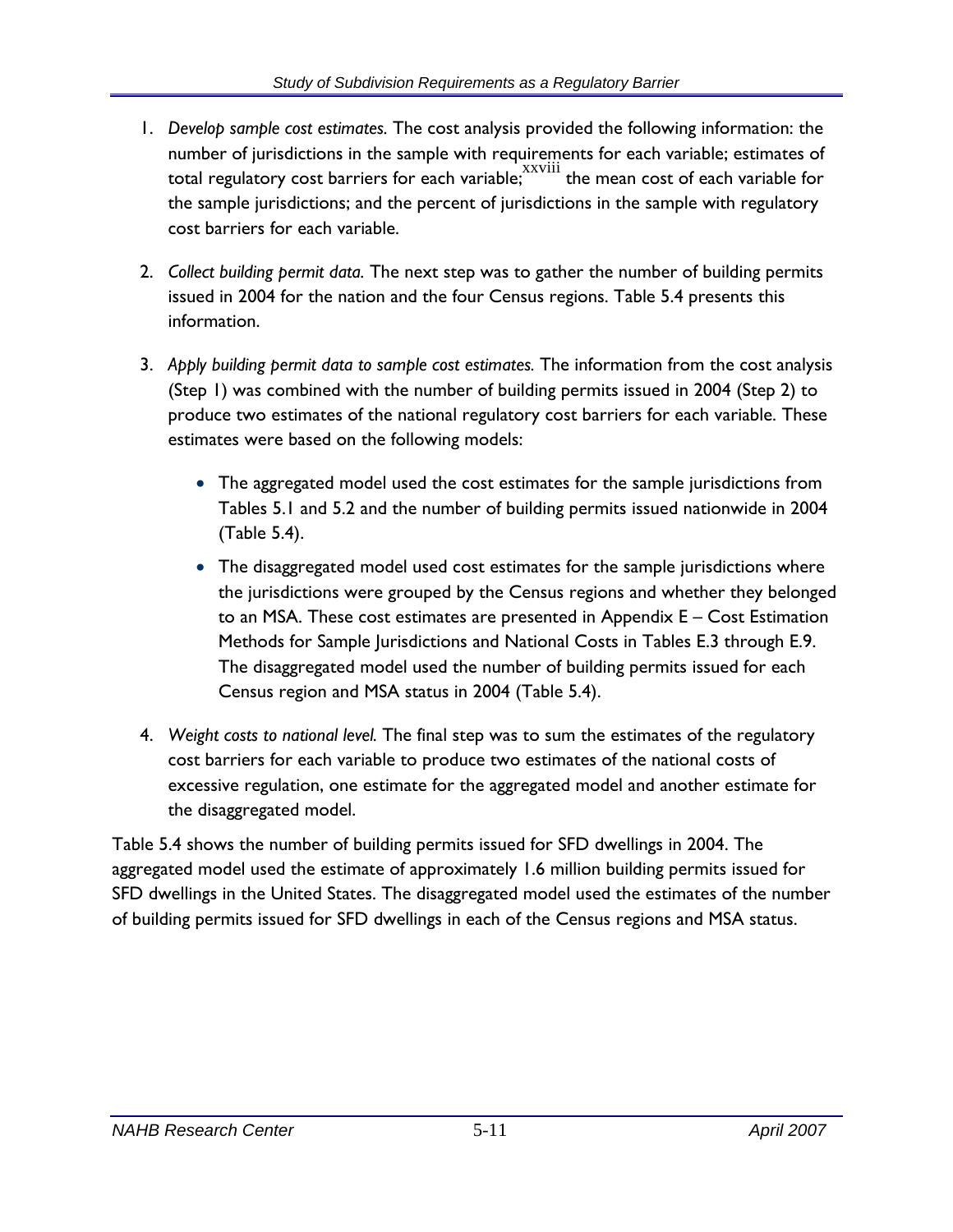|                              | 2004<br><b>Building</b> |
|------------------------------|-------------------------|
| <b>Region and MSA status</b> | permits                 |
| U.S.                         | 1,613,445               |
| Northeast MSA                | 102,571                 |
| Northeast non-MSA            | 29,187                  |
| Midwest MSA                  | 240,241                 |
| Midwest non-MSA              | 55,281                  |
| South MSA                    | 665,526                 |
| South non-MSA                | 90,613                  |
| West MSA                     | 384,627                 |
| West non-MSA                 | 45,399                  |

#### **Table 5.4: Number of Building Permits Issued for Single-Family Detached Dwellings in the United States and Each Census Region and MSA Status, 2004**

*Source: U.S. Census of Construction, 2006* 

The following example shows how these steps were applied to determine national costs of regulatory cost barriers for lot size using the aggregated model.

- 1. The cost analysis provided the following information about lot sizes from the sample jurisdictions—65 percent of jurisdictions had regulatory barriers for lot size (Table 5.1), and the mean regulatory cost barrier for lot size regulation was \$11,963 per dwelling unit (Table 5.2)
- 2. Table 3.4 shows that approximately 1.6 million building permits were issued for SFD dwelling units in the United States in 2004.
- 3. The regulatory cost barrier for lot size was calculated in the following way—the percent of jurisdictions with excessive lot size regulation (65%) was *multiplied by* the number of building permits issued for the nation in 2004 (1,613,445 dwelling units). The result (1,048,739 dwelling units with regulatory cost barriers for lot size) was *multiplied by* the mean regulatory cost barrier for lot size regulation from the sample (\$11,963 per dwelling unit). The result was that the regulatory cost barrier for regulation of lot sizes was approximately \$12.5 billion nationwide in 2004.
- 4. This process was repeated for the other eight variables to produce national estimates of the regulatory cost barrier for each variable. These costs were *added* to produce a national estimate of the regulatory cost barriers of the land use standards considered in this study of approximately \$19.2 billion.

The process for estimating the costs of excessive regulation for the disaggregated model was very similar to the process presented above. The difference is that the disaggregated model used the information presented in Tables E-3 through E-9 in Appendix E to create cost estimates for each Census region and MSA status.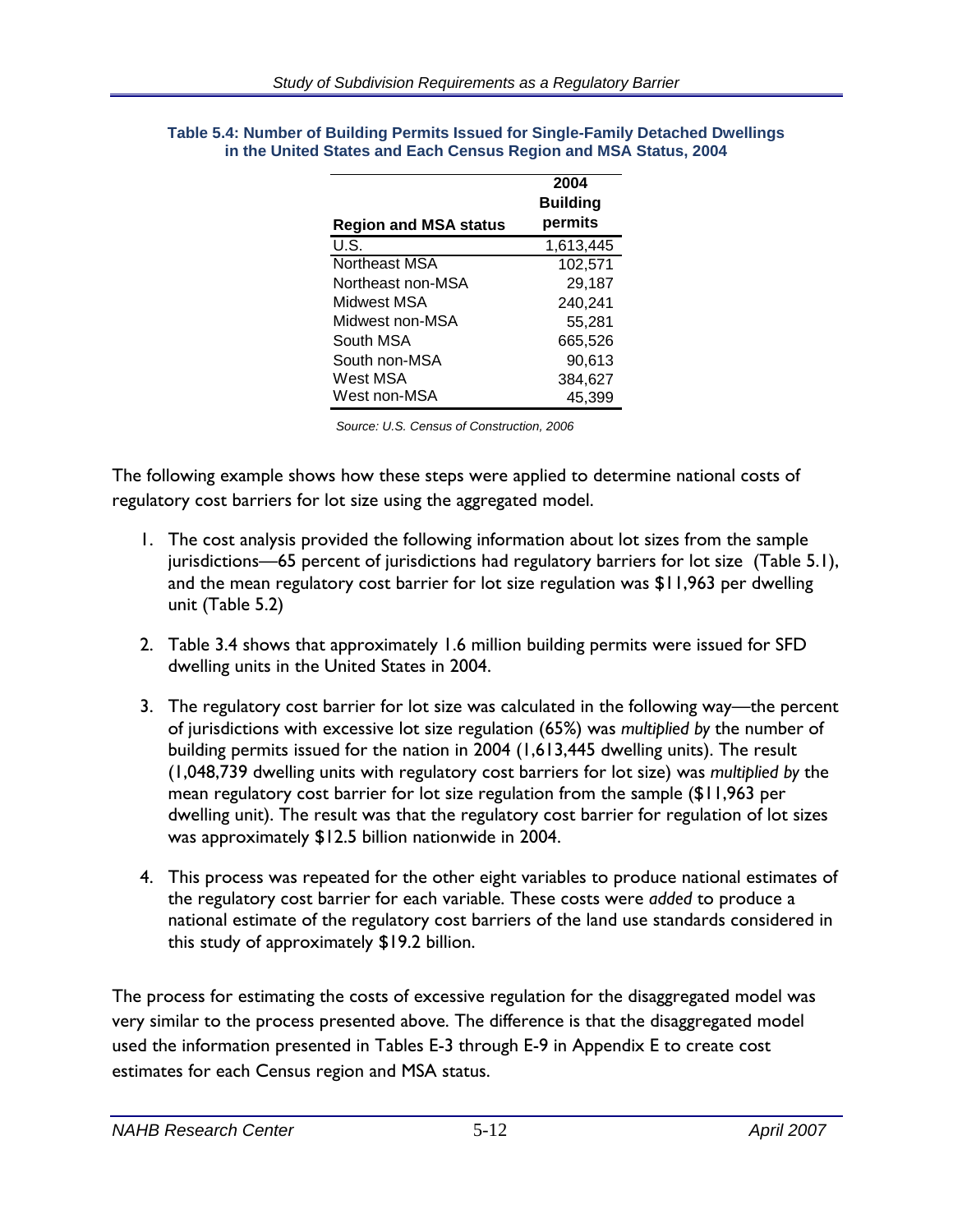#### **5.2.2 Results**

Table 5.5 shows the results of the aggregated model of the regulatory cost barriers for the nation. The national estimate of regulatory cost barriers for land and site development regulations was \$19.2 billion for 2004.

The variables with the largest proportion of excessive costs were lot size, floor area, and lot width. The average regulatory cost barriers for one dwelling unit was \$11,910. This is equal to the mean cost per dwelling unit for regulatory cost barriers (\$13,142), *multiplied by* the percent of jurisdictions in the sample that exceeded any benchmark standards (91%). In comparison with the average cost for a new single-family dwelling in the United States in 2004, which was \$244,000, the average per-unit regulatory cost barrier is approximately 5 percent of that average selling price.

| <b>Aggregated model</b>               | <b>Cost estimates</b> |                |  |  |
|---------------------------------------|-----------------------|----------------|--|--|
| National cost of excessive regulation | S                     | 19,215,338,860 |  |  |
| Lot size                              | \$                    | 12,552,280,392 |  |  |
| Lot width                             | \$                    | 1,811,355,507  |  |  |
| <b>Front setbacks</b>                 | \$                    | 797,956,481    |  |  |
| Floor area                            | S                     | 3,291,995,430  |  |  |
| Pavement                              | \$                    | 223,586,056    |  |  |
| Sidewalk                              | \$                    | 216,734,720    |  |  |
| Sidewalk width                        | \$                    | 50,334,294     |  |  |
| Off-street parking                    | \$                    | 76,312,500     |  |  |
| Open space                            | \$                    | 194,783,479    |  |  |
| Per single family dwelling unit       | \$                    | 11.910         |  |  |

**Table 5.5: Aggregated Model Estimates of the Regulatory Cost Barriers for All Building Permits Issued for Detached Single-Family Dwelling Units in the Nation, 2004** 

 *Source: ECONorthwest, 2006* 

Table 5.6 shows the estimate of regulatory cost barriers for the disaggregated model. The total cost of regulatory cost barriers for the nation according to the disaggregated estimate was about \$14.6 billion for 2004.

In this model, the variables with the largest proportion of excessive costs were lot size, lot width, and front setbacks. The average regulatory cost barriers for one dwelling unit was \$9,051.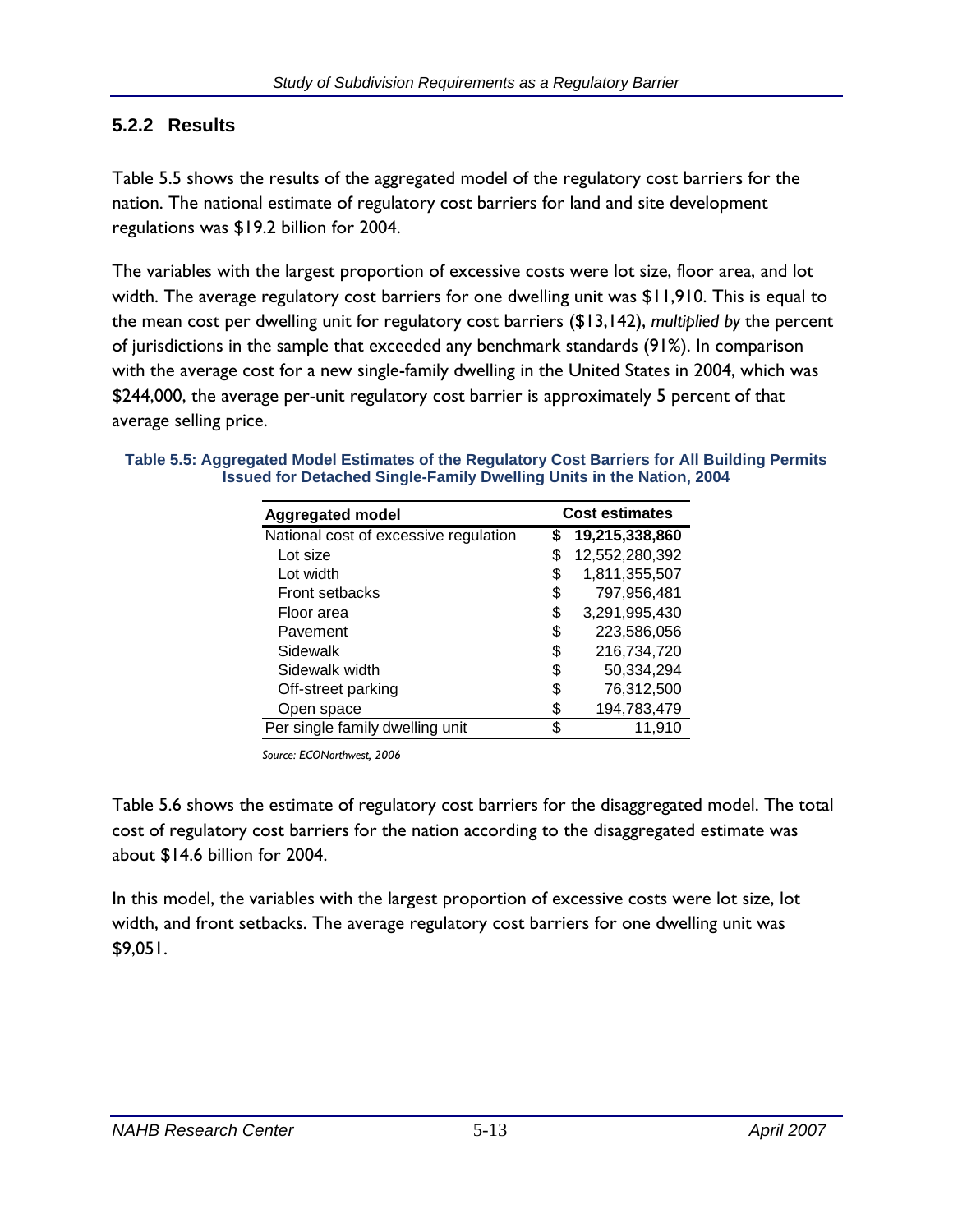| <b>Disaggregated model</b>            |    | <b>Cost estimates</b> |  |  |  |
|---------------------------------------|----|-----------------------|--|--|--|
| National cost of excessive regulation | S  | 14,603,018,827        |  |  |  |
| Lot size                              | S  | 11,137,670,615        |  |  |  |
| Lot width                             | \$ | 1,551,371,592         |  |  |  |
| <b>Front setbacks</b>                 | \$ | 743,335,966           |  |  |  |
| Floor area                            | \$ | 872,800,196           |  |  |  |
| Pavement                              | \$ | 96,777,852            |  |  |  |
| Sidewalk                              | \$ | 36,107,707            |  |  |  |
| Sidewalk width                        | \$ | 21,564,900            |  |  |  |
| Off-street parking                    | S  | 73,915,367            |  |  |  |
| Open space                            | S  | 69,474,632            |  |  |  |
| Per single family dwelling unit       | \$ | 9.051                 |  |  |  |

**Table 5.6: Disaggregated Model Estimates of Regulatory Cost Barriers for All Building Permits Issued for Single-Family Dwelling Units in the Nation, 2004** 

*Source: ECONorthwest, 2006* 

The cost estimates for the aggregated model are higher than for the disaggregated model because the aggregated model costs did not take into account variations in the regulatory cost barriers among the regions and MSA status. The aggregated model used the same mean cost estimate for each variable for all Census regions and for both MSAs and non-MSAs. The disaggregated model took these variations into account, which resulted in lower estimates of the cost of excessive regulation.

Table 5.2 shows the mean costs of excessive regulation per dwelling unit for each variable, which were used in the aggregated model. The cost estimates used in the disaggregated model are shown in Appendix E Table E-8 and are separated by region and MSA status. The mean and median regulatory cost barriers for each variable differed between the aggregated and disaggregated models. Some instances of these variations are illustrated below.

• Differences in assumptions about excessive floor area requirements accounted for more than half of the difference in total costs between the aggregated and disaggregated models. The aggregated model estimated that the mean regulatory cost barrier for regulation of floor area was \$26,581 and that 8 percent of jurisdictions exceeded the benchmark for floor area requirements (Tables 6.1 and 6.2). In Appendix E, Table E-11 shows that these assumptions resulted in a total regulatory cost barrier for floor area regulation of about \$3.3 billion for the nation in 2004. In contrast, in the disaggregated model nearly all the jurisdictions with excessive floor area requirements were located within an MSA. The frequency of excessive floor area requirements within an MSA ranged between a high of 16 percent of jurisdictions in the South, to a low of 6 percent of jurisdictions in the West (Appendix E, Table E-6). The disaggregated model used mean regulatory cost barriers for floor area requirements of between \$35,175 per dwelling unit in the Northeast to \$16,425 per dwelling unit in the Midwest (Appendix E, Table E-8). Table E-13 shows that the total regulatory cost barrier for floor area from these assumptions was about \$872 million for the nation in 2004.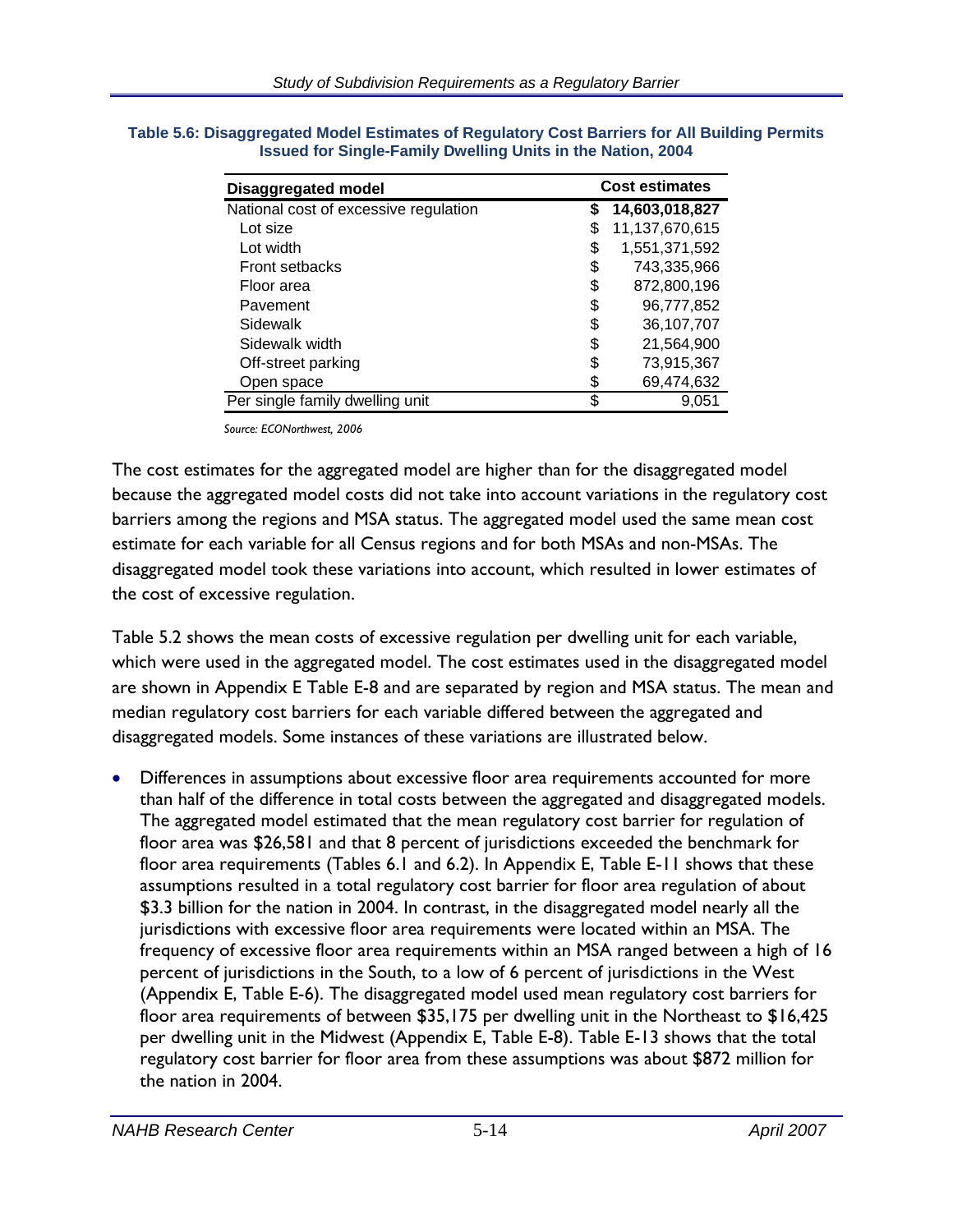• Differences in lot size assumptions accounted for nearly one-third of the cost differences between the aggregated and disaggregated models. Table 5.2 shows that the mean regulatory cost barrier for lot size requirements for all jurisdictions in the sample was \$11,963. Table E-8 in Appendix E shows that the mean cost of excessive regulation of lot size varied across regions and whether the jurisdiction belonged to an MSA. For instance, jurisdictions in the sample located outside an MSA in the South had a mean regulatory cost barrier for lot size of \$4,488 per dwelling unit. Jurisdictions located in the Midwest within an MSA had mean regulatory cost barrier for lot size of \$16,425. These differences were caused by differences in the cost of land between the regions and differences in the degree of variance from the benchmarks between regions. The aggregated model does not allow for these types of variations in costs and requirements, resulting in greater estimates of the regulatory cost barriers for lot size requirements. The regulatory barrier estimate for lot size requirements for the disaggregated model was \$11.1 billion as compared with \$12.5 billion for the aggregated model.

# **5.2.3 Sensitivity Analysis**

The research team performed the same sensitivity analysis on the national models of the regulatory cost barriers as it performed on the cost analysis for the sample jurisdictions. The team used the smallest and largest benchmark values to get an idea of what the range of national regulatory cost barriers might be.

Table 5.7 shows the results of the sensitivity analysis. For the aggregate model, the total national regulatory cost barrier using the study benchmark values was \$19.2 billion for 2004. With the smallest benchmarks, this rose to \$36.9 billion in 2004. Using the largest benchmark values, it dropped to \$8 billion for 2004.

For the disaggregated model, the total national regulatory cost barrier using the study benchmark values was \$14.6 billion for 2004. With the smallest benchmarks, it rose to \$24.6 billion in 2004. Using the largest benchmarks, the total national regulatory cost barrier estimate dropped to \$6.6 billion for 2004.

|                     | Study<br><b>benchmarks</b> | <b>Smallest</b><br>benchmarks | Largest<br><b>benchmarks</b> |
|---------------------|----------------------------|-------------------------------|------------------------------|
| Aggregated model    | \$19,215,338,860           | \$36,879,271,157              | 8,852,653,304<br>\$.         |
| Disaggregated model | \$14,603,018,827           | \$24,665,695,261              | 6,622,266,833                |

**Table 5.7: Results of Sensitivity Tests of the Aggregated and Disaggregated Models of the National Regulatory Cost Barrier Estimates, 2004**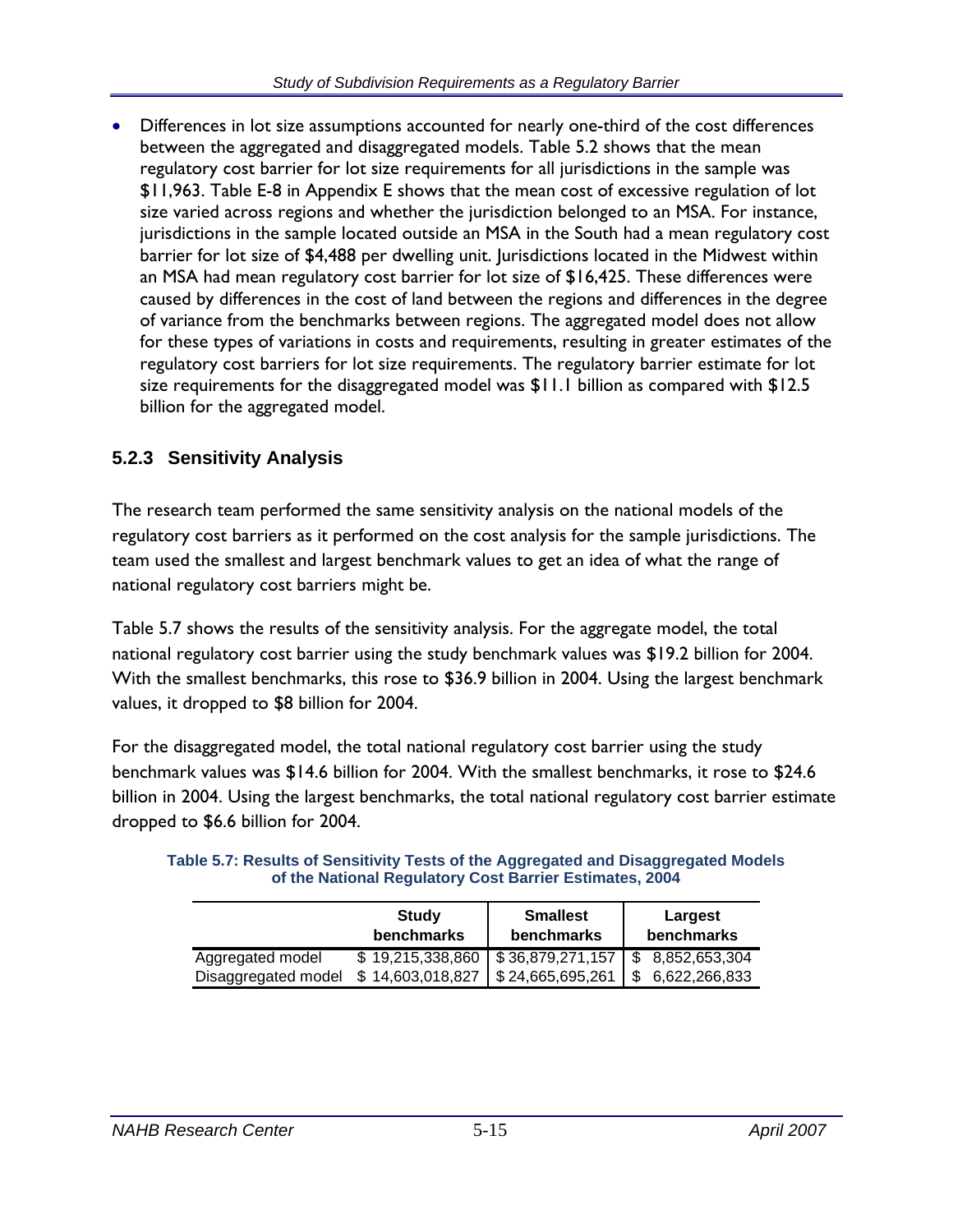#### **5.3 Key Findings and Conclusions**

- **The average cost of excessive regulation for one dwelling unit was about 5 percent of the average cost of a new home.** For the land development standards studied by the research team, the average regulatory cost barrier for one dwelling unit was \$11,910. This is equal to the mean cost per dwelling unit for excess regulatory costs (\$13,142), *multiplied by* the percent of jurisdictions in the sample that exceeded any benchmark standards (91%). In comparison with the average cost for a new single-family dwelling in the United States in 2004 (\$244,000), the average per-unit regulatory cost barrier is 4.8 percent of that average selling price.
- **The regulatory cost barriers varied.** The regulatory cost barriers varied considerably in the sample jurisdictions, as well as across regions and MSA status. Assuming that the sample is representative of all jurisdictions in the nation, the national regulatory cost barriers should vary by region and whether the jurisdiction is part of an MSA.

It is probable that the regulatory cost barriers also vary substantially within the U.S. Census regions. For instance, the cost of land often varies within a single metropolitan area, which would produce variation in the cost of excessive regulation within the metropolitan area. The actual regulatory cost barrier for any given jurisdiction depends on local regulations and costs of development.

# • **The estimates of the regulatory cost barriers varied with changes in the benchmarks but they remained within an order of magnitude of the estimates.**

The sensitivity analysis showed that the costs for the sample jurisdiction and national models of the regulatory cost barriers varied substantially depending on the benchmark values. However, the changes in either direction were neither twice nor one-half of the cost estimates. In other words, the actual regulatory cost barriers may be somewhat more or less than the estimates but the actual costs are relatively close to the estimates.

• **The disaggregated model provided the best national estimate of the regulatory cost barriers.** The disaggregated model accounted for variations in regulatory standards and costs among the Census regions and MSA status better than the aggregated model. The total mean regulatory cost barriers for land and site development standards in the disaggregated model was about \$14.6 billion for the nation in 2004.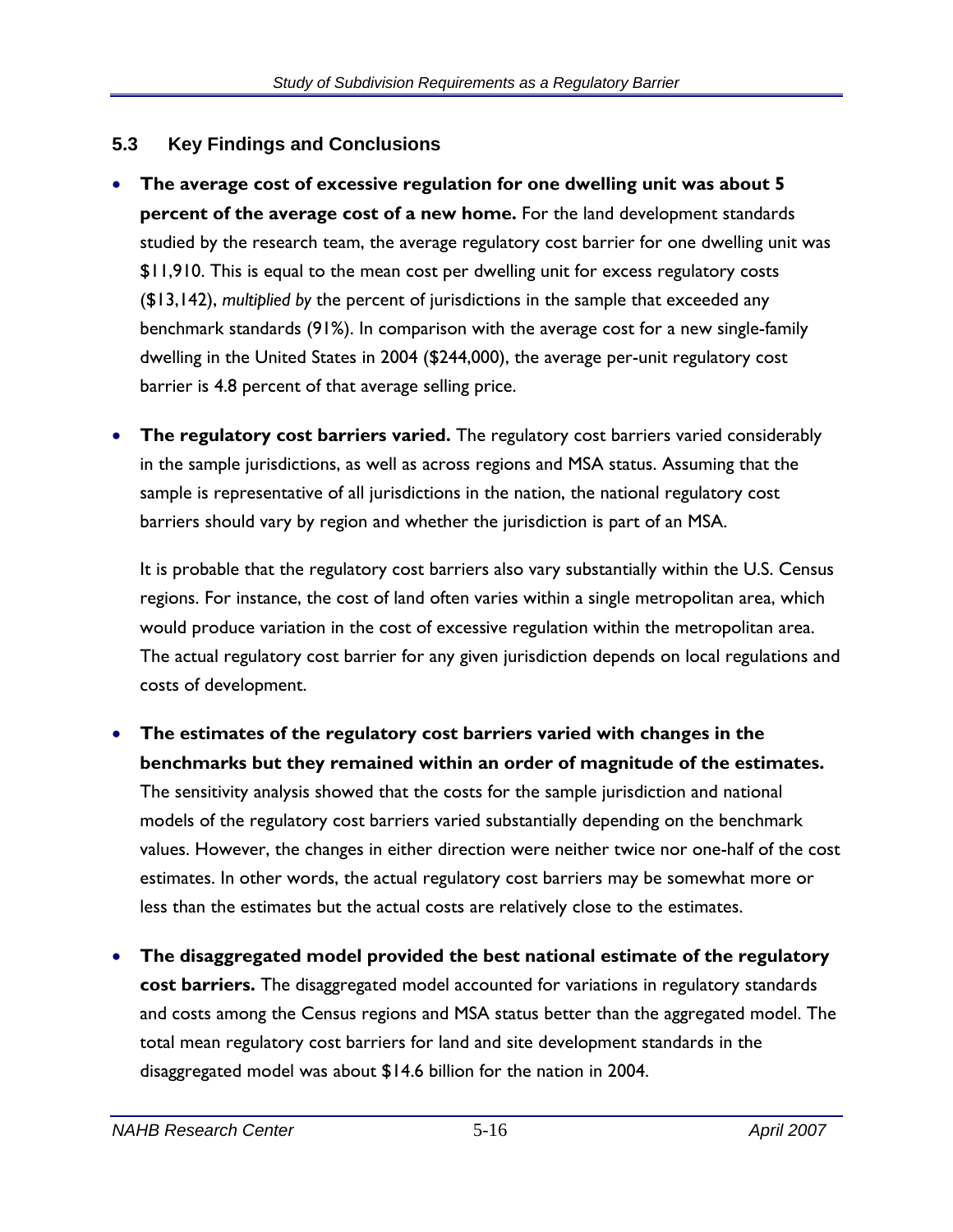• **The \$14.6 billion estimate of the national regulatory cost barriers is a conservative estimate.** Given the results of the study, the research team believes this estimate is conservative for several reasons. In the survey of regulatory standards, where there were multiple zoning districts in a jurisdiction, the team examined the residential zoning district that allowed the densest development. Where multiple zoning districts were present in a jurisdiction, the team collected data for the "border" zoning districts which were the densest zoned districts that allowed detached single-family dwellings. These border zones are generally located between high-density (apartments, townhouses) and medium-density single-family detached residential development. If the researchers had examined all zoning districts for every jurisdiction in the sample (which was impractical), greater levels of regulatory cost barriers may have been found. In the medium-density residential zoned districts adjacent to the border zones, required minimum lot areas are generally larger than in the border zones; hence the regulatory cost barriers due to required lot sizes greater than the benchmark lot areas would have been larger if these medium-density residential zoned districts had been included in the regulatory cost barrier analysis.

The estimates of costs associated with the variables were relatively conservative. The cost assumption for floor area was \$75 per square foot. This is highly dependent on the quality of the construction and the architectural and interior design features of the house. This cost was an average estimate for "economy" and "average" grade of construction for homes built with slab-on-grade foundations. If a jurisdiction requires expensive architectural details within its building code standards, the additional unit cost of floor area construction could result in considerably higher costs for excessive regulation of floor area. Of single-family detached homes sold nationwide in 2005, 31 percent had costs (exclusive of the lot cost) of less than \$70 per square foot; 14 percent had costs in the range \$70 to \$80 per square foot; and 56 percent had costs of greater than \$80 per square foot.<sup>XXIX</sup>

In reality, land costs may vary substantially on a neighborhood-to-neighborhood level in some areas. Compared with the "average" communities within a U.S. Census region, the communities within that Census region that have higher than average land costs may also be experiencing higher than average rates of new construction starts. In this case, regulatory cost barriers based on average land costs and total housing construction starts for the Census region may underestimate the actual regulatory cost barriers due to lot size requirements within that region.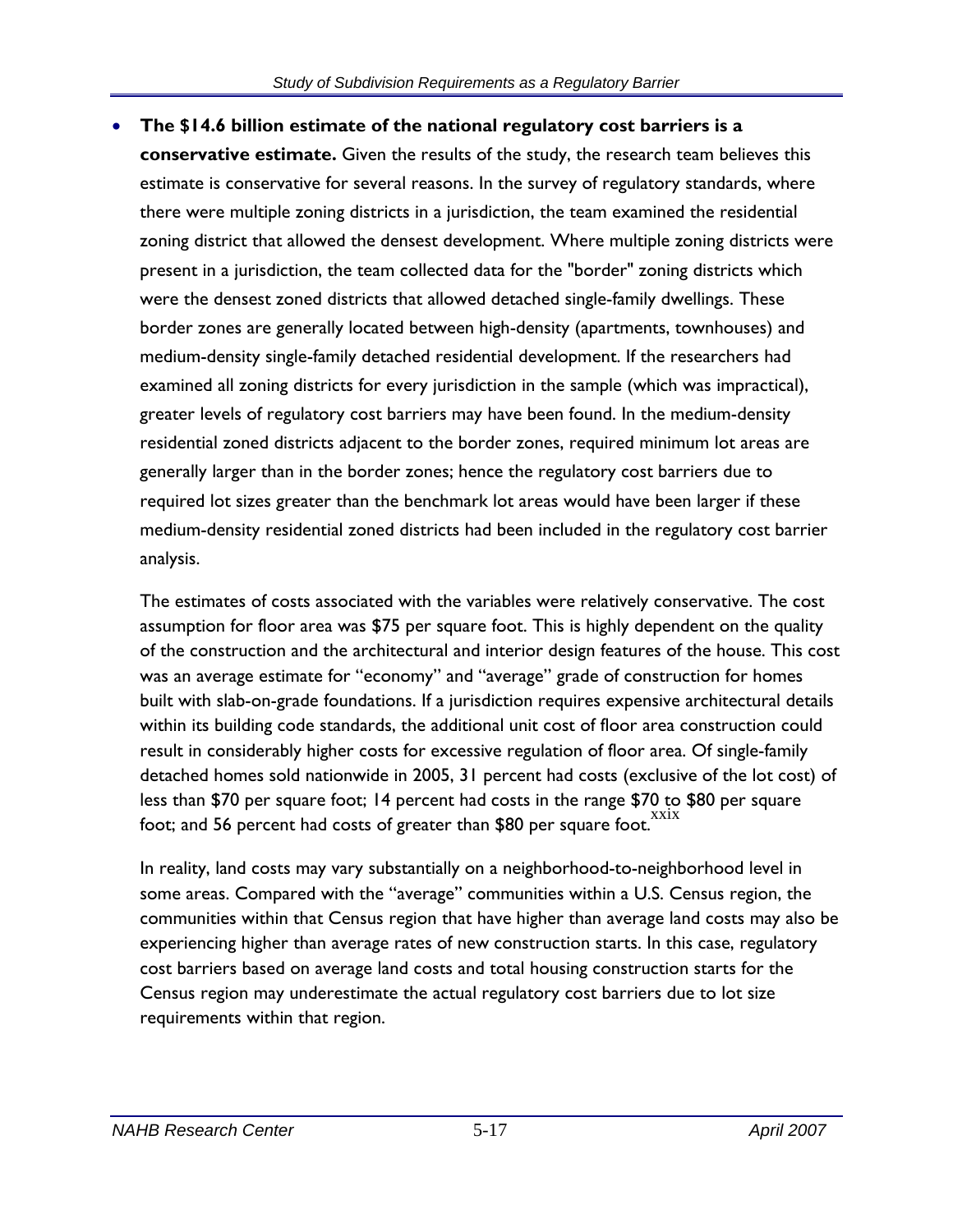# **6.** Conclusions

Residential land developers and home builders recognize that excessive requirements for lot size and lot width add significantly to the cost of the finished dwelling. XXX XXXI

The costs to the developer, to the builder, and ultimately to the homebuyer, for lots and dwellings using smaller lot widths and smaller lot areas will be significantly lower than for dwellings developed on larger lots.

When a land planning jurisdiction has adopted land and site development standards which are larger than the set of minimum benchmark land development standards intended for protection of safety and public health, a significant regulatory cost barrier may be imposed on new residential single-family detached dwellings. There are added costs for the land development standards greater than the benchmark standards and there may also be benefits associated with those higher standards. The question of whether the added benefits are commensurate with the added costs is dependent upon many considerations. The evaluation of whether some of the benefits may be commensurate with the costs is an area that merits considerable investigation but is outside the scope of the present study.

For those jurisdictions with one or more regulatory cost barriers for land development standards, the mean per-housing-unit regulatory cost barrier is approx \$12,000. Of all the planning jurisdictions in the nation, approximately 91 percent have one or more regulatory cost barriers for land development standards. The mean regulatory cost barrier for jurisdictions with a barrier, *multiplied by* the percentage of all jurisdictions that have one or more barriers, *equals* the average regulatory cost barrier for all planning jurisdictions. On a national average basis, the estimate for this regulatory cost barrier for the 1.6 million new SFD housing units constructed in the United States in 2004 is approximately \$11,000.

The research team's estimate of the regulatory cost barrier due to land and site development standards imposed by planning jurisdictions is based on the "disaggregated" national regulatory cost barrier model, which accounts for differences between U.S. Census regions and between MSAs and non-MSAs. To the extent that the increased cost of new dwellings also raises the costs for existing dwellings or for existing vacant buildable lots<sup>xxxii</sup> there are additional cost barriers, not quantified in this study, due to the influence of new housing prices on existing lot prices in the same general area.

In order for HUD's policies to have greatest impact on the reduction of regulatory cost barriers associated with land and site development standards, effort should focus on the most significant land and site development standards listed below in order of cost on a national basis: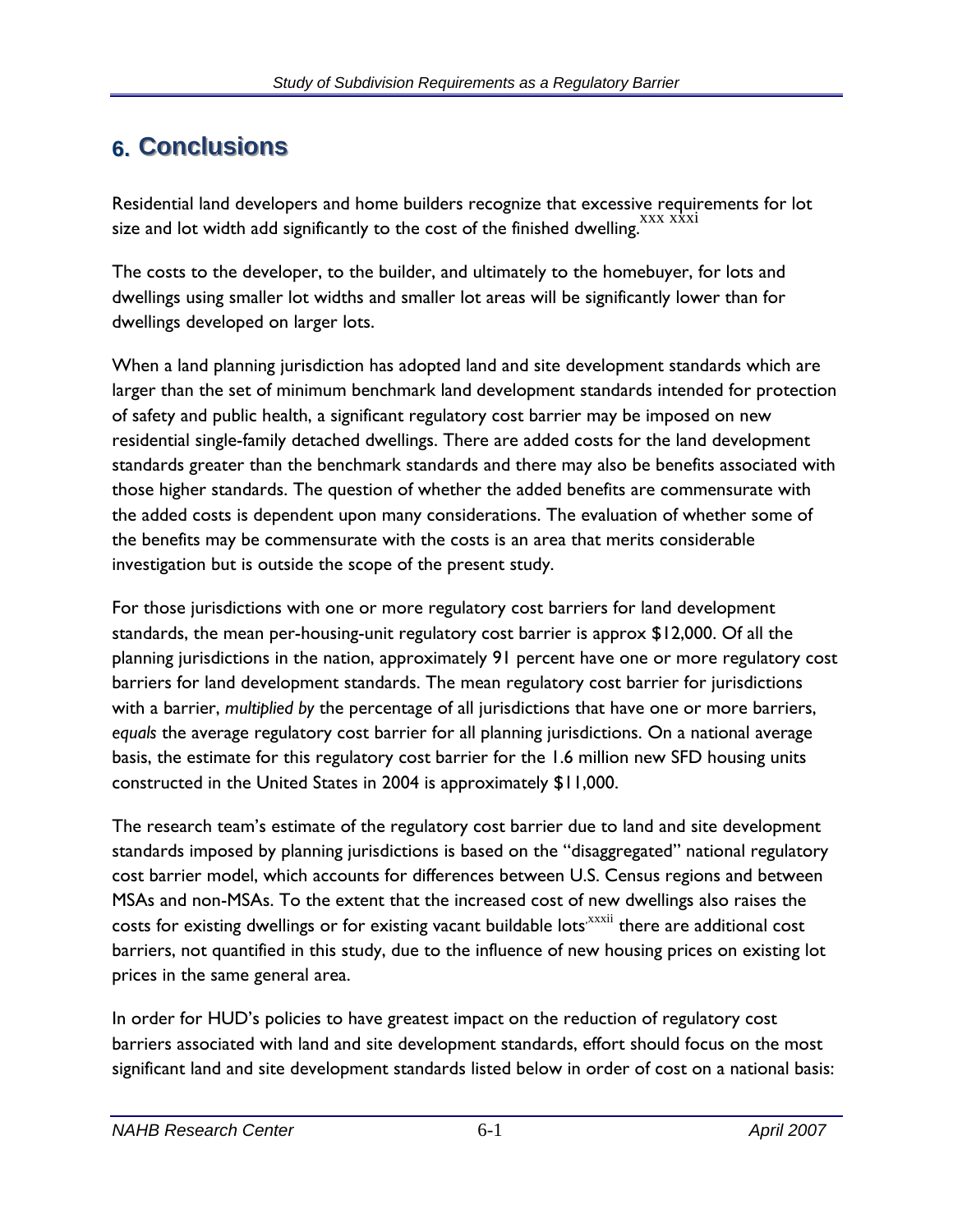- Lot size
- Interior square foot floor area
- Lot width

The other site and land development standards evaluated in the study had relatively small cost barriers in comparison with these three.

Local advocates for reduction in regulatory cost barriers may wish to use the regulatory barrier costing tool described in section 4.2.1.1 and presented in Appendix G to determine the regulatory cost barriers that apply in specific locations. This calculation would be based on local land costs and on the land development standards adopted by the local land planning jurisdiction or jurisdictions.

Based on the research team's focus group evaluation of procedural barriers to the land subdivision process, presented as Appendices 3 and 4, the three main procedural barriers resulting in increased costs to residential land developers which are passed on to builders and ultimately to homebuyers are:

- Local anti-growth political climate
- Inefficiency in the application process by large numbers of government review agencies
- Critical infrastructure deficiency in rural areas

Recently, the U.S. Department of Housing and Urban Development awarded 14 communities with the Robert L Woodson, Jr. Award for reducing burdensome regulations that unnecessarily inflate the cost of homes (NAHB, 2006, d). Specific noted reasons for the award that are consistent with the results of this study generally fall into the following categories:

- Reduction in land cost to the developer
- Reduction in the site and land development standards, leading to lower infrastructure costs for development of lots and for the construction of dwellings
- Reduction in time and costs to the developer for obtaining the required permits from a range of municipal land development authorities

The actions by these communities should be considered in other communities seeking to reduce regulatory cost barriers within the subdivision rules and zoning ordinances.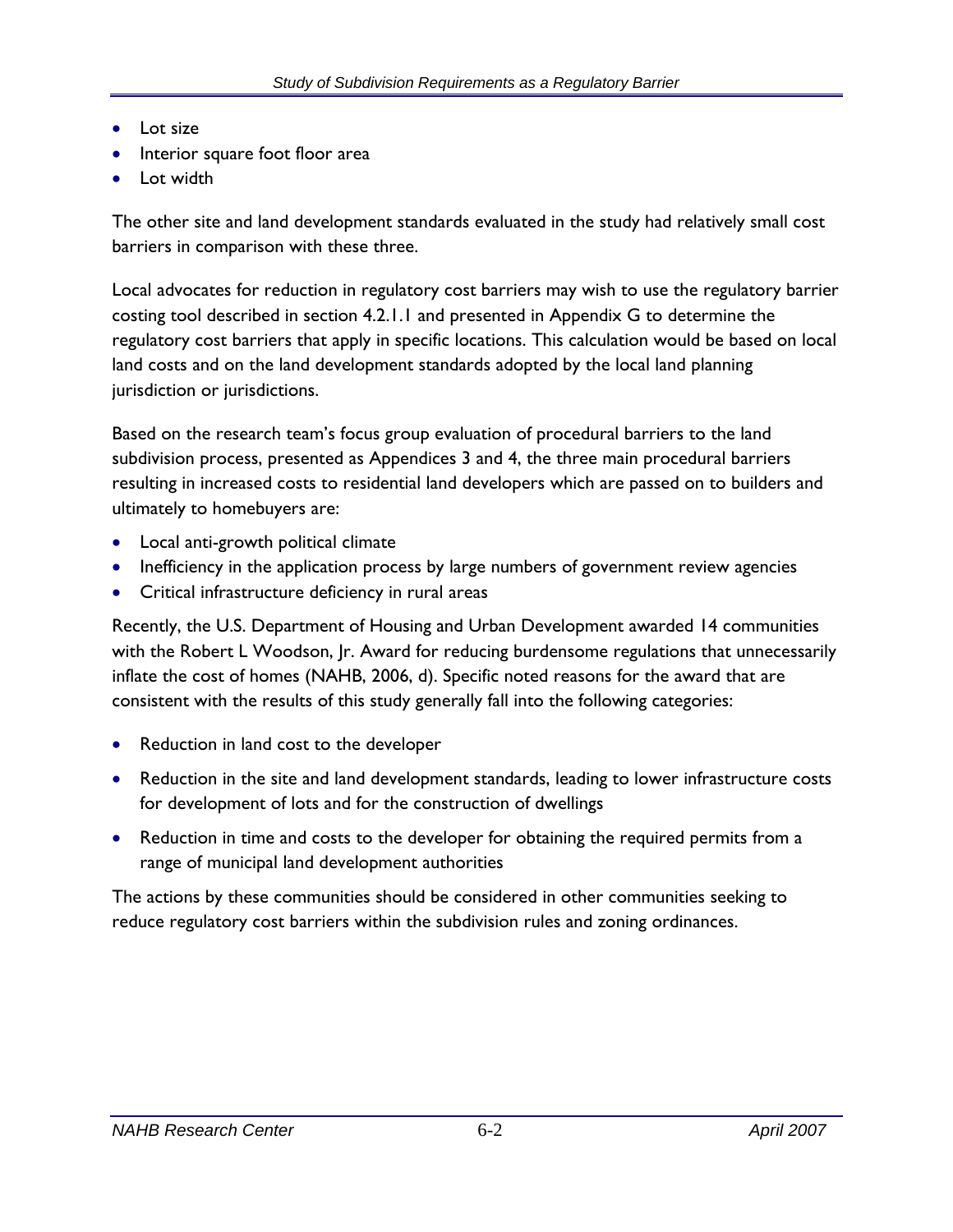# **7.** References

Brilz, 2006, Personal Communication, Mike Brilz, VP of Planning and Development, Pulte Homes, West Valley Division, Scottsdale AZ, March 14 2006.

Carliner, 2006, Michael Carliner, NAHB Economics Division, personal communication via email.

Eddy, 2006, "Wastewater Planning is an Integral Part of Smart Growth", Natalie Eddy, Small Flows Quarterly, Winter 2006, published by the National Small Flows Clearinghouse, downloaded from http://www.nesc.wvu.edu/nsfc/Articles/SFQ/SFQ\_w06/smartgrowth.pdf.

Colorado Division of Housing, Department of Local Affairs, 1999. Reducing Housing Costs Through Regulatory Reform: A Handbook for Colorado Communities. Available online: http://www.dola.state.co.us/Doh/Documents/ReducingCosts.htm

Duany, A., 2004. Smartcode: A comprehensive smart growth municipal ordinance. New Urban Publications Inc. available on line; http://www.placemakers.net/info/SCdownloads.html

Harvard, 2005, "The State of the Nation's Housing 2005", Joint Center for Housing Studies of Harvard University, p. 2, 2005, downloaded from http://www.jchs.harvard.edu/publications/markets/son2005/son2005.pdf.

HUD Advisory Commission on Regulatory Barriers to Affordable Housing, 1991. *Not in My Backyard: Removing Barriers to Affordable Housing*. U.S. Department of Housing and Urban Development, report 5806. Available online: http://www.huduser.org/publications/pdfnotinmybackyard.pdf

Freilich, R. and Schultz, M., 1995. Model Subdivision Regulations: Planning and Law. APA Planners Press, 2nd ed.

German, B., 1993. Under Siege: What Regulations Cost Builders and Buyers. Builder, August 1993, p 46.

Kennedy, J., 2002. The Impact of Municipal Governments on Residential Housing: A Case Study of Single-Family Detached Housing, in Cary North Carolina. ASC Proceedings of the 38th Annual Conference. Virginia Polytechnic Institute and State University, pp 381-395. Blacksburg, Virginia. Available online: http://asceditor.unl.edu/archives/2002/Kennedy02.htm

Luger, M. and Temkin, K., 2000. Red Tape and Housing Costs: How Regulations Affects New Residential Development. New Brunswick, New Jersey : Center for Urban Policy Research.

Maine State Planning Office. Model Subdivision Ordinance. Maine State Planning Office. Available online: http://www.smrpc.org/Subdivision/landusesubdivision.htm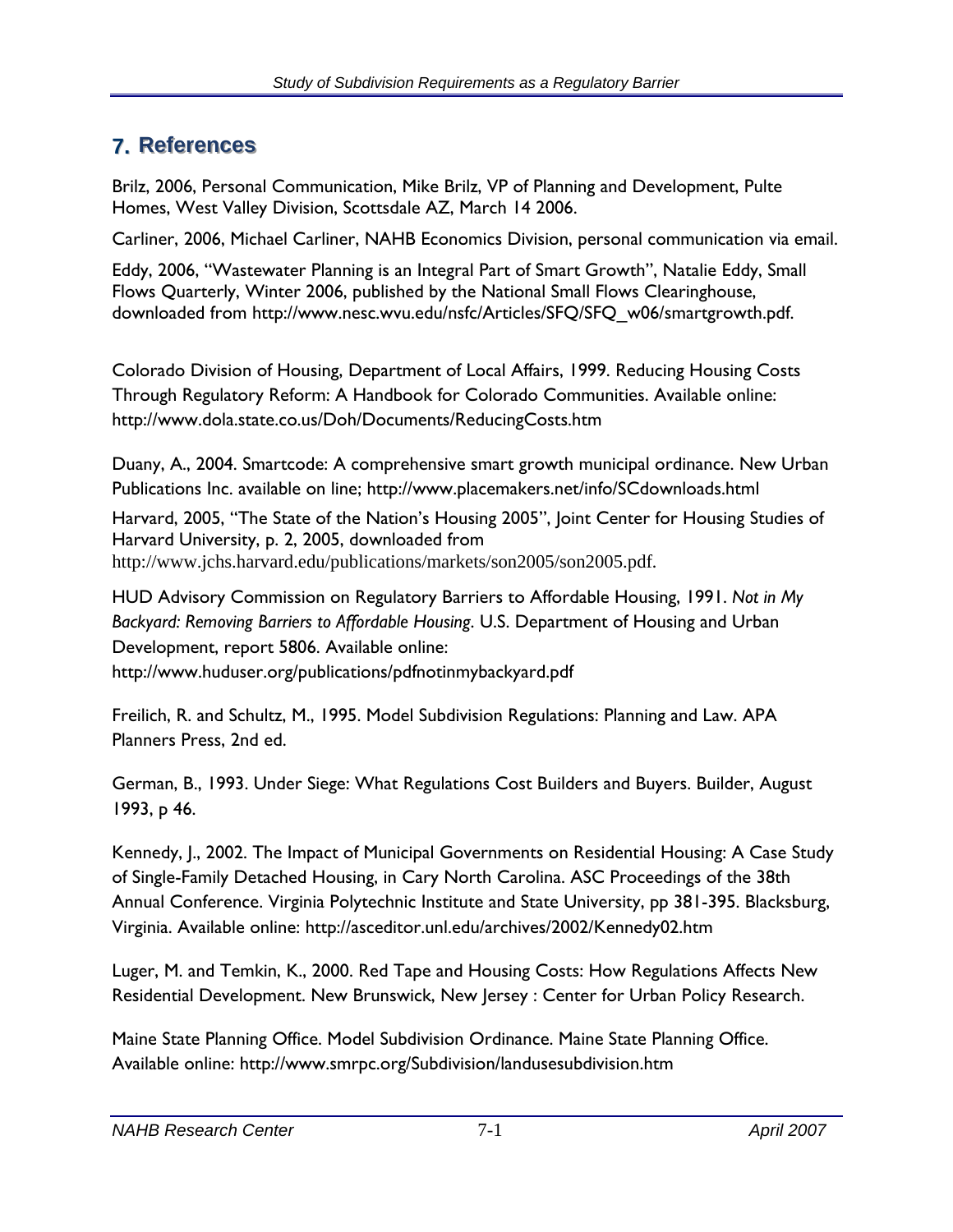Maryland Department of Planning, 2001. Smart Neighborhoods: Managing Maryland's Growth. Baltimore, MD: Maryland Department of Planning, Sep 2001, pub 2001-04. Available online: http://www.mdp.state.md.us/pdf/smartneighborhoods.pdf

Metropolitan Planning Commission of Knoxville and Knox County, 2004. Knoxville-Knox County minimum subdivision regulations. Knoxville, TN: The Commission. Available online: http://www.knoxmpc.org/zoning/subreg.pdf

NAHB, 2006, a, New Ideas for Detached Density, David A. Clinger, Land Development, National Association of Home Builders, Winter 2006 Vol 19, No. 1, Winter 2006, p. 36-41.

NAHB, 2006, b, "A Misunderstood Concept", Interview with Denver Land Planner David Clinger, Land Development, National Association of Home Builders, Vol 19, No. 1 Winter 2006.

NAHB, 2006, c, "Supreme Court to hear Wetlands Cases", Land Development, Vol. 19, No. 1, Winter 2006, published by the National Association of Home Builders, p. 4-5.

NAHB, 2006, d, "Honoring 14 Communities for reducing Regulatory Barriers to Affordable Housing", Land Development, Vol.19, No.1 Winter 2006, National Association of Home Builders, p. 10-16.

National Association of Home Builders Research Center, 1987. "Affordable Residential Land Development: A Guide for Local Government and Developers." Volume I of *Affordable Housing: Challenge and Response.* Upper Marlboro, Maryland: NAHB Research Center.

National Association of Home Builders Research Center, 1993. Proposed Model Land Development Standards and Accompanying Model State Enabling Legislation, 1993 Edition. Washington, DC: U. S. Department of Housing and Urban Development, Office of Policy Development and Research

Nelson, A., Pendall, R., Dawkins, C. and Knaap, G., 2002. The Link Between Growth Management and Housing Affordability: The Academic Evidence. Working paper for Brookings Institution Center on Urban and Metropolitan Policy. Available online: http://www.brook.edu/dybdocroot/es/urban/publications/growthmang.pdf

Schuetz and White (1992) Identifying and Mitigating Local Regulatory Barriers to Affordable Housing in Waukesha County, Wisconsin, Mary Kay Schuetz, Professor Sammis B. White, Urban Research Center, University of Wisconsin-Milwaukee, May 29, 1992.

Seattle Washington Department of Public Works (2005) Seattle Street Edge Alternatives website

http://www.ci.seattle.wa.us/util/About\_SPU/Drainage\_&\_Sewer\_System/Natural\_Drainage\_Syst ems/Street\_Edge\_Alternatives/index.asp.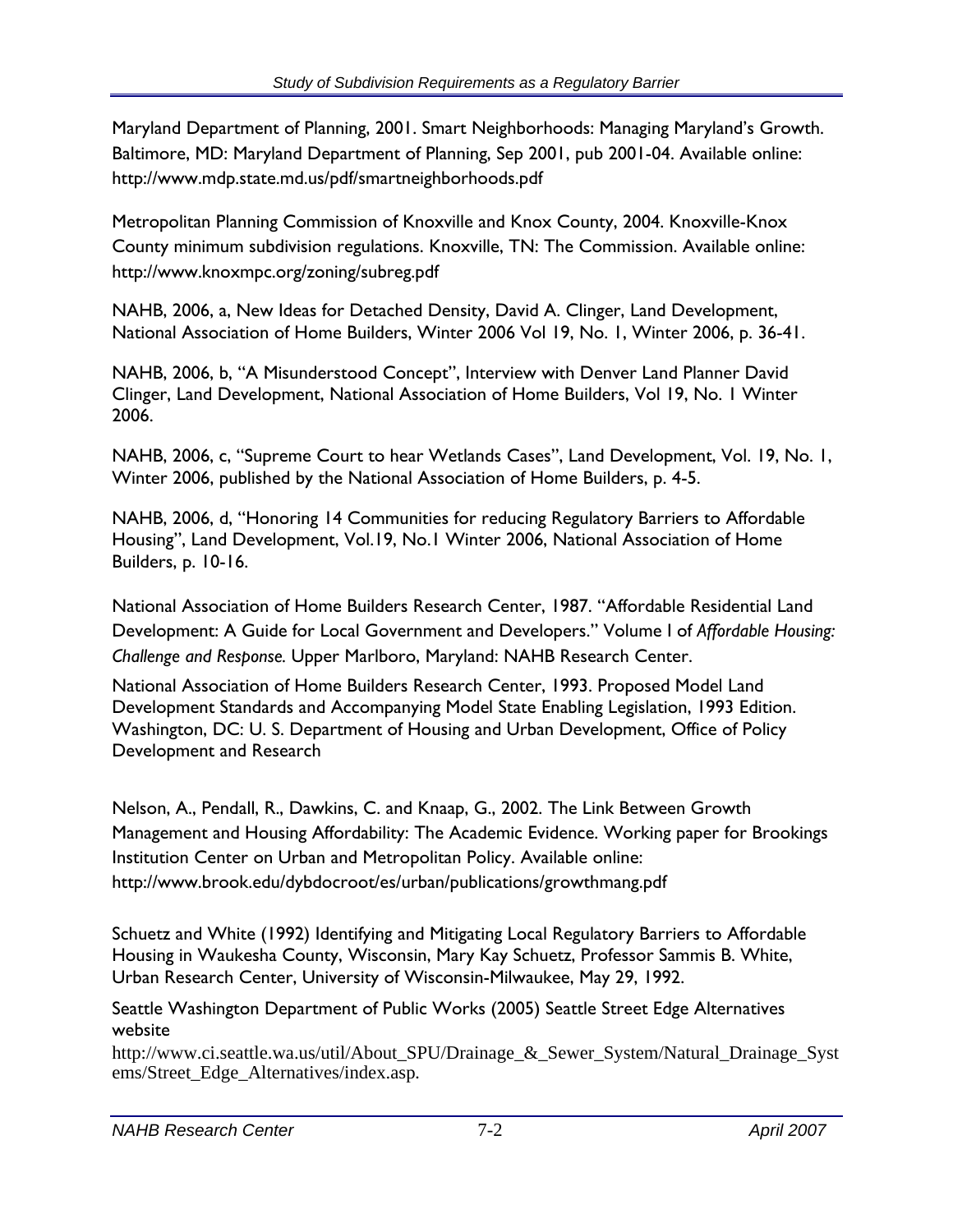Planning Advisory Service, 2004. Codifying New Urbanism. Chicago, IL: American Planning Association, report no 526.

Planning Advisory Service, 1998. Principles of Smart Development. Chicago, IL: American Planning Association, report no 479.

Schuetz, M. and White, S., 1992. Identifying and Mitigating Local Regulatory Barriers to Affordable Housing in Waukesha County, Wisconsin. Working paper for Urban Research Center, University of Wisconsin-Milwaukee. Available online: http://www.huduser.org/rbc/docs/milwaukee071102.pdf

Transportation and Growth Management Program, 1999. Model development code and user's guide for small cities. Salem, OR: Oregon Department of Transportation. Available online: http://www.oregon.gov/lcd/tgm/docs/model\_dev.zip

U.S. President's Committee on Urban Housing, 1968. A decent home: the report of the President's Committee on Urban Housing. Washington, DC: Govt. Printing Office.

Weitz, S., 1982. Affordable Housing: How Local Regulatory Improvements Can Help. Product of the Joint Venture for Affordable Housing. Washington, DC: U.S. Department of Housing and Urban Development, Office of Policy Development and Research, September 1982.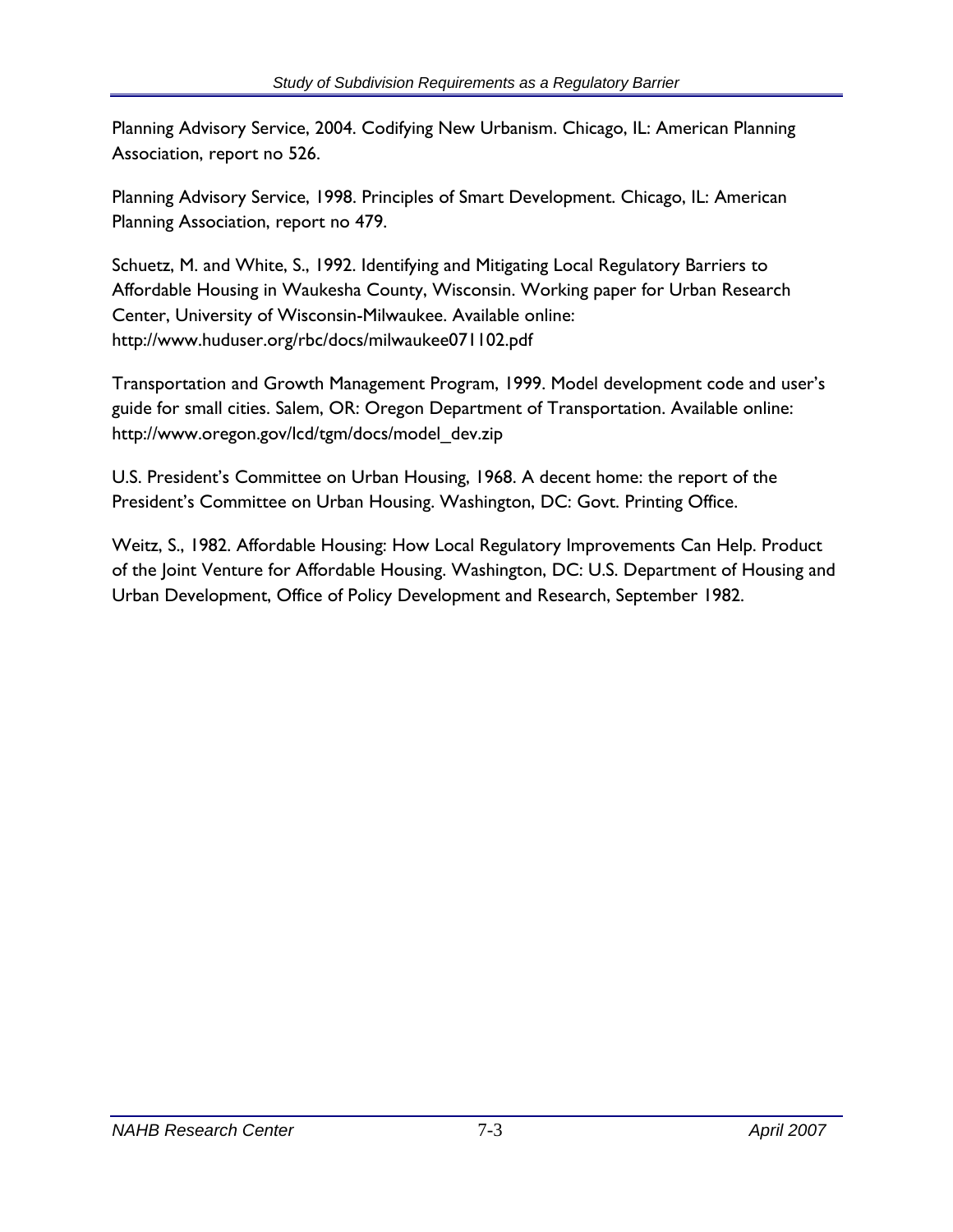# **8. Endnotes**

<sup>ii</sup> Myths and Facts About Affordable and High Density Housing, California Planning Roundtable, downloaded from http://www.abag.ca.gov/services/finance/fan/housingmyths2.htm

iii Ibid

<sup>iv</sup> U.S. Department of Housing and Urban Development NOTICE PDR-2006-01

downloaded from http://www.huduser.org/datasets/il/il06/MedianNotice\_2006.pdf

 $\mathrm{v}$  "It's a relatively simple formula -- developer builders are 'for profit' entities and each dollar added to construction goes right back into the cost of the home. The ability to manage/reduce construction costs by increasing efficiency will result in lower home pricing. Reducing processing times ultimately reduces the carrying costs associated with projects. Locally, processing times for some municipalities have almost doubled in the past five years. Quick math would indicate that a year longer in processing theoretically adds ~\$2,250 per home in carrying costs (purchase 40 acres  $\textcircled{a}$ , \$150k = \$6m; at 6 percent assume \$360,000 in annual interest charges incurred; assuming 4 units per acre yields 160 homes; \$360,000 interest/160 homes = \$2,250)." Personal Communication, Mike Brilz, VP of Planning and Development, Pulte Homes, West Valley Division, Scottsdale AZ, March 14 2006

 $^{\rm i}$  Regulatory Barriers Clearinghouse P.O. Box 23268 Washington, DC 20026-3268 available online: http://www.huduser.org/rbc/

vi US Department of Housing and Urban Development *Proposed Model land Development Standards and Accompanying Model State Enabling Legislation,* 1993 edition, p. 1.

vii Freilich and Schultz (1995), *Model Subdivision Regulations: Planning and Law; Knoxville-Knox County Minimum Subdivision Regulations* (2004); *Proposed Model Land Development Standards and Accompanying Model State Enabling Legislation* (1993), written by the NAHB Research Center for the U.S. Department of Housing and Urban Development;; *Smart Neighborhoods: Managing Maryland's Growth* (2001), and Oregon's model code, *Model Development Code and User's Guide for Small Cities* (1999); American Planning Association's (APA) *Principles of Smart Development*  (1998); APA's *Codifying New Urbanism* (2004); Nelson et al (2002), *The Link Between Growth Management and Housing Affordability: The Academic Evidence;;* 

viii The U.S. Census groups states by region in two ways. One grouping method is by four regions, which include: the Northeast, Midwest, South, and West. The other grouping method divides the four regions into nine divisions, which include: New England, Middle Atlantic, South Atlantic, East South Atlantic, West South Central, East North Central, West North Central, Mountain, and Pacific. This study uses the four regions to group states.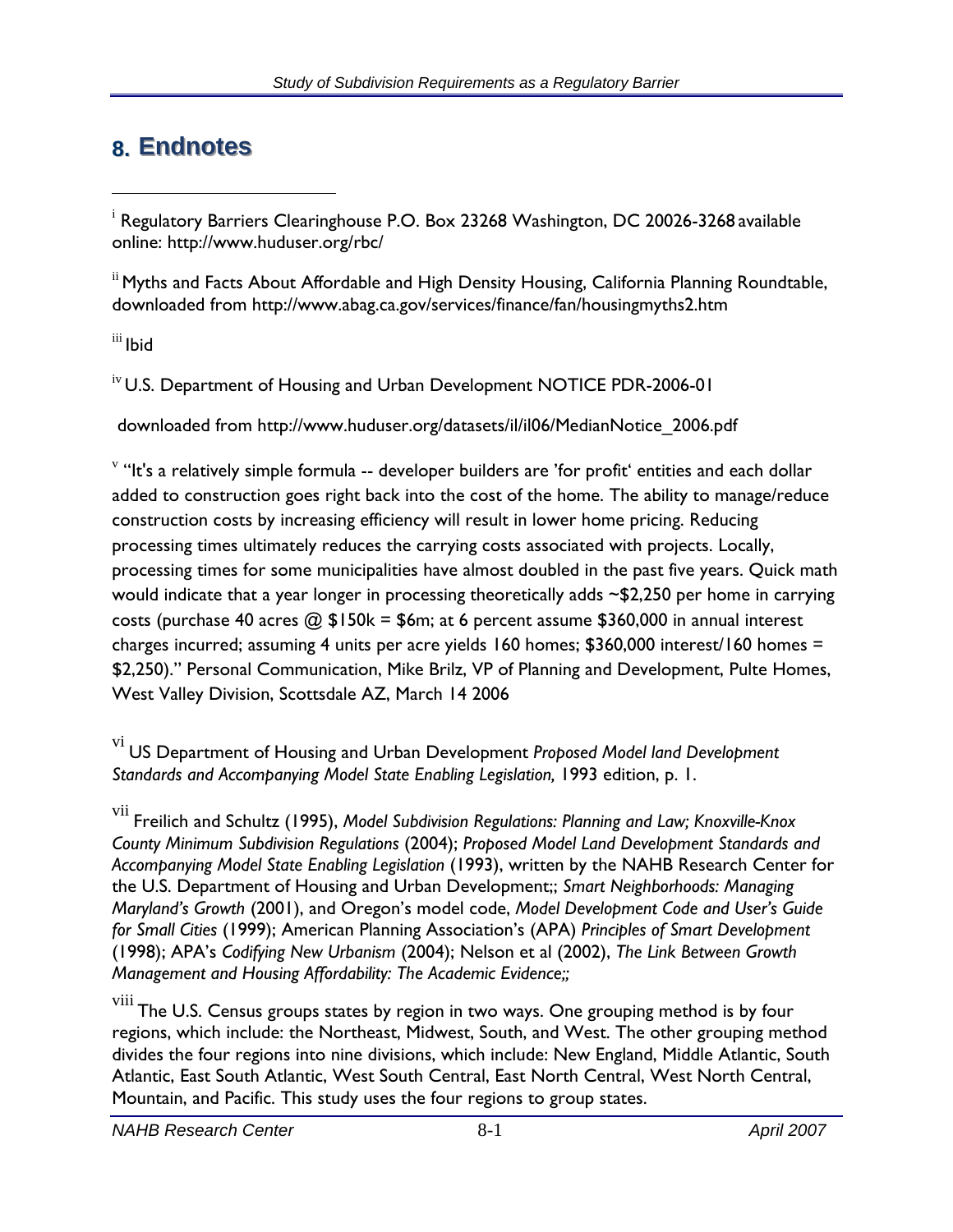$\frac{1}{10}$  The research team created four quartiles for population of jurisdictions within the sample. Each quartile is comprised of 25 percent of the jurisdictions in the sample

 $x$  The U.S. Census of Construction for 2004 lists the median lot size in the West census sub region as 7000 sq feet.

 $x_i$ <sup>xi</sup> The U.S. census of Construction for 2004 lists the median lot size in the New England sub region as 22,000 sq. feet.

<sup>xii</sup> U.S. Census of Construction for 2005. Downloaded from http://www.census.gov/const/C25Ann/lotsizesolddetpr.pdf

<sup>xiii</sup> HUD's Affordable Housing Design Advisor Web site http://www.designadvisor.org/

xiv Design Centre for Sustainability at UBC downloaded from http://www.sgog.bc.ca/uplo/Sq1Housing.pdf

xv Ibid

<sup>xvi</sup> U.S. Census of Construction Survey for 2005, Median and Average Square Feet of Floor Area in New One-Family Houses Completed by Location: Built For Sale. Downloaded from http://www.census.gov/const/C25Ann/sfforsalemedavgsqft.pdf

xvii U.S. Census of Construction Survey for 2005: Interior floor areas. Downloaded from http://www.census.gov/const/C25Ann/soldsqftdetach.pdf

<sup>xviii</sup> The details on the land cost estimation is given in the Appendix B. The details on the assumptions used with the RS Means costing approach is given in Appendix B. The details on the unit costs for infrastructure elements are given in the Appendix B and in Excel spreadsheet "Current cost analysis." Appendix F. Summaries for all land and site development standards are given in the "cost" tab. Details for each land or site development standard given in the worksheet labeled as that standard.

 $\frac{xx}{x}$ Discussions with potential local user groups such as Home Builder Associations are needed to verify that there is interest in using the tool to obtain estimates of regulatory cost barriers for a relatively well defined geographic area.

The research team is evaluating possible funding mechanisms for the verification and deployment of this tool. Possible steps that would need to be taken for verification include:

 a) one or more local user groups supplies the local land cost information and possibly local infrastructure cost factors; b) the tool computes the regulatory cost barriers associated with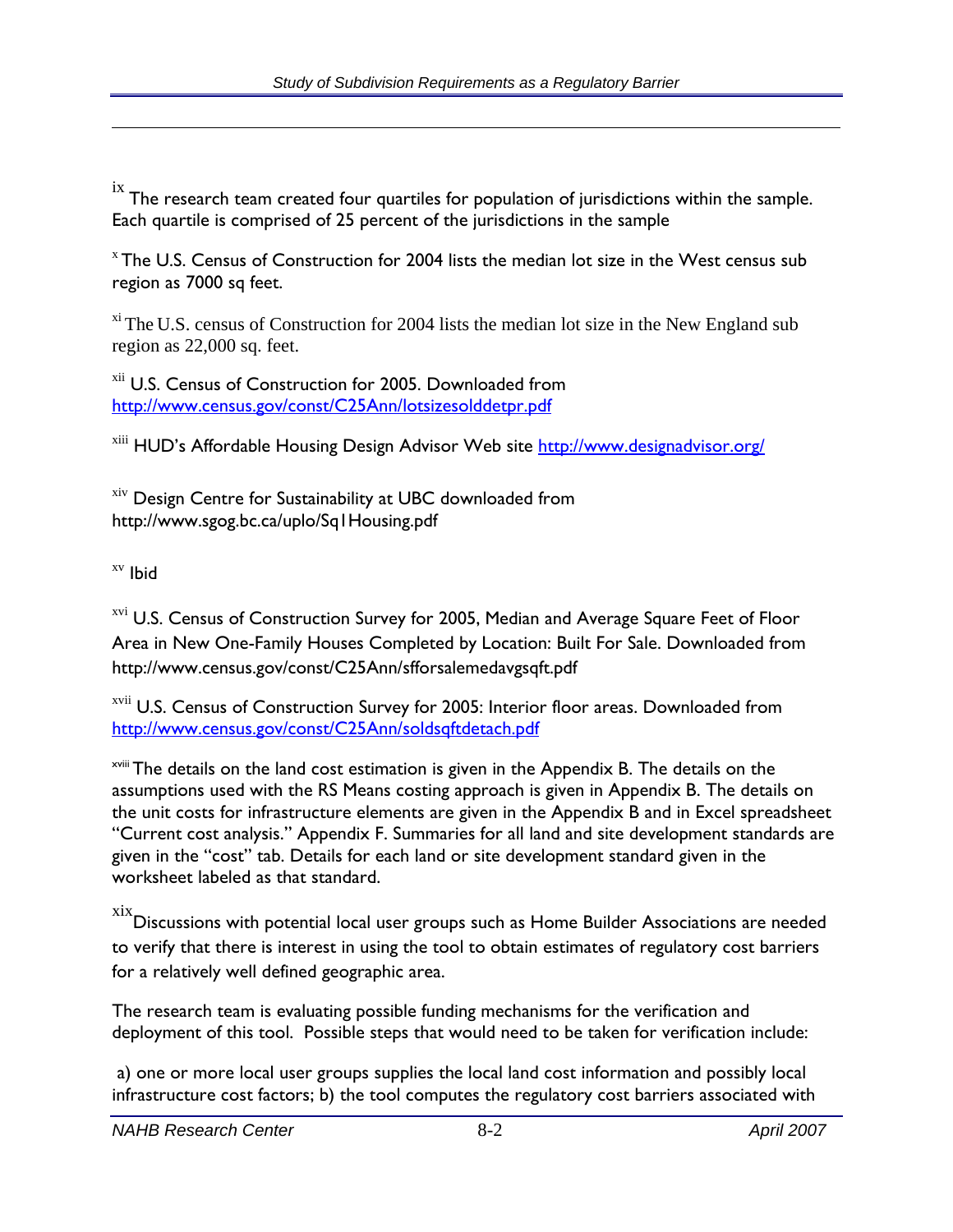land and infrastructure and provides the results in a simple report format; c) the local user evaluates the utility of the report format and provides feedback for modification if necessary

 $x$ <sup>xx</sup> 1 story economy grade - 1200 square foot structure \$70.25; 1800 square foot structure \$61.50; 2 story average quality grade 1800 square foot structure \$85.03; 2,000 square foot average grade structure \$81.63 from 2005 RS Means Residential Construction costs. see Appendix B Unit Cost Estimates

 $xxi$ <sup>xxi</sup> U.S. Census of Construction data for price of housing per square foot. Downloaded from http://www.census.gov/const/C25Ann/soldpricesqftdetach.pdf

xxii U.S. Census of Construction data for median cost of construction per square foot. Downloaded from http://www.census.gov/const/C25Ann/soldmedavgppsfdetach.pdf

xxiii See Appendix B; detailed formula given in "Lot Width" worksheet in Subdivision Requirements as a Regulatory Barrier to Affordable Housing ; Cost Analysis Workbook, Appendix F

xxiv See Appendix 3.3; detailed formula given in "Pavement Width" worksheet in Subdivision Requirements as a Regulatory Barrier to Affordable Housing current cost analysis 0329.xls<sup>;</sup>

xxv See Appendix 3.3; detailed formula given in "Front Setback" worksheet in Subdivision Requirements as a Regulatory Barrier to Affordable Housing current cost analysis 0329.xls;

xxvi If the benchmark was larger than a jurisdiction's minimum requirement for a variable, the result of Step 6 would be a negative cost. In other words, the jurisdiction's requirements allowed for less expensive development than the benchmark. We excluded negative costs from our calculations because the focus on the study was the costs of excessive regulation.

**xxvii** This figure includes all permits issued for single-family dwellings in 2004. This includes dwellings on lots in subdivisions and other dwellings. The Census Bureau's Current Construction Reports, the data source used for building permits, does not distinguish between single-family permits issued in subdivisions and other permits.

xxviii The cost analysis included calculation of the mean and median cost of regulatory cost barriers for each variable. In creating the national estimate of the cost of excessive regulation, we used the mean cost estimates. The mean cost estimates provide a better estimate of regulatory cost barriers because mean cost estimates use the average costs, rather than the mid-point costs. In other words, the mean cost estimates reflect the total aggregate regulatory cost barriers for all jurisdictions divided by the number of jurisdictions with one or more regulatory cost barrier.

xxix U.S. Census of Construction 2006, New Detached One-Family Housing Units Sold by Price per Square Foot, downloaded from http://www.census.gov/const/C25Ann/soldpricesqftdetach.pdf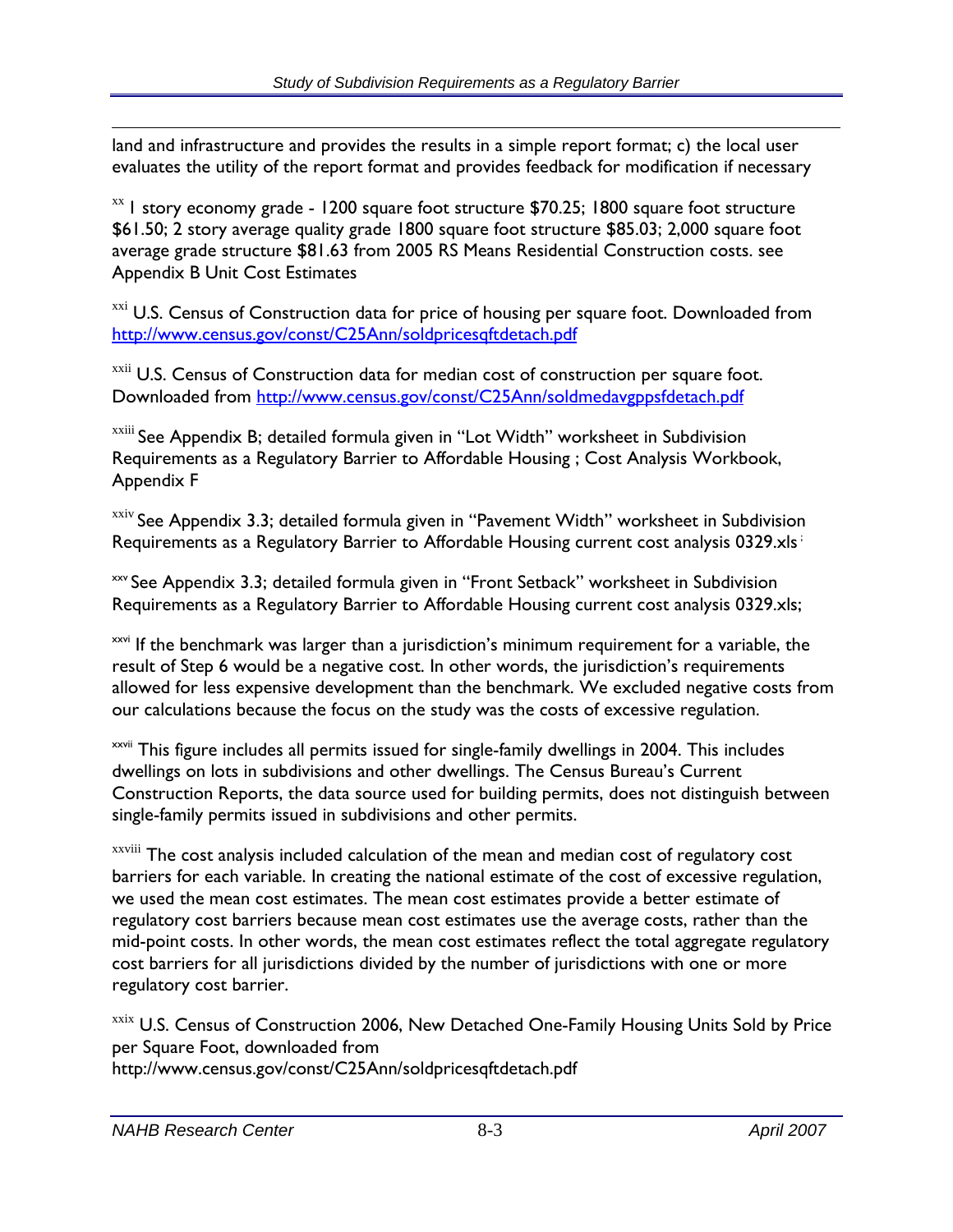$xxx$  "On the development side, some municipalities locally are starting to require minimum lot sizes (i.e., no lots less than 60 feet wide). This type of ordinance will likely eliminate entry level housing, as land costs are  $\sim$ 25 percent of a house cost -- the ability to efficiently use the land over a few more lots reduces the overall cost per home." (Brilz, 2006)

xxxi According to Denver land planner David Clinger, as quoted a recent issue of Land Development Magazine (NAHB 2006, a) "Some cities realize that four to the acre zoning prices their own employees out of homeownership." Using non rectangular lot geometries and alternating wider and narrower lot street frontages known as "keyhole" or "zipper" type lot design, as well as judicious use of side yard use easements and creative landscaping and privacy fences, a wide range of award-wining designs have been developed for SFD homes at 7 to 10 units per acre (NAHB, 2006, b)

xxxii According to a King County Washington news release in Dec 2000, "The average cost of vacant urban land as a proportion of the average price of a new home has remained nearly the same over the last 20 years." downloaded from http://www.metrokc.gov/exec/news/2000/121300.htm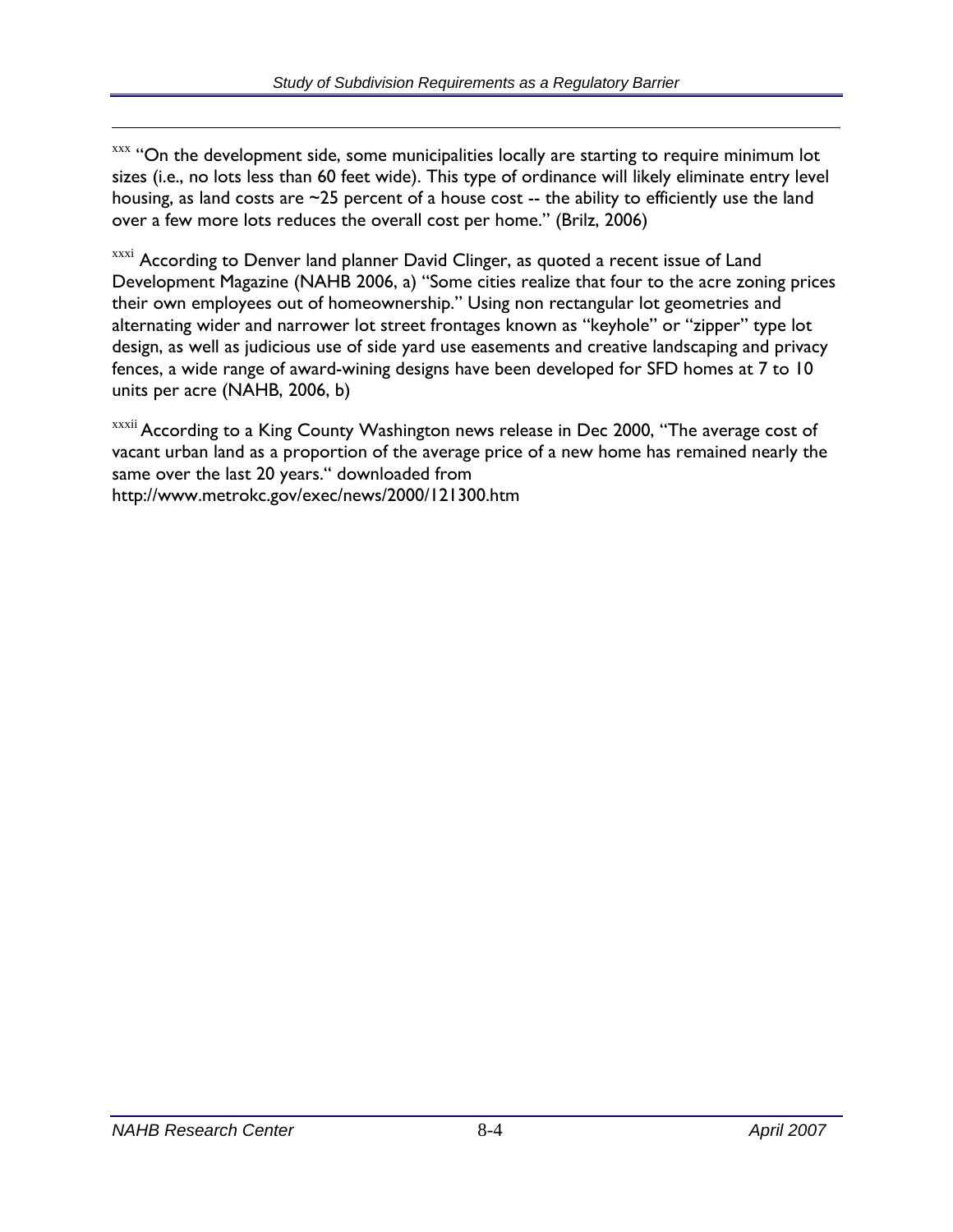**Appendix A Survey of Regulatory Standards**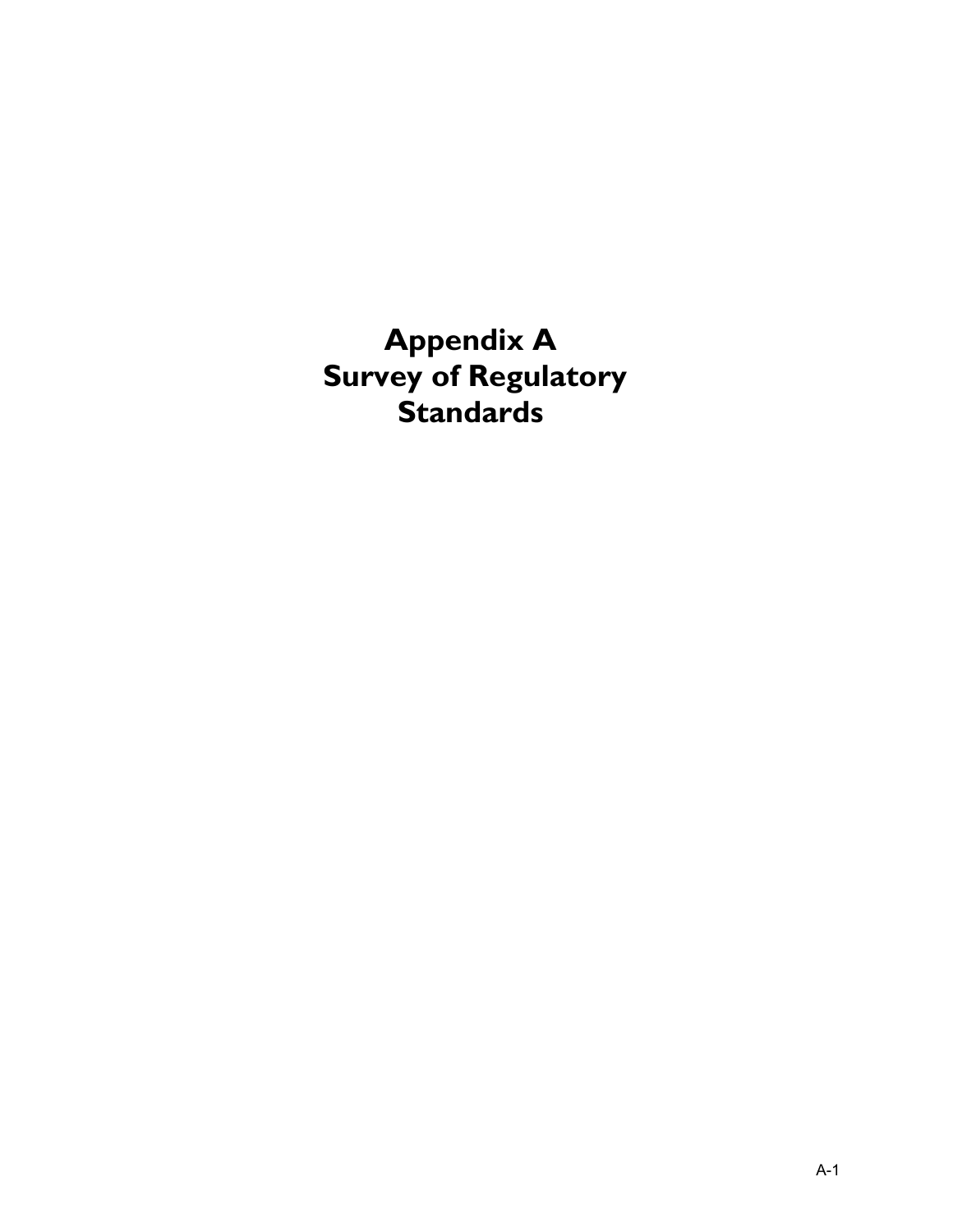## **Summary**

This report presents a statistical analysis of regulatory data gathered from subdivision and zoning ordinances for the national Study of Subdivision Requirements as a Regulatory Barrier to Affordable Housing. It serves as a technical appendix to the main report that discusses the implications of regulation on housing cost in the U.S.

The broader purpose of this study is to explore the connection between subdivision and zoning regulations and housing prices. The approach of the study is to investigate regulatory standards and requirements that raise the cost of residential development. This is done by examining regulatory standards that lend themselves to direct measurement and analysis of their cost implications.

The project has several distinct parts: (1) conducting review of literature available about the topic; (2) choosing regulatory variables and collecting data on them for a nationwide representative sample of jurisdictions; (3) determining excessive values for the variables and determining the associated costs; and (4) assessing the administrative and processing costs of the regulations.

This report documents the second part of the study: data collection for specific variables for a national sample of jurisdictions. The core of the report is a descriptive analysis of the 14 variables included as part of the sample. The report presents the sampling methods and procedures for collecting the data.

#### **METHODS**

#### **SAMPLING METHODS**

This report is based on a sample of 469 local governments in the U.S. that have the authority to adopt land use regulations. The sampling challenge was to develop a methodology that resulted in a random sample that is representative of the population. The objective was to develop a sample that was (1) geographically representative of jurisdictions across the nation, (2) reflected the national distribution of population (including jurisdiction size), (3) reflected both fast and slow growing jurisdictions, and (4) represented a range of government types.

The methodology we used to draw the sample weighted the sample by population in states (e.g., the number of samples for each state is proportional to its population) and then by amount of population growth in each local government between 1996 and 2000. This methodology placed emphasis on the amount of population in each state, and ensured that both fast and slow growing governments were represented.

The sampling methodology originally intended to examine subdivision ordinances from 1,100 jurisdictions. When the Project Team began evaluating which standards to measure, we found that many of the relevant standards were in zoning ordinances, rather than subdivision ordinances. After consultation with HUD, the Project Team decided to review zoning ordinances and subdivision ordinances and to reduce the sample size to 500 jurisdictions to reflect the increased work of gathering data from multiple ordinances. We chose the smaller sample of 500 jurisdictions from the previous sample of 1,100 jurisdictions. In cases where the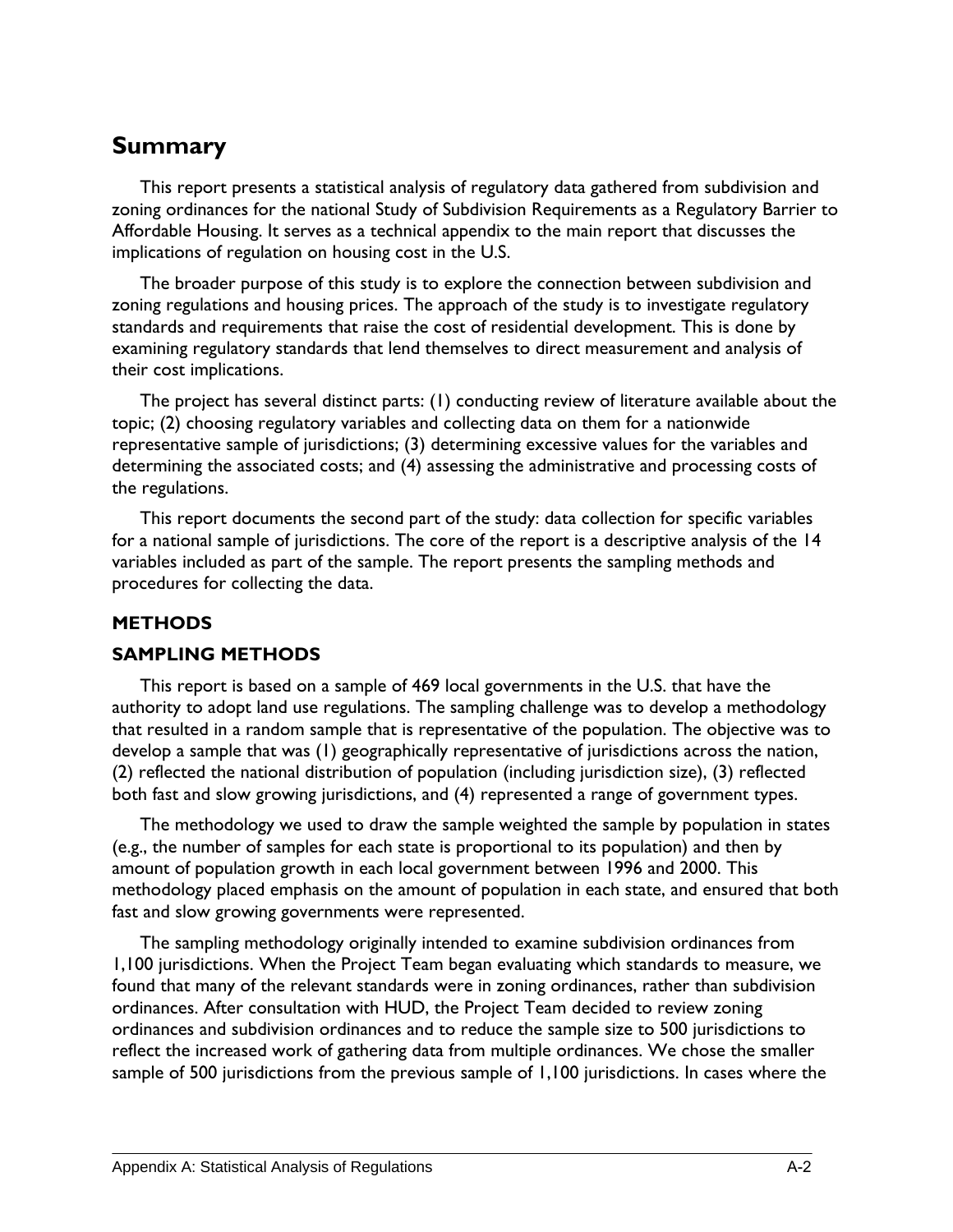ordinances could not be obtained from the jurisdiction, we used a substitution method to choose a different jurisdiction.

Analysis of the sample jurisdictions performed after data collection was completed showed that the sample is roughly representative of each state by population and geography. Jurisdictions in the sample represent 26% of the entire U.S. population.

### **ORDINANCE REVIEW PROCEDURES**

Ordinance review consisted of five steps.

- 1. *Choose the residential district to review.* The first step in ordinance review was choosing the correct residential district to review. This step was the most critical step in ordinance review. The methods for choosing the zoning district are presented below.
- 2. *Gather data from the zoning ordinance.* The following information was generally found in the section of the ordinance that described the chosen zoning district: lot width, lot size, floor area, and setbacks. The zoning ordinance often contained landscaping requirements and off-street requirements.
- 3. *Gather data from the subdivision ordinance.* The following standards were generally found in the design standards section of the subdivision ordinance: sidewalk requirements, street width standards, open space requirements, and curb and gutter requirements. Some jurisdictions included landscaping or off-street parking requirements in the subdivision ordinance.
- 4. *Search both ordinances for missing standards.* When researchers did not find standards in the usual ordinance, they searched the other ordinance for the standards. For example, if landscaping standards were not found in the subdivision ordinance, the researcher searched the zoning ordinance for landscaping standards for the chosen zoning district.
- 5. *Gather administrative data.* The final step was to gather administrative data about the ordinances, such as the last date the ordinance was updated and the type of update.

## **METHODS FOR CHOOSING ZONING DISTRICTS**

Zoning ordinances presented some inherent challenges to analysis of the variables. A typical zoning ordinance has three or more residential districts. The Project Team quickly concluded that reviewing every residential district for each jurisdiction in the sample would be infeasible. Thus, we developed a protocol for gathering standards that significantly reduced the data collection effort.

We focused our attention on the "border" zone between low-density single-family development and high-density multifamily development. These "border" zones typically had smaller minimum regulations for lot size and other lot dimension variables than other singlefamily zones. We focused on this zone because it presents a greater opportunity for development of affordable housing than zones that require larger lot sizes.

We chose the "border" zone based on the following characteristics: it permitted detached single-family houses outright; it had the smallest minimum lot size and setbacks; and (where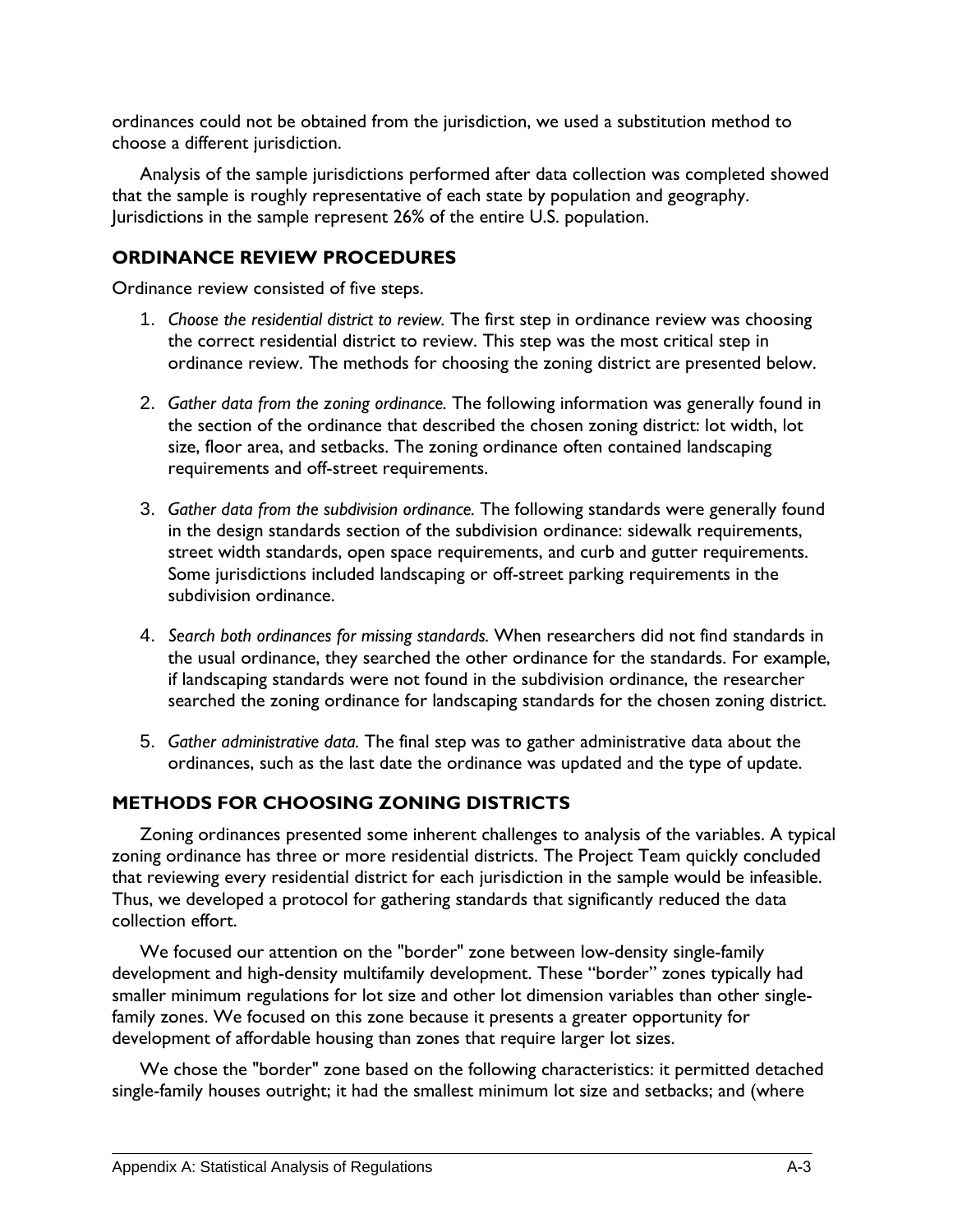applicable) it allowed a mixture of detached single-family houses and duplexes or multifamily housing. In cases where it was unclear which zone to choose after evaluating these characteristics, we always chose the zone with the smallest minimum lot size where detached single-family homes are permitted outright.

#### **ANALYTICAL APPROACH**

The analytical approach focused on two types of statistical analysis: (1) basic descriptive analysis; and (2) means testing. The basic descriptive analysis consisted of the following statistics: mean, median, mode, frequencies, range, and standard deviation. The means testing used chi-square and ANOVA with post-hoc testing to determine if the variables varied significantly by class membership within subcomponents of the sample including government type, census region, membership in a Metropolitan Statistical Area (MSA), central city, and population quartiles. These tests showed whether and how the variables differed by these subcomponents and which differences were significant.

#### **SUMMARY OF FINDINGS**

Table 1 provides a summary of descriptive statistics for the variables reviewed in the study. The findings for each variable are discussed below.

|                                                 |     |       |                |                | <b>Standard</b> |               |                                            |
|-------------------------------------------------|-----|-------|----------------|----------------|-----------------|---------------|--------------------------------------------|
|                                                 | N   |       |                |                |                 |               | Mean Median Mode Deviation Minimum Maximum |
| Minimum lot size (square feet)                  | 419 | 9924  | 6,000          | 5000           | 16.946          | 750           | 217.800                                    |
| Minimum lot width (linear feet)                 | 342 | 61.92 | 60             | 50             | 25              | 20            | 250                                        |
| Minimum front setbacks (linear feet)            | 413 | 25.15 | 25             | 25             | 13              | $\Omega$      | 100                                        |
| Minimum side setbacks (linear feet)             | 417 | 8.257 | 8              | 5              | 5               | $\Omega$      | 30                                         |
| Minimum rear setbacks (linear feet)             | 404 | 20.55 | 20             | 25             | 9               | 0             | 65                                         |
| Minimum floor area (square feet)                | 86  | 1060  | 1,000          | 1000           | 359             | 500           | 2,500                                      |
| Minimum off-street parking spaces               | 367 | 1.878 | 2              | 2              |                 | 0             | 4                                          |
| Minimum open space requirements                 |     |       |                |                |                 |               |                                            |
| Percent of total land in subdivision            | 47  | 13.1  | 10             | 10             | 9               | 3             | 50                                         |
| Number of square feet per dwelling unit         | 18  | 1562  | 795            | 871            | 3,447           | 310           | 15,246                                     |
| Number of square feet per person                | 34  | 229.4 | 218            | 218            | 112             | 87            | 436                                        |
| Minimum sidewalk width (linear feet)            | 153 | 4.487 | $\overline{4}$ | $\overline{4}$ | 1               | 3             | 10                                         |
| Minimum planting strip width (linear feet)      | 37  | 4.608 | 5              | 5              |                 | $\mathcal{P}$ | 8                                          |
| Minimum street pavement width (linear feet)     | 192 | 27.81 | 28             | 30             | 6               | 16            | 45                                         |
| Minimum street right-of-way width (linear feet) | 262 | 52.24 | 50             | 50             | 8               | 20            | 80                                         |

#### **Table 1. Summary of descriptive statistics of the variables reviewed**

Source: Survey of Regulatory Standards, CPW 2006

#### **Most of the 469 jurisdictions reviewed had zoning and subdivision ordinances.**

Eighty-three percent of the jurisdictions had both zoning and subdivision ordinances. Six percent of jurisdictions only had zoning ordinances, 4% of jurisdictions only had subdivision ordinances, and 6% of jurisdictions had neither ordinance. The jurisdictions with neither ordinance were included in the study to represent jurisdictions with less regulation.

**Lot size requirements were highly variable among jurisdictions.** The smallest minimum lot size in the study was 750 square feet and the largest was 217,800 square feet (5 acres). Forty-one percent of the jurisdictions in the sample had minimum lot sizes between 5,000 and 6,999 square feet. Statistical testing showed significant differences in lot size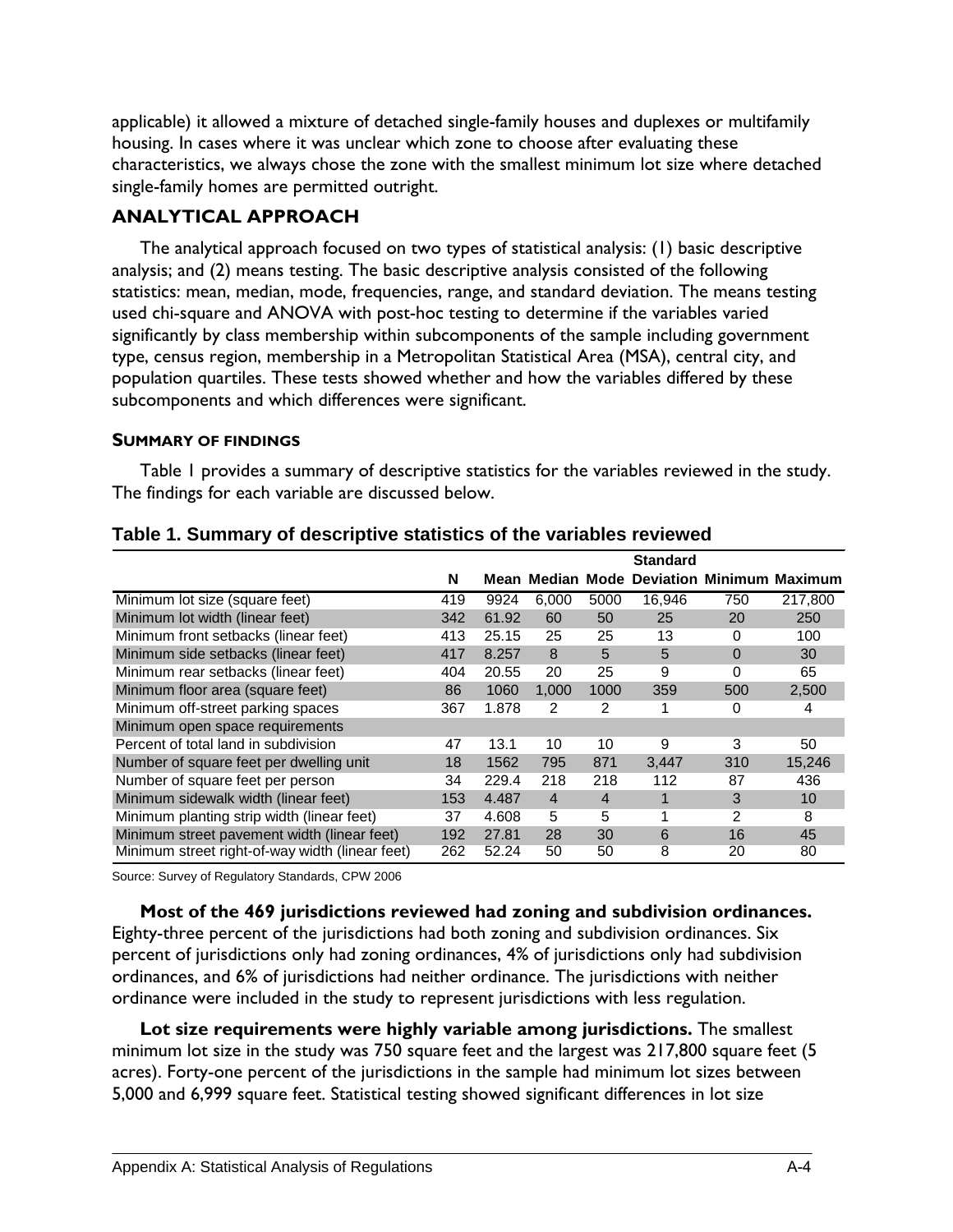requirements for each subcomponent of the sample. This indicated that there were fundamental differences in minimum lot sizes for each of the subcomponents of the sample. For example, there were significant differences in minimum lot sizes for each of the four Census regions (one of the subcomponents of the sample), with larger minimum lot sizes in the Northeast than in the other three regions.

**Lot widths varied across jurisdictions.** The smallest lot width requirement was 20 feet, the largest 250 feet, and the median 60 feet. Fifty-five percent of jurisdictions required minimum lot widths of 50 to 69 feet. As with lot sizes, statistical testing showed significant differences in lot width requirements for each subcomponent of the sample.

**The mean front setback requirement was 25 feet.** Fifty-six percent of jurisdictions had front setbacks between 20 to 29 feet. Like lot size and width, front setbacks differ in a significant way for each subcomponent of the sample.

**The mean side setback requirement was eight feet per side.**. Fifty-eight percent of jurisdictions required minimum side yard setbacks of between five to nine feet. Side setbacks differed in significant ways for each subcomponent of the sample.

**The mean rear setback was 21 feet.** The smallest requirement for a rear setback was zero feet and the largest was 65 feet. Fifty-five percent of jurisdictions required rear setback of between 20 to 29 feet. Rear yard setbacks differed in significant ways for each of the five subcomponents of the sample, except for population quartiles.

**Fewer than 20% of jurisdictions had minimum floor area requirements.** For these, the mean floor area was 1,060 square feet and the median 1,000 square feet. The smallest floor area requirement was 500 square feet per dwelling unit and the largest 2,500 square feet.

**More than three-quarters of the jurisdictions required two off-street parking spaces.** For these, the mean number of off-street parking spaces required per dwelling unit was 1.88 and the median was 2 parking spaces. Further statistical testing showed that the number of off-street parking spaces required differed in a significant way based on population quartile, as well as between central cities and non-central cities.

**Fewer than half of the jurisdictions had landscaping standards.** Forty-two percent of the jurisdictions had landscaping standards specifically for subdivisions or the zoning district that we examined for the study. Differences in landscaping requirements were significant for the following subcomponents of the sample: Census region, whether the jurisdiction is part of an MSA, and population quartile.

**Open space standards show substantial variation.** We collected three types of requirements for open space: (1) percent of total land in the subdivision, (2) number of square feet per dwelling unit, and (3) number of square feet per person. About 20% of the jurisdictions in the sample used one of these methods for determining open space requirements.

**Fifty-one percent of jurisdictions explicitly required sidewalks.** Twenty-six percent of all jurisdictions required sidewalks on both sides of the street. The average sidewalk width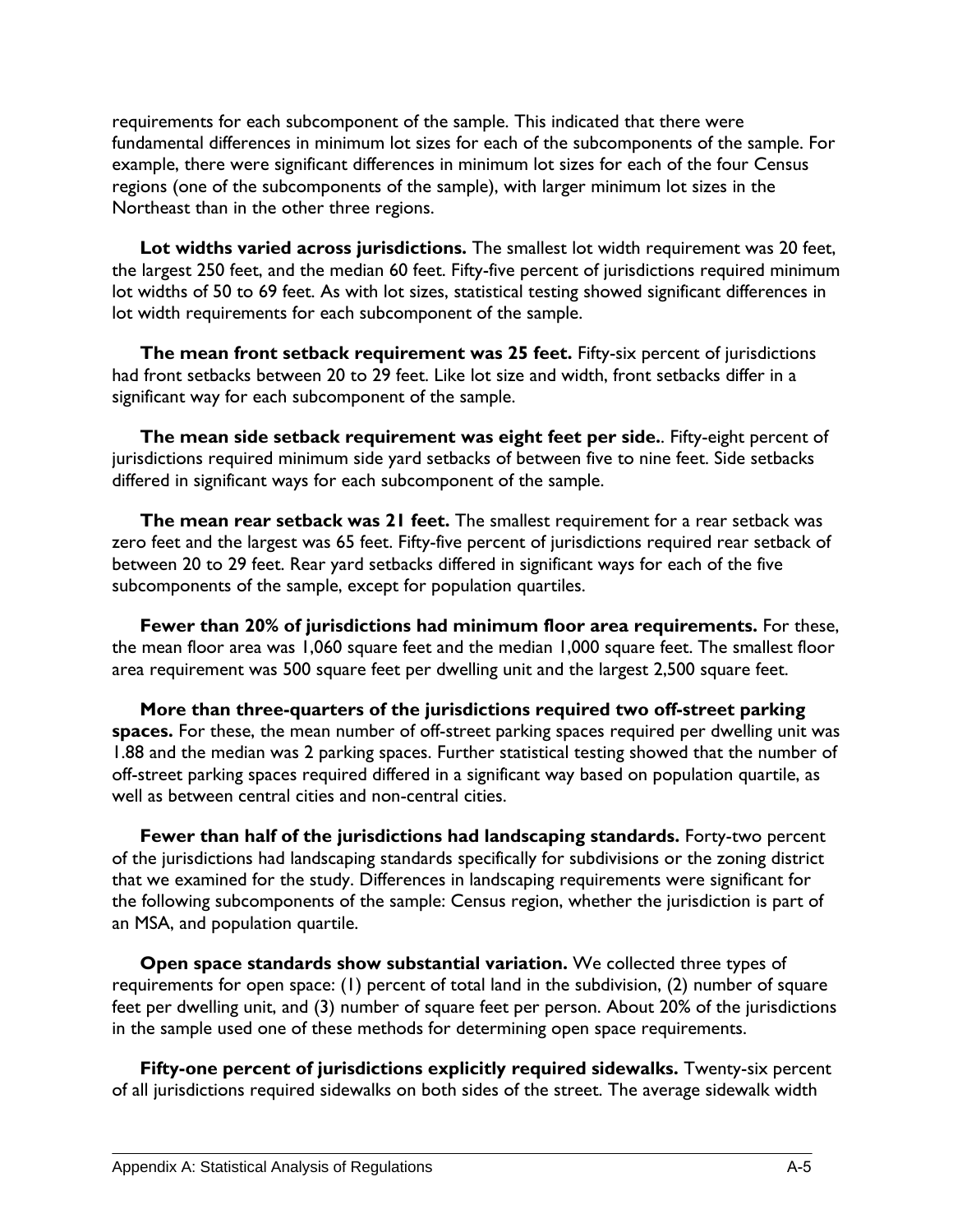was four feet. Requirements for sidewalks varied in a significant way by the following subcomponents of the sample: government type, whether the jurisdiction is part of an MSA, and the jurisdiction's population. In contrast, sidewalk width requirements did not vary significantly based on any of the subcomponents of the sample.

**Relatively few (8%) jurisdictions had requirements for planting strips.** The planting strip is a landscaped area between the sidewalk and curb. The mean and median planting strip width was five feet.

#### **Curbs and gutters were required by 50% of the jurisdictions in the study.**

**The mean and median pavement width for streets was 28 feet.** Most jurisdictions' standards for pavement width were either 20 to 24 feet wide, 25 to 29 feet wide, or 30 to 34 feet wide. Pavement width differed in a significant way for each subcomponent of the sample.

**The mean street right-of-way was 52 feet.** Fifty-six percent of jurisdictions with rightof-way standards require right-of-ways no smaller than 50 to 54 feet and 24% of jurisdictions require right-of-ways at least 60 to 64 feet wide. Street right-of-way requirements varied significantly by Census region.

#### **GENERAL OBSERVATIONS ABOUT DATA COLLECTION AND ANALYSIS**

The following section presents observations about the data collection and analysis phases of the survey of regulatory standards.

**Most jurisdictions regulated one or more of the variables.** Ninety-four percent of the jurisdictions in the sample had standards for one or more of the study variables. More than three-quarters of the jurisdictions had standards for lot size, front setbacks, and off-street parking spaces. About one-fifth of the jurisdictions had standards for open space and floor area.

**The population varied among jurisdictions.** The size of jurisdictions within the sample varied substantially. They ranged in population from 9.5 million people to 132 people, from some of the largest cities and most densely developed counties in the U.S. to small rural towns. These differences presented challenges in analyzing the regulatory standards. We addressed these challenges by separating the sample into population quartiles and comparing regulatory standards among the quartiles.

**Some of the variables had a broad range of values**. This indicates that jurisdictions are applying a wide range of regulatory standards. The basic statistical analysis showed that several of the variables had substantial variation. The following variables had a large range of values and large standard deviation compared to their mean: lot size, lot width, front setback, side setback, and open space. For example, a rural jurisdiction is likely to have larger minimum requirements for lot size and lot width than an urban city. We addressed these differences by separating the sample subcomponents and comparing regulatory standards within the subcomponent groupings. The subcomponents included government type, census region, membership in a Metropolitan Statistical Area (MSA), and central city.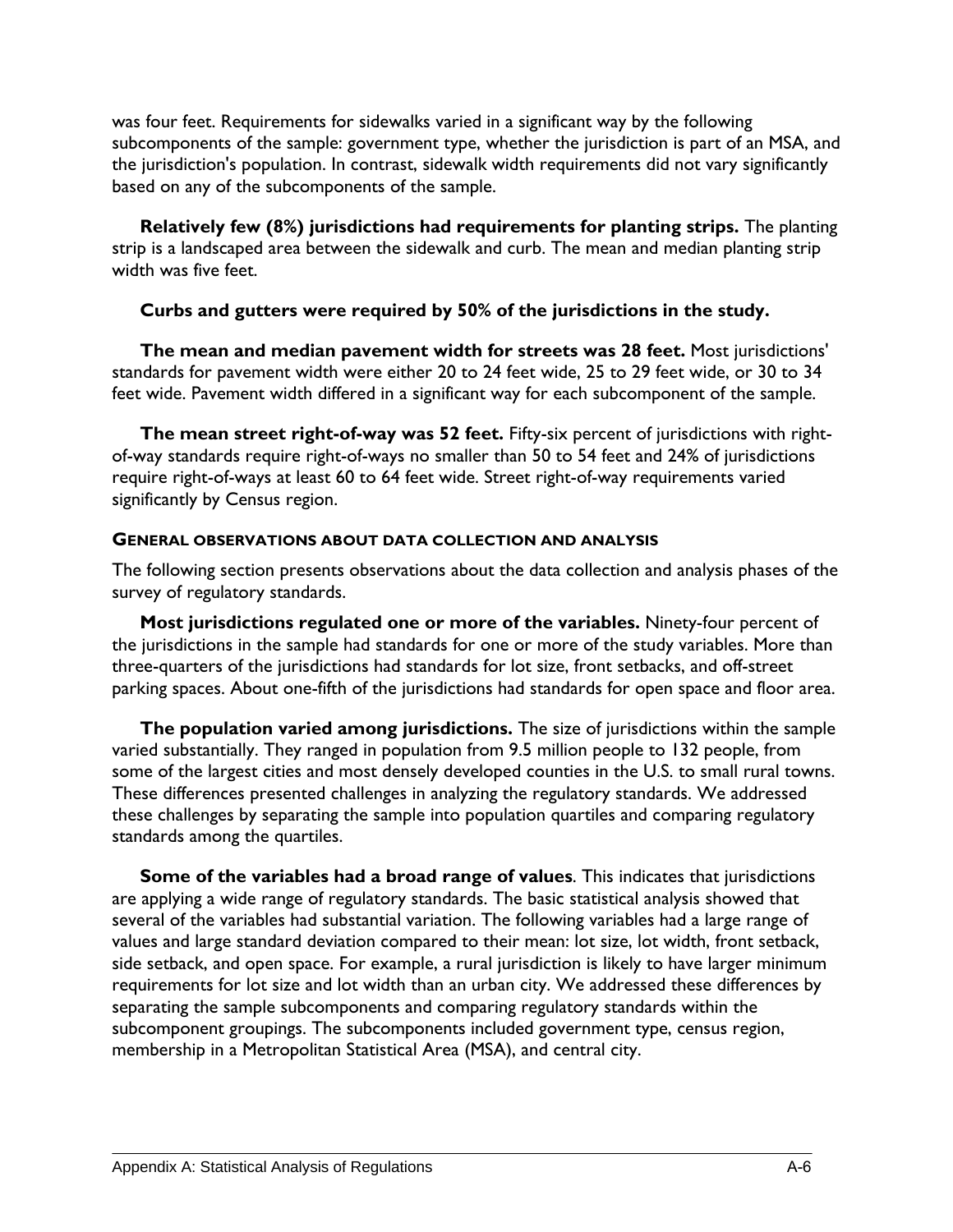# **Introduction**

This report presents a statistical analysis of regulatory data gathered from subdivision and zoning ordinances for the national Study of Subdivision Requirements as a Regulatory Barrier to Affordable Housing. It serves as a technical appendix to the main report that discusses the implications of regulation on housing cost in the U.S. This report begins with an overview of the study—the context and the research approach. It then describes characteristics of the sample of zoning and subdivision regulations from 469 local governments. The core of the report is a descriptive analysis of the 14 variables included as part of the sample. It discusses the implications of the sample in the context of the broader study. This report also includes a number of appendices that describe the sampling methods and procedures.

#### **BACKGROUND**

This study is designed to assess, on a nationwide scale, the occurrence and magnitude of land use controls as regulatory barriers to building affordable housing. To date there is only local and regional research available on the topic, much of which is outdated. Prior studies have focused on the effect of regulatory barriers to affordable housing from a broad perspective. For instance, *Not In My Backyard: Removing Barriers to Affordable Housing*, published by the President's Advisory Commission in 1991, found that exclusionary, discriminatory, and unnecessary regulations were significant barriers to affordable housing. According to that study, these barriers deter the development of housing within the means of lower-income, and increasingly middle-income "work force" families.

The regulations that this study focused on are generally found in subdivision and zoning ordinances. Subdivision and zoning regulations can increase the cost of housing through setting excessive standards for development, such as lot size or street width. Until now, there had been no nationwide study that explores the impact of these specific regulations on the affordability of housing.

Subdivision and zoning ordinances are used by jurisdictions to regulate development. The ordinances serve different purposes in the development process.

• **Subdivision ordinances** regulate the division of land for development, most frequently for residential purposes. Subdivision ordinances generally include two types of requirements: (1) administrative procedures and requirements for dividing land into smaller lots and (2) standards for developing shared infrastructure, such as streets and sidewalks, within the area of development.

• **Zoning ordinances** regulate development by dividing the jurisdiction into multiple zones, based on compatible uses. For example, a jurisdiction may have several different zones for residential development, each geared towards different densities of residential development. Zoning ordinances include many types of regulation and requirements. This study focuses on the requirements found in the densest residential zone that permits development of detached single-family housing outright. This zone represents the "border" between multi-family housing and low-density single-family housing. The requirements for less land in this zone increase the likelihood of affordable housing being developed in this zone because land accounts for a substantial share of the costs of residential development.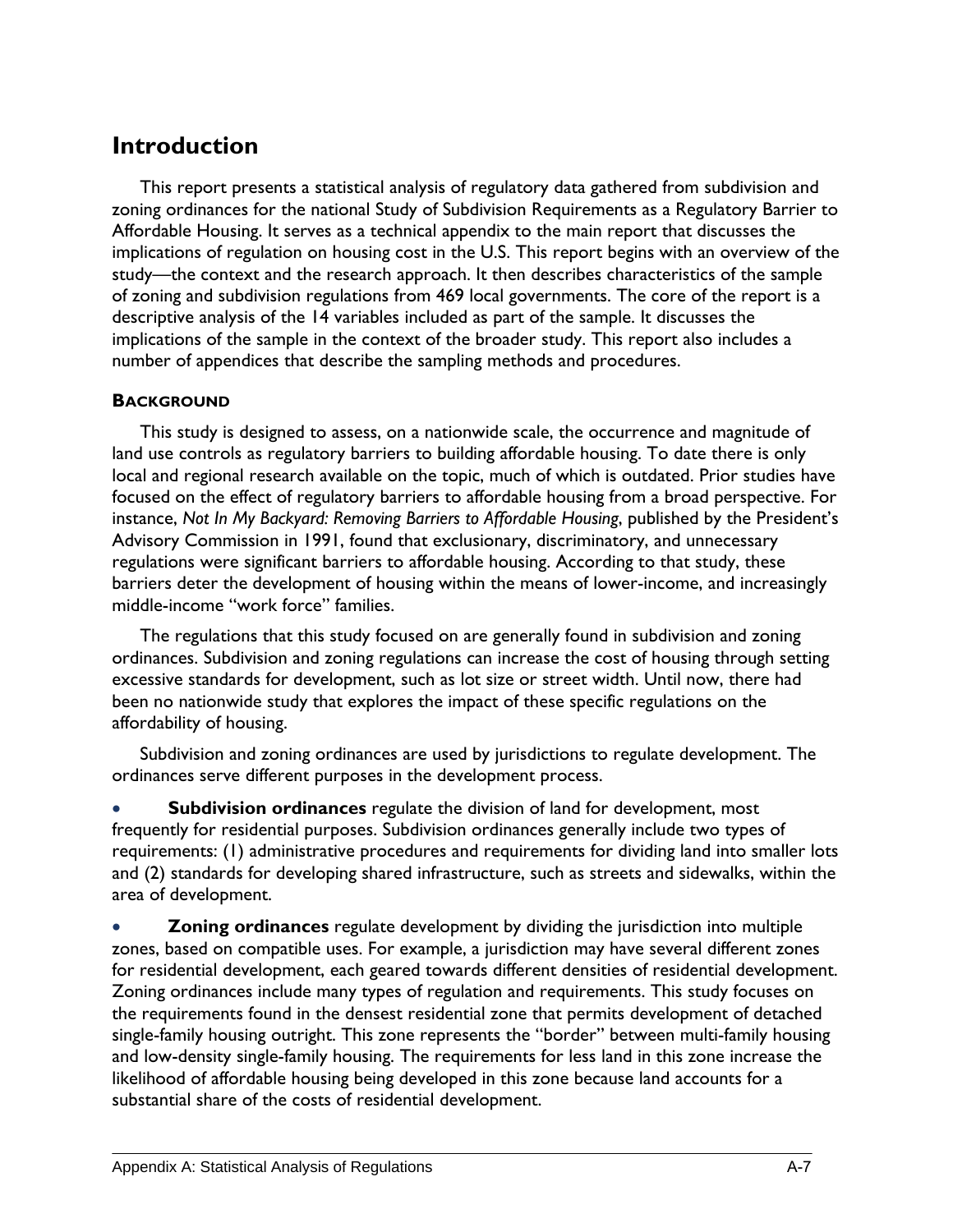• The United States Department of Housing and Urban Development (HUD) contracted with the National Association of Homebuilders (NAHB) Research Center to conduct this study. The NAHB assembled a Project Team to investigate this issue, which included the National Center for Smart Growth Research and Education at the University of Maryland and ECONorthwest. ECONorthwest contracted with the Community Planning Workshop (CPW) to conduct the data collection portion of the study. This technical appendix was written by CPW and ECONorthwest.

#### **PURPOSE**

The broader purpose of this study is to explore the connection between subdivision and zoning regulations and housing prices. The approach of the study is to investigate regulatory standards and requirements that raise the cost of residential development. This is done by examining regulatory standards that lend themselves to direct measurement and analysis of their cost implications.

The project has several distinct parts: (1) conducting review of literature available about the topic, (2) choosing regulatory variables and collecting data on them for a nationwide representative sample of jurisdictions, (3) determining excessive values for the variables and determining the associated costs, and (4) assessing the administrative and processing costs of the regulations.

This report documents the second part of the study, data collection for specific variables for a national sample of jurisdictions. The report presents the methodology for collecting the data, as well as a descriptive analysis of the variables. Specifically this report presents:

- Protocol and methods used to obtain the data
- Characteristics of the sample as compared to all jurisdictions in the U.S.
- Descriptive analysis of each variable included in the study
- Discussion of deviation among jurisdictions for each variable
- Comparisons of geographic regions, jurisdiction types, and population for selected variables

## **MEASURING REGULATORY STANDARDS**

The Project Team worked together to design and execute the data collection portion of the study. This part of the study involved the following components:

• **Choosing the variables.** This involved creating a list of land use regulatory variables that contribute to construction costs and evaluating whether these variables are found in subdivision ordinances. During the design phase we found that some of the variables that contribute the most to residential development costs are found in zoning ordinances, rather than subdivision ordinances. As a result, we chose to expand the study to include these zoning standards. This process is summarized in Appendix 1.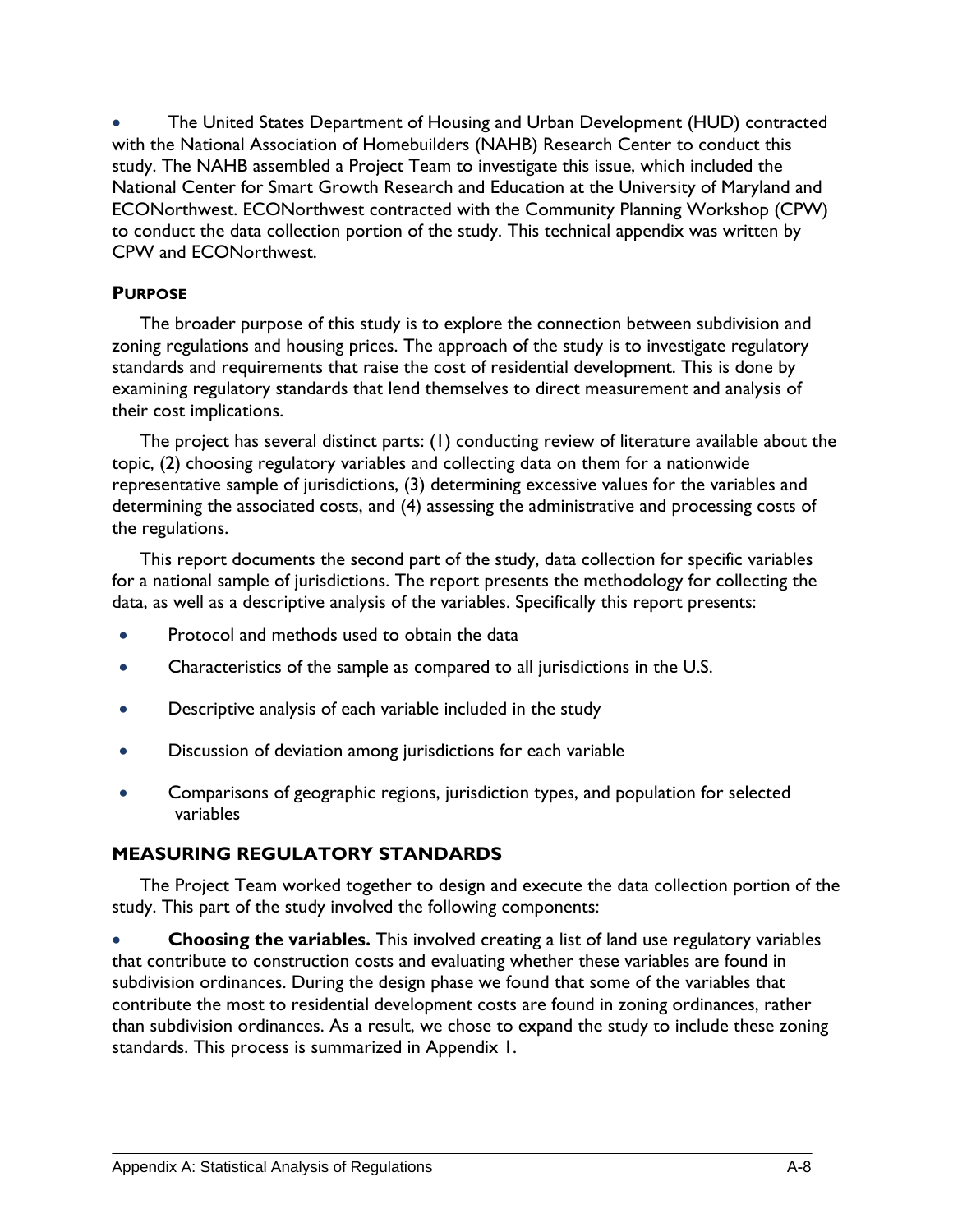**Sampling methodology.** One goal of the study was to produce conclusions that can be applied to the entire U.S. An essential part of this task was to creating a representative nationwide sample of jurisdictions to include in the data collection portion of the study.

• **Collecting ordinances.** Ordinance collection was an essential task for the study.

• **Ordinance review.** Ordinance review involved locating the variables in either the subdivision or zoning ordinance and choosing the minimum values for each variable. We focused on regulations impacting development of new single-family detached dwellings, especially development in subdivisions.

• The steps above resulted in a sample of 469 local governments with the authority to adopt land use regulations.

#### **ORGANIZATION OF THE REPORT**

The remainder of this report is organized as follows:

**Chapter 2: Characteristics of the sample** presents information about the sample, including a summary of the sampling methods used to choose jurisdictions, variations among ordinances, and comparisons of the sample with all local governments in the U.S.

**Chapter 3: Descriptive analysis of variables from sample jurisdictions** presents analysis of the variables taken from the ordinances. The analysis includes lot standards, landscaping standards, open space standards, and street standards.

**Chapter 4: Observations** presents our general observations about the variables and study.

This report also contains an **Appendix 1: Choice of review variables** summarizes the variables used in the project and the reasons for including each variable.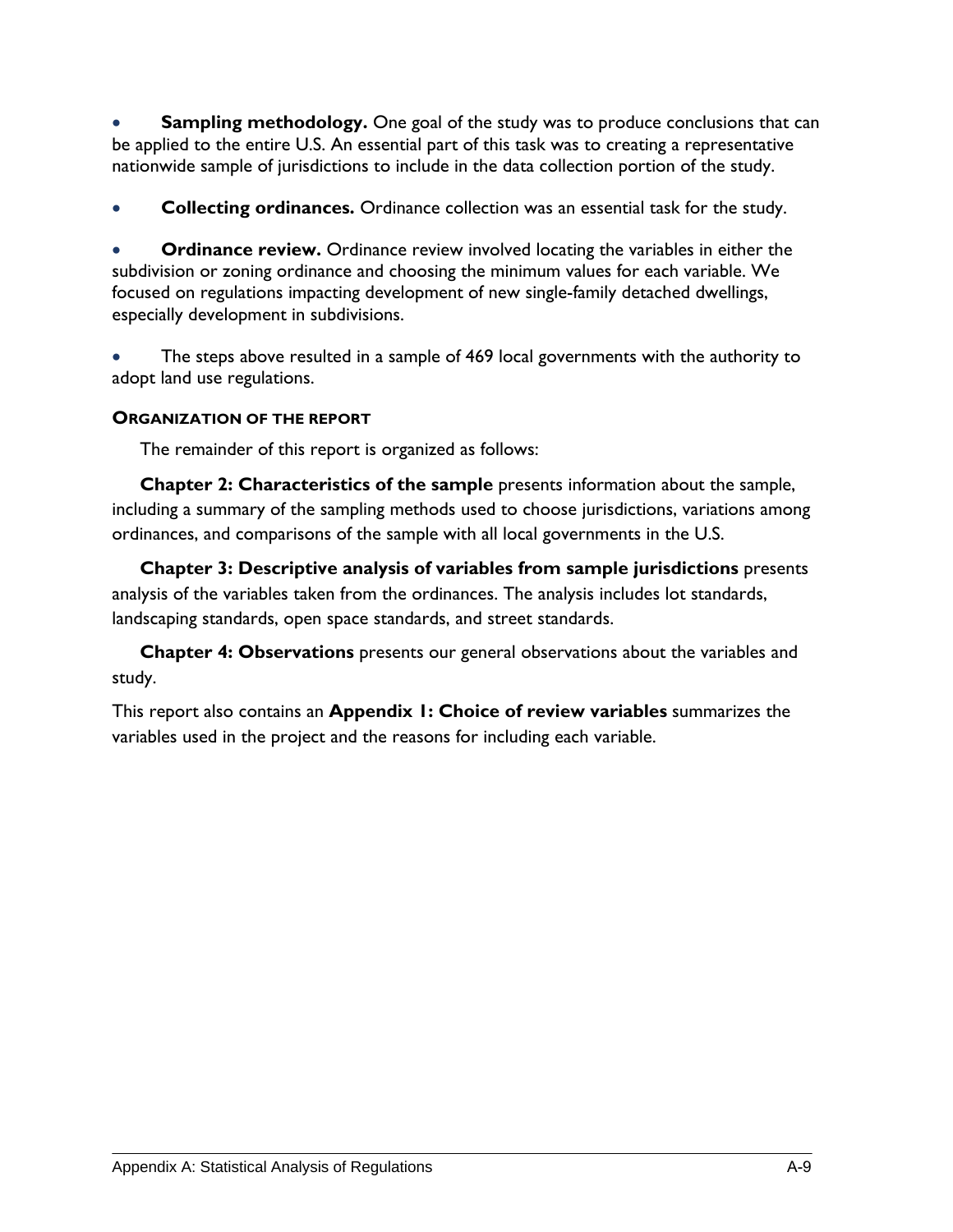#### **CHARACTERISTICS OF THE SAMPLE**

The Project Team developed a sampling methodology to choose a nationwide representative sample of jurisdictions. This chapter contains a description of the sample and the methods used to draw the sample. The chapter is separated into the following sections: a summary of methods, a comparison of the sample against all jurisdictions in the U.S., and a description of the ordinances in the sample.

#### **SUMMARY OF METHODS**

This section provides short summaries of our sampling methods and our the method for choosing zoning districts for the study.

### **SAMPLING METHODS**

This report is based on a sample of 469 local governments in the U.S. that have the authority to adopt land use regulations. The sampling challenge was to develop a methodology that resulted in a random sample that is representative of the population. The objective of this exercise was to develop a sample that was (1) geographically representative of jurisdictions across the nation, (2) reflected the national distribution of population (including jurisdiction size), (3) reflected both fast and slow growing jurisdictions, and (4) represented a range of government types.

According to the U.S. Census of Local Governments, 38,966 governmental entities existed in 2002 that had the authority to develop and adopt subdivision regulations. These local governments represent the population of interest in this study. Further evaluation of the data indicates that local governments are far from being evenly distributed through the U.S. Moreover, the geographic distribution of local governments is significantly different than the geographic distribution of population. Thus, weighting the sample by the number of governmental entities would result in a sample that had a much higher proportion of small jurisdictions.

The methodology we used to draw the sample weighted the sample by population in states (e.g., the number of samples for each state is proportional to its population) and them by amount of population growth in each local government between 1996 and 2000. This methodology placed emphasis on the amount of population in each state, and ensured that both fast and slow growing governments were represented.

The sampling methodology originally intended to examine subdivision ordinances from 1,100 jurisdictions. When the Project Team began evaluating which standards to measure, we found that many of the relevant standards were in zoning ordinances, rather than subdivision ordinances. After consultation with HUD, the Project Team decided to review zoning ordinances and subdivision ordinances and to reduce the sample size to 500 jurisdictions to reflect the increased work of gathering data from multiple ordinances. We chose the smaller sample of 500 jurisdictions from the previous sample of 1,100 jurisdictions. In cases where the ordinances could not be obtained from the jurisdiction, we used a substitution method to choose a different jurisdiction.

By the time we made the decision to reduce the number of jurisdictions in the study, we had already pulled a sample of 1,100 jurisdictions. We selected the 500 jurisdictions from the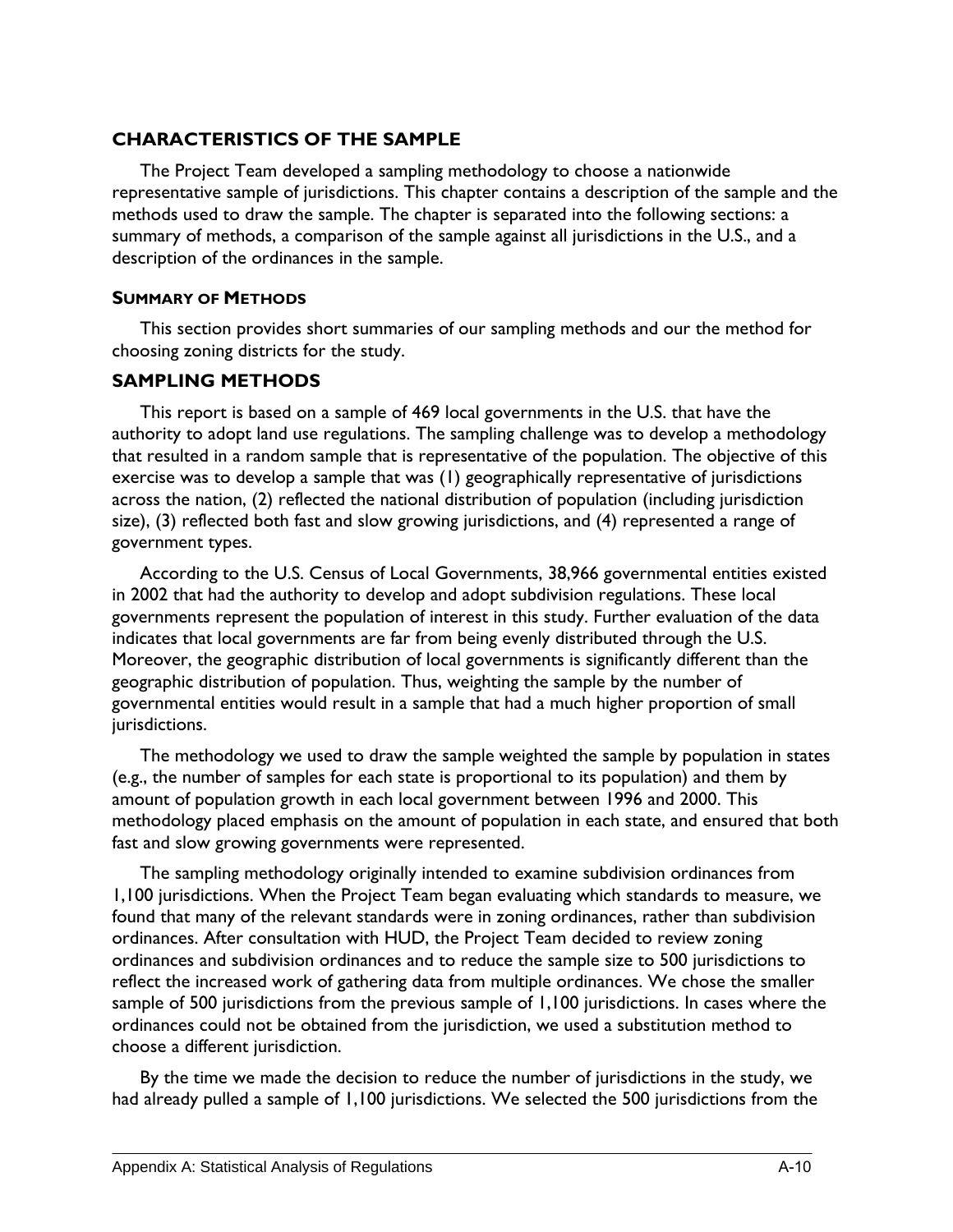1,100 jurisdictions. We separated the process of choosing jurisdictions into two parts: (1) we chose the two largest jurisdictions in each state to ensure that each state was represented in the study and (2) we chose the remaining 400 jurisdictions randomly from the remaining 1,000 jurisdictions.

In cases where we were unable to obtain the ordinances from the jurisdiction, we used a substitution method to choose a different jurisdiction. In short, we returned to the remainder of the sample of 1,100 jurisdictions and chose a new jurisdiction from the same state, with a similar size and government type if possible.

#### **COMPARISON OF THE SAMPLE WITH ALL JURISDICTIONS IN THE U.S.**

A comparison of the jurisdictions included in the sample provides an indication of whether the sample is representative of all governments in the U.S. If it is not representative, this comparison should show the ways that the sample is not representative. This section includes comparisons of the sample against the entire U.S. for the following: jurisdictions by type of government, jurisdictions by region, jurisdictions by state based on population, and jurisdictions' population by region.

It is worth reviewing the sampling priorities since they determined the characteristics of the sample. The sample was weighted by the following factors for each jurisdiction:

- 1. Population
- 2. Growth rate
- 3. Geographic representation (each state got at least 2 samples regardless of population)

 Note that the key weighting criteria did *not* include the number of local governments. If we had used the number of local governments as a weighting criteria, then states such as North Dakota that have a lot of local governments would have had many more samples that states like California that have far fewer local governments. We focused on jurisdictions' population and growth rate rather than the type of local government because the focus of the study is the cost of excessive regulation on new development, which occurs more frequently in areas with more population and higher growth rates.

Table 2-1 shows the total number of each government type in the U.S. and the study sample, as well as the percentage differences. The table shows that the study sample overrepresents cities and under-represents townships. To a lesser degree, villages and towns are also underrepresented. The main reason that townships, towns, and villages are underrepresented in the sample is that our sampling methodology favored geographic diversity and population distribution over government type. This finding is consistent with the sampling methodology described above.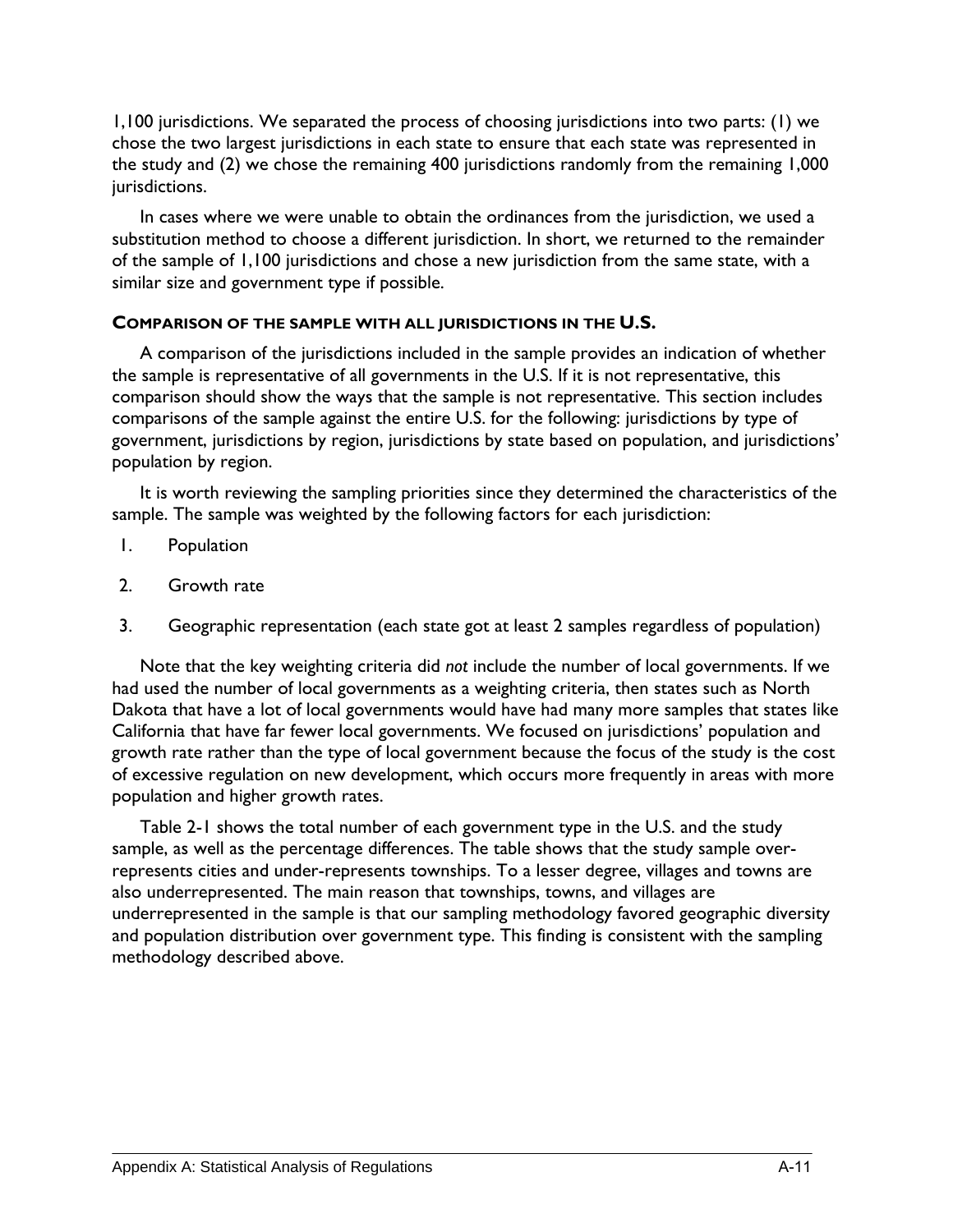|                                | U.S.           |                | <b>Study Sample</b> | <b>Percent</b> |            |
|--------------------------------|----------------|----------------|---------------------|----------------|------------|
| <b>Government type</b>         | <b>Number</b>  | <b>Percent</b> | <b>Number</b>       | <b>Percent</b> | difference |
| Borough                        | 1,233          | 3.2%           | 7                   | 1.5%           | $-1.7%$    |
| <b>Charter Township</b>        | 126            | 0.3%           | 4                   | 0.9%           | 0.5%       |
| City                           | 10,048         | 25.8%          | 258                 | 55.0%          | 29.2%      |
| City and Borough               | 3              | 0.0%           | 0                   | 0.0%           | 0.0%       |
| City and County                | 5              | 0.0%           | 3                   | 0.6%           | 0.6%       |
| City/Parish                    | $\overline{2}$ | 0.0%           | 0                   | 0.0%           | 0.0%       |
| Civil Township                 | 5              | 0.0%           | 0                   | 0.0%           | 0.0%       |
| <b>Consolidated Government</b> | 3              | 0.0%           | 0                   | $0.0\%$        | 0.0%       |
| Corporation                    | 2              | 0.0%           | 0                   | $0.0\%$        | 0.0%       |
| County                         | 2,963          | 7.6%           | 47                  | 10.0%          | 2.4%       |
| <b>Metropolitan Government</b> | 3              | 0.0%           | 1                   | 0.2%           | 0.2%       |
| Municipality                   | 4              | 0.0%           |                     | 0.2%           | 0.2%       |
| Parish                         | 60             | 0.2%           |                     | 0.2%           | 0.1%       |
| Plantation                     | 35             | 0.1%           | 0                   | 0.0%           | $-0.1%$    |
| Town                           | 7,973          | 20.5%          | 77                  | 16.4%          | $-4.0%$    |
| Township                       | 12,759         | 32.7%          | 44                  | 9.4%           | $-23.4%$   |
| <b>Unified Government</b>      | 2              | 0.0%           |                     | 0.2%           | 0.2%       |
| <b>Urban County Government</b> |                | 0.0%           |                     | 0.2%           | 0.2%       |
| Village                        | 3,740          | 9.6%           | 24                  | 5.1%           | $-4.5%$    |
| Total                          | 38,967         | 100.0%         | 469                 | 100.0%         | $0.0\%$    |

**Table 2-1. Comparison between the number and proportion of the types of governments in the United States and the study sample** 

Source: U.S. Census and Source: Survey of Regulatory Standards, CPW 2006

Note: The selection of the jurisdictions is not proportionate between different government types for the U.S. and the sample because our sampling methods placed a stronger emphasis on geography and jurisdiction size than government type.

Table 2-2 shows the number of jurisdictions in each Census region for the entire U.S. and the study sample. The South and West make up a higher proportion of jurisdictions in the study sample than in the entire U.S. The South has the greatest representation in the sample, with 164 jurisdictions. The Northeast has the least representation in the sample, with 84 jurisdictions. This is proportionate to the region's share of the total number of jurisdictions in the U.S. The Midwest has the greatest number of jurisdictions in the U.S. (56%), but its representation in the sample is proportionately smaller (23%). The selection of the jurisdictions is not proportionate between different regions within the U.S. and the sample because our sampling methods placed a stronger emphasis on jurisdiction size than geographic distribution.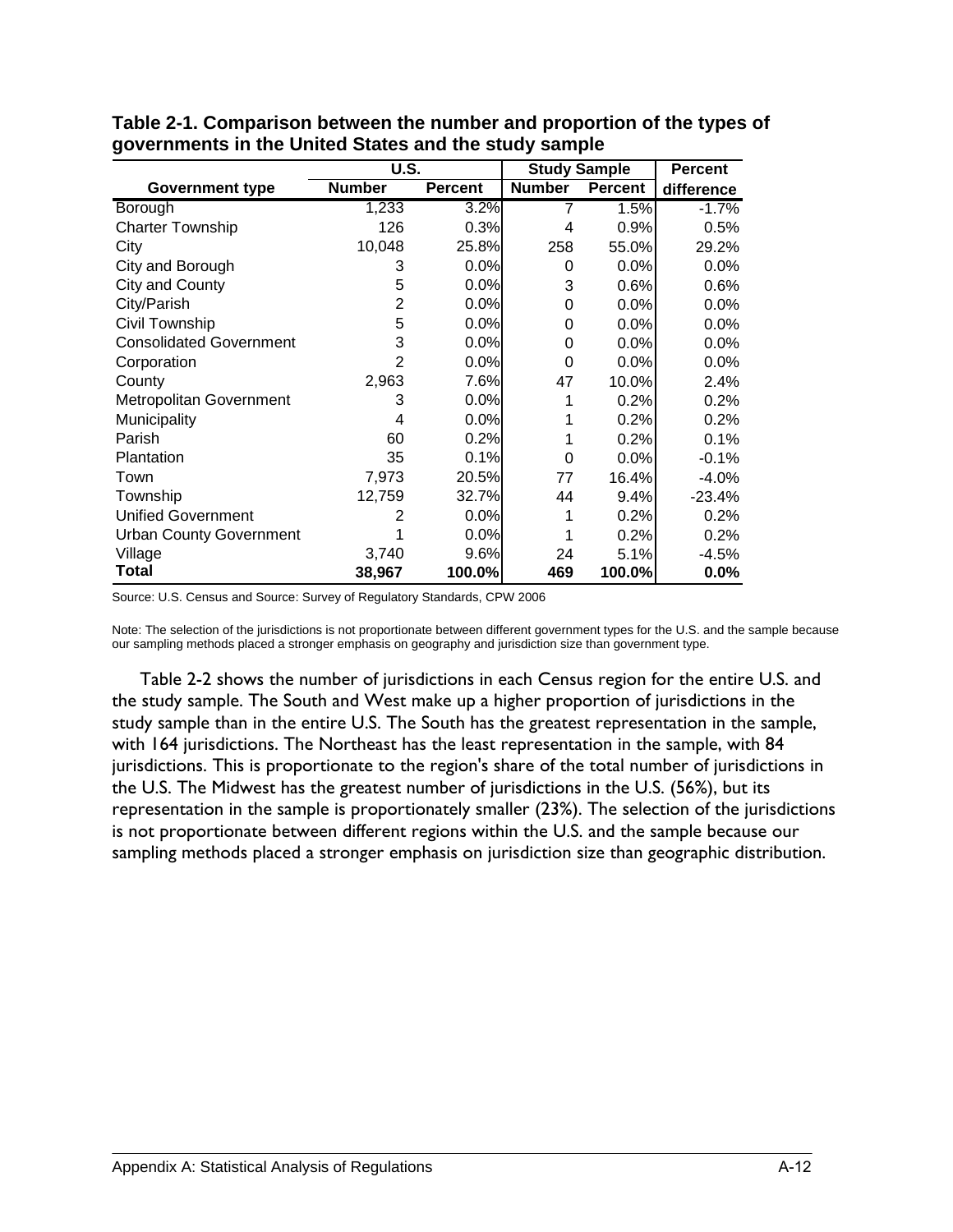|              |                       | U.S. |                | <b>Sample</b> |
|--------------|-----------------------|------|----------------|---------------|
|              | <b>Number Percent</b> |      | Number Percent |               |
| Northeast    | 6.440                 | 17%  | 84             | 18%           |
| South        | 7,898                 | 20%  | 164            | 35%           |
| Midwest      | 21,918                | 56%  | 109            | 23%           |
| West         | 2,710                 | 7%   | 112            | 24%           |
| <b>Total</b> | 38,966                | 100% | 469            | 100%          |

**Table 2-2. Number and percentage of jurisdictions by region for the U.S. and the study sample** 

Source: U.S. Census and Study of Subdivision Requirements as a

Regulatory Barrier to Affordable Housing Descriptive Analysis, CPW 2006

Note: The selection of the jurisdictions is not proportionate between different regions within the U.S. and the sample because our sampling methods placed a stronger emphasis on jurisdiction size than geographic distribution.

The sampling methodology was designed to draw a sample of jurisdictions based on the states' populations, proportionate to the U.S. population. The exception was that, to ensure geographic diversity, we chose two jurisdictions from each state, regardless of population. Proportionate to each state's population, five states were under-represented by at least three jurisdictions in the sample: Florida, New York, Ohio, Pennsylvania, and Texas. One reason for this under-representation is the fact that some jurisdictions were not responsive to our attempts to obtain their ordinances.<sup>[1](#page-94-0)</sup> Another explanation for the under-representation is that every state had a minimum of two jurisdictions in the sample, which redistributed jurisdictions from states with larger populations to states with small populations.

Table 2-3 shows the 2000 Census population and percentage by region for the U.S. and the study sample. The study sample represents 26% of the entire U.S. population. The region with greatest representation by population in the sample is the West, with 39% of the population in the sample. Population in the West is over represented in the sample and population in the South and Midwest are underrepresented in the sample. One explanation for this discrepancy is that six of the thirteen jurisdictions in the sample with greater than 1 million residents are located in the West, including Los Angeles County, which has approximately 9.5 million residents.

 $\overline{a}$ 

<span id="page-94-0"></span><sup>&</sup>lt;sup>1</sup> We chose substitute jurisdictions to replace the unresponsive jurisdictions but were unable to contact some of the substitute jurisdictions. We stopped substituting jurisdictions near the end of data collection because there was not enough time to obtain and review ordinances for additional substitute jurisdictions.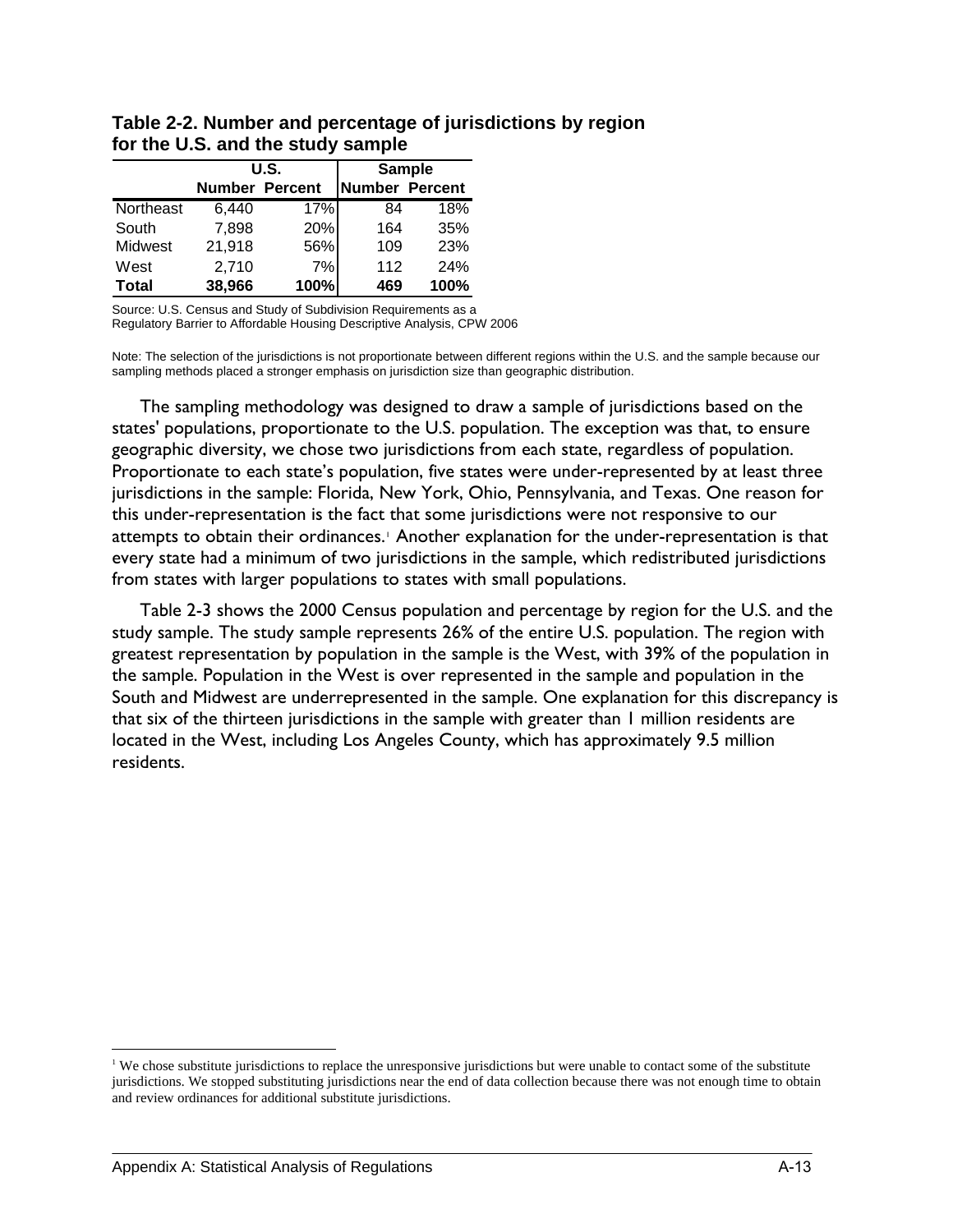|           | U.S.           |                | <b>Sample</b>  |                |
|-----------|----------------|----------------|----------------|----------------|
|           | <b>Persons</b> | <b>Percent</b> | <b>Persons</b> | <b>Percent</b> |
| Northeast | 53,594,378     | 19%            | 12,843,013     | 17%            |
| South     | 100,236,820    | 36%            | 19,937,361     | <b>27%</b>     |
| Midwest   | 64,392,776     | 23%            | 12,108,851     | 16%            |
| West      | 63,197,932     | 22%            | 29,163,713     | 39%            |
| Total     | 281,421,906    | 100%           | 74,052,938     | 100%           |

**Table 2-3. Number and percent of population per region for the U.S. and the study sample, 2000** 

Source: U.S. Census and Study of Subdivision Requirements as a Regulatory Barrier to Affordable Housing Descriptive Analysis, CPW 2006

Note: The figures for the sample population in Table 2-3 are approximations because the sample had some instances where a county and a jurisdiction within the county were included in the sample. In those cases, we subtracted the population for the jurisdiction but counted the rest of the county's population.

#### **CHARACTERISTICS OF THE ORDINANCES**

The ordinances that we reviewed varied in a number of ways, including: whether the jurisdiction had both subdivision and zoning ordinances, the last date the ordinances were modified, the type of update, and the media the ordinance was available in. This section describes these differences among the ordinances.

Our sample included 500 jurisdictions, and CPW was able to perform ordinance reviews for 469 of them. We were unable to obtain ordinances for the remaining 31 jurisdictions, many of which were substitute jurisdictions. We chose to stop attempting to collect ordinances towards the end of the ordinance review process because it took several weeks to receive the requested ordinances. The main problem in obtaining ordinances was that some jurisdictions did not have their ordinances available on the Internet and were unresponsive to our attempts at contact.

In some cases, staff at the jurisdictions that we contacted indicated that they did not have a subdivision and/or zoning ordinance. We included these jurisdictions in the review because the lack of regulation for particular standards could affect housing affordability.

Table 2-4 shows 83% of the jurisdictions had both ordinances. Six percent of the jurisdictions only had a zoning ordinance and 4% of the jurisdictions only had a subdivision ordinance. Twenty-seven (6%) had neither a subdivision nor a zoning ordinance.

|                            | <b>Number</b> | <b>Percent</b> |
|----------------------------|---------------|----------------|
| Both ordinances            | 391           | 83%            |
| Zoning only                | 30            | 6%             |
| Subdivision only           | 21            | 4%             |
| Neither ordinance          | 27            | 6%             |
| <b>Total jurisdictions</b> | 469           | 100%           |

#### **Table 2-4. Jurisdictions with ordinances**

Source: Survey of Regulatory Standards, CPW 2006

One indication that the ordinances are frequently used or that there has been development activity is the frequency of ordinance updates. Table 2-5 shows the date that the ordinances were last updated or adopted. The oldest zoning ordinance in our sample was last updated in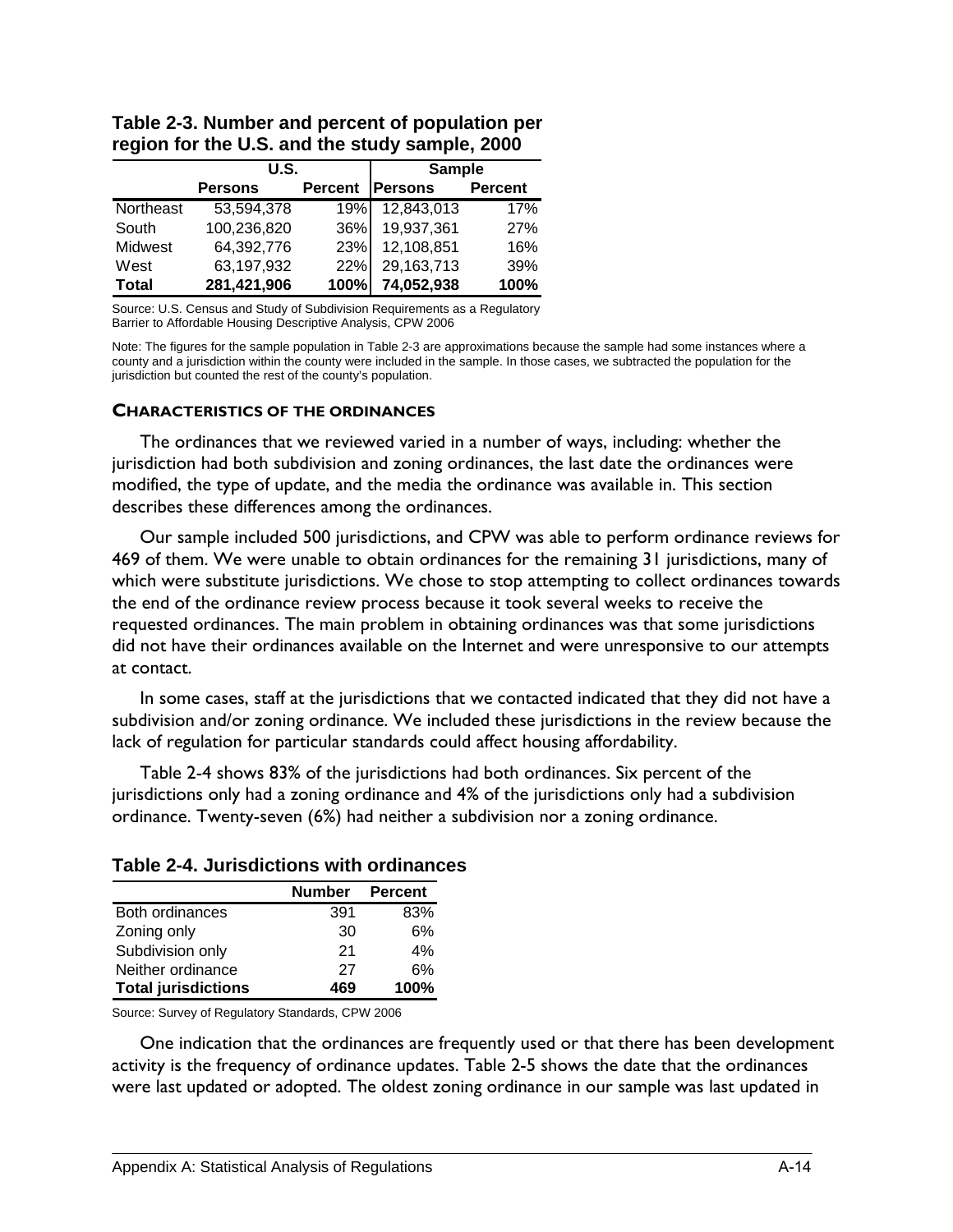June 1966. The most recently updated zoning ordinance was updated in November 2005. Most zoning ordinances in our sample have been updated since April 2003.

The subdivision ordinances were generally not updated as recently as the zoning ordinances. The oldest subdivision ordinance in our sample was updated in January 1950, and the most recent update was December 2005. Most subdivision ordinances in our sample have been updated since February 2001.

#### **Table 2-5. Date that the ordinances were last updated or adopted**

|                        | Date          |
|------------------------|---------------|
| Zoning ordinances      |               |
| Date last updated      |               |
| Oldest                 | June 1966.    |
| Most recent            | November 2005 |
| Mean date              | December 1999 |
| Median date            | April 2003    |
| Subdivision ordinances |               |
| Date last updated      |               |
| Oldest                 | January 1950  |
| Most recent            | December 2005 |
| Mean date              | April 1997    |
| Median date            | February 2001 |

Source: Survey of Regulatory Standards, CPW 2006

We also collected information about the type of ordinance update. If the ordinance has not been updated since adoption, we classified the ordinance as "adopted." If the ordinance had been updated since adoption, we classified the ordinance as "amended." In some cases, we were unable to determine the type of update and left this data blank. We experienced this problem most frequently in cases where the subdivision or zoning ordinances were a part of a larger ordinance, such as a unified development code. In these cases, we frequently only had the zoning and/or subdivision sections of the larger ordinance and could not determine the data of last update and/or the type of update.

Table 2-6 shows the most recent type of update for the ordinances. Forty-five percent of the zoning ordinances in the sample were amended, while 22% were not updated since adoption. We were unable to determine the type of update for the remaining 33% of zoning ordinances. Thirty-eight percent of the subdivision ordinances were amended and 24% remained as adopted. We were unable to determine the type of update for the remaining 37% of subdivision ordinances.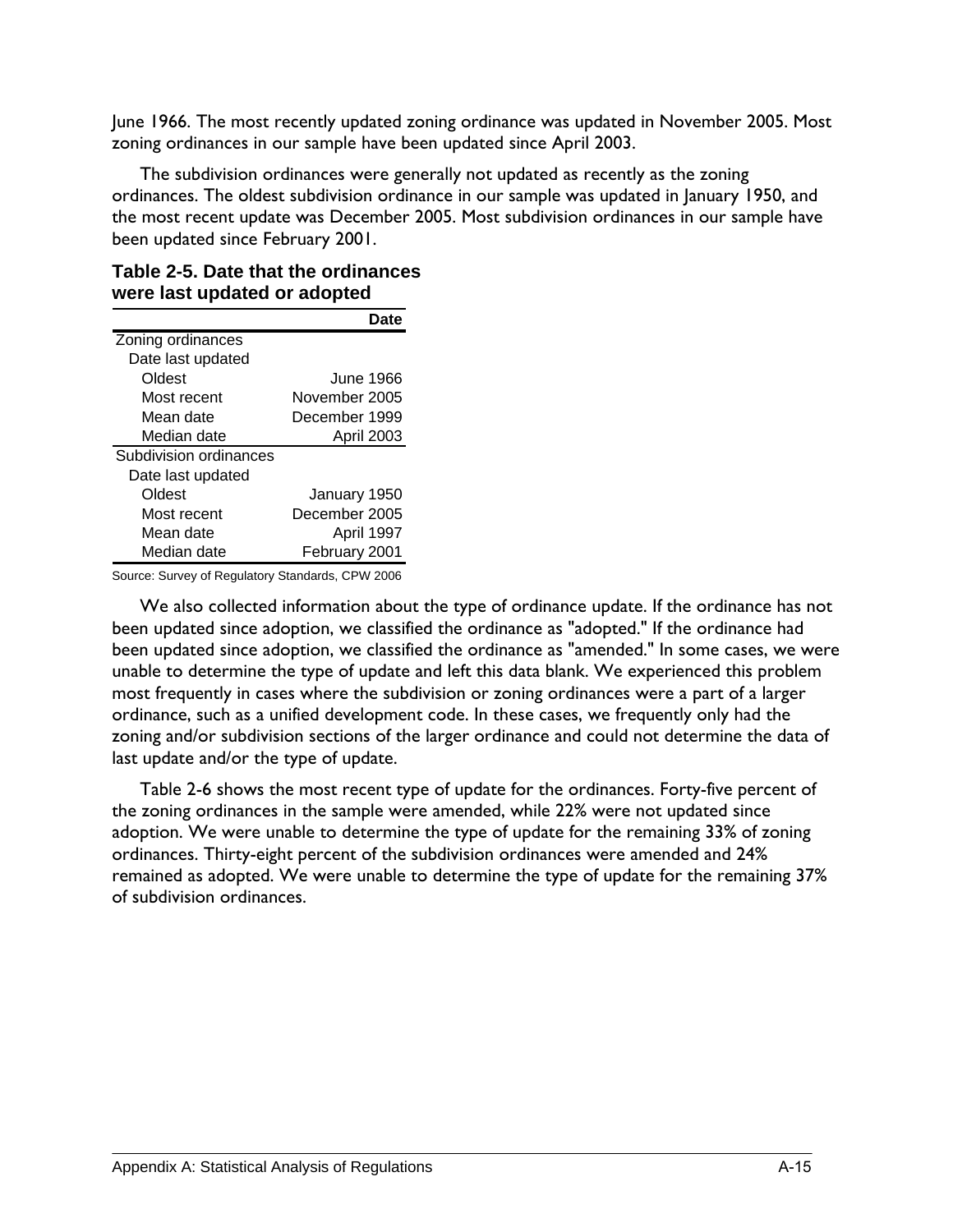|                        | <b>Number</b> | <b>Percent</b> | % of Total<br><b>Sample</b> |
|------------------------|---------------|----------------|-----------------------------|
| Zoning ordinances      |               |                |                             |
| Adopted                | 101           | 32%            | 22%                         |
| Amended                | 211           | 68%            | 45%                         |
| Total                  | 312           |                | 67%                         |
| Subdivision ordinances |               |                |                             |
| Adopted                | 114           | 39%            | 24%                         |
| Amended                | 180           | 61%            | 38%                         |
| Total                  | 294           |                | 63%                         |

#### **Table 2-6. Ordinance last update**

Source: Survey of Regulatory Standards, CPW 2006

We collected electronic copies of the ordinances where possible. Table 2-7 shows the type of media for each ordinance, either electronic or paper. Of the jurisdictions with a zoning ordinance, 77% of the ordinances were available in electronic form and 23% were only available in paper form. Of the jurisdictions with a subdivision ordinance, 73% of the ordinances were available in electronic form and 27% were only available in paper form.

#### **Table 2-7. Ordinance media**

|                        | <b>Number</b> | <b>Percent</b> | % of Total<br><b>Sample</b> |
|------------------------|---------------|----------------|-----------------------------|
| Zoning ordinances      |               |                |                             |
| Electronic             | 326           | 77%            | 70%                         |
| Paper                  | 95            | 23%            | 20%                         |
| <b>Total</b>           | 421           |                | 90%                         |
| Subdivision ordinances |               |                |                             |
| Electronic             | 294           | 73%            | 63%                         |
| Paper                  | 109           | 27%            | 23%                         |
| Total                  | 403           |                | 86%                         |

Source: Survey of Regulatory Standards, CPW 2006

Note: The total for "% of Total Sample" does not equal 100% because not all jurisdictions in our sample had both ordinances, as noted previously.

In summary, the study sample was geographically diverse and represented at least two jurisdictions from each state. Cities were over-represented in the sample and villages, towns, and townships under-represented.

The study sample consisted of 469 jurisdictions, 83% of which had both a zoning and subdivision ordinance. More than half of the ordinances that gave the data of last update were last modified within the last five years. And about three-quarters of ordinances were in electronic form.

One final note: the researchers from the Community Planning Workshop at the University of Oregon found it surprisingly difficult and time consuming to obtain and compile ordinances for review. The initial hypothesis was that the majority of ordinances would be easy to find online. This was far from the case. Researchers considering such samples in the future are encouraged to provide plenty of time and budget for the seemingly simple process of finding and obtaining ordinances. In addition, not all ordinances available in electronic format are easy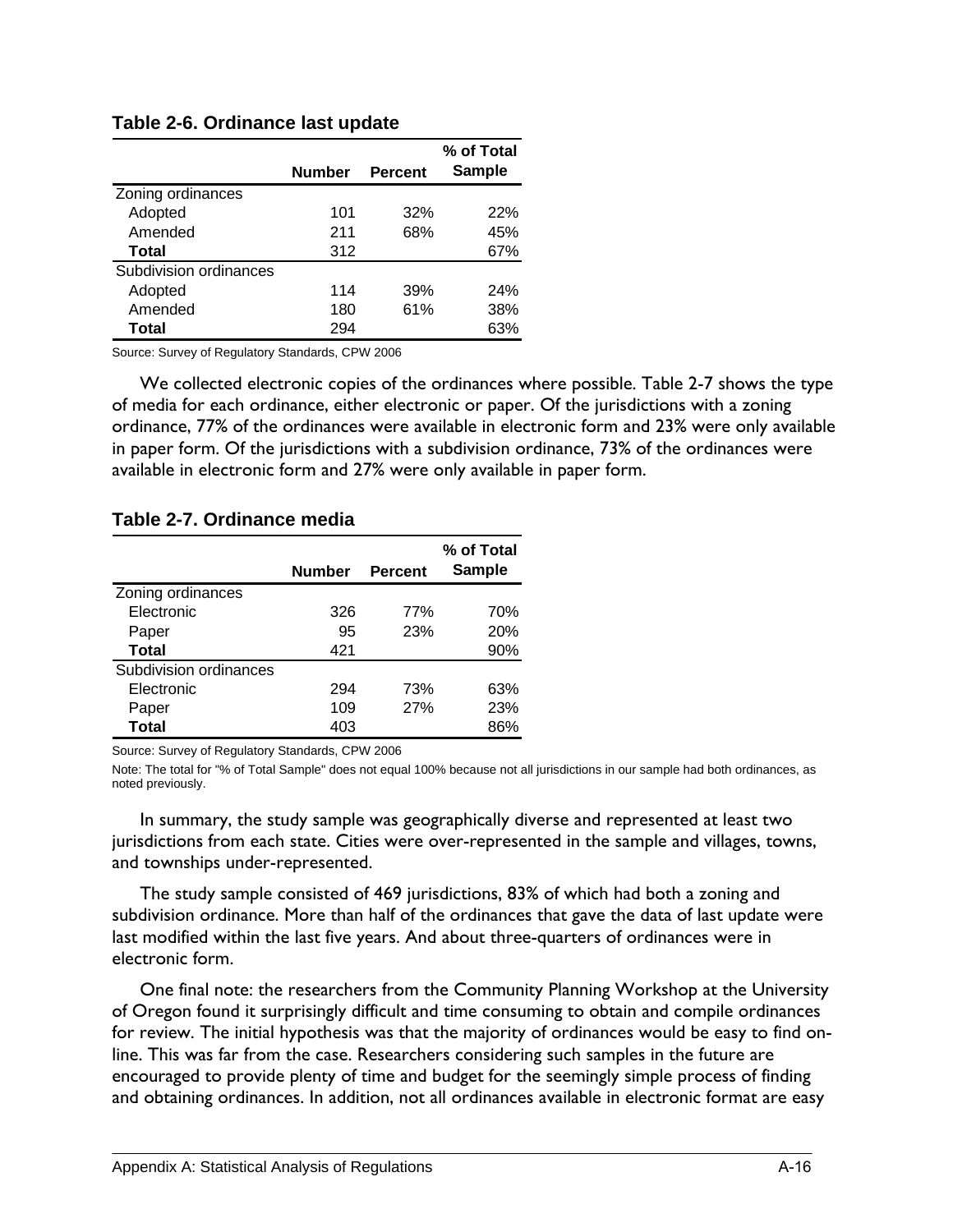to work with. CPW found a surprising number of ordinances that were in html or pdf format and were published section-by-section, or page by page in separate files.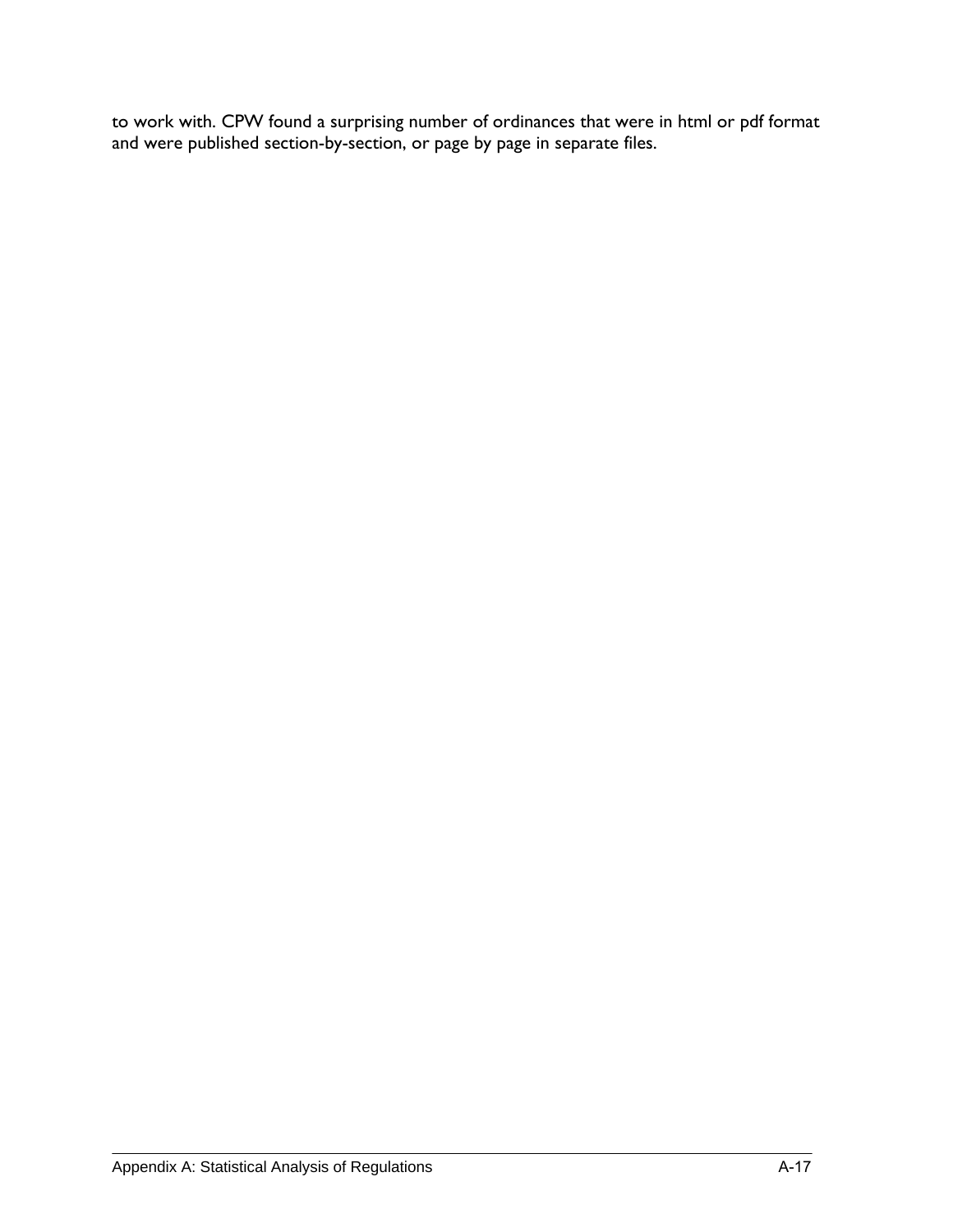# **Analysis of Variables**

This chapter presents an analysis of the variables collected from zoning and subdivision ordinances. It represents the core of this report and the basis for the cost estimates that are the overarching objective of this study. The categories of variables in this study include: lot standards, landscaping standards, open space standards, sidewalk standards, and street standards.

#### **ANALYTICAL FRAMEWORK**

Our analytical approach focused on two types of analysis: (1) basic descriptive analysis, and (2) inferential statistics in the form of means testing. The basic descriptive analysis consisted of the following statistics: mean, median, mode, frequencies, range, and standard deviation. The means testing consisted of using chi-square and ANOVA tests.

The means tests showed statistically significant<sup>[2](#page-99-0)</sup> differences among the jurisdictions. We separated the jurisdictions by certain characteristics, such as population size or whether the jurisdiction belonged to an MSA. These groupings, which represent subcomponents of the sample, allowed us to perform the means testing between the subcomponents of the sample, rather than the entire sample. This was helpful because the types of statistical tests we used work best when there is little variation within the sample and the descriptive analysis showed that the data had substantial variation. In other words, grouping the jurisdictions by subcomponents created more homogenous groups and allowed for comparisons of the standards within the subcomponents. The subcomponents included:

**Government type**: We separated government types into six categories: county, city, town, township, village, and other government types. We combined counties and parishes because there are few parishes, and they serve a similar function as counties. We combined all the other government types presented in Table 2-1 because they made up less than 3% of the governments in the study.

• **Census region:** We grouped states into the four regions used by the U.S. Census: Northeast, Midwest, South, and West.<sup>[3](#page-99-1)</sup>

Part of an MSA: We grouped jurisdictions by whether they are a part of a Metropolitan Statistical Area (MSA), as defined by the U.S. Census. Jurisdictions belonging to a MSA are more likely to be located in an area where the population is densely distributed.

<span id="page-99-0"></span><sup>1</sup> <sup>2</sup> For the remainder of the chapter, we refer to "statistically significant" results as "significant."

<span id="page-99-1"></span><sup>&</sup>lt;sup>3</sup> The U.S. Census groups states by region in two ways. One grouping method is by four regions, which include: the Northeast, Midwest, South, and West. The other grouping method divides the four regions into nine divisions, which include: New England, Middle Atlantic, South Atlantic, East South Atlantic, West South Central, East North Central, West North Central, Mountain, and Pacific. This study uses the four regions to group states.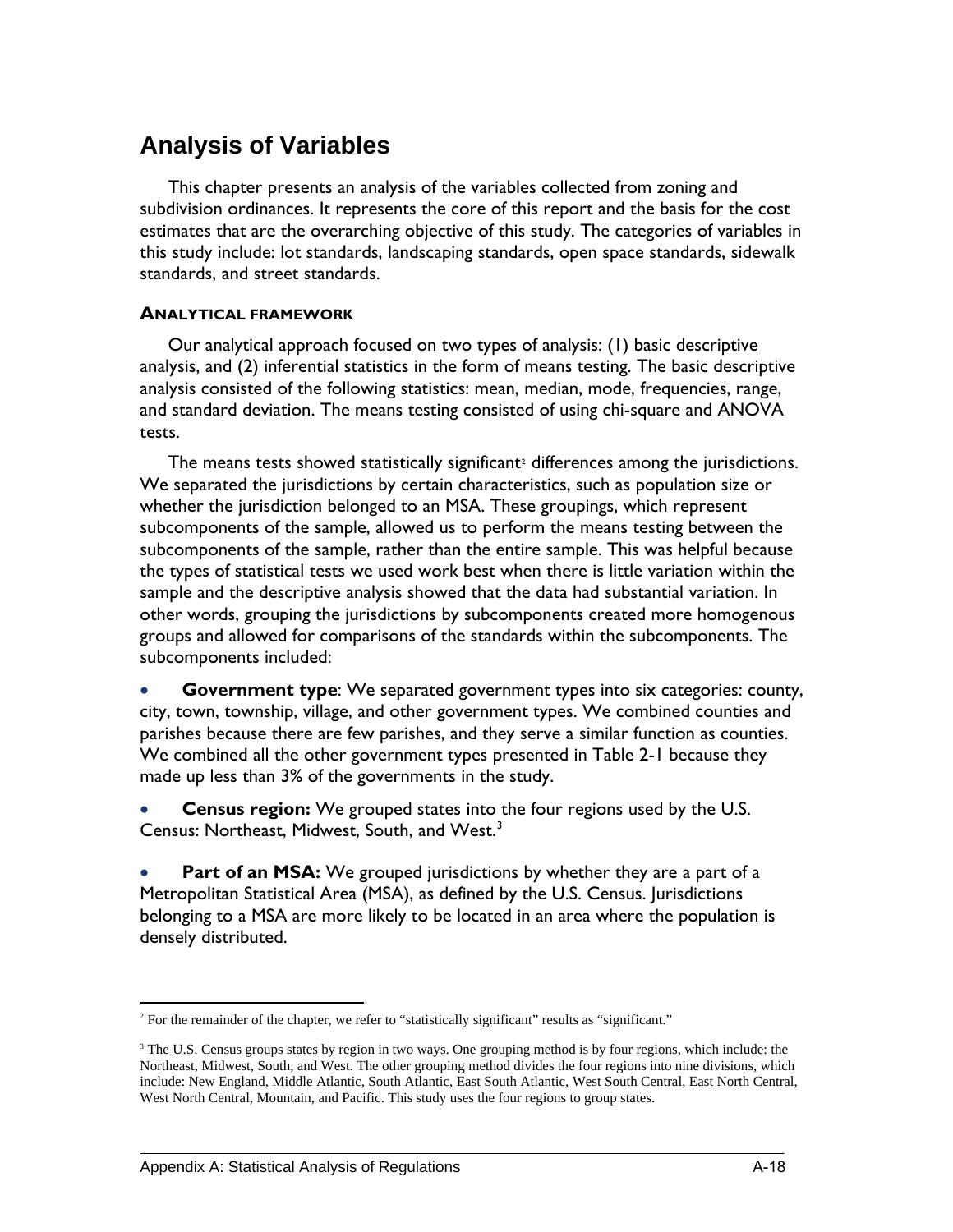**Central city:** We grouped jurisdictions based on whether they are a central city, as defined by the U.S. Census. A central city is the largest city of a Metropolitan Area (MA) and is a basis for establishment of an MA. Jurisdictions that are a central city are typically more densely populated than jurisdictions that are not a central city.

**U.S. population:** We grouped the sample jurisdictions into quartiles based on their populations from the 2000 U.S. Census. The groups were as follows: fewer than 5,491 people; 5,492 to 25,176 people; 25,177 to 97,268 people, and more than 97,268 people.[4](#page-100-0)

The means tests allowed us to determine if the variables varied in a significant pattern by class membership within certain subcomponents of our sample. In other words, the means testing indicated whether sample subcomponents, such as government type or Census region, make a difference in the standards that jurisdictions establish. For example, the means testing tells whether a variable such as lot size is likely to be different if the government is a city or county or if it is located in the east or west, etc. We used two forms of means testing: chi-square and ANOVA.

We performed chi-square tests on each variable using the five subcomponents of the sample. The chi-square indicated which variables had significant differences for the subcomponents of the sample. It is likely that significant<sup>[5](#page-100-1)</sup> differences were caused by differences in the variables for the subcomponents. In other words, if the chi-square for lot size by government type is significant, then it is likely that lot size varied in a significant pattern by government type.

We then performed an ANOVA with a Bonferroni post-hoc test to identify which subcomponents had significant differences. This type of test required subcomponents with three or more categories. In our data, qualifying subcomponents included: government type, census region, and population. It also required continuous data in the variables. Where the chi-square test can indicate a significant difference among all of the subcomponents, the ANOVA with a Bonferroni post-hoc test can show the significant differences between each of the subcomponents. For example, this test might show that lot sizes are statistically different in cities than in counties.

In cases where we found standards for the variables in fewer than 100 jurisdictions, we did not perform any means testing because we had too little data to produce meaningful results.

#### **METHODS FOR CHOOSING ZONING DISTRICTS**

Zoning ordinances presented some inherent challenges to the standards analysis. A typical zoning ordinance has three or more residential districts. The Project Team quickly concluded that reviewing every residential district for each jurisdiction in the

1

<span id="page-100-0"></span><sup>4</sup> We created four quartiles for population of jurisdictions within the sample. Each quartile is comprised of 25% of the jurisdictions in the sample. The first quartile had jurisdictions with 5,491 or fewer residents. The second quartile had populations of 5,492 to 25,176. The third quartile had jurisdictions with populations of 25,177 to 97,268. And the fourth quartile had jurisdictions with 97,269 or more residents.

<span id="page-100-1"></span><sup>&</sup>lt;sup>5</sup> When we use the term "significant" in the context of a statistical analysis, we mean "significant."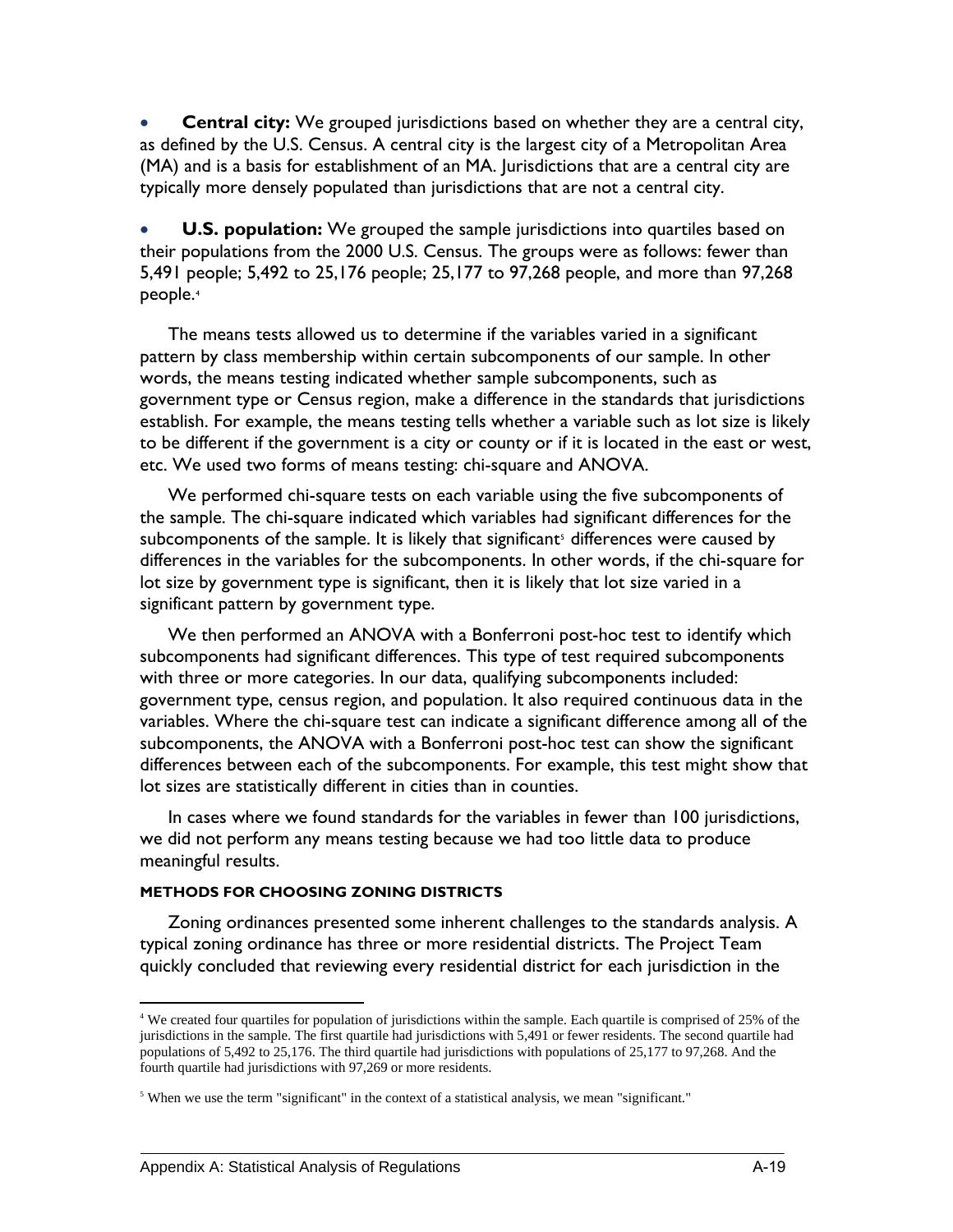sample would be infeasible. As a result, we developed a protocol for gathering ordinances that significantly reduced the data collection effort.

The review of each jurisdiction's zoning requirements was based on the standards from one zone in the zoning ordinance. The reason that we focused on one zoning ordinance is that most jurisdictions have three or more zoning districts that allow for single-family housing development, each with different requirements for the study variables. Collecting information about each of these zones was not practical because of the amount of time and resources involved in doing so. Instead, we focused our attention on the "border" zone between low-density single-family development and high-density multifamily development. The "border" zone generally allowed a mixture of high-density single-family dwellings with duplexes and multifamily dwellings.

We chose the "border" zone based on the following characteristics: it outright permitted detached single-family houses; it had the smallest minimum lot size and setbacks; and (where applicable) it allowed a mixture of detached single-family and duplexes or multifamily housing. In cases where it was unclear which zone to choose, we always selected the zone with the smallest minimum lot size that outright permitted detached single-family housing. We focused on the "border" zone because the land requirements are smaller, which should result in lower housing costs.

#### **LOT STANDARDS**

The Project Team collected seven lot-related variables, including minimums for: lot size, lot width, front yard setbacks, side yard setbacks, rear yard setbacks, floor area, and off-street parking. In all cases, we took standards from the densest zone that outright permitted detached single-family dwellings. Our assumption was that housing in this zone would be more affordable than zones with larger minimum lot size requirements because land cost is a large contributor to housing costs. We used standards for interior lots, rather than corner or other lot configurations.

We found the lot variables in the zoning ordinance more than 90% of the time, with 10% of the lot variables coming from the subdivision ordinance. In most cases, the lot standards were single-point values, which we recorded in the database. In a few cases, one or more of the lot standards was given as a range or formula, which we could not record in the database. For example, several jurisdictions gave formula for calculating minimum side yard setbacks based on the lot width and other factors. In those cases, we did not record the side setbacks in the database but tracked them in a separate text document. These cases are not included in this analysis.

Table 3-1 presents summary statistics for each of the lot variables. The statistics are discussed in conjunction with each standard.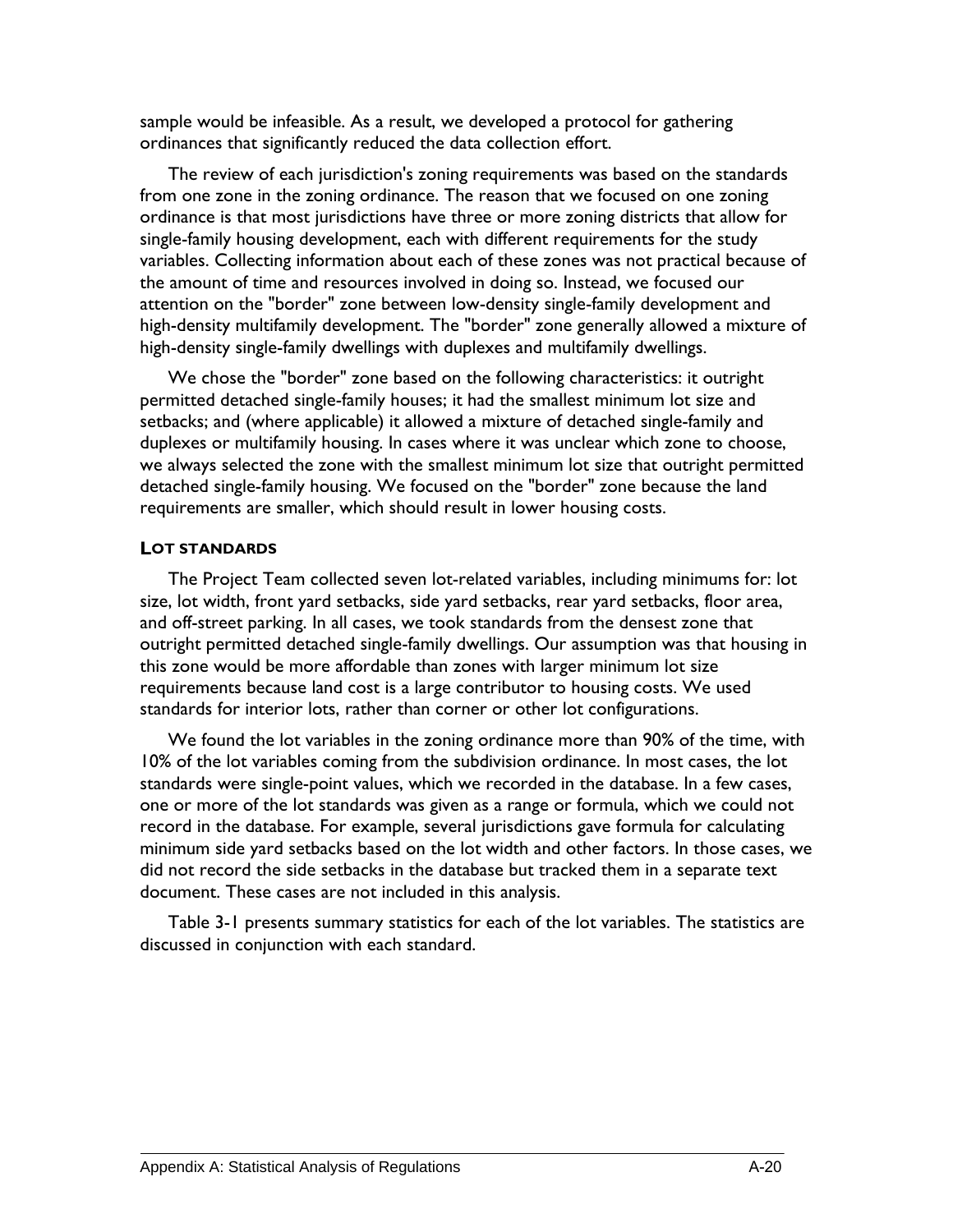|                    |     |       |               |       | <b>Standard</b>  |      |                        |
|--------------------|-----|-------|---------------|-------|------------------|------|------------------------|
|                    | N   | Mean  | <b>Median</b> | Mode  | <b>Deviation</b> |      | <b>Minimum Maximum</b> |
| Lot size           | 419 | 9.924 | 6,000         | 5,000 | 16,946           | 750  | 217,800                |
| Lot width          | 342 | 62    | 60            | 50    | 25               | 20   | 250                    |
| Front yard         | 413 | 25    | 25            | 25    | 13               | 0    | 100                    |
| Side yard          | 417 | 8     | 8             | 5     | 5                | 0    | 30                     |
| Rear yard          | 404 | 21    | 20            | 25    | 9                | 0    | 65                     |
| Minimum floor area | 86  | 1,060 | 1,000         | 1,000 | 359              | 500  | 2,500                  |
| Off-street parking | 367 | 1.88  | 2.00          | 2.00  | 0.51             | 0.00 | 4.00                   |

**Table 3-1. Minimum lot variable summary statistics** 

Source: Survey of Regulatory Standards, CPW 2006

#### **LOT SIZE**

Lot size is one of the key variables in this study because the minimum lot size determines the amount of land required for a single-family detached dwelling. Most of the other lot variables are related to size and placement of the dwelling on the lot.

Lot size is the most commonly encountered standard in the study, and it has the greatest variation. We found lot size standards in 95% of the jurisdictions with zoning or subdivision ordinances. Table 3-1 shows that minimum lot size has a mean value of 9,924 square feet and a median of 6,000 square feet, with a standard deviation of 16,946 square feet. This shows that minimum lot sizes vary substantially. The smallest minimum lot size in the study was 750 square feet and the largest was 217,800 square feet (5 acres).

Figure 3-1 shows a breakdown of the minimum lot sizes, grouped in 2,000 square foot increments. About two-thirds of jurisdictions set their minimum lot sizes between 4,000 and 7,999 square feet. Only seven jurisdictions allow lots smaller than 2,000 square feet. Eighteen jurisdictions require lot sizes of at least 30,000 square feet or more.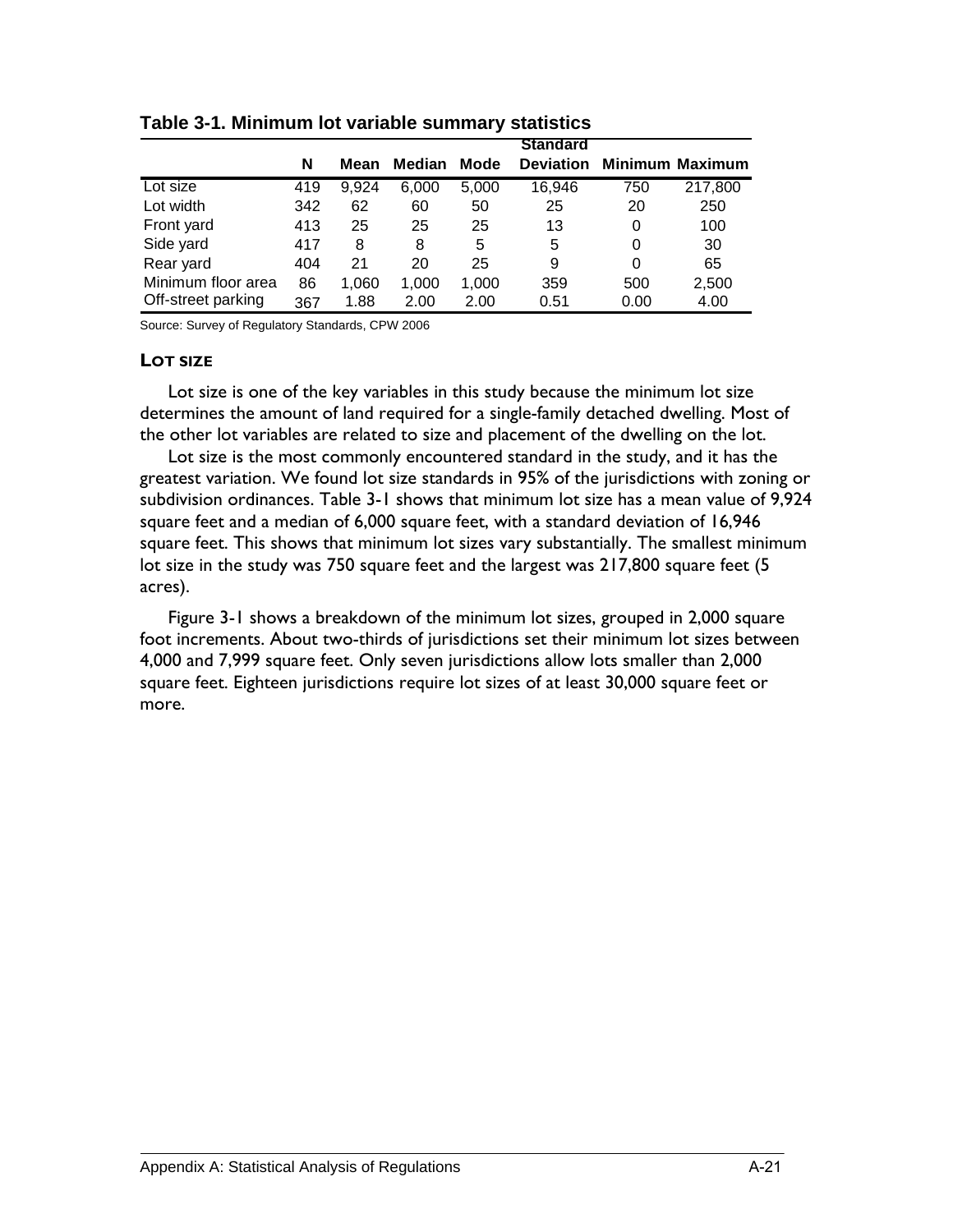



Source: Survey of Regulatory Standards, CPW 2006

Figure 3-2 shows lot sizes grouped in 1,000 square foot increments. This closer examination of lot size requirements show that 23% of jurisdictions have minimum lot sizes between 5,000 and 5,999 square feet and an additional 18% of jurisdictions allow lots between 6,000 and 6,999 square feet.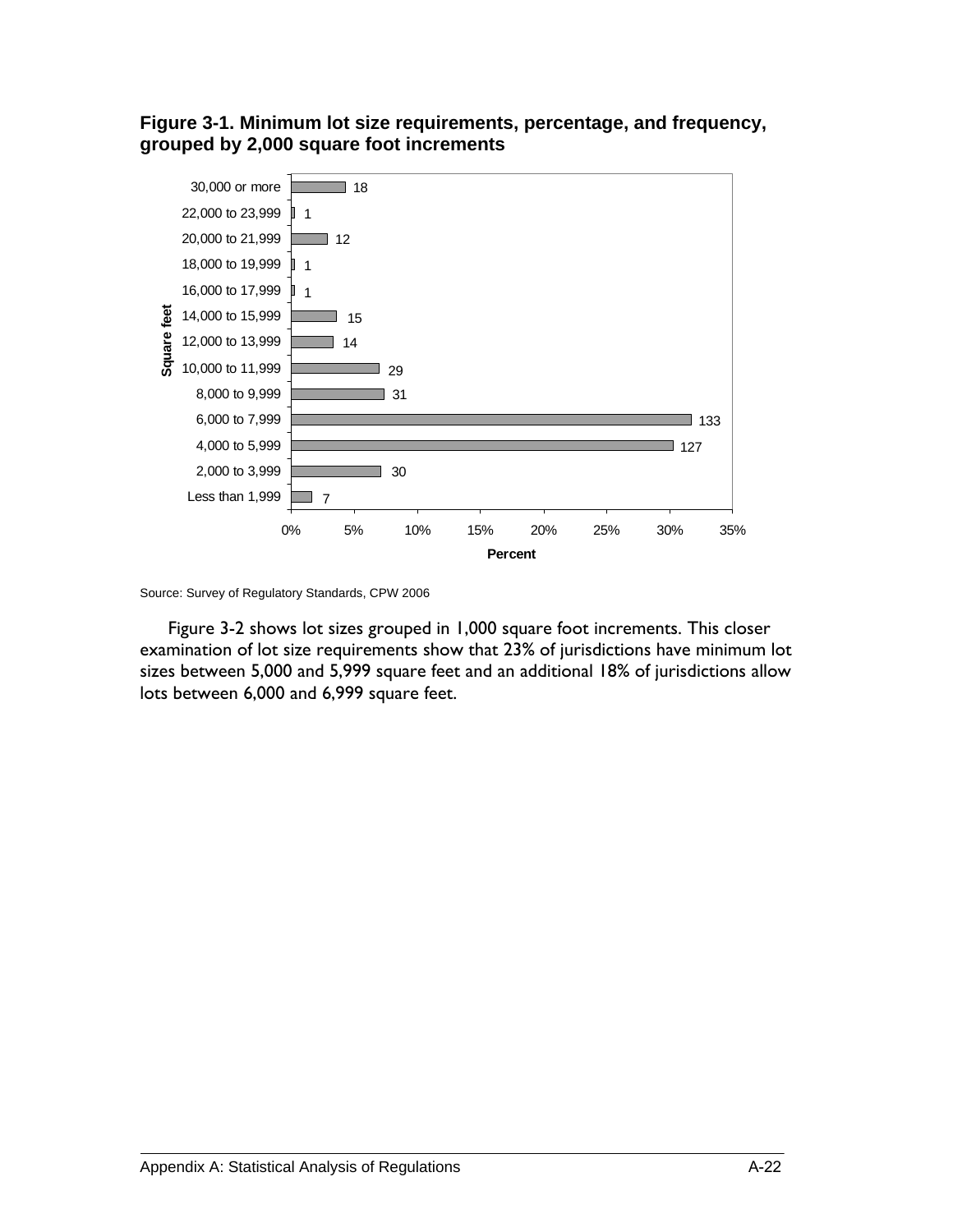

#### **Figure 3-2. Minimum lot size percentage and frequency, grouped by 1,000 square foot increments**

Table 3-2 shows the results of statistical analysis of lot size compared to the five subcomponents. The significance level column describes the statistical relationship between the variable and each subcomponent of the sample. A significance level of less than 0.05 is considered significant. If the significance level is less than 0.05, we have entered "yes" in the "statistically significant difference" column, and if it is greater than 0.05, we have entered "no." The analysis shows that lot size is statistically different for each subcomponent of the sample.

| <u>lancemento di emberita la comentibente en mia amint</u> | <b>Statistically</b>      |                       |  |  |
|------------------------------------------------------------|---------------------------|-----------------------|--|--|
|                                                            | significant<br>difference | Significance<br>level |  |  |
| Government type                                            | Yes                       | 0.000                 |  |  |
| Census region                                              | Yes                       | 0.000                 |  |  |
| Part of MSA / Not part of MSA                              | Yes                       | 0.000                 |  |  |
| Central city / Not central city                            | Yes                       | 0.000                 |  |  |
| U.S. Population grouped in quartiles                       | Yes                       | 0.000                 |  |  |

#### **Table 3-2. Statistical comparisons of lot sizes for jurisdictions grouped by subcomponents of the sample**

Source: Survey of Regulatory Standards, CPW 2006

Source: Survey of Regulatory Standards, CPW 2006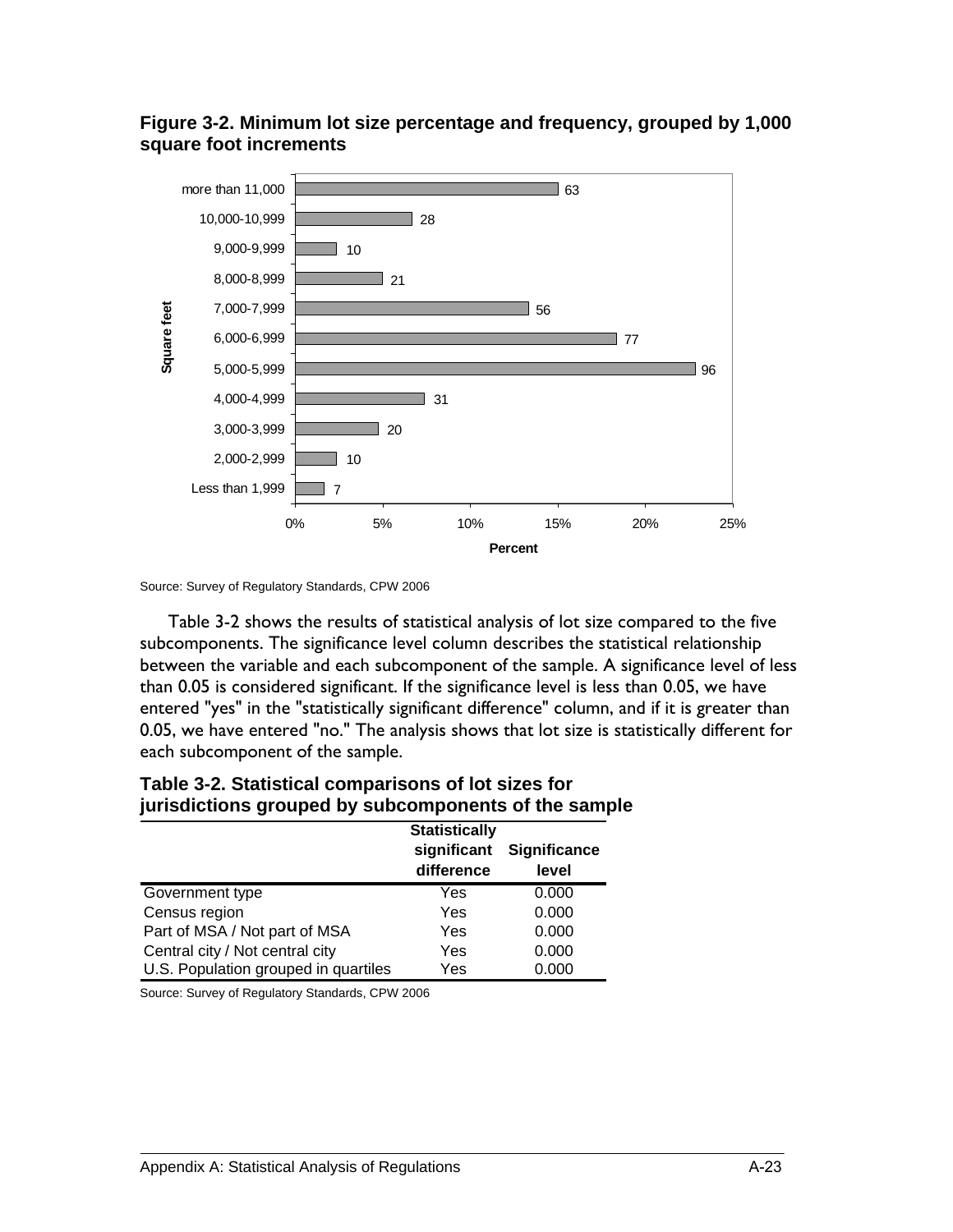Further, statistical testing shows the differences in lot sizes among subcomponents of the sample.<sup>[6](#page-105-0)</sup> The differences observed within both types of means testing reinforce the conclusion that statistical differences result from differences in lot size within the subcomponents. Lot size varies within each subcomponent in the following ways:

**Government type** City lot sizes are significantly smaller than county, town, and township lot sizes.

**Census region** Lot sizes in the Northeast are statistically larger than lot sizes in the other three regions.

**U.S. population** Lot sizes in the first quartile, jurisdictions with the fewest people, are statistically larger than lot sizes in other quartiles.

#### **LOT WIDTH**

<u>.</u>

Lot widths varied across jurisdictions but not as greatly as lot size. Table 3-1 shows that 342 or about 77% of jurisdictions with ordinances had minimum lot width standards. The mean lot width requirement was 62 feet and the median was 60 feet, with a standard deviation of 25 feet. The smallest lot width requirement was 20 feet and the largest was 250 feet.

Figure 3-3 shows lot widths in 10-foot increments. Most jurisdictions with minimum lot widths require lot widths of at least 50 to 69 feet. Thirty two percent of jurisdictions require minimum lot widths of 50 to 59 feet and 23% of jurisdictions require lot width minimums between 60 to 69 feet. Three percent of jurisdictions have minimum lot widths of less than 30 feet and 10% require lot widths of more than 100 feet.

<span id="page-105-0"></span><sup>6</sup> This form of statistical testing, an ANOVA with a Bonferroni post-hoc test, required a minimum of three groups within the subcomponent. We conducted this test for the following subcomponents: government type, census region, and U.S. population.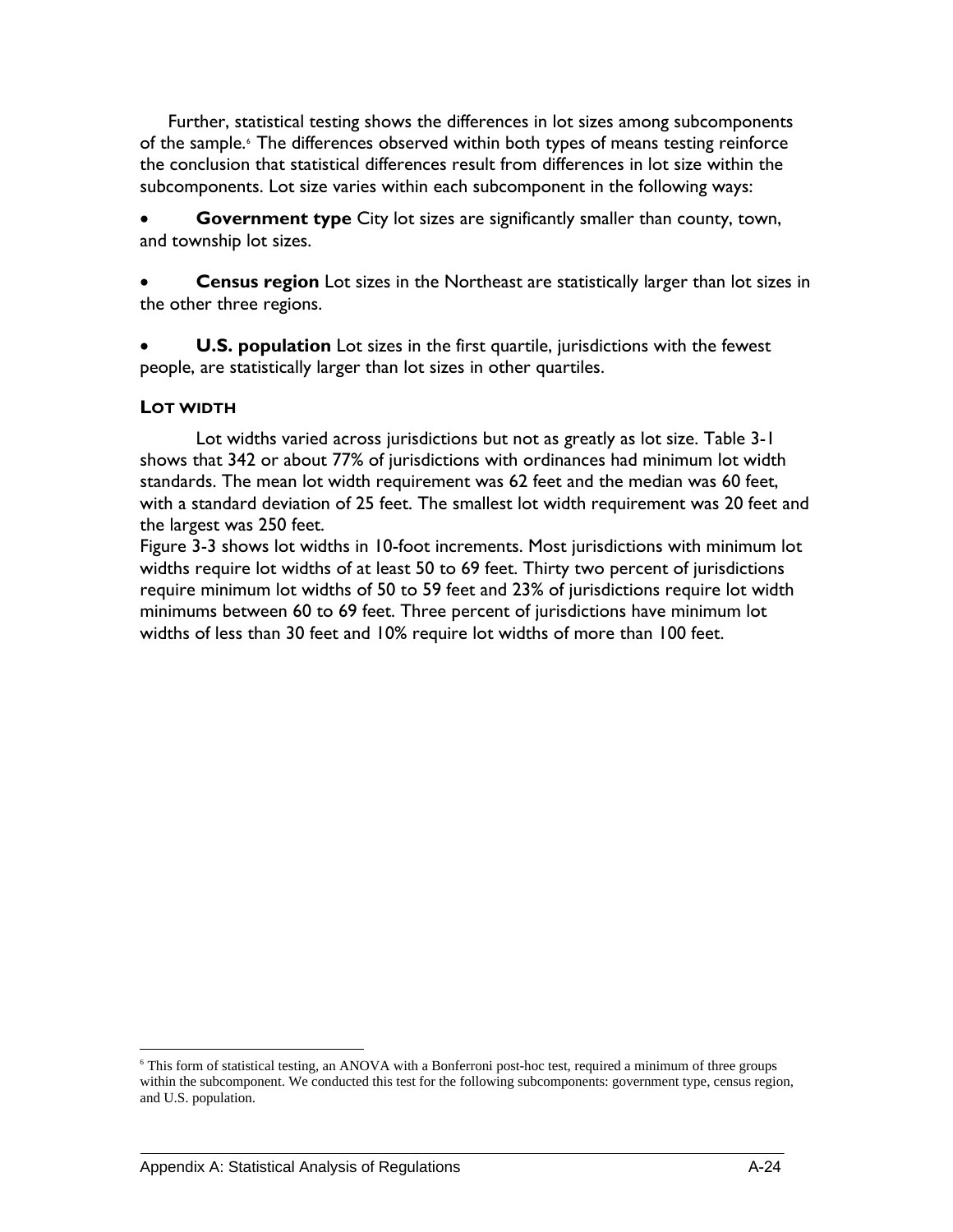



Source: Survey of Regulatory Standards, CPW 2006

Table 3-3 shows statistical comparisons between lot widths and five subcomponents of the sample. A significance level of less than 0.05 is considered significant. If the significance level is less than 0.05, we have entered "yes" in the "statistically significant difference" column, and if it is greater than 0.05, we have entered "no." Like lot size, comparison of lot widths indicated significant differences within each of the five subcomponents of the sample.

|                                      | <b>Statistically</b><br>significant<br>difference | <b>Significance</b><br>level |
|--------------------------------------|---------------------------------------------------|------------------------------|
| Government type                      | Yes                                               | 0.000                        |
| Census region                        | Yes                                               | 0.000                        |
| Part of MSA / Not part of MSA        | Yes                                               | 0.000                        |
| Central city / Not central city      | Yes                                               | 0.000                        |
| U.S. Population grouped in quartiles | Yes                                               | 0.000                        |

| Table 3-3. Statistical comparisons of lot widths for |  |  |
|------------------------------------------------------|--|--|
| jurisdictions grouped by subcomponents of the sample |  |  |

Source: Survey of Regulatory Standards, CPW 2006

Additional statistical testing using ANOVA shows the differences in minimum lot widths within subcomponents of the sample. These differences reinforce the conclusion that the statistical differences result from fundamental differences in lot widths within the subcomponents. Lot widths vary within each subcomponent in the following ways:

**Government type** Lot widths are statistically different between the following groups: Cities have smaller average lot widths than villages, towns, or townships; and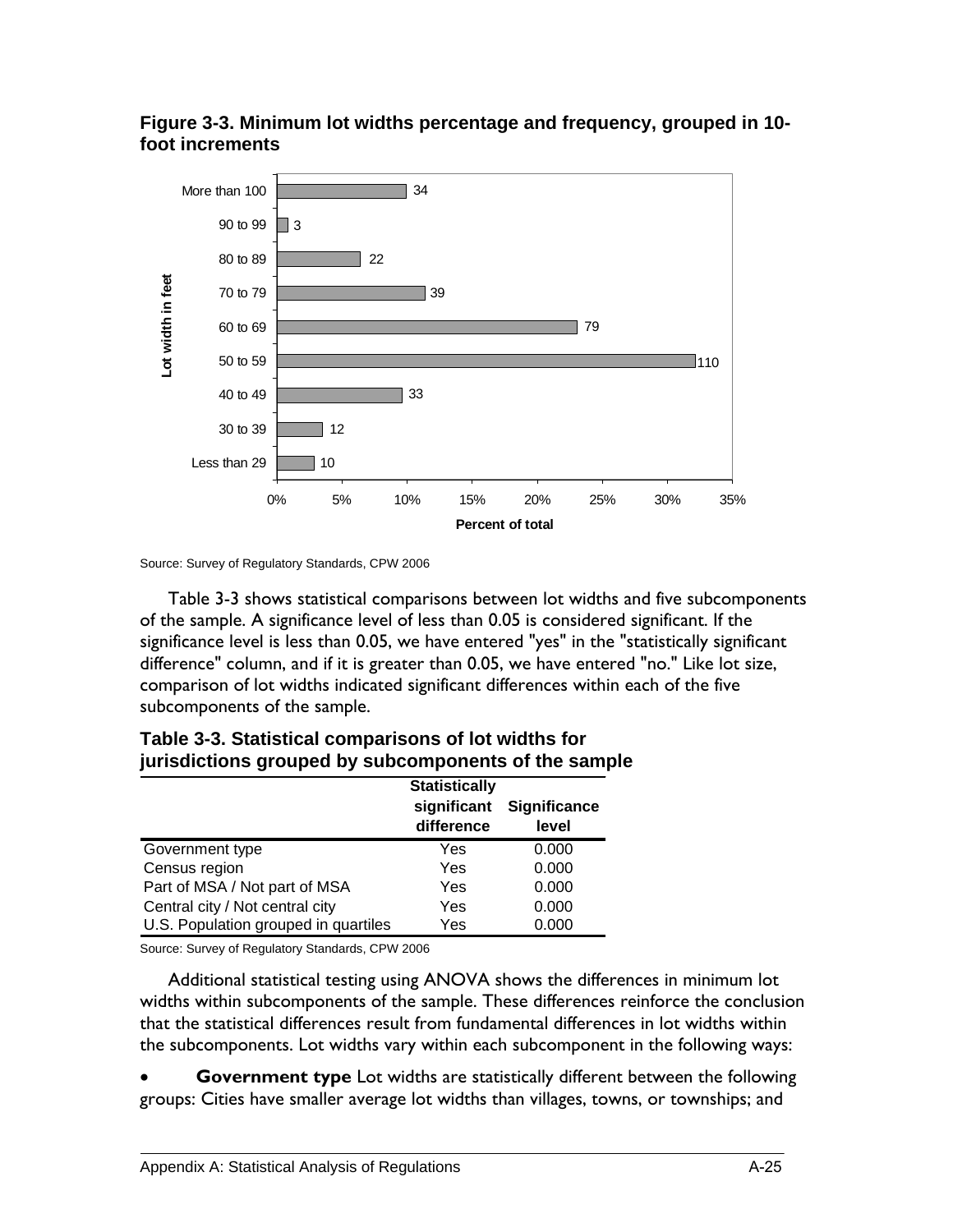counties have larger average lot widths than towns or townships. The county regulations did not generally apply to the incorporated jurisdictions located within the county.

• **Census region.** Lot widths are statistically different between the Northeast and all other regions. The Northeast has larger average lot widths than any other region. Lot widths in the Midwest are statistically larger than those in the West.

**U.S. population.** Lot widths are statistically different between the first population quartile, jurisdictions with the fewest people, and the other quartiles. The first quartile has larger average lot widths than the other quartiles. In addition, the second quartile has significantly larger lot widths than the fourth quartile.

#### **SETBACKS**

We examined three types of setbacks in this study: front, side, and rear setbacks. In each case, we examined setbacks for interior lots.

The front yard setback is the distance from the front of the dwelling unit to the property line or street. Table 3-1 shows that 93% or 413 of jurisdictions with ordinances had minimum standards for front yard setbacks. The mean and median front setback requirement was 25 feet, with a standard deviation of 13 feet. Minimum front setbacks ranged from zero to 100 feet.

Table 3-4 shows front yard setback requirements in 5-foot increments. The majority of jurisdictions had minimum setbacks between 20 and 29 feet. Twenty-five percent of jurisdictions had minimum setbacks between 20 and 24 feet and minimum 31% of jurisdictions had setbacks of 25 to 29 feet. One percent of jurisdictions had minimum setbacks less than 9 feet and 3% of jurisdictions had minimum setbacks of 55 feet or greater.

| əcinavnə ili |                          |       |
|--------------|--------------------------|-------|
|              | <b>Frequency Percent</b> |       |
| Less than 9  | 4                        | $1\%$ |
| 10 to 14     | 31                       | 8%    |
| 15 to 19     | 45                       | 11%   |
| 20 to 24     | 103                      | 25%   |
| 25 to 29     | 126                      | 31%   |
| 30 to 34     | 49                       | 12%   |
| 35 to 39     | 16                       | 4%    |
| 40 to 44     | 10                       | 2%    |
| 45 to 49     | 4                        | 1%    |
| 50 to 54     | 13                       | 3%    |
| More than 55 | 12                       | 3%    |
| Total        | 413                      | 100%  |

### **Table 3-4. Minimum front yard setbacks in 5-foot increments**

Source: Survey of Regulatory Standards, CPW 2006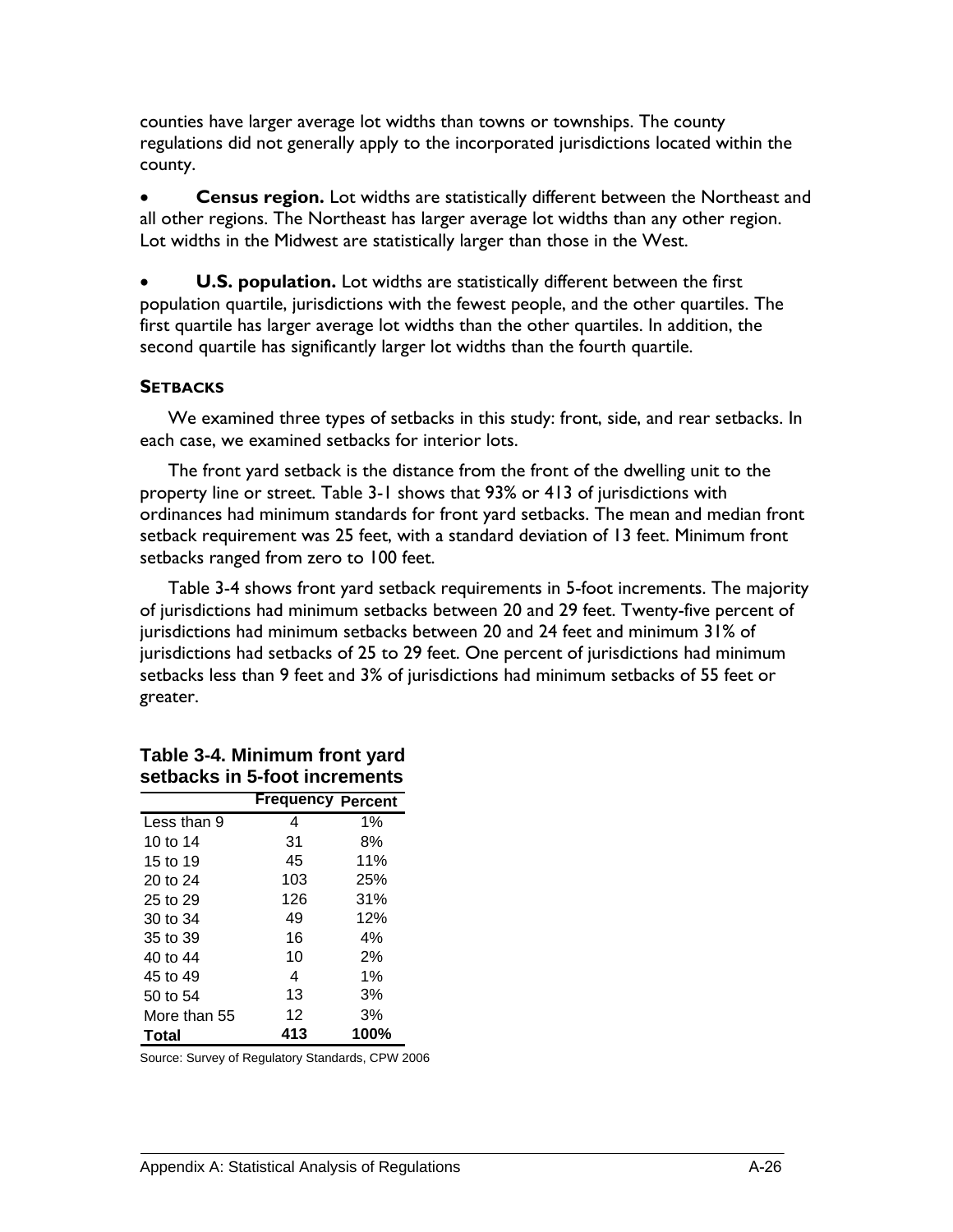Table 3-5 shows statistical comparisons between front yard setbacks and five subcomponents of the sample. A significance level of less than 0.05 is considered significant. If the significance level is less than 0.05, we have entered "yes" in the "statistically significant difference" column, and if it is greater than 0.05, we have entered "no." Differences in front yard setbacks were significant within each of the five subcomponents of the sample.

|                                      | <b>Statistically</b><br>significant<br>difference | <b>Significance</b><br>level |
|--------------------------------------|---------------------------------------------------|------------------------------|
| Government type                      | Yes                                               | 0.000                        |
| Census region                        | Yes                                               | 0.000                        |
| Part of MSA / Not part of MSA        | Yes                                               | 0.000                        |
| Central city / Not central city      | Yes                                               | 0.000                        |
| U.S. Population grouped in quartiles | Yes                                               | 0.000                        |

## **Table 3-5. Statistical comparisons of front yard setbacks with subcomponents of the sample**

Source: Survey of Regulatory Standards, CPW 2006

Additional ANOVA statistical testing shows the differences in front setbacks within subcomponents of the sample. The differences observed within both types of means testing reinforce the conclusion that the statistical differences result from fundamental differences front setbacks within the subcomponents. Front setbacks vary within each subcomponent in the following ways:

**Government type** Front setbacks are statistically different for the following groups: Counties have smaller average front setbacks than townships; and cities have smaller average front setbacks than towns, townships, and villages.

• **Census region.** The West has statistically smaller average front setbacks than any other region. The South has statistically smaller average front setbacks than the Midwest and Northeast.

**U.S. population.** Front setbacks are statistically different between the first population quartile (the fewest people per jurisdiction) and the other quartiles. The first quartile has larger average front setbacks than the other quartiles. In addition, the second quartile has statistically larger front setbacks than the fourth quartile.

We also examined side yard setbacks for interior lots. Table 3-1 shows that 417 or 94% of jurisdictions with ordinances had minimum side yard setback requirements. The mean and median side yard setback was eight feet per side, with a standard deviation of five feet. The smallest side yard setback requirement was zero feet and the largest was thirty feet per side.

Table 3-6 shows the side yard setbacks in five-foot increments. Fifty-eight percent of jurisdictions required minimum side yard setbacks of between five to nine feet. Onequarter of jurisdictions required side setbacks between ten to fourteen feet. Six percent required minimum side setbacks of less than five feet and 3% required setbacks of greater than twenty-five feet.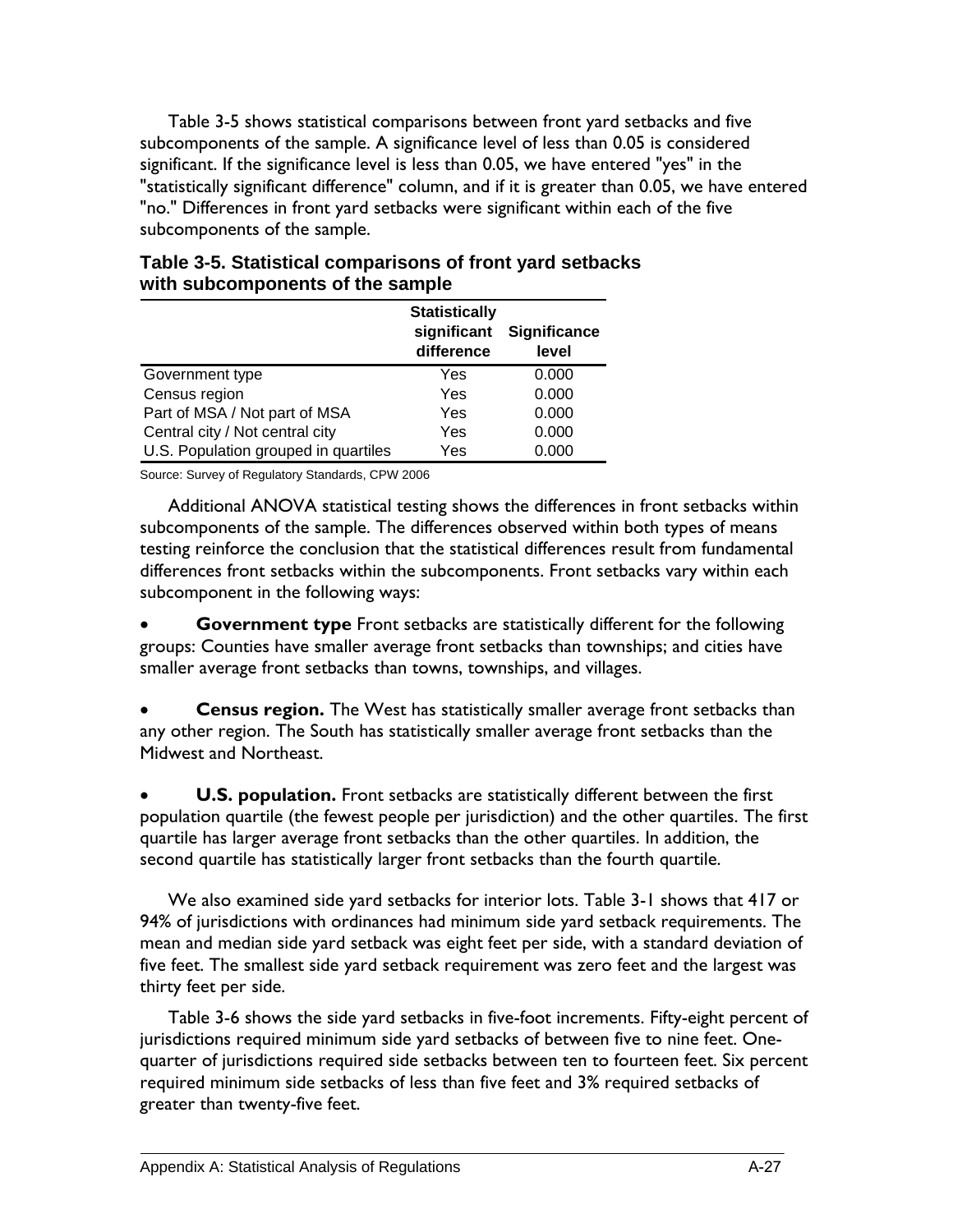|              | <b>Frequency Percent</b> |      |
|--------------|--------------------------|------|
| Less than 5  | 27                       | 6%   |
| 5 to 9       | 240                      | 58%  |
| 10 to 14     | 104                      | 25%  |
| 15 to 19     | 24                       | 6%   |
| 20 to 24     | 10                       | 2%   |
| More than 25 | 12                       | 3%   |
| Total        | 417                      | 100% |

| Table 3-6. Minimum side yard setbacks |  |
|---------------------------------------|--|
| in 5-foot increments                  |  |

Side yard setbacks consist of a setback for each side of the yard. Most ordinances present the setbacks for one side of the yard but some ordinances present a total size for both side setbacks. Seventeen percent of the jurisdictions with side yard setback requirements presented their minimum setbacks as a total number to be divided between the two sides. For example, a jurisdiction might require ten feet of side yard setbacks between the two sides but the minimum setback on either side might be four feet. The other setback would have to be at least six feet. In these cases, we divided the combined side setback in half and recorded that number. In our example, we would record five feet as the minimum side setback.

Table 3-7 shows statistical comparisons between side yard setbacks and five subcomponents of the sample. A significance level of less than 0.05 is considered significant. If the significance level is less than 0.05, we have entered "yes" in the "statistically significant difference" column, and if it is greater than 0.05, we have entered "no." Differences in side yard setbacks were significant for each of the five subcomponents of the sample.

|                                      | grouped by subcomponents of the sample            |                              |  |
|--------------------------------------|---------------------------------------------------|------------------------------|--|
|                                      | <b>Statistically</b><br>significant<br>difference | <b>Significance</b><br>level |  |
| Government type                      | Yes                                               | 0.000                        |  |
| Census region                        | Yes                                               | 0.000                        |  |
| Part of MSA / Not part of MSA        | Yes                                               | 0.000                        |  |
| Central city / Not central city      | Yes                                               | 0.000                        |  |
| U.S. Population grouped in quartiles | Yes                                               | 0.000                        |  |

**Table 3-7. Statistical comparisons of side yard setbacks for jurisdictions grouped by subcomponents of the sample** 

Source: Survey of Regulatory Standards, CPW 2006

Further statistical testing using ANOVA shows the differences in minimum side setbacks among subcomponents of the sample. The differences observed within both types of means testing reinforce the conclusion that the statistical differences result from fundamental differences side setbacks within the subcomponents. Side setbacks vary within each subcomponent in the following ways: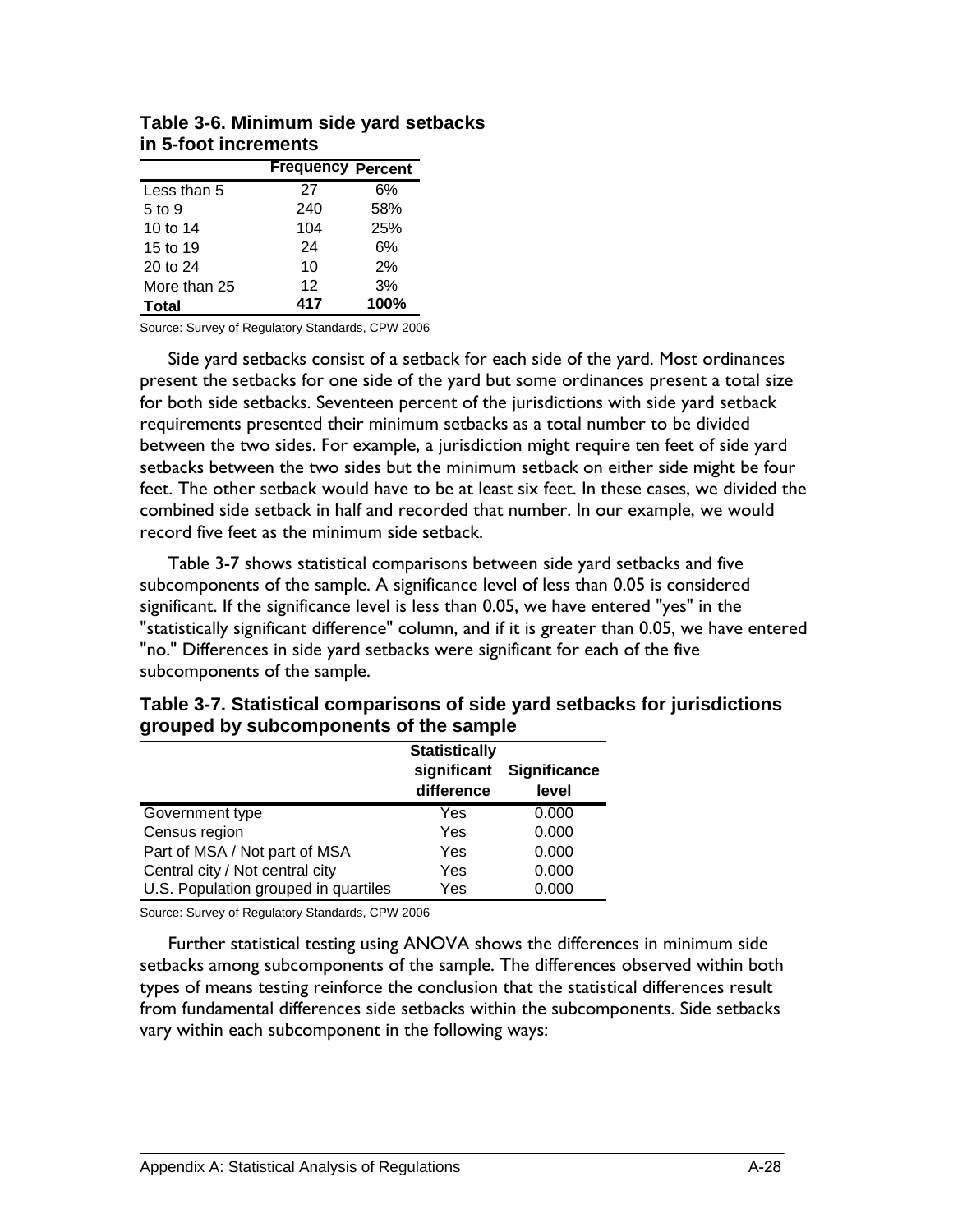**Government type** Side setbacks are statistically different for the following groups: Counties have smaller average front setbacks than towns and townships; and cities have smaller average front setbacks than towns, townships, and villages.

• **Census region** The Northeast has larger average side setbacks, a significant difference between the Northeast and the other regions. The West has smaller average side setbacks than any other region, which is also significant.

**U.S. Population** The first population quartile, jurisdictions with the fewest people, have larger average side setbacks, which is significantly different from each other quartile. Likewise, the second population quartile has larger average side setbacks than the third and fourth quartiles, which is also significant.

The final type of setback was rear yard setbacks. Table 3-1 shows that 404 or 91% of jurisdictions with ordinances had minimum rear yard setback requirements. The mean rear setback was 21 feet and the median was 20 feet, with a standard deviation of 9 feet. The smallest requirement for a rear setback was zero feet and the largest was 65 feet.

Figure 3-4 shows the rear yard setback requirements in five-foot increments. The majority of rear yard setback minimums range from 15 feet to 29 feet. The most common minimum rear yard setbacks are between 20 to 24 feet (22% of jurisdictions) and 25 to 29 feet (23% of jurisdictions). One percent of jurisdictions have minimum rear setbacks of less than five feet and four percent of jurisdictions have minimum rear setbacks of greater than 40 feet.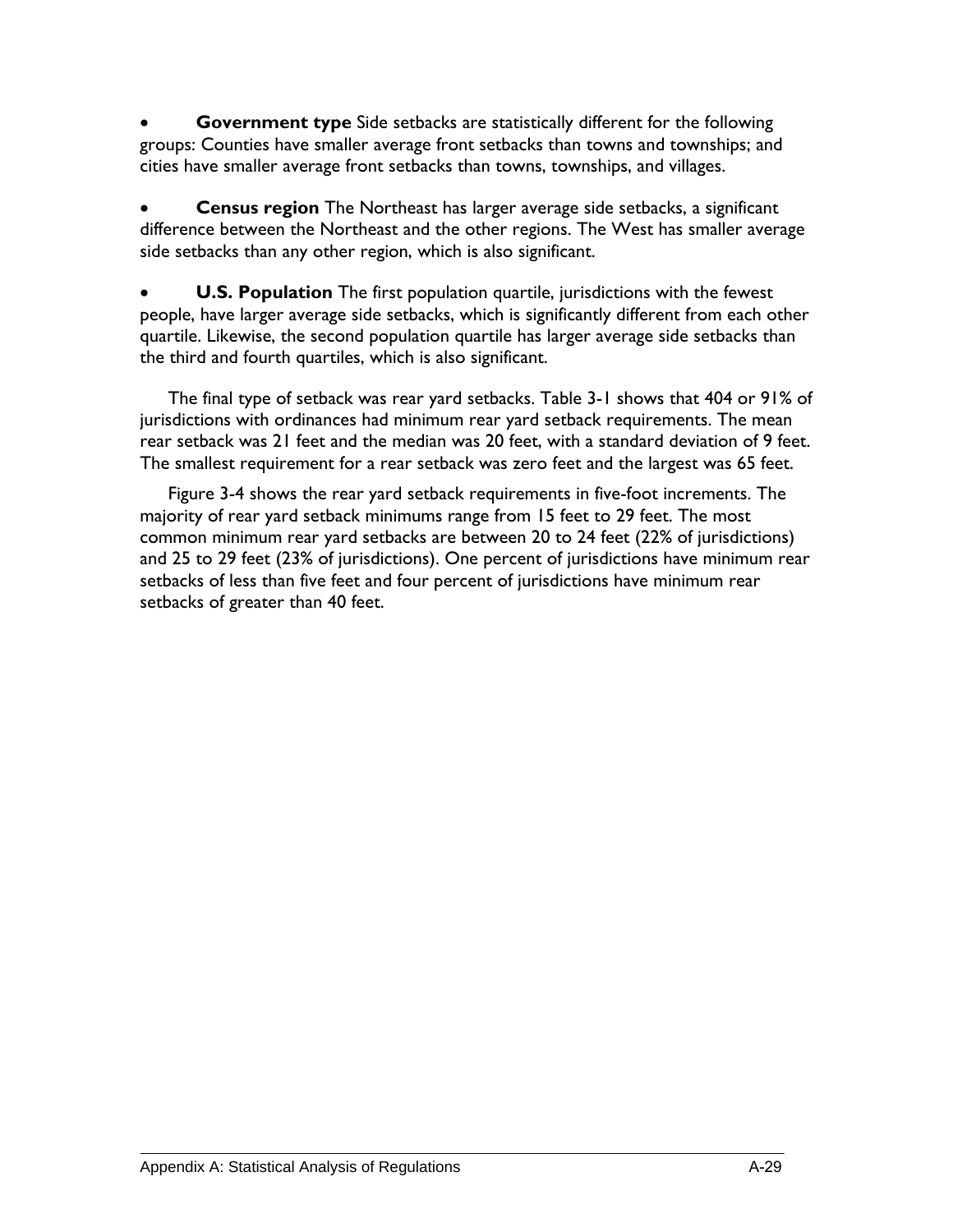## **Figure 3-4. Minimum rear yard setbacks percentage and frequency, grouped in 5-foot increments**



Source: Survey of Regulatory Standards, CPW 2006

Table 3-8 shows statistical comparisons between rear setbacks and five subcomponents of the sample. A significance level of less than 0.05 is considered significant. If the significance level is less than 0.05, we have entered "yes" in the "statistically significant difference" column, and if it is greater than 0.05, we have entered "no."

The differences were significant for each of the five subcomponents of the sample, except for the jurisdictions grouped by U.S. population. This means that rear setbacks are not statistically different based on the population quartile.

|                                      | <b>Statistically</b>      |                              |
|--------------------------------------|---------------------------|------------------------------|
|                                      | significant<br>difference | <b>Significance</b><br>level |
| Government type                      | Yes                       | 0.007                        |
| Census region                        | Yes                       | 0.000                        |
| Part of MSA / Not part of MSA        | Yes                       | 0.001                        |
| Central city / Not central city      | Yes                       | 0.029                        |
| U.S. Population grouped in quartiles | No                        | 0.055                        |

### **Table 3-8. Statistical comparisons of rear yard setbacks for jurisdictions grouped by subcomponents of the sample**

Source: Survey of Regulatory Standards, CPW 2006

Additional statistical testing using ANOVA shows the differences in minimum rear setbacks within subcomponents of the sample. The differences observed reinforce the conclusion that the statistical differences result from fundamental differences rear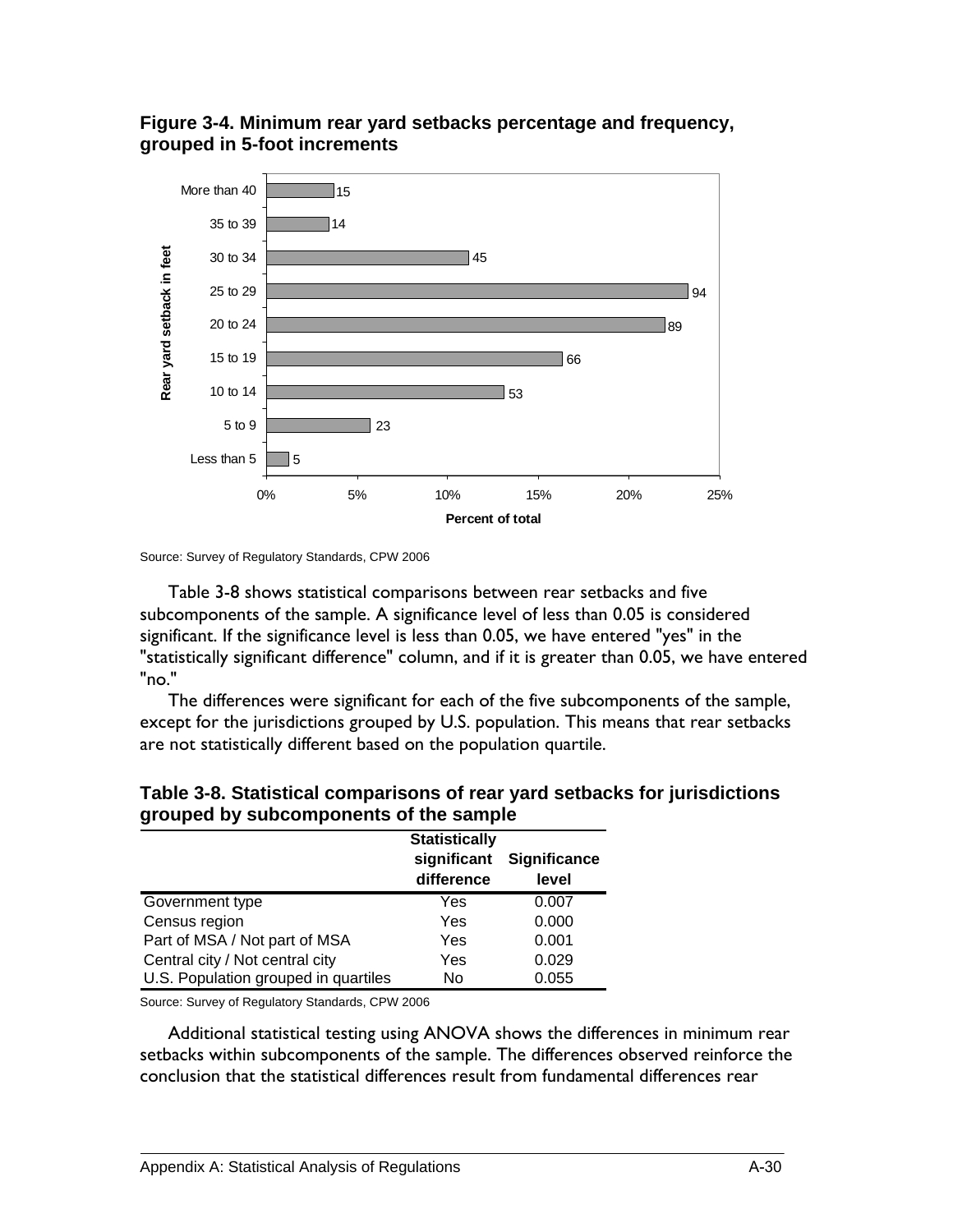setbacks within the subcomponents. Rear setbacks vary within each subcomponent in the following ways:

• **Government type** Rear setbacks are on average smaller in counties than townships, a significant difference. Cities are statistically different than towns and townships, with smaller average rear setbacks.

• **Census region** The West has significantly different rear setbacks, which are generally smaller than the other regions. The South's rear setbacks are also statistically different from other regions. The South has larger rear setbacks than the West and smaller rear setbacks than the Northeast or Midwest.

**U.S. Population** Jurisdictions in the fourth quartile of population (having the largest populations) have smaller average setbacks than any other quartile. This difference is significant between the fourth quartile and the first and second quartiles.

## **FLOOR AREA**

The lot variables so far are related to the size of the lot and placement of the dwelling on the lot. The next lot variable, floor area, is related to the amount of living space within the dwelling unit, expressed as the minimum number of square feet of floor space within the dwelling.

Table 3-1 shows that 86 jurisdictions or 18% of jurisdictions with ordinances had requirements for floor area. The mean floor area requirement was 1,060 square feet and the median requirement was 1,000 square feet, with a standard deviation of 359 square feet. The smallest floor area requirement was 500 square feet per dwelling unit and the largest 2,500 square feet.

Table 3-9 shows the distribution of the floor area minimum requirements. Twentyseven percent of jurisdictions with floor area requirements required no less than 800 to 999 square feet and 24% required no less than 1,000 to 1,199 square feet. Twenty percent of jurisdictions with floor area standards had minimums less than 800 square feet and 10% required more than 1,600 square feet.

|                 | <b>Frequency Percent</b> |            |
|-----------------|--------------------------|------------|
| Less than 800   | 17                       | <b>20%</b> |
| 800 to 999      | 23                       | 27%        |
| 1,000 to 1,199  | 21                       | 24%        |
| 1,200 to 1,399  | 12                       | 14%        |
| 1,400 to 1,599  | 4                        | 5%         |
| More than 1,600 | я                        | 10%        |
| Total           | 86                       | 100%       |

# **Table 3-9. Minimum floor area in square feet**

Source: Survey of Regulatory Standards, CPW 2006

We did not do statistical analysis of floor area requirements based on the five subcomponents of the sample because the number of jurisdictions in the study with floor area requirements was so small that the statistical analysis would have little meaning.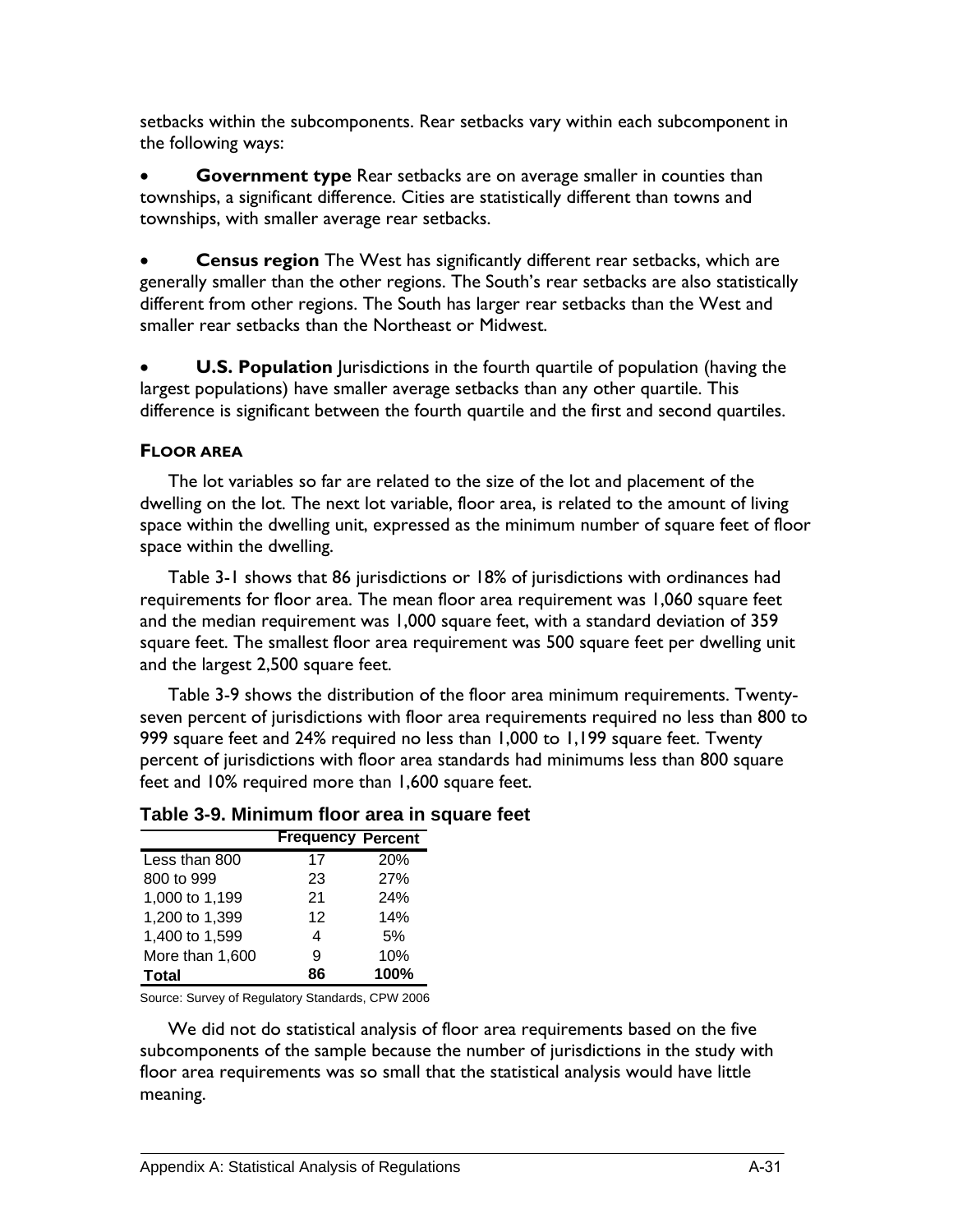#### **OFF-STREET PARKING REQUIREMENTS**

The final lot variable was requirement of off-street parking spaces. Table 3-1 shows that 367 or 83% of the jurisdictions had off-street parking requirements. The mean number of off-street parking spaces required was 1.88 and the median was two spaces. The standard deviation was 0.51 spaces. The fewest spaces required was zero and the most spaces required was four. Off-street parking requirements were found most frequently in the zoning ordinance.

Table 3-10 shows that more than three-quarters of jurisdictions with off-street parking standards require two spaces. Sixteen percent of jurisdictions require one offstreet parking space. Four percent of jurisdictions require three or four off-street parking spaces.

|              | <b>Frequency</b> | <b>Percent</b> |
|--------------|------------------|----------------|
| 1 per du     | 57               | 16%            |
| 1.5 per du   | 9                | 2%             |
| 2 per du     | 284              | 78%            |
| 2.25 per du  | 1                | 0%             |
| 2.3 per du   | 1                | 0%             |
| 3 per du     | 6                | 2%             |
| 4 per du     | 7                | 2%             |
| <b>Total</b> | 365              |                |

### **Table 3-10. Minimum number of parking spaces per dwelling unit**

Source: Survey of Regulatory Standards, CPW 2006

About 4% of the jurisdictions based their requirement on the number of bedrooms. In general, the more bedrooms, the greater the requirements for off-street parking. In half of these cases, the minimum number of off-street parking spaces was two. In the remaining cases, the minimum requirement was one or 1.5 spaces.

Table 3-11 shows statistical comparisons between off-street parking requirements within five subcomponents of the sample. A significance level of less than 0.05 is considered significant. If the significance level is less than 0.05, we have entered "yes" in the "statistically significant difference" column, and if it is greater than 0.05, we have entered "no."

Differences were significant for the following subcomponents: central city and population quartiles. In other words, the number of off-street parking spaces required varies, depending on whether the jurisdiction is a central city and what the population quartile is. Additional ANOVA testing shows that jurisdictions in the fourth quartile of population (having the largest populations) require less off-street parking than jurisdictions in the second population quartile.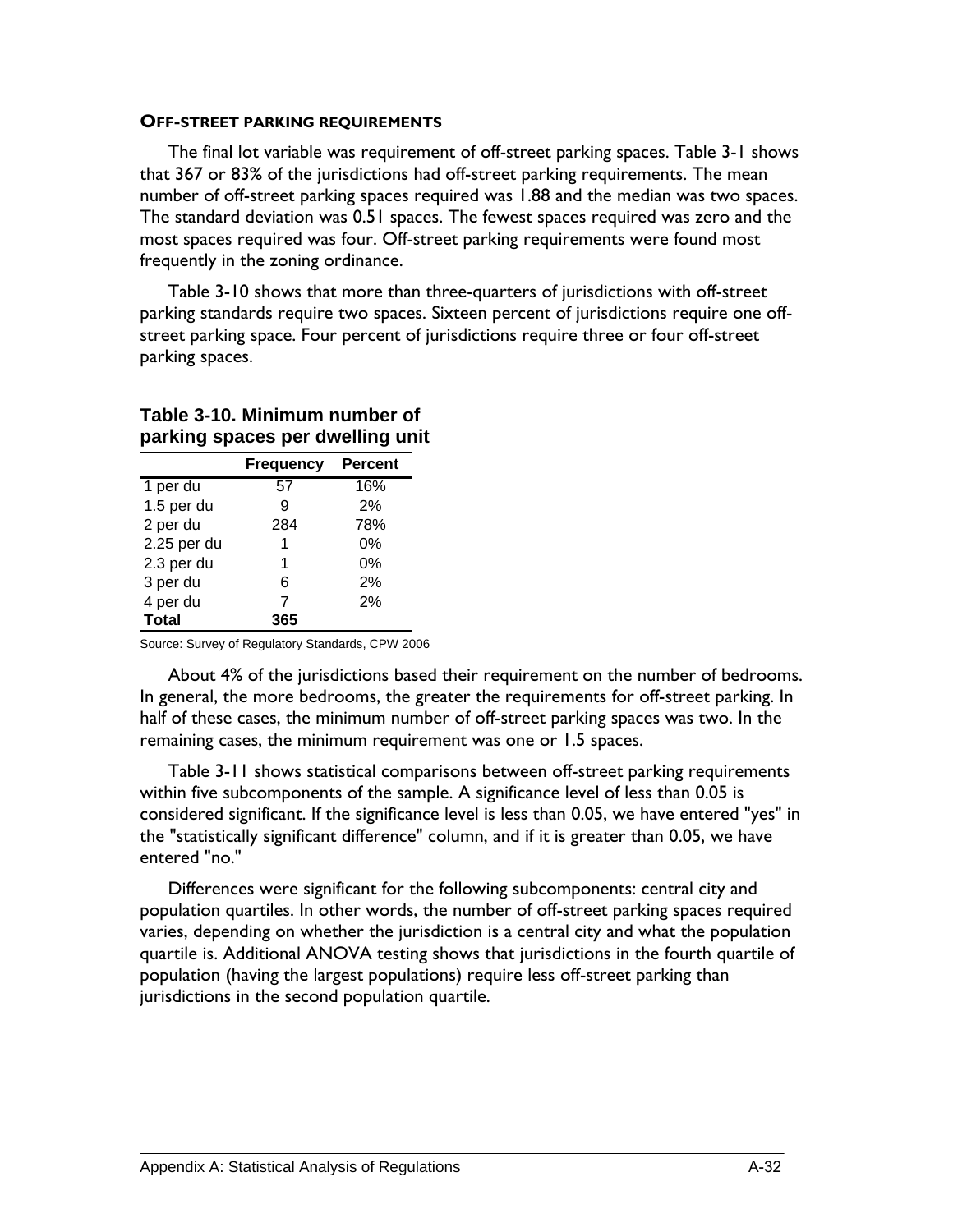|                                      | <b>Statistically</b>      |                       |
|--------------------------------------|---------------------------|-----------------------|
|                                      | significant<br>difference | Significance<br>level |
| Government type                      | No                        | 0.804                 |
| Census region                        | No                        | 0.556                 |
| Part of MSA / Not part of MSA        | No                        | 0.622                 |
| Central city / Not central city      | Yes                       | 0.000                 |
| U.S. Population grouped in quartiles | Yes                       | 0.011                 |

**Table 3-11. Statistical comparisons of the number of off-street parking spaces for jurisdictions grouped by subcomponents of the sample** 

#### **LANDSCAPING STANDARDS**

Many jurisdictions include landscaping standards in their ordinances. Landscaping standards vary by jurisdiction and the type of development. We were concerned with landscaping standards related to residential subdivisions and residential zones, especially the residential zone we examined.

Landscaping requirements vary in several ways. First, landscaping requirements vary in the amount of landscaping required. Some jurisdictions require extensive landscaping and others require less landscaping. Secondly, ordinances vary in the level of detail about landscaping requirements. Some jurisdictions' ordinances have general language about landscaping requirements and its locations. Other ordinances have very specific requirements about the types, locations, and size of the plants in the landscaping. Finally, different types of landscaping may be required in different circumstances. For example, street trees may be required along streets and other types of landscaping may be required at the entrance to a subdivision.

Quantifying these standards would pose significant difficulties. As a result, we chose to track whether ordinances contain landscaping standards for development of residential subdivisions or development in the zoning district that we reviewed. Table 3- 12 shows that 42% of the jurisdictions in the study had landscaping requirements.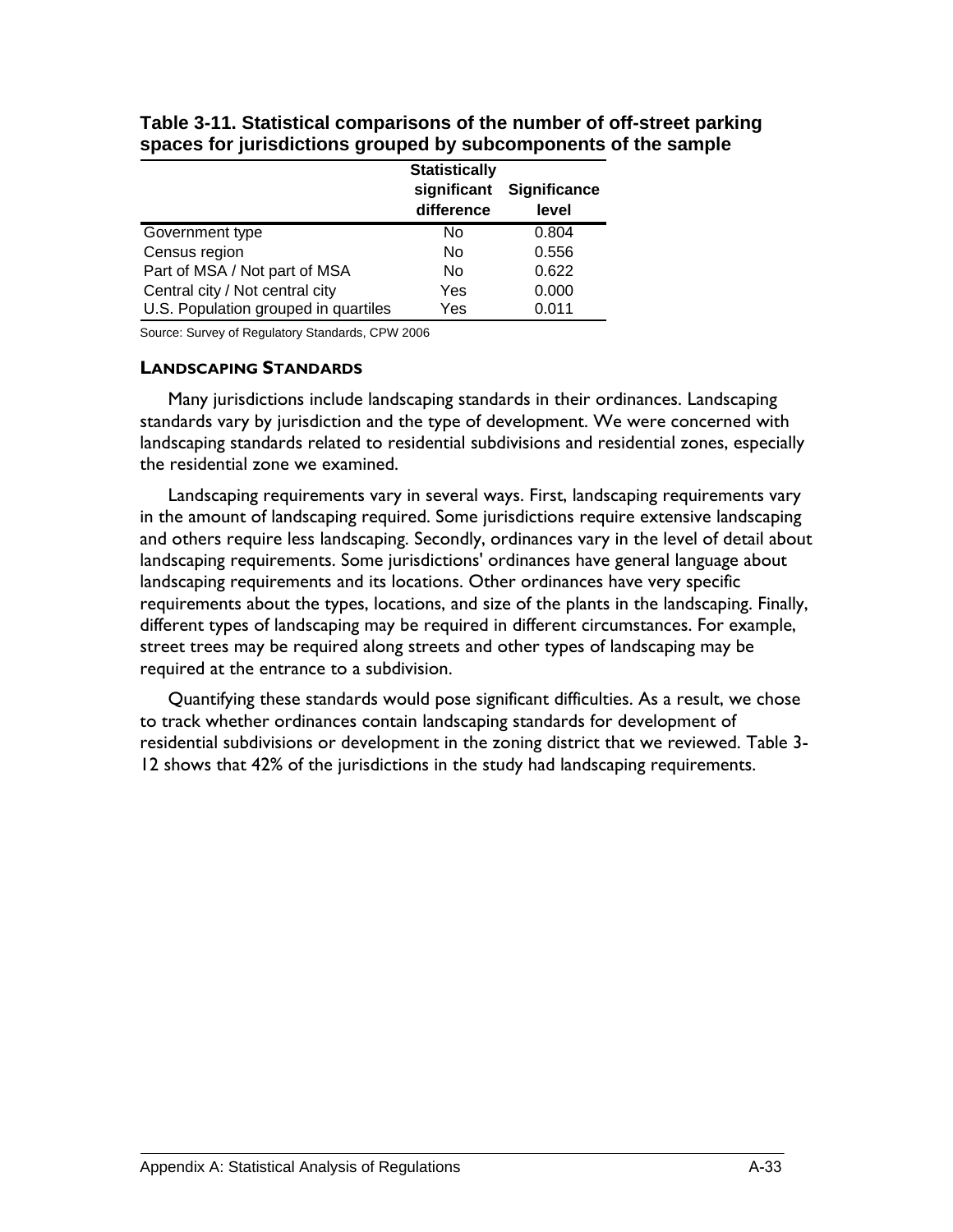**Table 3-12. Requirements of landscaping** 

|                        | <b>Frequency Percent</b> |     |
|------------------------|--------------------------|-----|
| Required standards     | 195                      | 42% |
| No standards required* | 274                      | 58% |

\*Note: We found no landscaping standards for these jurisdictions in the ordinances we reviewed but they may have required landscaping standards in other ordinances.

Table 3-13 shows that we found landscaping standards in both subdivision and zoning ordinances. The total number of ordinances that we found landscaping standards in is larger than the total number of jurisdictions that required landscaping because some ordinances said that landscaping *may* be required under some circumstances, such as trees along certain streets or in parking lots, in swales or other drainage areas, or at the entrance to the subdivision.

## **Table 3-13. Ordinances that specified landscaping standards**

|             | <b>Frequency Percent</b> |     |
|-------------|--------------------------|-----|
| Subdivision | 122                      | 47% |
| Zoning      | 83                       | 32% |
| <b>Both</b> | 53                       | 21% |
| Total       | 258                      |     |

Source: Survey of Regulatory Standards, CPW 2006

Table 3-14 shows statistical comparisons on whether jurisdictions require landscaping within the five subcomponents of the sample. A significance level of less than 0.05 is considered significant. If the significance level is less than 0.05, we have entered "yes" in the "statistically significant difference" column, and if it is greater than 0.05, we have entered "no."

Differences in landscaping requirements were significant for Census regions, whether the jurisdiction is part of an MSA, and the jurisdiction's population. We did not perform an ANOVA test for landscaping because landscaping had two possible values (yes or no) and the ANOVA requires three or more possible values (i.e. yes, no, or maybe).

## **Table 3-14. Statistical comparisons of landscaping requirements for jurisdictions grouped by subcomponents of the sample**

|                                      | <b>Statistically</b>      |                              |
|--------------------------------------|---------------------------|------------------------------|
|                                      | significant<br>difference | <b>Significance</b><br>level |
| Government type                      | No                        | 0.054                        |
| Census region                        | Yes                       | 0.002                        |
| Part of MSA / Not part of MSA        | Yes                       | 0.018                        |
| Central city / Not central city      | No                        | 0.783                        |
| U.S. Population grouped in quartiles | Yes                       | 0.000                        |

Source: Survey of Regulatory Standards, CPW 2006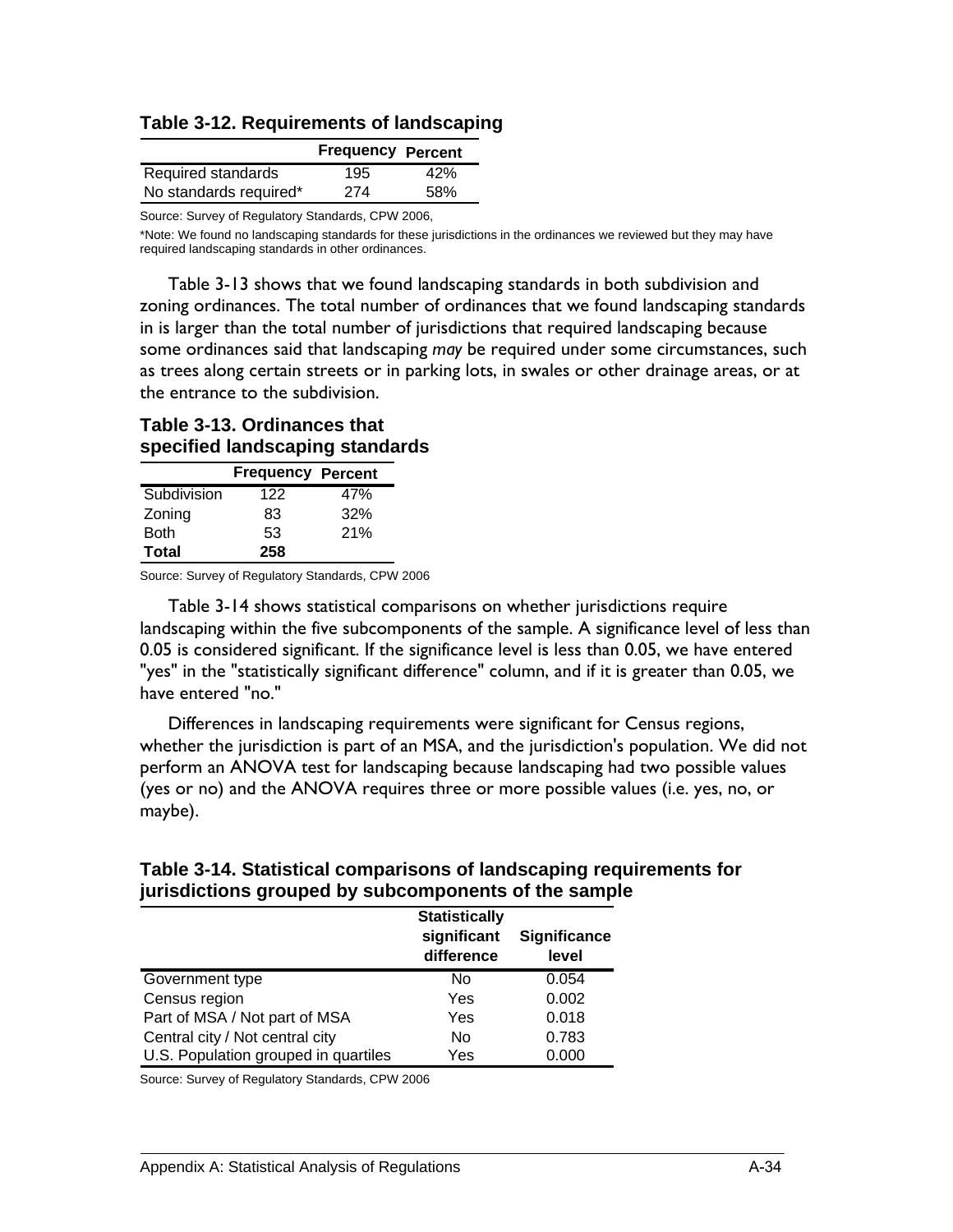The following are some examples of landscaping requirements, quoted from several different ordinances. The examples are fragments of the landscaping standard, related to one type of development.

- 1. All lots shall be planted with grass or other suitable ground cover approved by the Planning Board, from the roadside edge of the unpaved right-of-way back to a distance of 25 feet behind the principal residence on the lot.<sup>7</sup>
- 2. A minimum of two (2) trees shall be required per single or two-family residential lot. The trees shall be placed in the front yard area at least ten (10) feet from the curb line. On corner lots and cul-de-sac lots, one of the trees may be placed in the side yard area. All remaining lot area not used for structures, parking area, or driveway shall be landscaped with turf grass, native grasses, ground cover, or other perennial flowering plants, vines, shrubs, or trees.<sup>[8](#page-116-1)</sup>
- 3. All single-family developments will have one tree per 40 lineal feet, or fraction thereof. These trees will be located in the swale (green) area in between the roads edge and the sidewalks. Trees that are located in swales that are six to eight foot in width will require the use of a root barrier to protect the sidewalk from root damage. The root barrier will be installed per the manufacturer's recommendation. In right-of-ways with less than a sixfoot swale area the street trees will be located in the front yard five feet from the sidewalk and a root barrier will be used along the sidewalk adjacent to the tree.<sup>[9](#page-116-2)</sup>
- 4. Single-family residential landscaping requirements.
	- a. These standards shall apply to all detached and attached single-family residential districts. These standards may be met by saving existing trees on the site or planting new trees from the approved list. Lot size designations shall apply to the zoning classification(s) of the subdivision rather than to each individual lot.
	- b. One shade tree (2.5" caliper minimum) shall be provided for all singlefamily residential lots less than 6,000 square feet.
	- c. Two shade trees (2.5" caliper minimum) shall be provided for all singlefamily residential lots of 6,000 square feet to less than 9,000 square feet.
	- d. Three shade trees (2.5" caliper minimum) shall be provided for all singlefamily residential lots of 9,000 square feet or more.

<span id="page-116-0"></span><sup>&</sup>lt;u>.</u> 7 Millbrook Village, NY subdivision ordinance, p 21.

<span id="page-116-1"></span><sup>8</sup> Faribault, MN subdivision ordinance, chapter 4.

<span id="page-116-2"></span><sup>9</sup> Pembroke Pines, FL code of ordinances Title XV, Section 153, Section 153.19.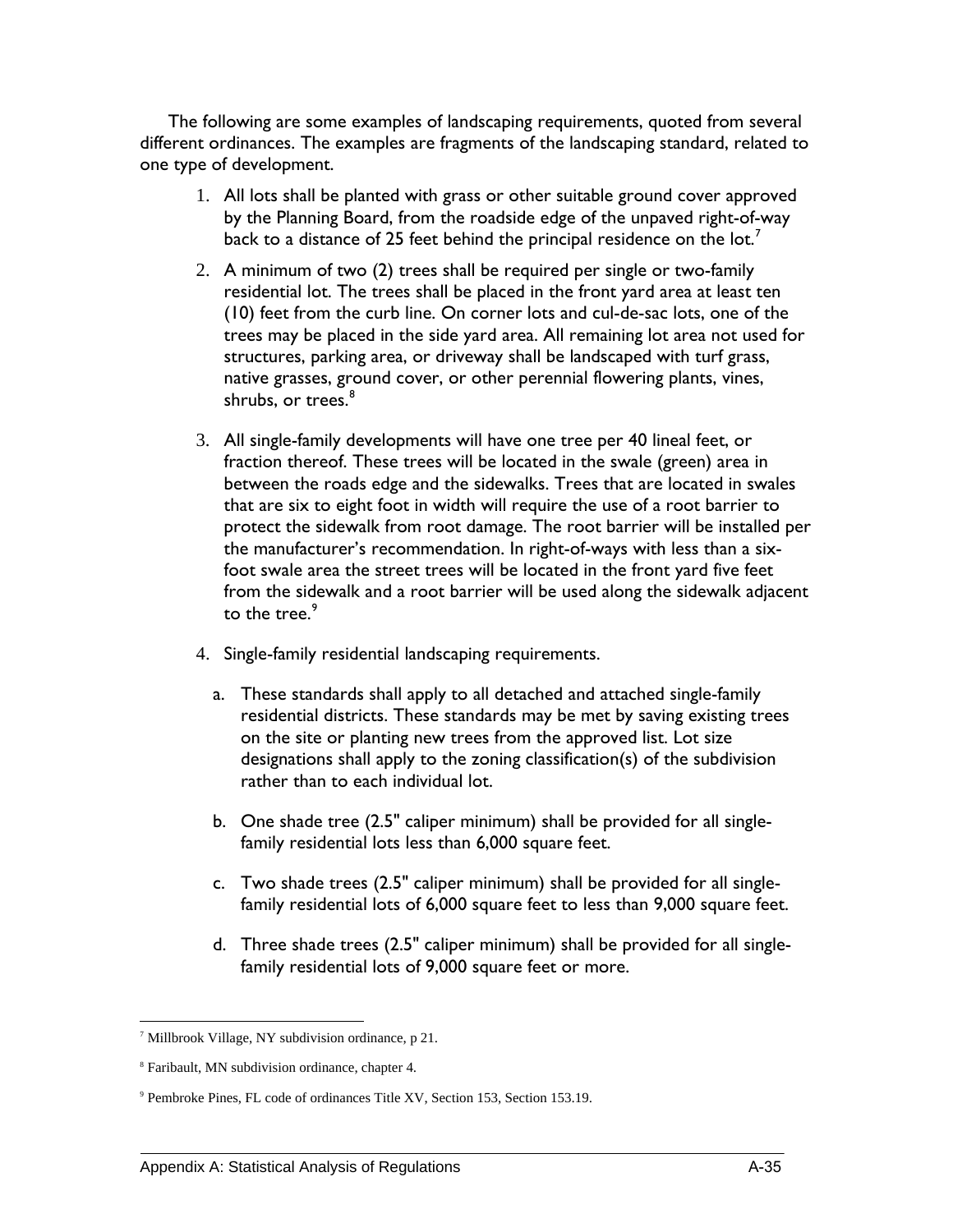e. All required trees must be planted prior to request for final building inspection of dwelling units. <sup>[10](#page-117-0)</sup>

#### **OPEN SPACE STANDARDS**

Open space standards refer to land that is undeveloped and devoted to public uses, such as parkland. About 28% or 133 of the jurisdictions in the sample had regulations requiring dedication of land for open space uses. Of these jurisdictions, 59% or 78 jurisdictions allowed payments (fee-in-lieu) of land dedications. These requirements were most often found in the subdivision ordinance.

While open space requirements do not vary as much as landscaping standards, the types of open space requirements do vary substantially. We found three common standards for dedicating land to open space in new development: a percentage of the total land in a subdivision, a number of square feet per dwelling unit, and a number of square feet per person. Ninety-nine of the 133 jurisdictions that with open space requirements used one of these three methods for specifying the amount of open space required. Table 3-15 provides a statistical summary of these standards, which we will discuss below.

|       | Table 3-15. Statistical summary of different standards for requiring open |
|-------|---------------------------------------------------------------------------|
| space |                                                                           |

|                                         |    |       |     |     | <b>Standard</b> |     |                                            |
|-----------------------------------------|----|-------|-----|-----|-----------------|-----|--------------------------------------------|
| Open space standard                     |    |       |     |     |                 |     | Mean Median Mode deviation Minimum Maximum |
| Percent of total land in subdivision    | 47 | 13    | 10. |     | 90.             |     | 50                                         |
| Number of square feet per dwelling unit | 18 | 1.562 | 795 | 871 | 3.446.9         | 310 | 15.246                                     |
| Number of square feet per person        | 34 | 229   | 218 | 218 | 112 $0$         | 87  | 436                                        |

Source: Survey of Regulatory Standards, CPW 2006

The most common method for establishing the amount of open space for new residential development is requiring dedication of a percentage of land within the subdivision for open space. Table 3-15 shows that 47 or 47% of jurisdictions with open space standards use this method of calculating open space requirements. The mean percentage of total land required for open space in a new subdivision is 13% and the median is 10%, with a standard deviation of 9%. The smallest requirement is 3% and the greatest requirement is for 50% of the land in a subdivision.

Table 3-16 shows a breakdown of the amount of land required for open space. Sixty percent of the jurisdictions using this method require between 10% and 19% of the land in the subdivision for open space. Twenty-one percent of jurisdictions require dedications of 20% or more of the land in the subdivision for open space. Nineteen percent of jurisdictions require that a minimum of 9% or less of the land in the subdivision is dedicated to open space.

<span id="page-117-0"></span> $\overline{a}$ <sup>10</sup> Lewisville, TX General Development Ordinance Chapter 6, Article VI, Section 6-122.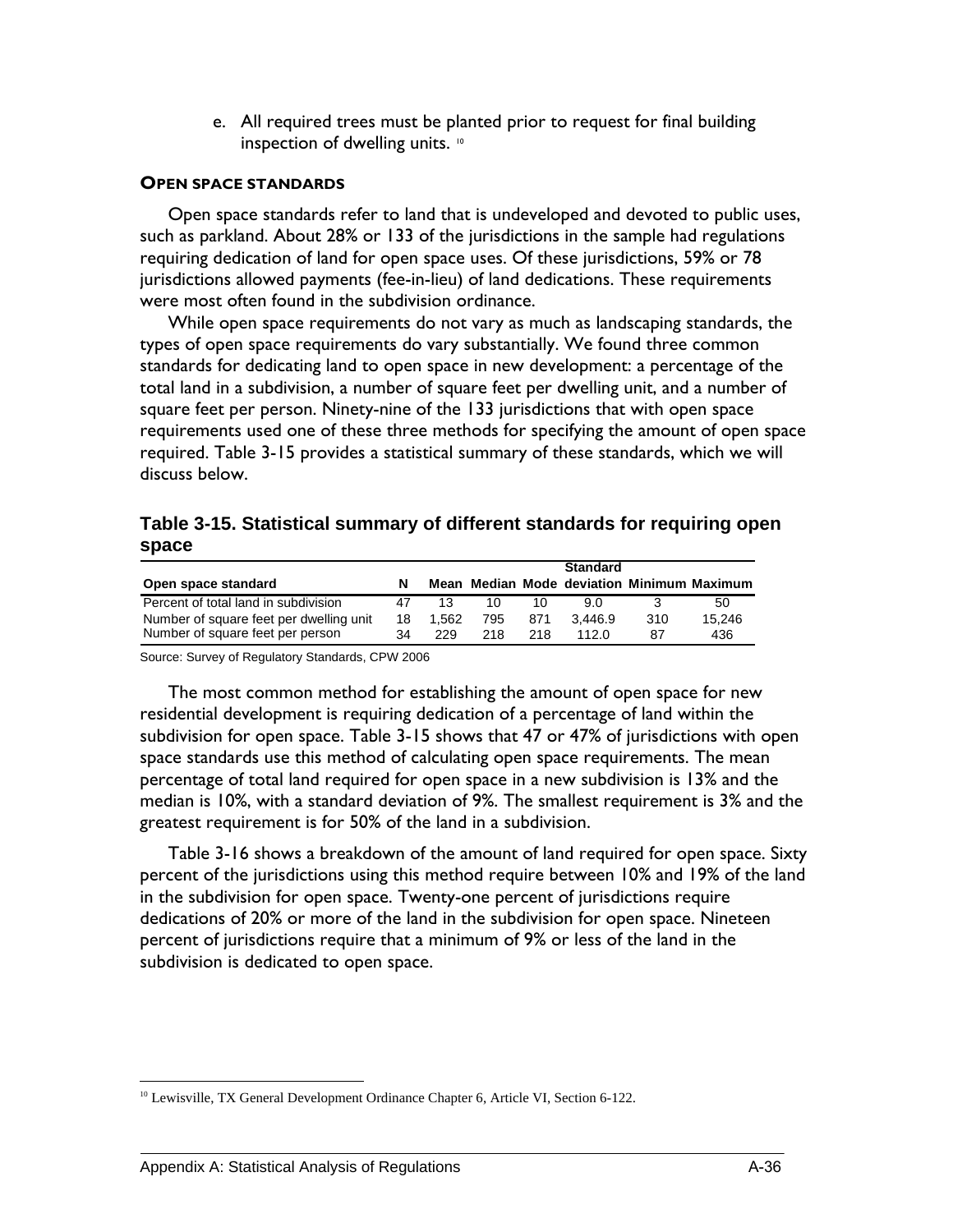|                     |    | $%$ of<br><b>Frequency jurisdictions</b> | <b>Percent of all</b><br>jurisdictions |
|---------------------|----|------------------------------------------|----------------------------------------|
| 9% of land or less  |    | 19%                                      | 2%                                     |
| 10% to 19% of land  | 28 | 60%                                      | 6%                                     |
| 20% or more of land | 10 | 21%                                      | 2%                                     |
| Total               | 47 | 100%                                     | 10%                                    |

## **Table 3-16. Percent of land in a subdivision required for open space**

Source: Survey of Regulatory Standards, CPW 2006

Another method for calculating the amount of land to dedicate to open space is based on the number of dwelling units in the subdivision, with requirements for a specific amount of land for open space per dwelling unit. Table 3-15 shows that 18 jurisdictions use this method of calculation. The mean number of square feet of land per dwelling unit is 1,562, and the median amount is 795 square feet of land per dwelling unit, with a standard deviation of 3,447 square feet of land per dwelling unit. The smallest amount of land is 310 square feet and the largest is 15,246 square feet per dwelling unit.

Table 3-17 presents a breakdown by percent of jurisdictions of the number of square feet of land per dwelling unit required for open space. It shows the variability in the amount of land required per dwelling unit. Forty-four percent of jurisdictions require a minimum of 500 or fewer square feet per dwelling unit. An equal number of jurisdictions require 500 to 999 square feet per dwelling unit or more than 1,000 square feet per dwelling unit.

|                                    |    | $%$ of<br><b>Frequency jurisdictions</b> | <b>Percent of all</b><br>jurisdictions |
|------------------------------------|----|------------------------------------------|----------------------------------------|
| Fewer than 500 square feet per du  |    | 44%                                      | 2%                                     |
| 500 to 999 square feet per du      | b  | 28%                                      | 1%                                     |
| More than 1,000 square feet per du | 5  | 28%                                      | 1%                                     |
| <b>Total</b>                       | 18 | 100%                                     | 4%                                     |

## **Table 3-17. Number of square feet per dwelling unit required for open space**

Source: Survey of Regulatory Standards, CPW 2006

The third method for calculating open space requirements is based on the number residents in the subdivision, with dedications of a certain number of square feet per resident. Table 3-15 shows that 34 jurisdictions, 34% of the jurisdictions who require open space, use this method. The mean amount of land required in this method is 229 square feet per person, and the median is 218 square feet per person, with a standard deviation of 112 square feet per person. The smallest amount of land required is 87 square feet per person, and the largest is 436 square feet per person.

Table 3-18 shows a breakdown of the amount of land required for open space per resident. Seventy-six percent of jurisdictions require either fewer than 200 square feet of land per person or 200 to 299 square feet of land per person.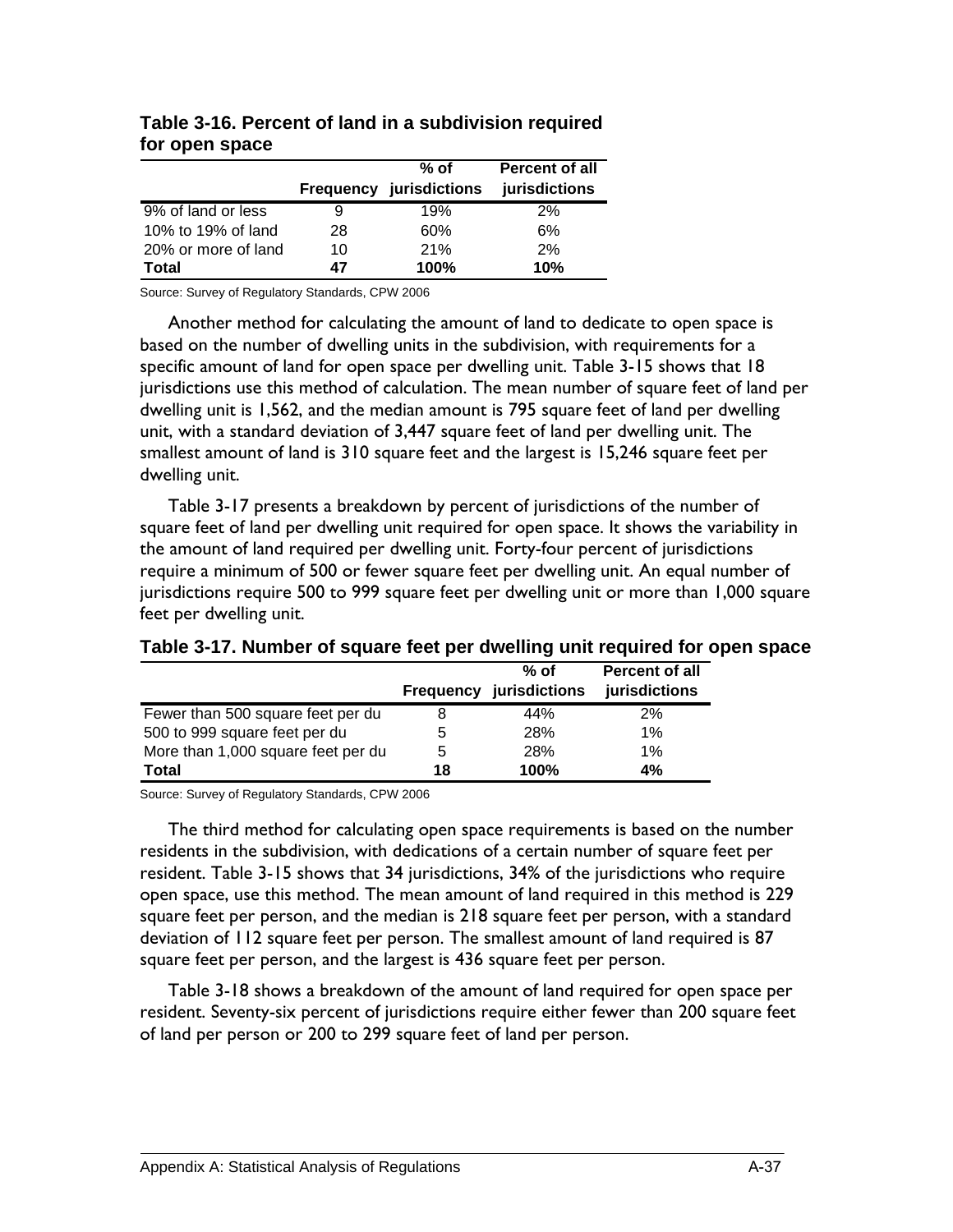|                                       |                  | $%$ of        | <b>Percent of all</b> |
|---------------------------------------|------------------|---------------|-----------------------|
|                                       | <b>Frequency</b> | jurisdictions | jurisdictions         |
| Fewer than 200 square feet per person | 13               | 38%           | 3%                    |
| 200 to 299 square feet per person     | 13               | 38%           | 3%                    |
| 300 to 399 square feet per person     | 3                | 9%            | 1%                    |
| More than 400 square feet per person  | 5                | 15%           | 1%                    |
| <b>Total</b>                          | 34               | 100%          | 7%                    |

## **Table 3-18. Number of square feet per person required for open space**

Source: Survey of Regulatory Standards, CPW 2006

One-hundred thirty-three of the jurisdictions in the sample had open space requirements. Table 3-19 shows statistical comparisons on whether jurisdictions require open space within the five subcomponents of the sample. A significance level of less than 0.05 is considered significant. If the significance level is less than 0.05, we have entered "yes" in the "statistically significant difference" column, and if it is greater than 0.05, we have entered "no."

Differences in landscaping requirements were significant for Census regions. We did not perform an ANOVA test for requiring open space because requiring open space had two possible values (yes or no) and the ANOVA requires three or more possible values (i.e. yes, no, or maybe).

|                                      | <b>Statistically</b>      |                              |
|--------------------------------------|---------------------------|------------------------------|
|                                      | significant<br>difference | <b>Significance</b><br>level |
| Government type                      | No                        | 0.216                        |
| Census region                        | Yes                       | 0.003                        |
| Part of MSA / Not part of MSA        | No                        | 0.058                        |
| Central city / Not central city      | No.                       | 0.460                        |
| U.S. Population grouped in quartiles | No                        | 0.200                        |

## **Table 3-19. Statistical comparisons of landscaping requirements for jurisdictions grouped by subcomponents of the sample**

Source: Survey of Regulatory Standards, CPW 2006

#### **SIDEWALK STANDARDS**

One of the most commonly required improvements in new residential development is sidewalks. This section includes information collected in the study about sidewalks, planting strips, and curbs.

In our review, we kept track of the jurisdictions that explicitly require sidewalks in either their subdivision or zoning ordinances. A number of other jurisdictions implied that sidewalks might be required or stated that they would be required under certain circumstances. We did not count these jurisdictions as requiring sidewalks, even though it is possible that they do.

Fifty-one percent of the jurisdictions in the study explicitly require sidewalks. These requirements are most frequently found in the subdivision ordinances. Table 3-20 shows that sidewalks are required on both sides of the street in 51% of the jurisdictions with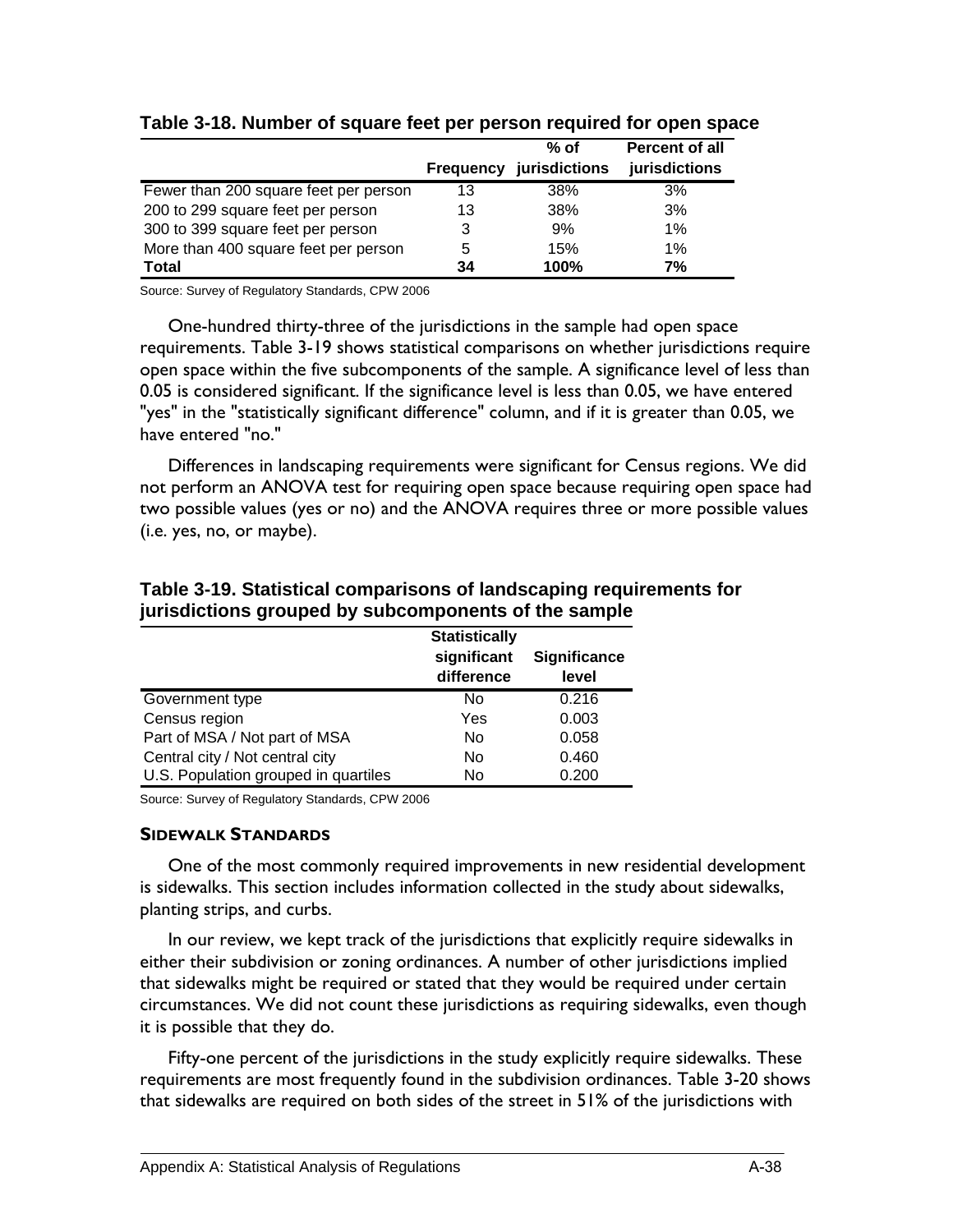sidewalk standards. Fourteen percent of jurisdictions with sidewalk standards require them on one side of the street and the remaining jurisdictions do not specify where sidewalks are required.

|              | <b>Frequency</b> | $%$ of<br>jurisdictions | <b>Percent of all</b><br>jurisdictions |
|--------------|------------------|-------------------------|----------------------------------------|
| One side     | 33               | 14%                     | 7%                                     |
| Both sides   | 123              | 51%                     | 26%                                    |
| Unspecified  | 85               | 35%                     | 18%                                    |
| Not required | 228              | N/A                     | 49%                                    |

### **Table 3-20. Where sidewalks are required**

Source: Survey of Regulatory Standards, CPW 2006

Table 3-21 provides a summary of required sidewalk width and planting strip width. Thirty-three percent of jurisdictions in the study had a minimum sidewalk width. The mean and median sidewalk width is four feet, with a standard deviation of one foot. The smallest requirement is three feet and the largest requirement is 10 feet.

|  | Table 3-21. Summary of statistical standards for sidewalks, in feet |  |  |  |
|--|---------------------------------------------------------------------|--|--|--|
|--|---------------------------------------------------------------------|--|--|--|

| <b>Street standard</b>                 | N          |   |   |                      | <b>Standard</b> | Mean Median Mode deviation Minimum Maximum |
|----------------------------------------|------------|---|---|----------------------|-----------------|--------------------------------------------|
| Sidewalk width<br>Planting strip width | 153.<br>37 | 5 | h | $\ddot{\phantom{1}}$ |                 |                                            |
|                                        |            |   |   |                      |                 |                                            |

Source: Survey of Regulatory Standards, CPW 2006

Table 3-22 shows a distribution of sidewalk widths. It shows that 59% of jurisdictions with sidewalk width standards require sidewalks of at least four feet wide. Thirty-one percent require sidewalks at least five feet wide.

|                 |     | % of<br>Frequency jurisdictions jurisdictions | Percent of all |
|-----------------|-----|-----------------------------------------------|----------------|
|                 |     |                                               |                |
| 3 ft.           | 2   | $1\%$                                         | $0\%$          |
| 4 ft.           | 91  | 59%                                           | 19%            |
| 4.5 ft.         | 4   | 3%                                            | $1\%$          |
| 5 ft.           | 48  | 31%                                           | 10%            |
| 6 ft.           | 4   | 3%                                            | $1\%$          |
| More than 6 ft. | 4   | 3%                                            | 1%             |
| <b>Total</b>    | 153 | 100%                                          | 33%            |

| Table 3-22. Minimum required sidewalk width |  |  |  |  |  |
|---------------------------------------------|--|--|--|--|--|
|---------------------------------------------|--|--|--|--|--|

Source: Survey of Regulatory Standards, CPW 2006

Table 3-23 shows statistical comparisons between whether sidewalks are required and five subcomponents of the sample. A significance level of less than 0.05 is considered significant. If the significance level is less than 0.05, we have entered "yes" in the "statistically significant difference" column, and if it is greater than 0.05, we have entered "no."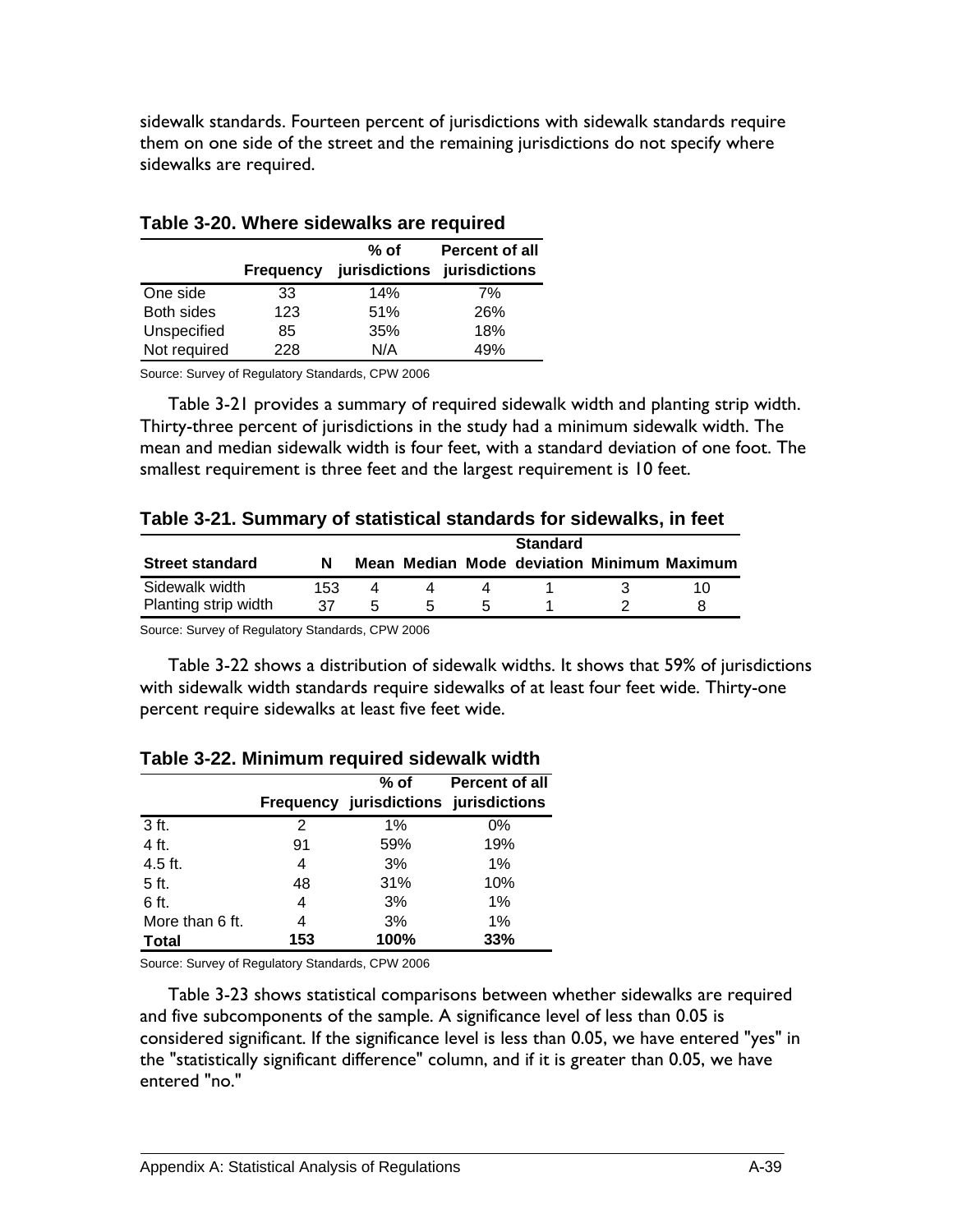Differences were significant for government type, whether the jurisdiction is part of an MSA, and the jurisdiction's population. Sidewalk requirements were not significantly different for jurisdictions grouped by region or whether the jurisdiction is a central city.

| <b>OF THE SAILING</b>                |                      |                          |
|--------------------------------------|----------------------|--------------------------|
|                                      | <b>Statistically</b> | significant Significance |
| Government type                      | difference<br>Yes    | level<br>0.007           |
| Census region                        | No                   | 0.096                    |
| Part of MSA / Not part of MSA        | Yes                  | 0.000                    |
| Central city / Not central city      | No                   | 0.143                    |
| U.S. Population grouped in quartiles | Yes                  | 0.001                    |

**Table 3-23. Statistical comparisons of whether sidewalks are required for jurisdictions grouped by subcomponents of the sample** 

Source: Survey of Regulatory Standards, CPW 2006

Table 3-24 shows statistical comparisons between sidewalk widths and five subcomponents of the sample. A significance level of less than 0.05 is considered significant. If the significance level is less than 0.05, we have entered "yes" in the "statistically significant difference" column, and if it is greater than 0.05, we have entered "no."

Differences in sidewalk widths are not significant for any of the five groupings of jurisdictions. This means that sidewalk width does not vary significantly based on these subcomponents of the sample.

|  | Table 3-24. Statistical comparisons of sidewalk widths for jurisdictions |  |  |
|--|--------------------------------------------------------------------------|--|--|
|  | grouped by subcomponents of the sample                                   |  |  |

|                                      | <b>Statistically</b> |                          |  |  |
|--------------------------------------|----------------------|--------------------------|--|--|
|                                      |                      | significant Significance |  |  |
|                                      | difference           | level                    |  |  |
| Government type                      | No                   | 0.841                    |  |  |
| Census region                        | No                   | 0.060                    |  |  |
| Part of MSA / Not part of MSA        | No                   | 0.565                    |  |  |
| Central city / Not central city      | No                   | 0.156                    |  |  |
| U.S. Population grouped in quartiles | No                   | 0.251                    |  |  |

Source: Survey of Regulatory Standards, CPW 2006

Table 3-25 shows statistical comparisons between the number of sides of the street that sidewalks are required on and five subcomponents of the sample. A significance level of less than 0.05 is considered significant. If the significance level is less than 0.05, we have entered "yes" in the "statistically significant difference" column, and if it is greater than 0.05, we have entered "no."

Statistical comparison sidewalk widths are not significant for groupings of jurisdictions, except for region. The ANOVA test shows that there is no significant difference in sidewalk widths within the subcomponents of the sample.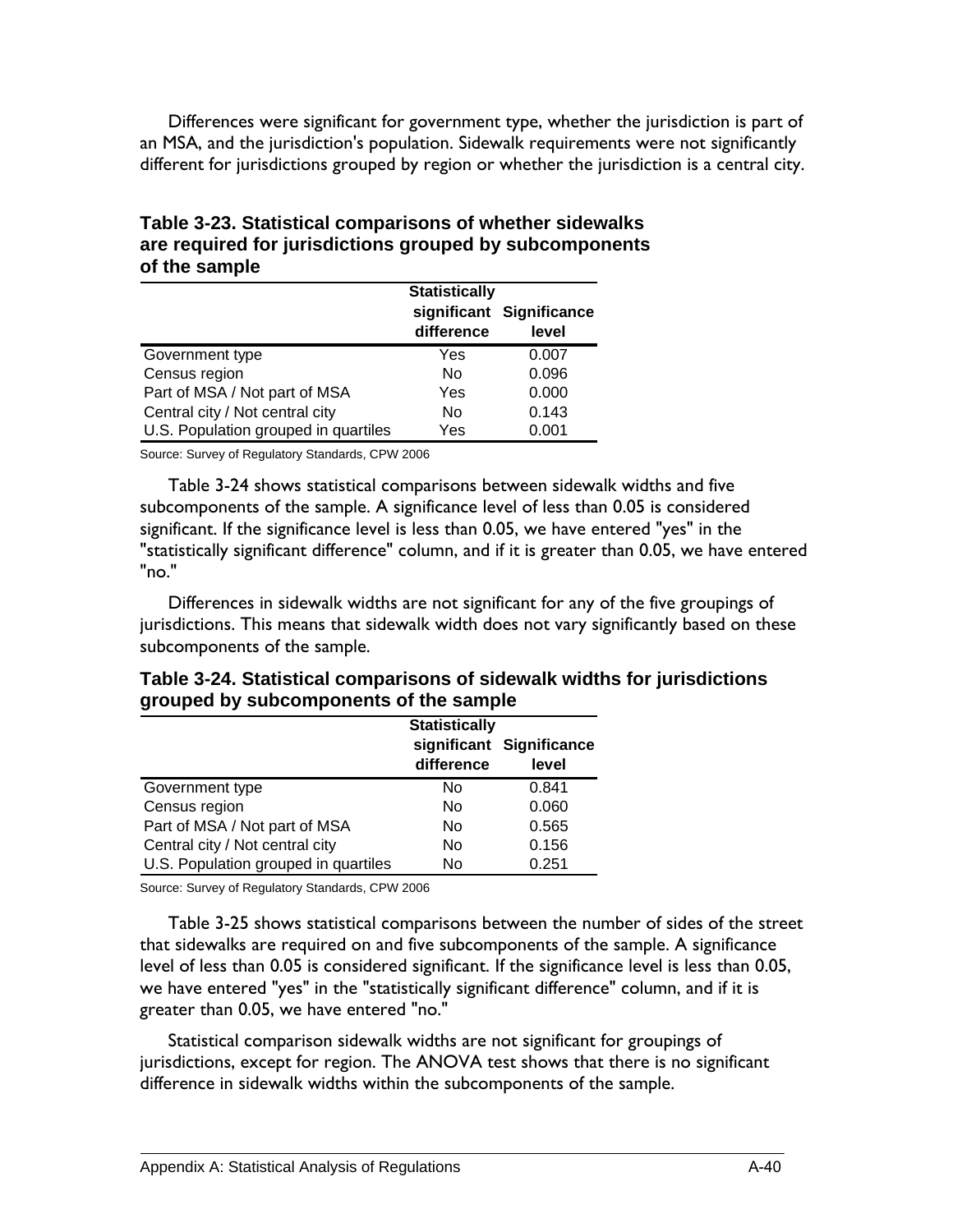**Table 3-25. Statistical comparisons of the number of sides of the street that sidewalk are required on for jurisdictions grouped by subcomponents of the sample** 

|                                      | <b>Statistically</b> |                                   |  |
|--------------------------------------|----------------------|-----------------------------------|--|
|                                      | difference           | significant Significance<br>level |  |
| Government type                      | Nο                   | 0.856                             |  |
| Census region                        | Yes                  | 0.040                             |  |
| Part of MSA / Not part of MSA        | No                   | 0.638                             |  |
| Central city / Not central city      | No                   | 0.400                             |  |
| U.S. Population grouped in quartiles | No                   | 0.831                             |  |

Table 3-21 shows that 37 (8%) jurisdictions in the study have requirements for planting strips, a grassy buffer between the sidewalk and the curb The mean and median width of the strip was five feet, with a one-foot standard deviation. The smallest width requirement was two feet and the largest was eight feet.

Table 3-26 shows the distribution of planting strip minimum widths. Of the jurisdictions with planting strip width standards, 30% required five foot wide planting strips and 19% of jurisdictions required either four foot or six foot planting strips.

|                 |    | % of<br><b>Frequency jurisdictions jurisdictions</b> | Percent of all |
|-----------------|----|------------------------------------------------------|----------------|
| 2 ft.           | 4  | 11%                                                  | $1\%$          |
| 3 <sub>ft</sub> | 4  | 11%                                                  | $1\%$          |
| $3.5$ ft.       | 1  | 3%                                                   | 0%             |
| 4 ft.           | 7  | 19%                                                  | 1%             |
| 5 ft.           | 11 | 30%                                                  | 2%             |
| 6 ft.           | 7  | 19%                                                  | 1%             |
| $7$ ft.         | 2  | 5%                                                   | 0%             |
| 8 ft.           | 1  | 3%                                                   | 0%             |
| <b>Total</b>    | 37 | 100%                                                 | 8%             |

#### **Table 3-26. Minimum width for planting strip**

Source: Survey of Regulatory Standards, CPW 2006

Another commonly required improvement in new residential development is curbs and gutters. Like sidewalks, we recorded the jurisdictions that explicitly require curbs and gutters in either their subdivision or zoning ordinances. A number of jurisdictions implied that curbs and gutters were required improvements or may be required. We did not count these jurisdictions as requiring curbs and gutters, even though it is possible that they do.

Curbs and gutters were required by 234 or 50% of the jurisdictions in the study. We found most of the requirements in the subdivision ordinance.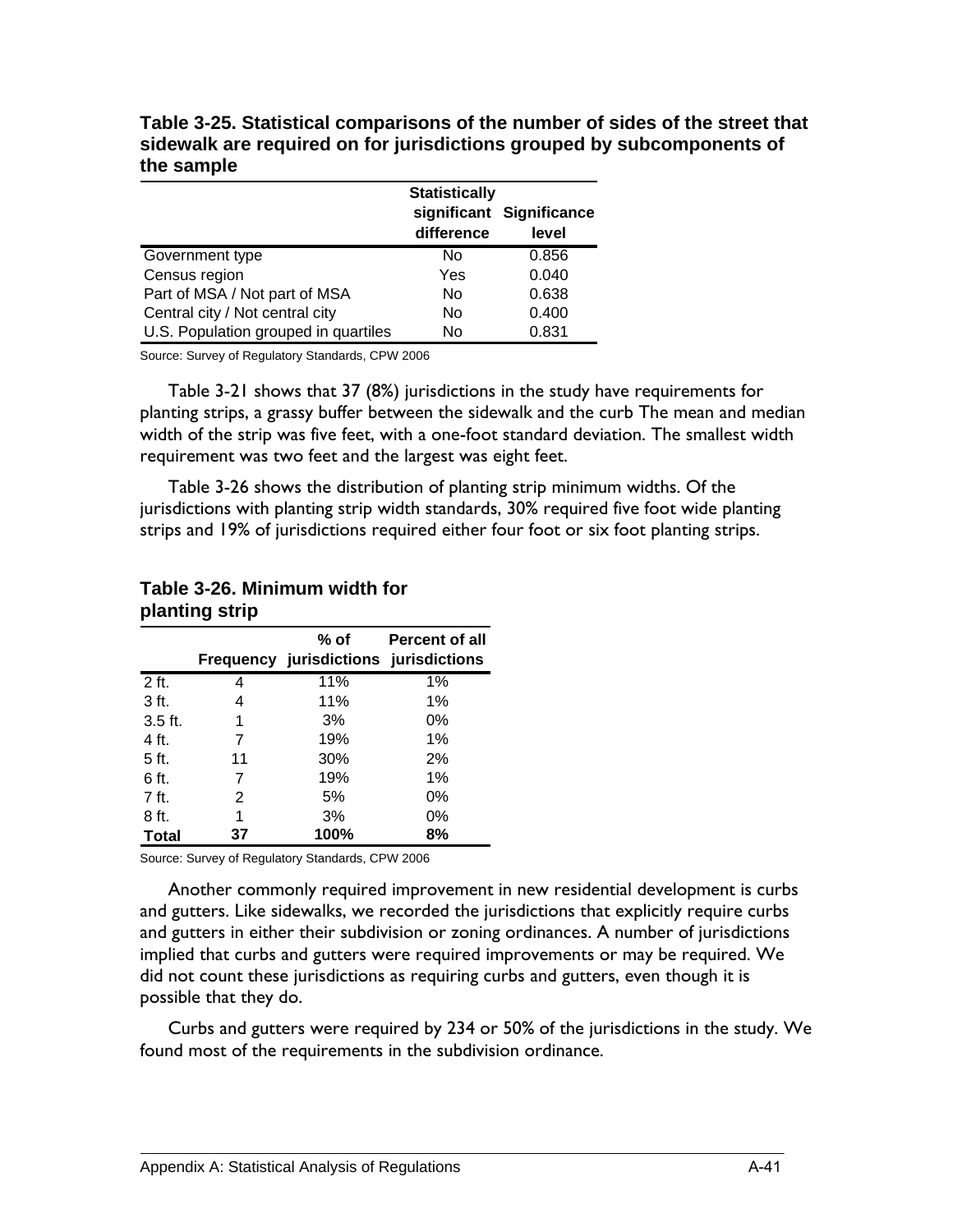#### **STREET VARIABLES**

Streets are an essential improvement in residential development. In this study we collected information about minimum pavement width and minimum street right-of-way width. When we found these standards they were in the subdivision ordinances 92% of the time.

Table 3-27 provides a summary of pavement and right-of-way widths. Forty-one percent of the jurisdictions in the study had minimum pavement widths in their subdivision or zoning ordinances. The mean and median minimum pavement width was 28 feet, with a standard deviation of six feet. The smallest minimum pavement width was 16 feet and the largest minimum pavement width was 45 feet.

## **Table 3-27. Statistical summary of minimum street pavement and right-ofway widths**

| <b>Street standard</b>    |     |     |    |     | <b>Standard</b> |    | Mean Median Mode deviation Minimum Maximum |
|---------------------------|-----|-----|----|-----|-----------------|----|--------------------------------------------|
| Street pavement width     | 192 | 28. | 28 | 30. |                 | 16 | 45                                         |
| Street right-of-way width | 262 | 52  | 50 | 50  |                 |    | 80                                         |

Source: Survey of Regulatory Standards, CPW 2006

Figure 3-5 shows minimum pavement width, grouped in increments of five feet. The majority of jurisdictions' standards were divided between 20 to 24 feet wide, 25 to 29 feet wide, and 30 to 34 feet wide. Three percent of jurisdictions with this standard allowed streets in new residential development that are less than 20 feet wide and 6% required pavement widths of 40 feet or greater.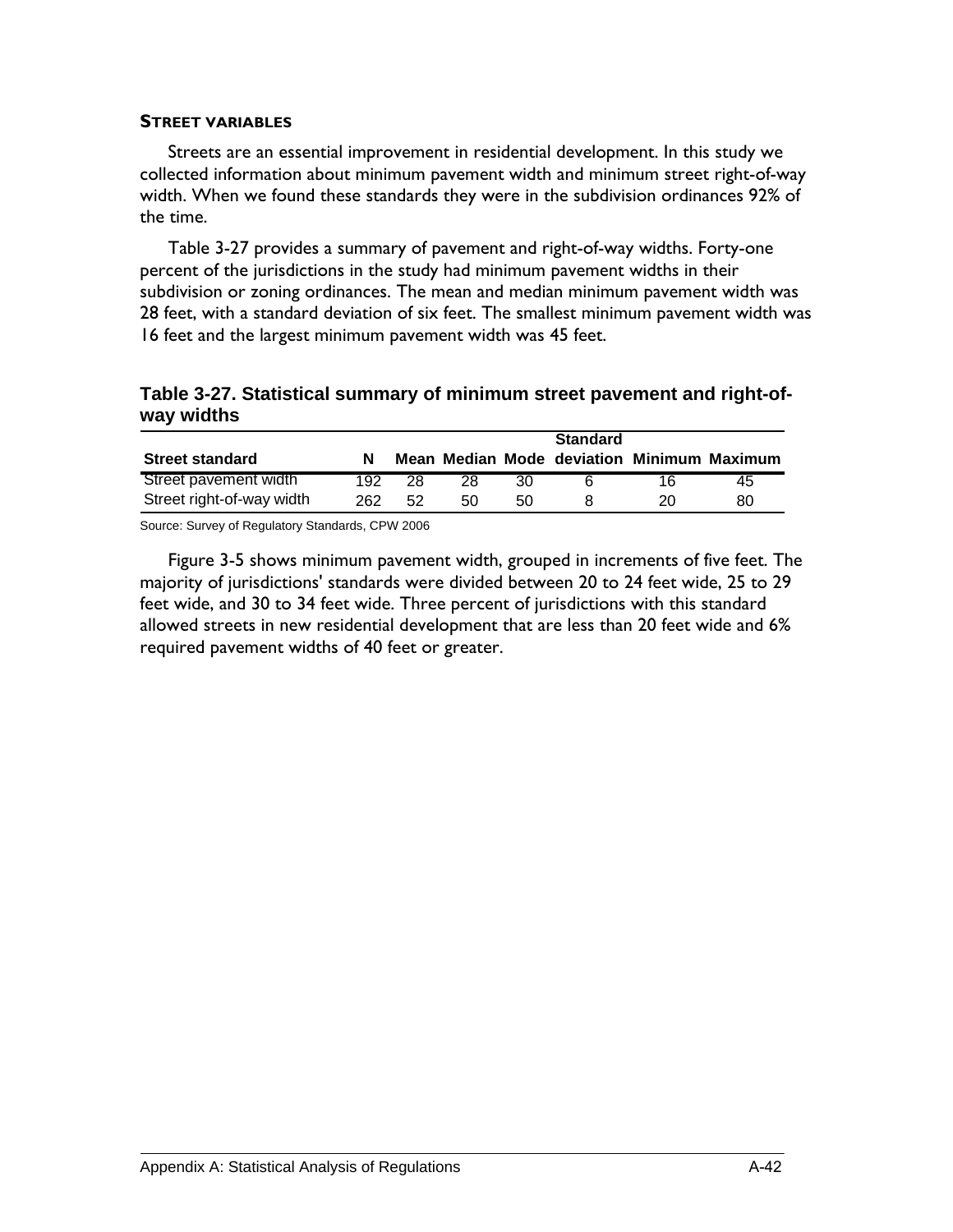



Table 3-28 shows statistical comparisons between pavement width and five subcomponents of the sample. A significance level of less than 0.05 is considered significant. If the significance level is less than 0.05, we have entered "yes" in the "statistically significant difference" column, and if it is greater than 0.05, we have entered "no." Differences in pavement width were significant for each of the five subcomponents of the sample.

|                                      | <b>Statistically</b> |                                   |  |
|--------------------------------------|----------------------|-----------------------------------|--|
|                                      | difference           | significant Significance<br>level |  |
| Government type                      | Yes                  | 0.001                             |  |
| Census region                        | Yes                  | 0.000                             |  |
| Part of MSA / Not part of MSA        | Yes                  | 0.050                             |  |
| Central city / Not central city      | Yes                  | 0.046                             |  |
| U.S. Population grouped in quartiles | Yes                  | 0.021                             |  |

**Table 3-28. Statistical comparisons of pavement widths for jurisdictions grouped by subcomponents of the sample** 

Source: Survey of Regulatory Standards, CPW 2006

Additional statistical testing showed the differences in pavement widths within subcomponents of the sample. The tests showed differences within government type and census region, indicating that pavement widths vary significantly by government type and Census region. Although the chi-square statistical test indicated that pavement width are statistically different by population quartiles, additional post-hoc statistical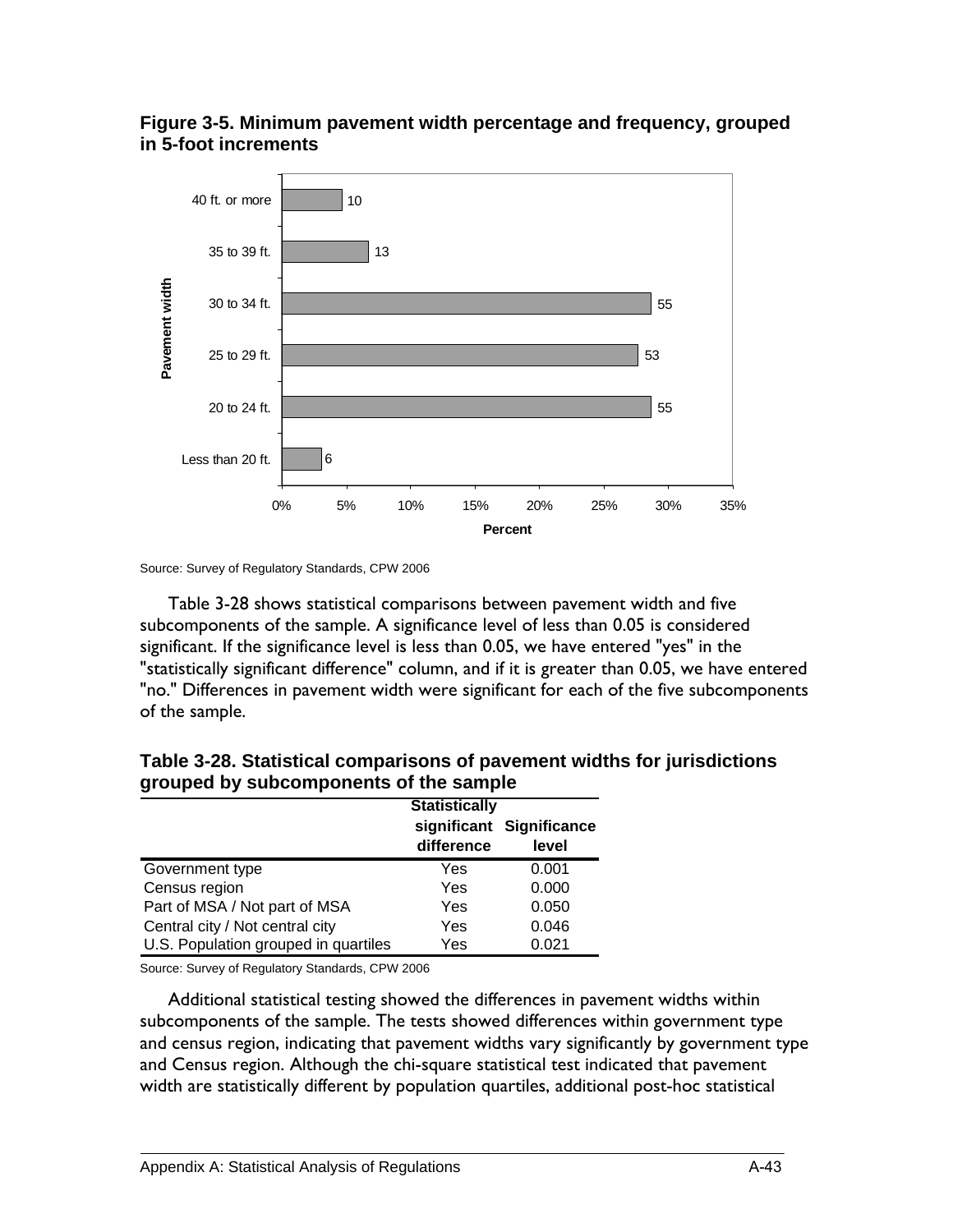testing indicates that there are no significant differences in pavement widths for population quartiles. Pavement widths vary within each subcomponent in the following ways:

**Government type.** Cities have the largest average pavement widths of any government type. This difference in pavement widths is significant between cities and towns.

• **Census region.** Pavement widths are statistically different between the West and the Northeast and South. The West has larger average pavement widths.

**U.S. Population.** There are no significant differences in pavement widths when analyzed by population quartiles.

Table 3-27 shows that 262 or 56% of jurisdictions had minimum right-of-way widths in their ordinances. The mean right-of-way was 52 feet and the median was 50 feet, with a standard deviation of 8 feet. The smallest right-of-way width was 20 feet and the largest was 80 feet.

Figure 3-6 shows the distribution of street right-of-way widths in five-foot increments. Fifty-six percent of jurisdictions with this standard require right-of-ways no smaller than 50 to 54 feet, and 24% of jurisdictions require right-of-ways at least 60 to 64 feet wide. Four percent of jurisdictions' minimum right-of-way width is less than 40 feet, and 6% have a minimum of 65 feet or more.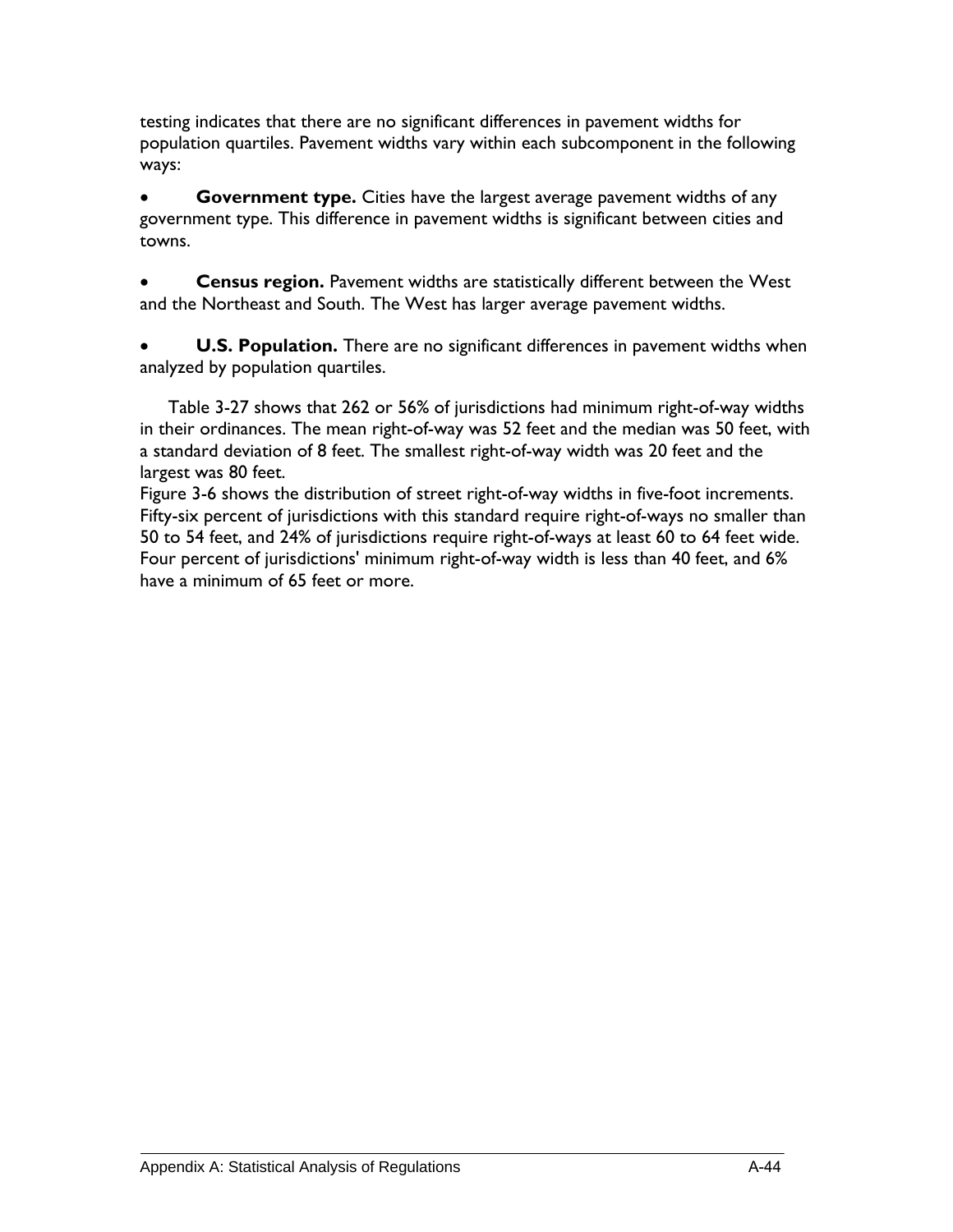### **Figure 3-6. Minimum right-of-way width percentage and frequency, grouped in 5-foot increments**



Source: Survey of Regulatory Standards, CPW 2006

Table 3-29 shows statistical comparisons between street right-of-way widths and five subcomponents of the sample. A significance level of less than 0.05 is considered significant. If the significance level is less than 0.05, we have entered "yes" in the "statistically significant difference" column, and if it is greater than 0.05, we have entered "no."

Statistical comparisons of right-of-way widths were significant for jurisdictions grouped by region. Street right-of-way widths did not vary significantly based on government type, whether the jurisdiction is part of an MSA, whether the jurisdiction is a central city, or the jurisdiction's population.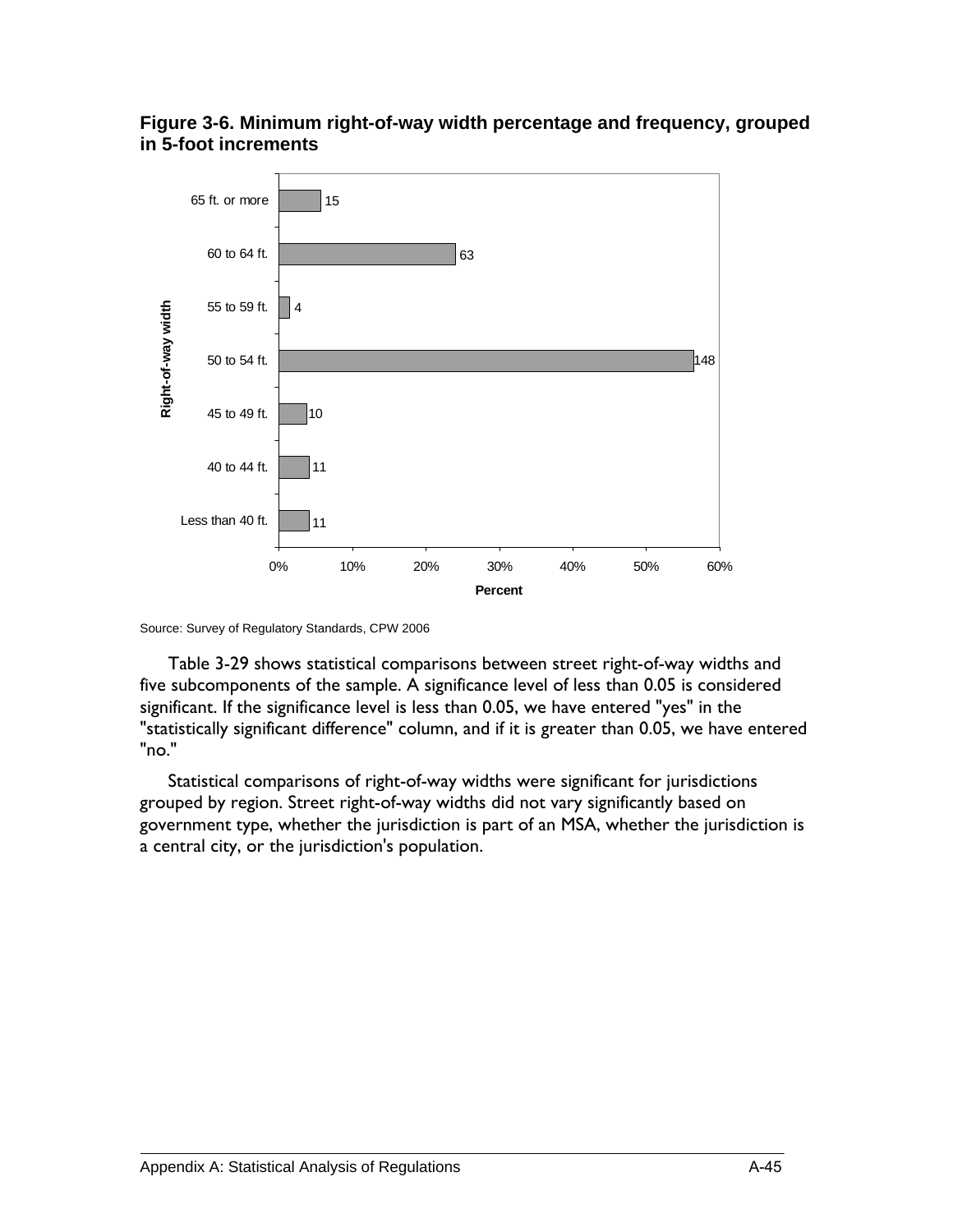|                                      | <b>Statistically</b> |                                   |  |
|--------------------------------------|----------------------|-----------------------------------|--|
|                                      | difference           | significant Significance<br>level |  |
| Government type                      | N٥                   | 0.903                             |  |
| Census region                        | Yes                  | 0.000                             |  |
| Part of MSA / Not part of MSA        | No                   | 0.233                             |  |
| Central city / Not central city      | No                   | 0.323                             |  |
| U.S. Population grouped in quartiles | No                   | 0.387                             |  |

**Table 3-29. Statistical comparisons of street right-of-way width for jurisdictions grouped by subcomponents of the sample** 

Additional statistical testing shows that street right-of-way widths are statistically different between the Midwest and all other regions. The Midwest has larger average right-of-way widths than the other regions. This reinforces the conclusion that right-ofway width varied significantly by region.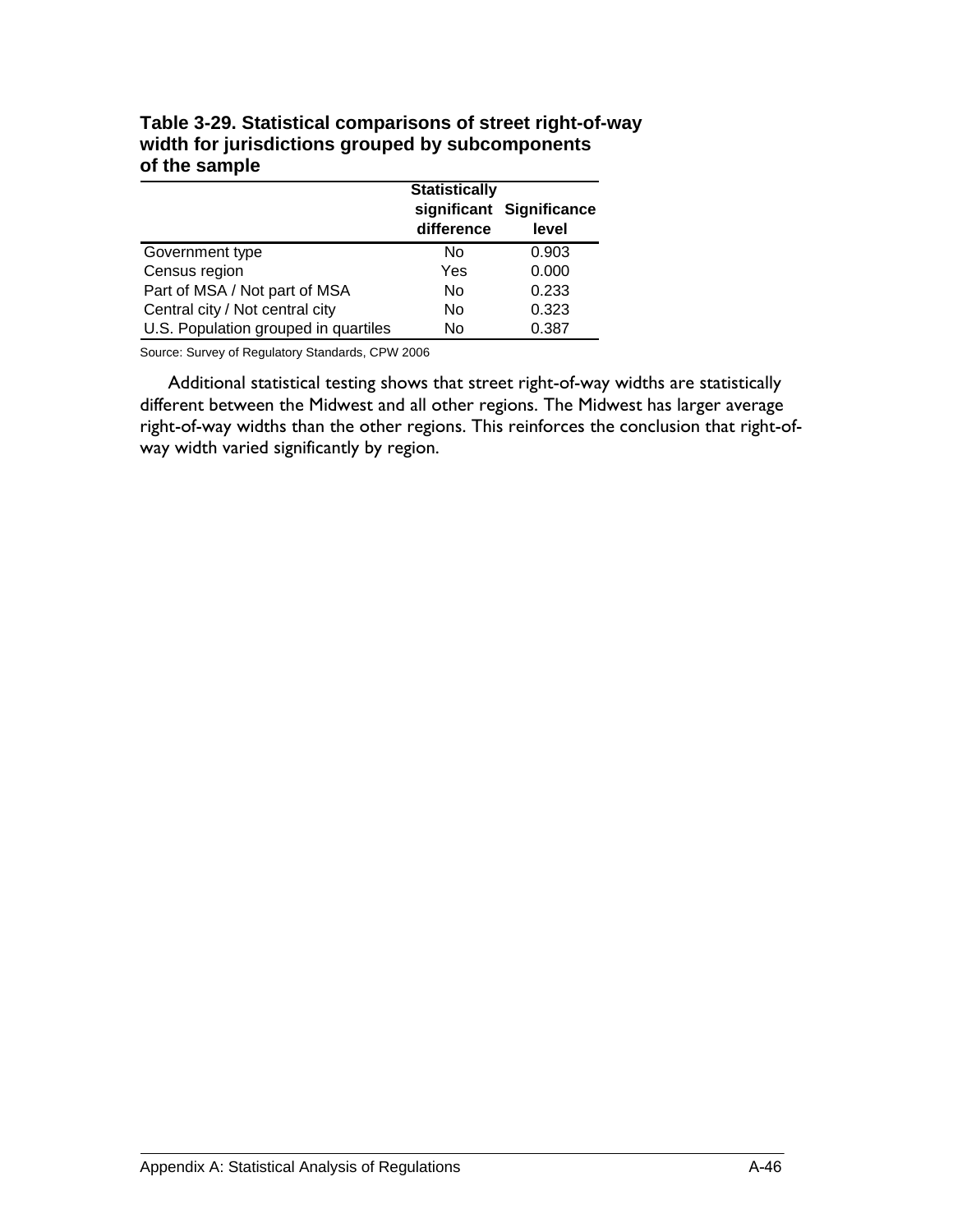# **OBSERVATIONS**

This chapter presents a few observations about the data collection phase of the study. The focus of this phase of the study was gathering data and presenting a descriptive analysis of the data. This majority of the conclusions from the study will come from the cost analysis portion of the study. Our observations about the data and data collection are as follows.

**Most jurisdictions regulated one or more of the variables.** Ninety-four percent of the jurisdictions in the sample had standards for one or more of the study variables. More than three-quarters of the jurisdictions had standards for lot size, front setbacks, and off-street parking spaces. About one-fifth of the jurisdictions had standards for open space and floor area.

**The population varied among jurisdictions.** The size of jurisdictions within the sample varied substantially. They ranged in population from 9.5 million people to 132 people, from some of the largest cities and most densely developed counties in the U.S. to small rural towns. These differences presented challenges in analyzing the regulatory standards. We addressed these challenges by separating the sample into population quartiles and comparing regulatory standards among the quartiles.

**Some of the variables had a broad range of values**. The basic statistical analysis showed that several of the variables had substantial variation. The following variables had a large range of values and large standard deviation compared to their mean: lot size, lot width, front setback, side setback, and open space. For example, a rural jurisdiction is likely to have larger minimum requirements for lot size and lot width than an urban city. We addressed these differences by separating the sample subcomponents and comparing regulatory standards within the subcomponent groupings. The subcomponents included government type, census region, membership in a Metropolitan Statistical Area (MSA), and central city.

**Difficulty in obtaining ordinances.** Obtaining ordinances was difficult, especially with smaller jurisdictions. Some jurisdictions made their ordinances available via the Internet, making it easy to get their ordinances. Where the ordinance was only available directly from the jurisdiction, we were more likely to have problems getting the ordinances. Some jurisdictions were unresponsive to our phone calls and requests for ordinances, resulting in their exclusion from the sample.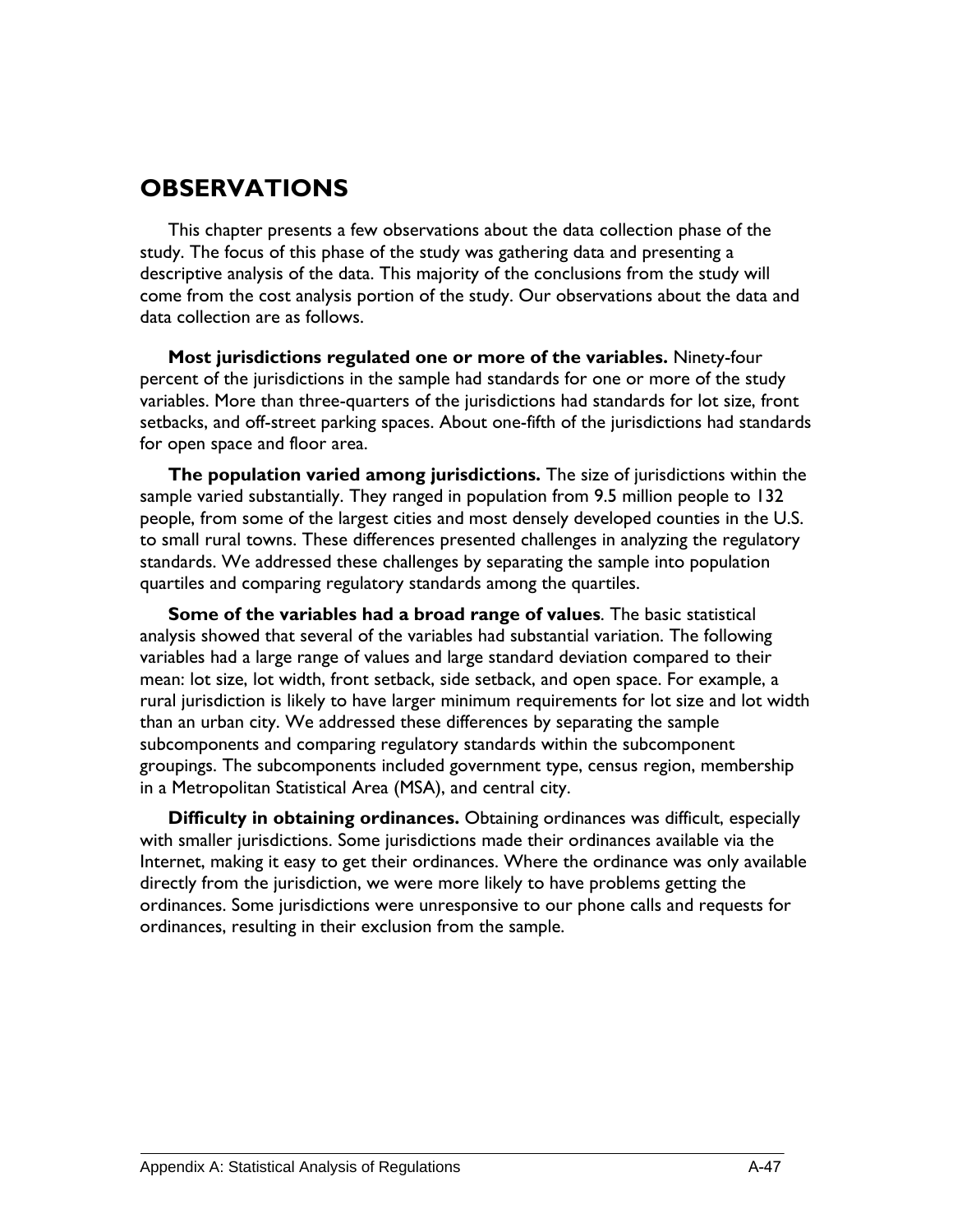# **Choice of Review Variables**

This appendix summarizes the process for choosing variables for the database. It includes our reasoning for choosing particular variables, as well as the list of variables for the study.

#### **PROCESS FOR CHOOSING VARIABLES**

The entire team participated in choosing the variables for reviewing the ordinances, including representatives from the NAHB, ECONorthwest, and CPW. This process took several weeks and was documented in several memorandums, which are summarized in this appendix.

We began the project with a list of about 75 variables that we considered including in this study. We narrowed the list of variables by reviewing ordinances from ten jurisdictions to assess whether subdivision ordinances commonly contained the standards in our list. We found that many of site-specific variables in our original list were not in the initial ten ordinances.

At that point, we began considering expanding the scope of the project to include some variables from zoning ordinances because our research indicated that these variables, especially those related to lot size, have substantial impact on housing costs. As a result of the decision to include variables from zoning ordinances, we reduced our sample size from 1,100 jurisdictions to 400 jurisdictions<sup>[11](#page-129-0)</sup>.

We reduced the number of variables to about fifteen and conducted a second review of ten jurisdictions' subdivision and zoning ordinances to determine how frequently these variables occurred in the ordinances. This review showed that the variables in our list were frequently found.

We finalized our list of variables, based on the following criteria:

- **Likelihood and ease of finding the variables within a zoning or subdivision ordinance.** A number of the variables that we were originally interested in measuring were not generally found in either of these ordinances. For example, the minimum diameter of a sewer lateral or street pavement surface thickness were not often found in either the zoning or subdivision ordinances.
- **Ease of measuring the variables.** Some of the variables that we considered were difficult to measure. For example, landscaping standards vary substantially among ordinances. We were unable to find a way to quantify such diverse standards. Instead, we chose to collect whether or not each jurisdiction had landscaping requirements in their zoning or subdivision ordinances.
- **Expected impact of the variable on housing cost.** Some of the variables that we had originally considered including in the study probably had minimal impact on the cost of housing. For example, many of the jurisdictions in our preliminary review

1

<span id="page-129-0"></span> $11$  Ordinance review and collection took less resources than we initially thought, and we were able to increase the sample size. We ultimately reviewed 469 ordinances.